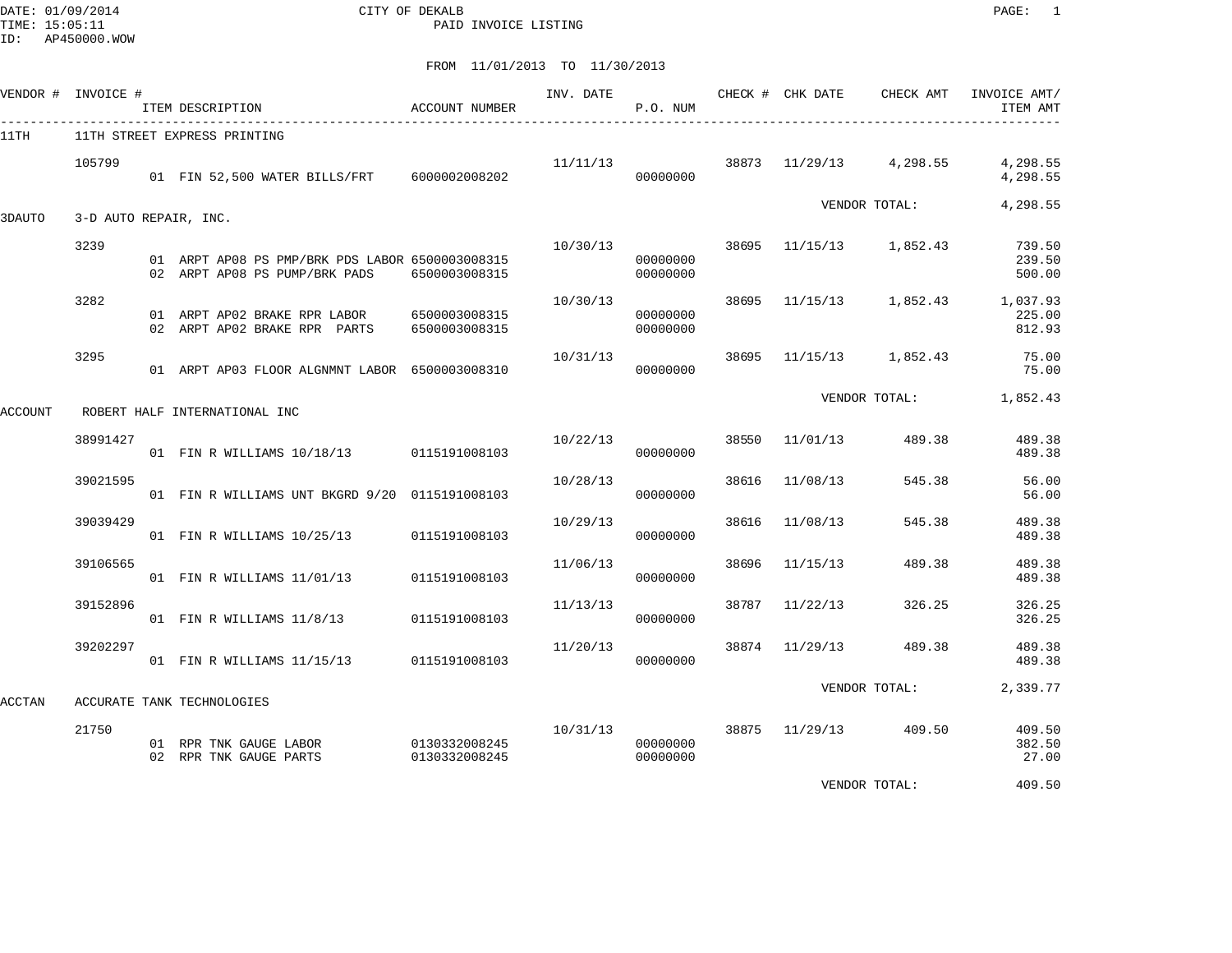DATE: 01/09/2014 CITY OF DEKALB PAGE: 2 PAID INVOICE LISTING

|         | VENDOR # INVOICE # | ITEM DESCRIPTION<br>---------------------------------                                                                                                                                                                                                                                                          | ACCOUNT NUMBER                                                                                                                                        | INV. DATE | P.O. NUM                                                                                                 |       | CHECK # CHK DATE | CHECK AMT         | INVOICE AMT/<br>ITEM AMT                                                                                                          |
|---------|--------------------|----------------------------------------------------------------------------------------------------------------------------------------------------------------------------------------------------------------------------------------------------------------------------------------------------------------|-------------------------------------------------------------------------------------------------------------------------------------------------------|-----------|----------------------------------------------------------------------------------------------------------|-------|------------------|-------------------|-----------------------------------------------------------------------------------------------------------------------------------|
| ALECHE  |                    | ALEXANDER CHEMICAL CORP                                                                                                                                                                                                                                                                                        |                                                                                                                                                       |           |                                                                                                          |       |                  |                   |                                                                                                                                   |
|         | 10010896           | 01 WTR (20)HYDRO/(20) DPSTS 6000002008250                                                                                                                                                                                                                                                                      |                                                                                                                                                       | 10/16/13  | 00000000                                                                                                 | 38617 | 11/08/13         | 5,660.00          | 5,660.00<br>5,660.00                                                                                                              |
| ALEFIR  |                    | ALEXIS FIRE EOUIPMENT CO                                                                                                                                                                                                                                                                                       |                                                                                                                                                       |           |                                                                                                          |       |                  | VENDOR TOTAL:     | 5,660.00                                                                                                                          |
|         | 0047245IN          | 01 FD X2 LEATHER BUNKER BOOT/FRT 0125272008270                                                                                                                                                                                                                                                                 |                                                                                                                                                       | 10/11/13  | 00000000                                                                                                 | 38697 | 11/15/13         | 557.30            | 283.23<br>283.23                                                                                                                  |
|         | 0047333IN          | 01 FD SERP BLT/TNSNR/FRT 0125272008226                                                                                                                                                                                                                                                                         |                                                                                                                                                       | 10/25/13  | 00000000                                                                                                 | 38697 | 11/15/13         | 557.30            | 274.07<br>274.07                                                                                                                  |
| ALLCON  |                    | ALLIANCE CONTRACTORS, INC.                                                                                                                                                                                                                                                                                     |                                                                                                                                                       |           |                                                                                                          |       |                  | VENDOR TOTAL:     | 557.30                                                                                                                            |
|         | 063013             | 01 2012 NON-MFT 12-EN002-00-ST<br>02 2012 NON-MFT 12-EN002-00-ST<br>03 2012 NON-MFT 12-EN002-00-ST<br>04 2012 NON-MFT 12-EN002-00-ST<br>05 2012 NON-MFT 12-EN002-00-ST<br>06 2012 NON-MFT 12-EN002-00-ST<br>07 2012 NON-MFT 12-EN002-00-ST<br>08 2012 NON-MFT 12-EN002-00-ST<br>09 2012 NON-MFT 12-EN002-00-ST | 1300003008321<br>1300006508632<br>1300006508632<br>1400003008321<br>1400006508633<br>5040006508632<br>5040003008321<br>5040006508629<br>5040006508632 | 11/13/13  | 00000000<br>00000000<br>00000000<br>00000000<br>00000000<br>00000000<br>00000000<br>00000000<br>00000000 | 38876 | 11/29/13         | 121,471.85        | 121, 471.85<br>9,321.47<br>$-8,779.60$<br>67,121.63<br>1,252.43<br>17,234.65<br>$-56.32$<br>1,988.57<br>$-52,539.98$<br>85,929.00 |
| ALLENSI | ALLEN SIGNAGE      |                                                                                                                                                                                                                                                                                                                |                                                                                                                                                       |           |                                                                                                          |       |                  | VENDOR TOTAL:     | 121, 471.85                                                                                                                       |
|         | 725487             | 01 ARPT VEHICLE DECALS 6500003008310                                                                                                                                                                                                                                                                           |                                                                                                                                                       | 10/17/13  | 00000000                                                                                                 | 38698 | 11/15/13         | 101.20            | 101.20<br>101.20                                                                                                                  |
| ALLPEP  |                    | ALLEN PEPA ARCHITECTS                                                                                                                                                                                                                                                                                          |                                                                                                                                                       |           |                                                                                                          |       |                  | VENDOR TOTAL:     | 101.20                                                                                                                            |
|         | 1244               | 01 EGYPTN THTR C SPRNKLR 1300006508639                                                                                                                                                                                                                                                                         |                                                                                                                                                       | 09/13/13  | 00000000                                                                                                 | 38788 | 11/22/13         | 685.35            | 685.35<br>685.35                                                                                                                  |
| ALLSIG  |                    | ALLSTATE SIGN & PLAQUE CORP                                                                                                                                                                                                                                                                                    |                                                                                                                                                       |           |                                                                                                          |       |                  | VENDOR TOTAL:     | 685.35                                                                                                                            |
|         | 1571611            | 01 PD (3) SCLZN/(3) CSTM MINICADE  0100000002730                                                                                                                                                                                                                                                               |                                                                                                                                                       | 10/09/13  | 00000000                                                                                                 | 38551 |                  | 11/01/13 1,005.40 | 1,005.40<br>1,005.40                                                                                                              |
|         |                    |                                                                                                                                                                                                                                                                                                                |                                                                                                                                                       |           |                                                                                                          |       |                  | VENDOR TOTAL:     | 1,005.40                                                                                                                          |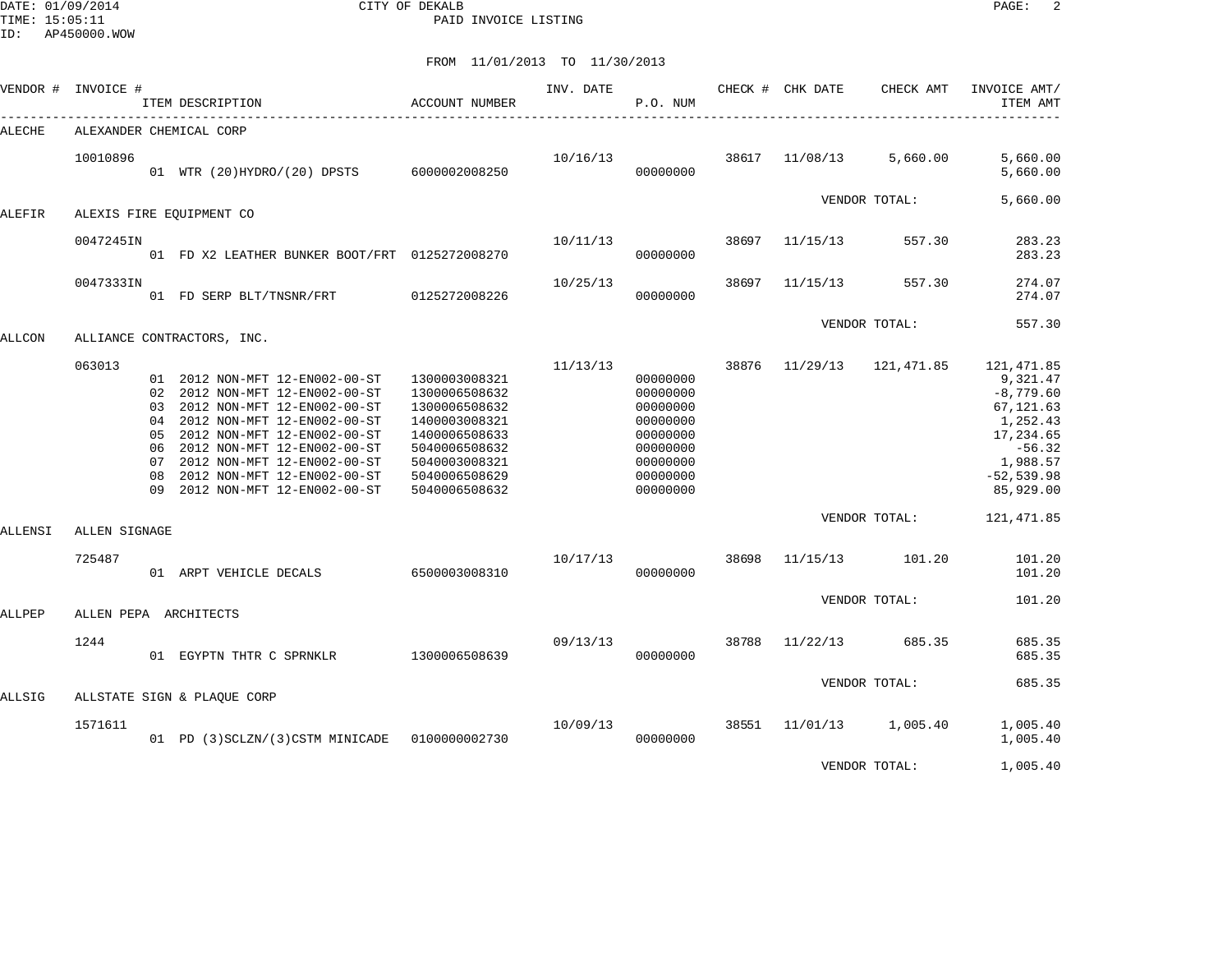DATE: 01/09/2014 CITY OF DEKALB PAGE: 3 PAID INVOICE LISTING

|               | VENDOR # INVOICE #   | ITEM DESCRIPTION                                                                                                                             | ACCOUNT NUMBER | INV. DATE | P.O. NUM                         |       | CHECK # CHK DATE | CHECK AMT     | INVOICE AMT/<br>ITEM AMT                |
|---------------|----------------------|----------------------------------------------------------------------------------------------------------------------------------------------|----------------|-----------|----------------------------------|-------|------------------|---------------|-----------------------------------------|
| AMALGM        |                      | AMAGAMATED BANK OF CHICAGO                                                                                                                   |                |           |                                  |       |                  |               |                                         |
|               | 100113               | 01  2012A  G.O. BOND FEES  4000004508342<br>02 TRNSFR FOR SRS 2012A BND FEES 4000000094733<br>03 TRNSFR FOR SRS 2012A BND FEES 5145009009220 |                | 10/01/13  | 00000000<br>00000000<br>00000000 |       | 38618 11/08/13   | 495.00        | 495.00<br>495.00<br>$-495.00$<br>495.00 |
| AMCOAT        |                      | AM-COAT PAINTING, INC.                                                                                                                       |                |           |                                  |       |                  | VENDOR TOTAL: | 495.00                                  |
|               | 2013202              | 01 WTR EAST TOWER PAINTING P#2 6000006508631                                                                                                 |                | 09/30/13  | 00000000                         | 38786 | 11/15/13         | 265,489.25    | 265, 489. 25<br>265,489.25              |
| AMESTE        |                      |                                                                                                                                              |                |           |                                  |       |                  | VENDOR TOTAL: | 265,489.25                              |
|               | 102113               | AMERICAN STEEL CARPORTS, INC.<br>01 STR A-FRAME BLDG CERT STAMP 0130336008540                                                                |                | 10/21/13  | 00000000                         |       | 38613 11/01/13   | 350.00        | 350.00<br>350.00                        |
|               | 102113A              | 01 STR A-FRAME BLDG 20X30 BALANCE 0130336008540                                                                                              |                | 10/21/13  | 00000000                         | 38614 | 11/01/13         | 5,665.50      | 5,665.50<br>5,665.50                    |
| AMEWAT        | AMERICAN WATER WORKS |                                                                                                                                              |                |           |                                  |       |                  | VENDOR TOTAL: | 6,015.50                                |
|               | 7000717391           | 01 WTR ANNL MMBRSHP '14 6000003008375                                                                                                        |                | 10/01/13  | 00000000                         |       | 38877 11/29/13   | 1,822.00      | 1,822.00<br>1,822.00                    |
| <b>ANDMED</b> |                      | ANDRES MEDICAL BILLING LTD                                                                                                                   |                |           |                                  |       |                  | VENDOR TOTAL: | 1,822.00                                |
|               | 131843               | 01 FD HARDWARE SEP '13                                                                                                                       | 0125273008310  | 10/02/13  | 00000000                         | 38552 | 11/01/13         | 2,119.81      | 2,119.81<br>2,119.81                    |
|               | 131987               | 01 FD HARDWARE OCT '13                                                                                                                       | 0125273008310  | 11/01/13  | 00000000                         | 38878 | 11/29/13         | 2,119.81      | 2,119.81<br>2,119.81                    |
| ARAUNI        |                      | AUCA CHICAGO MC LOCKBOX                                                                                                                      |                |           |                                  |       |                  | VENDOR TOTAL: | 4,239.62                                |
|               | 1588230609           | 01 PD SRVCS 10/4/13 0120223008315                                                                                                            |                | 10/04/13  | 00000000                         |       | 38699 11/15/13   | 312.86        | 97.94<br>97.94                          |
|               | 1588230610           | 01 CTYHLL SRVCS 10/4/13 0130324008450                                                                                                        |                | 10/04/13  | 00000000                         | 38699 | 11/15/13         | 312.86        | 58.49<br>58.49                          |
|               | 1588246016           |                                                                                                                                              |                | 10/18/13  |                                  | 38699 | 11/15/13         | 312.86        | 97.94                                   |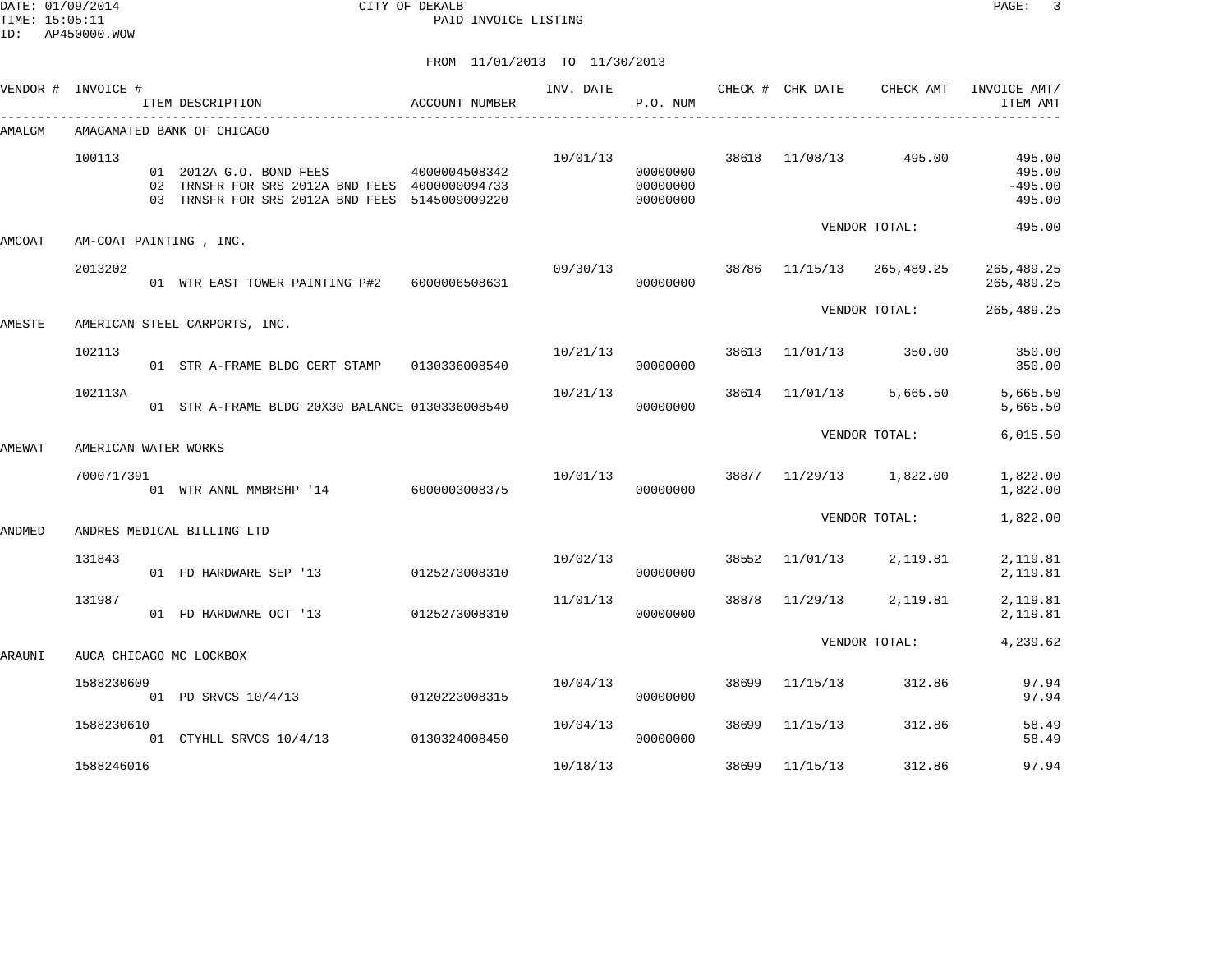DATE: 01/09/2014 CITY OF DEKALB PAGE: 4 PAID INVOICE LISTING

|               | VENDOR # INVOICE # | ITEM DESCRIPTION                                                                              | ACCOUNT NUMBER                                  | INV. DATE | P.O. NUM                         |       | CHECK # CHK DATE | CHECK AMT     | INVOICE AMT/<br>ITEM AMT            |
|---------------|--------------------|-----------------------------------------------------------------------------------------------|-------------------------------------------------|-----------|----------------------------------|-------|------------------|---------------|-------------------------------------|
|               | 1588246016         | 01 PD SRVCS 10/18/13                                                                          | 0120223008315                                   | 10/18/13  | 00000000                         | 38699 | 11/15/13         | 312.86        | 97.94<br>97.94                      |
|               | 1588246017         | 01 CTYHLL SRVCS 10/18/13 0130324008450                                                        |                                                 | 10/18/13  | 00000000                         | 38699 | 11/15/13         | 312.86        | 58.49<br>58.49                      |
| ARNDRA        | ARNDT DRAINAGE CO. |                                                                                               |                                                 |           |                                  |       |                  | VENDOR TOTAL: | 312.86                              |
|               | 101713             | 01 ARPT DRAINAGE PRJCT ARPT                                                                   | 6500006508639                                   | 10/17/13  | 00000000                         | 38619 | 11/08/13         | 4,803.05      | 4,803.05<br>4,803.05                |
| ASCAVI        |                    | ASCENT AVIATION GROUP INC.                                                                    |                                                 |           |                                  |       |                  | VENDOR TOTAL: | 4,803.05                            |
|               | 212538             | 01 ARPT 7431GAL JET-A FUEL                                                                    | 6500002008234                                   | 11/01/13  | 00000000                         | 38700 | 11/15/13         | 26,444.52     | 25,561.01<br>25,561.01              |
|               | M112590            | 01 ARPT VX570 LSE NOV '13<br>02 ARPT AVGAS RFLR LSE NOV '13<br>03 ARPT JET-A RFLR LSE NOV '13 | 6500006008597<br>6500006008597<br>6500006008597 | 11/01/13  | 00000000<br>00000000<br>00000000 | 38700 | 11/15/13         | 26,444.52     | 981.00<br>46.00<br>400.00<br>535.00 |
|               | M113375            | 01 RMB 1/2 LINE STFF JCKT EXP                                                                 | 6500003008373                                   | 11/06/13  | 00000000                         | 38700 | 11/15/13         | 26,444.52     | $-97.49$<br>$-97.49$                |
|               | M113417            | 01 ARPT 52197 WINGPOINTS 6500003008373                                                        |                                                 | 11/08/13  | 00000000                         | 38789 | 11/22/13         | 104.39        | 104.39<br>104.39                    |
| AUTGLA        | AUTO GLASS BY BRAD |                                                                                               |                                                 |           |                                  |       |                  | VENDOR TOTAL: | 26,548.91                           |
|               | 22023              | 01 PD PD344 RGHT DR DRGLSS                                                                    | 0120222008226                                   | 11/01/12  | 00000000                         | 38790 | 11/22/13         | 251.23        | 251.23<br>251.23                    |
| <b>BADMET</b> | BADGER METER, INC. |                                                                                               |                                                 |           |                                  |       |                  | VENDOR TOTAL: | 251.23                              |
|               | 12295704           | 01 WTR (200) E SERIES METERS                                                                  | 6000006008583                                   | 10/21/13  | 00000000                         | 38701 | 11/15/13         | 36,732.00     | 26,600.00<br>26,600.00              |
|               | 12375801           | 01 WTR (10) ULTRSNC METERS/FRT                                                                | 6000006008583                                   | 10/16/13  | 00000000                         | 38620 | 11/08/13         | 1,492.94      | 1,492.94<br>1,492.94                |
|               | 12664401           |                                                                                               |                                                 | 10/24/13  |                                  | 38701 | 11/15/13         | 36,732.00     | 10,132.00                           |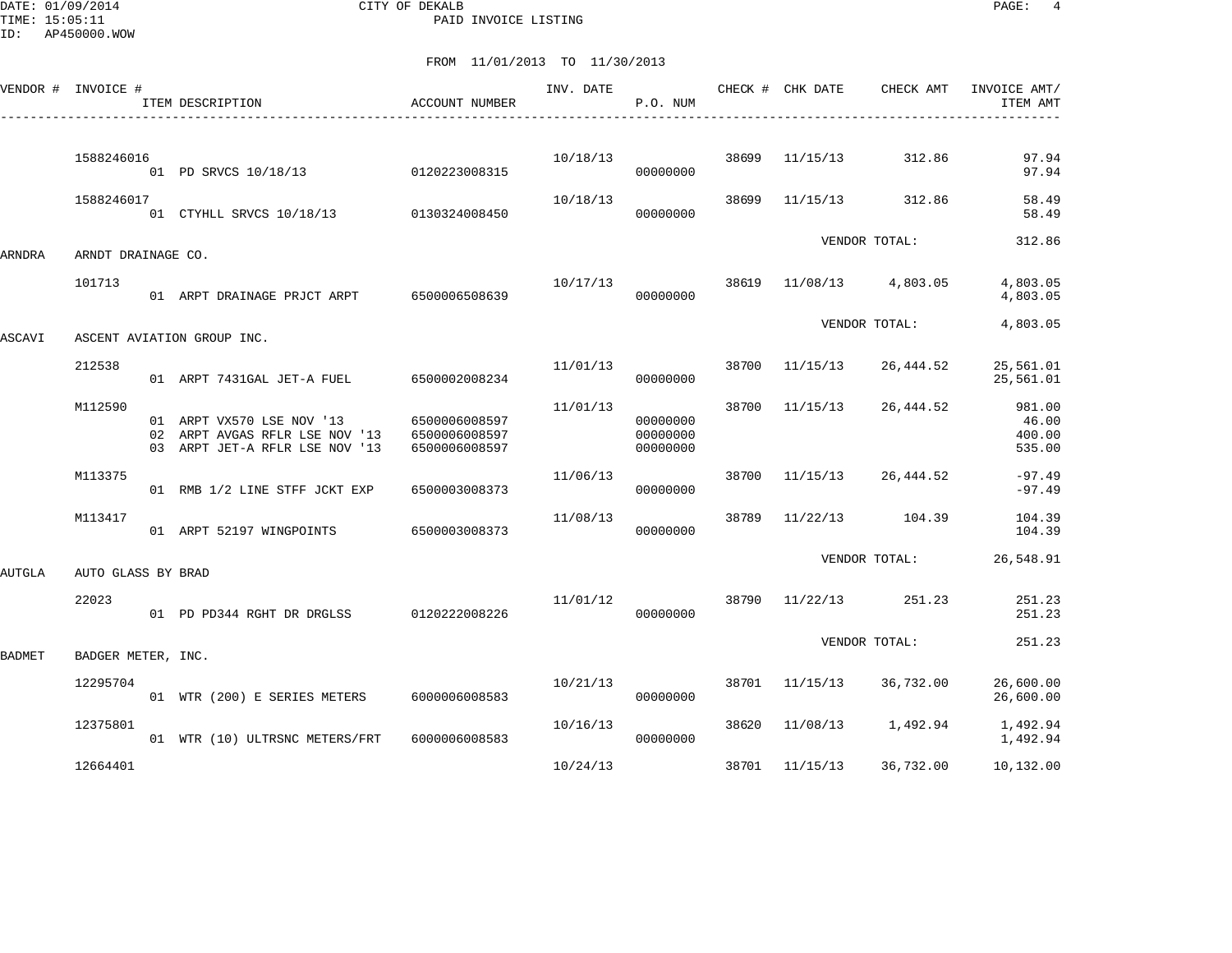DATE: 01/09/2014 CITY OF DEKALB PAGE: 5 PAID INVOICE LISTING

|                | VENDOR # INVOICE # | ITEM DESCRIPTION                                                                                                                                      | <b>ACCOUNT NUMBER</b>                           | INV. DATE | P.O. NUM                         |       | CHECK # CHK DATE        | CHECK AMT     | INVOICE AMT/<br>ITEM AMT                       |
|----------------|--------------------|-------------------------------------------------------------------------------------------------------------------------------------------------------|-------------------------------------------------|-----------|----------------------------------|-------|-------------------------|---------------|------------------------------------------------|
|                |                    |                                                                                                                                                       |                                                 |           |                                  |       |                         |               |                                                |
|                | 12664401           | 01 WTR (100) E SERIES ULTRSNC MTR 6000006008583                                                                                                       |                                                 | 10/24/13  | 00000000                         | 38701 | 11/15/13                | 36,732.00     | 10,132.00<br>10,132.00                         |
|                | 12664402           | 01 WTR (200) E SERIES ULTR MTRS                                                                                                                       | 6000006008583                                   | 10/30/13  | 00000000                         | 38791 | 11/22/13                | 46,864.00     | 26,600.00<br>26,600.00                         |
|                | 12664403           | 01 WTR (200) E SERIES ULTR MTR                                                                                                                        | 6000006008583                                   | 10/31/13  | 00000000                         |       | 38791 11/22/13          | 46,864.00     | 20,264.00<br>20,264.00                         |
| BAKDAV         | DAVID BAKER        |                                                                                                                                                       |                                                 |           |                                  |       |                         | VENDOR TOTAL: | 85,088.94                                      |
|                | 102513             | 01 RMB IML CONF CHICAGO 10/17/13 0110103008376                                                                                                        |                                                 | 10/29/13  | 00000000                         |       | D000279 11/01/13 688.67 |               | 688.67<br>688.67                               |
| BANDWI         | BANDWIDTH.COM INC. |                                                                                                                                                       |                                                 |           |                                  |       |                         | VENDOR TOTAL: | 688.67                                         |
|                | 95634              | BOXSET CALL LCNS 0115163008337<br>01 IT SEP '13<br>BOXSET CALL LCNS 0115163008337<br>02 IT OCT '13<br>03 IT NOV '13<br>BOXSET CALL LCNS 0115163008337 |                                                 | 11/01/13  | 00000000<br>00000000<br>00000000 | 38879 | 11/29/13 665.03         |               | 665.03<br>218.93<br>223.05<br>223.05           |
| <b>BARNABY</b> | <b>BARNABY</b>     |                                                                                                                                                       |                                                 |           |                                  |       |                         | VENDOR TOTAL: | 665.03                                         |
|                | 2415               | 01 PD (500) BUSINESS CRDS MCNETT 0120252008202<br>02 PD (250) BUSINESS CRDS ACKLAND 0120222008202<br>03 PD (250) BUSINESS CRDS REILLY 0120222008202   |                                                 | 10/24/13  | 00000000<br>00000000<br>00000000 | 38621 | 11/08/13                | 122.00        | 122.00<br>54.00<br>34.00<br>34.00              |
|                | 2455               | 01 PD (500) TRESPASS NOTICES                                                                                                                          | 0120222008202                                   | 10/29/13  | 00000000                         |       | 38702 11/15/13 487.00   |               | 487.00<br>487.00                               |
| <b>BAXWOO</b>  |                    | BAXTER & WOODMAN, INC.                                                                                                                                |                                                 |           |                                  |       |                         | VENDOR TOTAL: | 609.00                                         |
|                | 0171238            | 01 ENG TIF ALLEYS<br>02 ENG TIF STREETS<br>03 ENG NON-TIF AREA                                                                                        | 1400003008316<br>1300006508633<br>0130353008399 | 10/24/13  | 00000000<br>00000000<br>00000000 | 38622 | 11/08/13                | 40,737.99     | 25,563.50<br>3,000.00<br>17,563.50<br>5,000.00 |
|                | 0171239            | 01 ENG S 1ST WTRMN INSPCTN SRVC                                                                                                                       | 6000006508631                                   | 10/24/13  | 00000000                         | 38622 | 11/08/13 40,737.99      |               | 15,174.49<br>15,174.49                         |
|                |                    |                                                                                                                                                       |                                                 |           |                                  |       |                         | VENDOR TOTAL: | 40,737.99                                      |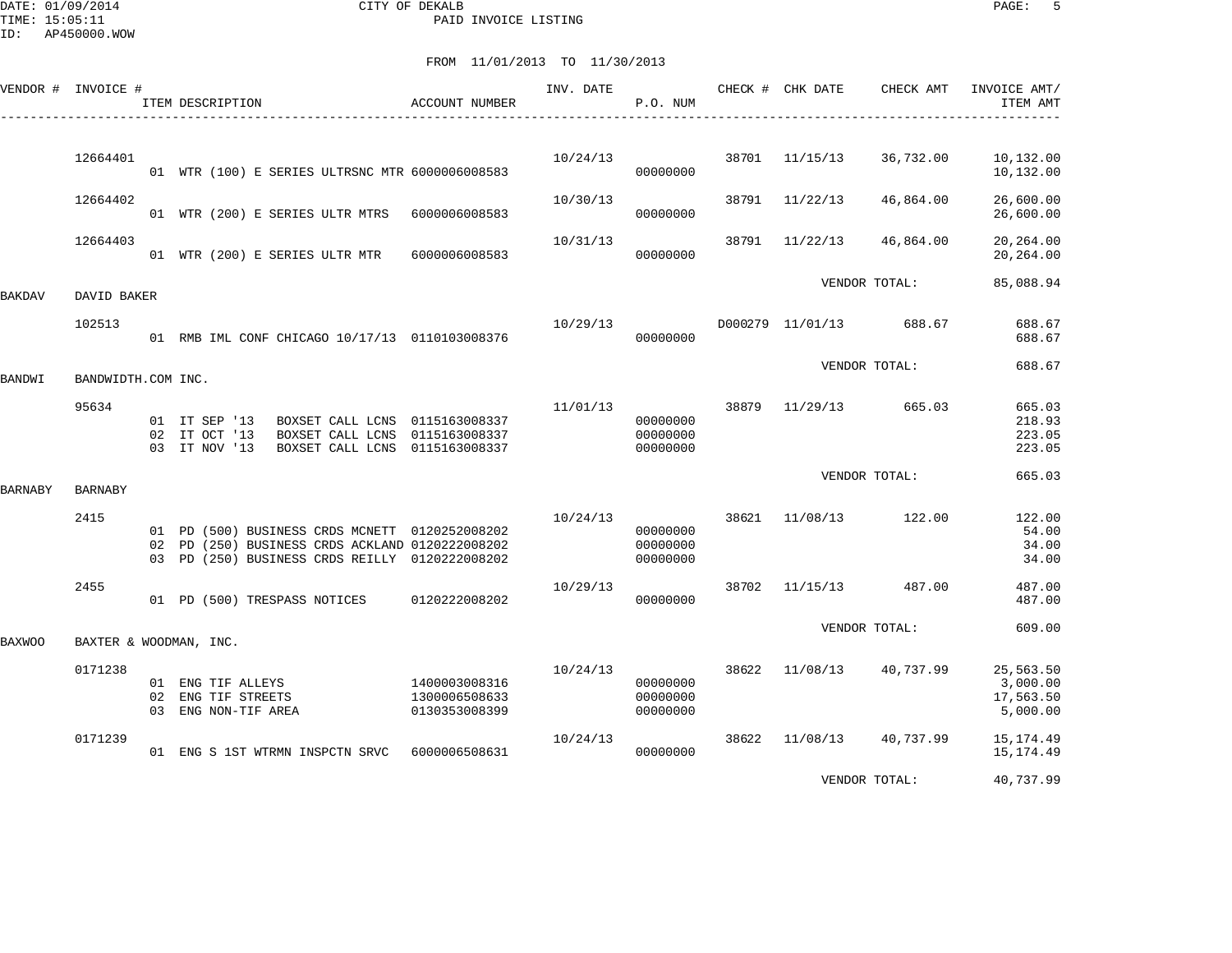DATE: 01/09/2014 CITY OF DEKALB PAGE: 6 PAID INVOICE LISTING

| VENDOR # INVOICE # |                                | ITEM DESCRIPTION                                 | ACCOUNT NUMBER | INV. DATE | P.O. NUM |       | CHECK # CHK DATE<br>__________________________________ | CHECK AMT     | INVOICE AMT/<br>ITEM AMT |
|--------------------|--------------------------------|--------------------------------------------------|----------------|-----------|----------|-------|--------------------------------------------------------|---------------|--------------------------|
| BIACUR             | <b>CURT BIARNESEN</b>          |                                                  |                |           |          |       |                                                        |               |                          |
|                    | 102513                         | 01 PD TOBACCO CMPLNC CHECK                       | 0100000002730  | 10/25/13  | 00000000 |       | D000280 11/01/13                                       | 154.00        | 154.00<br>154.00         |
| BILINC             | BILLBOARDS INC.                |                                                  |                |           |          |       |                                                        | VENDOR TOTAL: | 154.00                   |
|                    | 19111                          | 01 WTR DRSSR RD W T DECAL RMVL 6000003008328     |                | 10/08/13  | 00000000 |       | 38553 11/01/13 1,800.00                                |               | 1,800.00<br>1,800.00     |
| BLACAN             | BLANE CANADA LTD.              |                                                  |                |           |          |       |                                                        | VENDOR TOTAL: | 1,800.00                 |
|                    | 110113                         | 01 ANNL SYCHRNST PRM USER FEE                    | 0130343008373  | 11/01/13  | 00000000 | 38792 | 11/22/13                                               | 1,400.00      | 1,400.00<br>1,400.00     |
| BLAMOV             |                                | BLACKHAWK MOVING & STORAGE INC                   |                |           |          |       |                                                        | VENDOR TOTAL: | 1,400.00                 |
|                    | BL40031                        | 01 MOVE FURNITURE 10/28-29/13 1400006508625      |                | 11/15/13  | 00000000 | 38880 | 11/29/13                                               | 2,900.00      | 2,900.00<br>2,900.00     |
| BLAOIL             | BLAKE OIL COMPANY              |                                                  |                |           |          |       |                                                        | VENDOR TOTAL: | 2,900.00                 |
|                    | 338911                         | 01 PSB 315GAL DIESEL GNRTR                       | 0100000001520  | 10/31/13  | 00000000 | 38793 | 11/22/13                                               | 1,215.59      | 1,215.59<br>1,215.59     |
|                    | 339205                         | 01 STR 130GAL PRM DISL GNRTR MRKT 01000000001510 |                | 10/15/13  | 00000000 | 38623 | 11/08/13                                               | 438.10        | 438.10<br>438.10         |
|                    | 351771                         | 01 STR 8502GAL FUEL                              | 0100000001510  | 10/09/13  | 00000000 | 38554 | 11/01/13                                               | 23,709.53     | 23,709.53<br>23,709.53   |
| BLSEW              | <b>B &amp; L SEWER RODDING</b> |                                                  |                |           |          |       |                                                        | VENDOR TOTAL: | 25, 363. 22              |
|                    | 2349                           | 01 ARPT RNTL WKS 43-46 6500004008450             |                | 10/20/13  | 00000000 | 38703 | 11/15/13                                               | 210.00        | 210.00<br>210.00         |
| BLUEGL             | BLUEGLOBES LLC                 |                                                  |                |           |          |       |                                                        | VENDOR TOTAL: | 210.00                   |
|                    | DKB17349                       | 01 ARPT (15) 48W LAMP CLD MRR/FRT 6500002008218  |                | 10/12/13  | 00000000 | 38624 | 11/08/13                                               | 216.08        | 216.08<br>216.08         |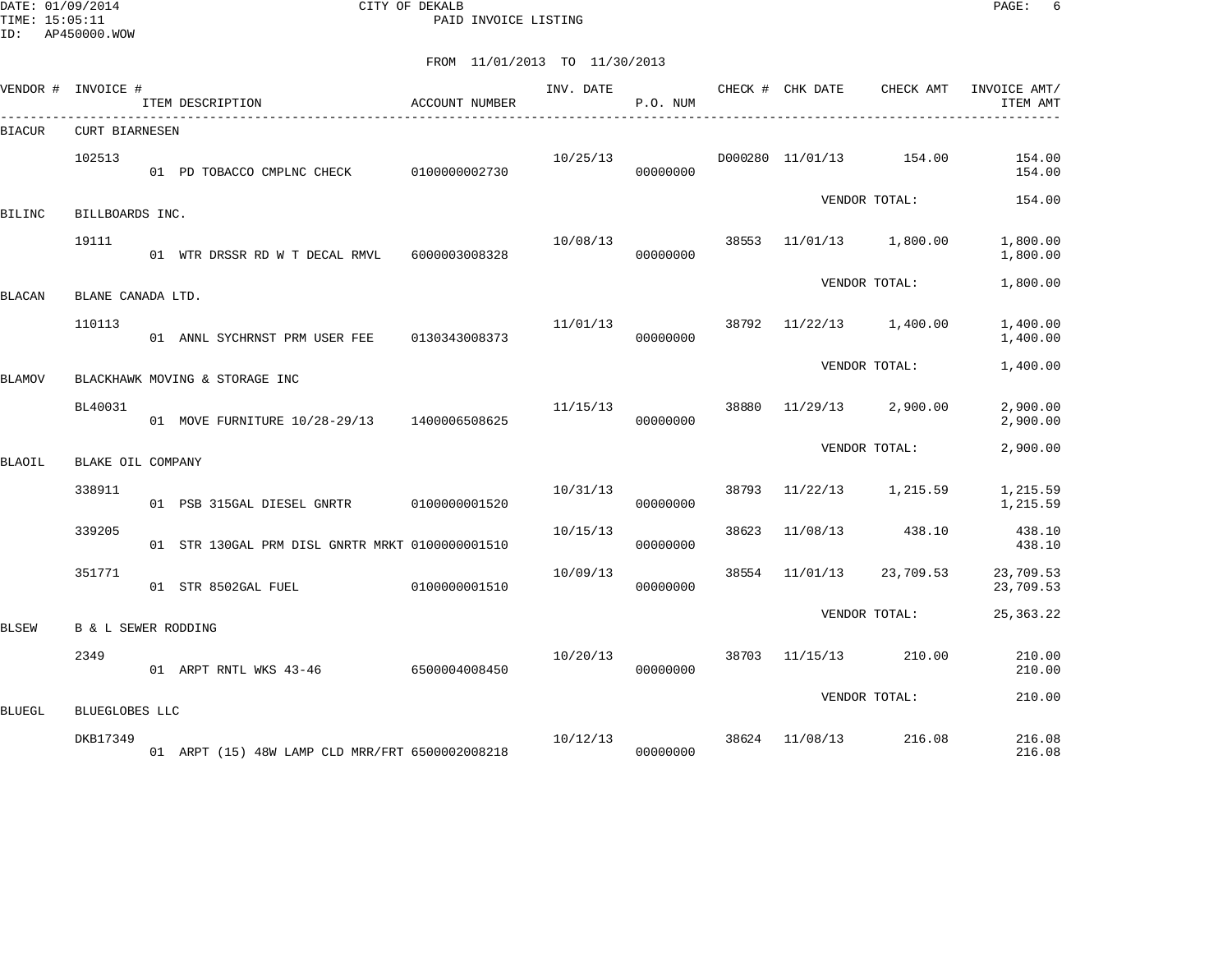DATE: 01/09/2014 CITY OF DEKALB PAGE: 7 PAID INVOICE LISTING

|        | VENDOR # INVOICE # | ITEM DESCRIPTION                               | <b>ACCOUNT NUMBER</b> | INV. DATE | P.O. NUM             |       | CHECK # CHK DATE | CHECK AMT               | INVOICE AMT/<br>ITEM AMT |
|--------|--------------------|------------------------------------------------|-----------------------|-----------|----------------------|-------|------------------|-------------------------|--------------------------|
|        | DKB17362           | 01 ARPT 3STP INTRNL TRNSFRMR/FRT 6500002008218 |                       | 10/15/13  | 00000000             |       |                  | 38704 11/15/13 173.64   | 173.64<br>173.64         |
| BONIND |                    | BONNELL INDUSTRIES, INC.                       |                       |           |                      |       |                  | VENDOR TOTAL:           | 389.72                   |
|        | 0147902IN          | 01 STR (3) MUDFLAPS 0130332008226              |                       |           | 10/04/13<br>00000000 |       |                  | 38555 11/01/13 165.18   | 165.18<br>165.18         |
|        | 0148287IN          | 01 ARPT AP46 CHN/SHCKLS 6500003008310          |                       | 10/25/13  | 00000000             |       |                  | 38705 11/15/13 1,076.38 | 126.38<br>126.38         |
|        | 0148359IN          | 01 STR P8 RPLC SPRDR CNTRLLR 0130332008226     |                       | 10/29/13  | 00000000             |       |                  | 38705 11/15/13 1,076.38 | 950.00<br>950.00         |
| BOUTRE |                    | BOUND TREE MEDICAL, LLC.                       |                       |           |                      |       |                  | VENDOR TOTAL:           | 1,241.56                 |
|        | 81232184           | 01 FD ADLT HDIMMBLZR (50)CS 0125272008241      |                       | 10/14/13  | 00000000             |       |                  | 38706 11/15/13 262.85   | 226.00<br>226.00         |
|        | 81242523           | 01 FD (4) BNDG ADHSV (100)BX 0125272008241     |                       | 10/24/13  | 00000000             |       |                  | 38706 11/15/13 262.85   | 36.85<br>36.85           |
| BRAMAN |                    | BRAD MANNING FORD, INC.                        |                       |           |                      |       |                  | VENDOR TOTAL:           | 262.85                   |
|        | 100452             | 01 PD 1 DAY RENTAL                             | 0120242008243         | 10/02/13  | 00000000             |       |                  | 38625 11/08/13 2,348.60 | 30.00<br>30.00           |
|        | 100453             | 01 PD 1 DAY RENTAL                             | 0120242008243         | 10/02/13  | 00000000             |       | 38625 11/08/13   | 2,348.60                | 30.00<br>30.00           |
|        | 101293             | 01 PD 2 DAY RENTAL                             | 0120242008243         | 09/19/13  | 00000000             | 38625 | 11/08/13         | 2,348.60                | 60.00<br>60.00           |
|        | 101294             | 01 PD 2 DAY RENTAL                             | 0120242008243         | 09/18/13  | 00000000             | 38625 | 11/08/13         | 2,348.60                | 60.00<br>60.00           |
|        | 101307             | 01 PD 1 DAY RENTAL                             | 0120242008243         | 09/27/13  | 00000000             |       | 38625 11/08/13   | 2,348.60                | 30.00<br>30.00           |
|        | 101308             | 01 PD 1 DAY RENTAL                             | 0120242008243         | 09/27/13  | 00000000             |       |                  | 38625 11/08/13 2,348.60 | 30.00<br>30.00           |
|        | 13845              |                                                |                       | 10/30/13  |                      |       | 38615 11/01/13   | 29,322.00               | 29,322.00                |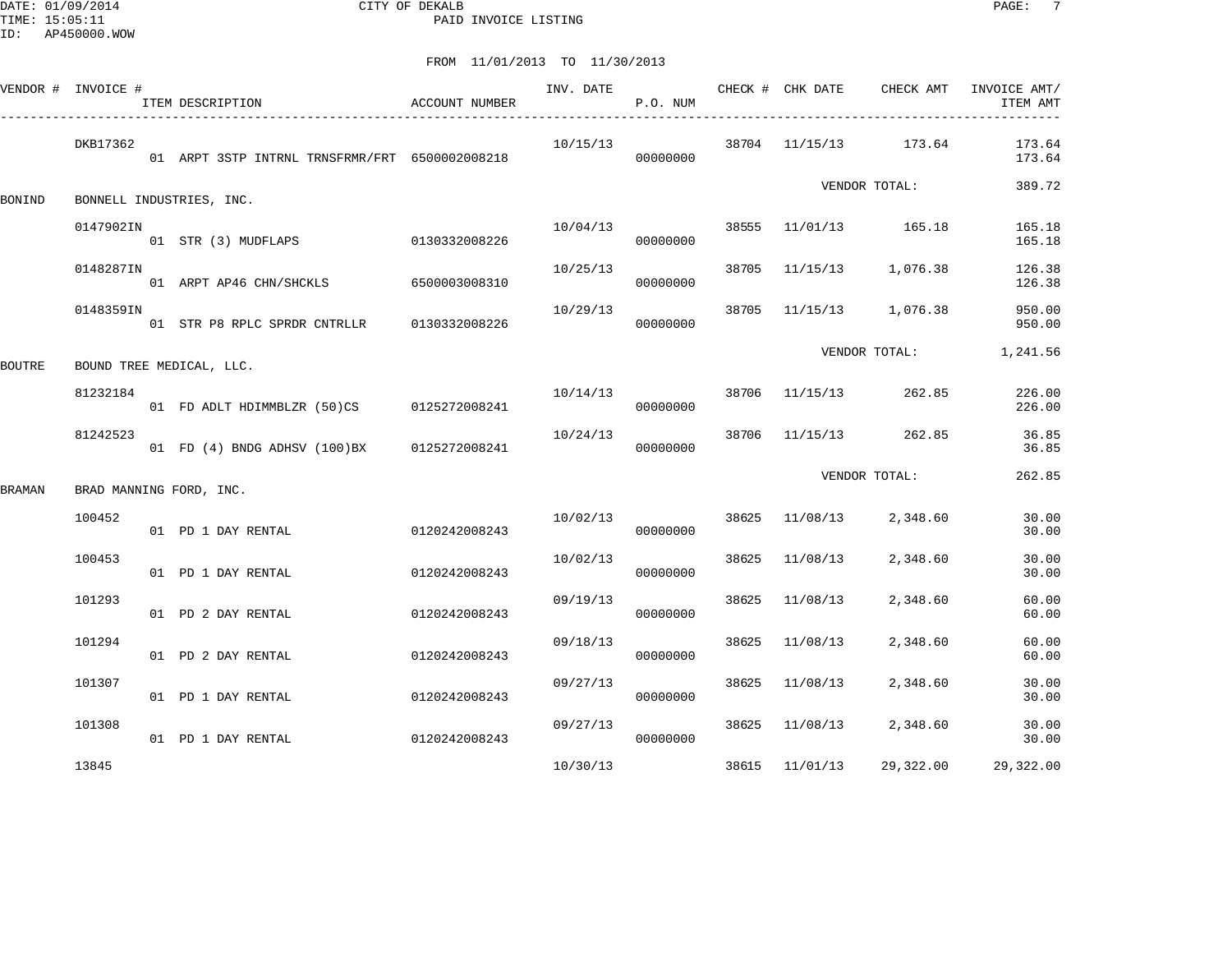DATE: 01/09/2014 CITY OF DEKALB PAGE: 8 PAID INVOICE LISTING

|         | VENDOR # INVOICE #   | ITEM DESCRIPTION                                                                                             | <b>ACCOUNT NUMBER</b>          | INV. DATE | P.O. NUM                         |       | CHECK # CHK DATE | CHECK AMT     | INVOICE AMT/<br>ITEM AMT              |
|---------|----------------------|--------------------------------------------------------------------------------------------------------------|--------------------------------|-----------|----------------------------------|-------|------------------|---------------|---------------------------------------|
|         | 13845                | 01 FD '13 FORD EXPLORER #02282                                                                               | 5250006008521                  | 10/30/13  | 00000000                         | 38615 | 11/01/13         | 29,322.00     | 29,322.00<br>29,322.00                |
|         | 13876                | 01 WTR FORD EXP #25266                                                                                       | 6000006008521                  | 11/25/13  | 00000000                         | 38872 | 11/25/13         | 57,647.00     | 26,520.00<br>26,520.00                |
|         | 13877                | 01 WTR FORD F250 #93951                                                                                      | 6000006008521                  | 11/25/13  | 00000000                         | 38872 | 11/25/13         | 57,647.00     | 31, 127.00<br>31,127.00               |
|         | FOCS47385            | 01 PD PD35 REKEYED VEHICLE                                                                                   | 0100000002715                  | 10/07/13  | 00000000                         | 38625 | 11/08/13         | 2,348.60      | 1,078.92<br>1,078.92                  |
|         | FOCS47423            | 01 PD PD32 RPLCD MODULE PARTS<br>02 PD PD32 RPLCD MODUEL LABOR                                               | 0120222008226<br>0120223008315 | 10/08/13  | 00000000<br>00000000             | 38625 | 11/08/13         | 2,348.60      | 1,029.68<br>579.68<br>450.00          |
| BRASYS  |                      | BRADFORD SYSTEMS CORPORATION                                                                                 |                                |           |                                  |       |                  | VENDOR TOTAL: | 89, 317.60                            |
|         | 179131               | 01 PD ARMORY SHLVNG/RFL RCK                                                                                  | 0100000002750                  | 10/31/13  | 00000000                         | 38794 | 11/22/13         | 1,250.00      | 1,250.00<br>1,250.00                  |
| BRITTEN | BRITTEN BANNERS INC. |                                                                                                              |                                |           |                                  |       |                  | VENDOR TOTAL: | 1,250.00                              |
|         | 1330484701           | 01 (13) STATE FTBLL CHMPSHP BNNRS 1300006508639<br>02 (12) STATE FTBLL CHMPSHP BNNRS 1300006508639<br>03 FRT | 1300006508639                  | 10/29/13  | 00000000<br>00000000<br>00000000 | 38795 | 11/22/13         | 1,078.59      | 1,078.59<br>715.00<br>336.00<br>27.59 |
| BROPHI  | PHILLIP BROWN        |                                                                                                              |                                |           |                                  |       |                  | VENDOR TOTAL: | 1,078.59                              |
|         | 110113               | 01 2013 WELLNESS                                                                                             | 7100004008476                  | 11/01/13  | 00000000                         |       | D000287 11/08/13 | 42.75         | 42.75<br>42.75                        |
| BROTRA  |                      | BROWN TRAFFIC PRODUCTS, INC.                                                                                 |                                |           |                                  |       |                  | VENDOR TOTAL: | 42.75                                 |
|         | 040863               | 01 STR (3) PLSTC CAP/(3) SLP FTTR 0130332008230                                                              |                                | 10/14/13  | 00000000                         | 38626 | 11/08/13         | 156.00        | 156.00<br>156.00                      |
|         | 040999               | 01 STR (24) BLLDG POLE/CPS/LCKRNG 0130332008230                                                              |                                | 10/23/13  | 00000000                         | 38707 | 11/15/13         | 438.00        | 438.00<br>438.00                      |
|         |                      |                                                                                                              |                                |           |                                  |       |                  | VENDOR TOTAL: | 594.00                                |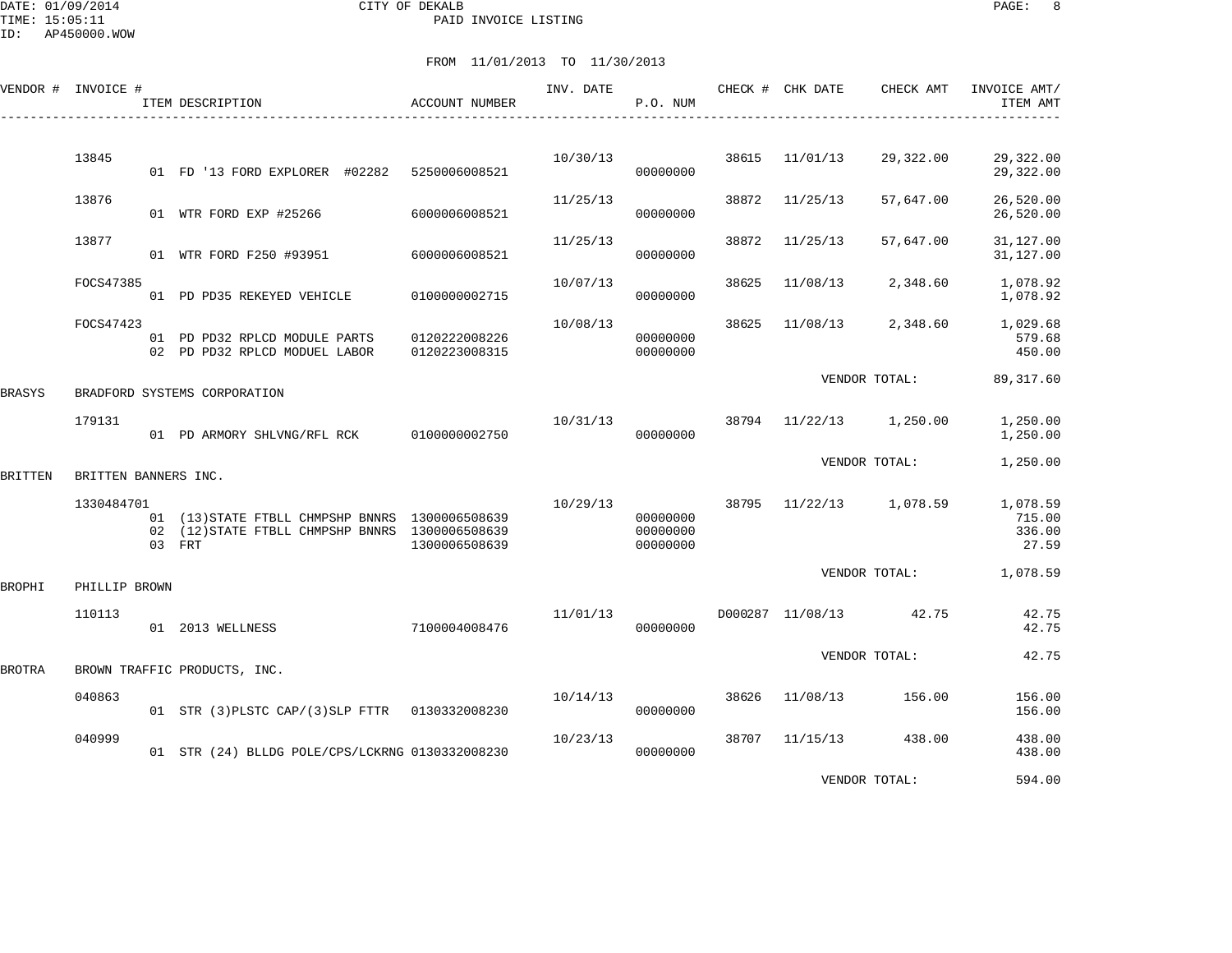DATE: 01/09/2014 CITY OF DEKALB PAGE: 9 PAID INVOICE LISTING

ID: AP450000.WOW

| VENDOR # | INVOICE #            |                                        | ITEM DESCRIPTION                                                                                                                                                                                                                                                                                                                                                                                                                                                                                                                                                | <b>ACCOUNT NUMBER</b>                                                                                                                                                                                                                                       | INV. DATE | P.O. NUM                                                                                                                                                                                                 |       | CHECK # CHK DATE | CHECK AMT                 | INVOICE AMT/<br>ITEM AMT                                                                                                                                                 |
|----------|----------------------|----------------------------------------|-----------------------------------------------------------------------------------------------------------------------------------------------------------------------------------------------------------------------------------------------------------------------------------------------------------------------------------------------------------------------------------------------------------------------------------------------------------------------------------------------------------------------------------------------------------------|-------------------------------------------------------------------------------------------------------------------------------------------------------------------------------------------------------------------------------------------------------------|-----------|----------------------------------------------------------------------------------------------------------------------------------------------------------------------------------------------------------|-------|------------------|---------------------------|--------------------------------------------------------------------------------------------------------------------------------------------------------------------------|
| BSG      | BASTON SERVICE GROUP |                                        |                                                                                                                                                                                                                                                                                                                                                                                                                                                                                                                                                                 |                                                                                                                                                                                                                                                             |           |                                                                                                                                                                                                          |       |                  |                           |                                                                                                                                                                          |
|          | 1726                 |                                        | 01 ARPT MNGMNT FEE OCT '13 6500004008450                                                                                                                                                                                                                                                                                                                                                                                                                                                                                                                        |                                                                                                                                                                                                                                                             | 10/17/13  | 00000000                                                                                                                                                                                                 | 38556 | 11/01/13         | 400.00                    | 400.00<br>400.00                                                                                                                                                         |
|          | 1747                 |                                        | 01 ARPT RPR DIESEL CBNT PMP/LBR                                                                                                                                                                                                                                                                                                                                                                                                                                                                                                                                 | 6500003008311                                                                                                                                                                                                                                               | 11/11/13  | 00000000                                                                                                                                                                                                 | 38881 | 11/29/13         | 450.00                    | 150.00<br>150.00                                                                                                                                                         |
|          | 1748                 |                                        | 01 ARPT JET TRK PUMP RPR LABOR                                                                                                                                                                                                                                                                                                                                                                                                                                                                                                                                  | 6500004008450                                                                                                                                                                                                                                               | 11/11/13  | 00000000                                                                                                                                                                                                 | 38881 | 11/29/13         | 450.00                    | 112.50<br>112.50                                                                                                                                                         |
|          | 1749                 |                                        | 01 ARPT INSPCTD/RPRD TANK OPRTR 6500003008311                                                                                                                                                                                                                                                                                                                                                                                                                                                                                                                   |                                                                                                                                                                                                                                                             | 11/11/13  | 00000000                                                                                                                                                                                                 | 38881 | 11/29/13         | 450.00                    | 187.50<br>187.50                                                                                                                                                         |
| CASBAN   | CASTLE BANK          |                                        |                                                                                                                                                                                                                                                                                                                                                                                                                                                                                                                                                                 |                                                                                                                                                                                                                                                             |           |                                                                                                                                                                                                          |       |                  | VENDOR TOTAL:             | 850.00                                                                                                                                                                   |
|          | 1132NOV              | 04<br>05<br>06<br>08<br>09<br>15<br>16 | 01 ARPT NRTHN TOOL WLDNG EQPTMNT 6500002008295<br>02 ARPT FLGHTWR WEB ADVRTZNG<br>03 ARPT FLGHTWR WEB ADVRTZNG<br>ARPT NRTHN TOOL LCK JCK<br>ARPT WLMRT BLDG SPPLS<br>ARPT DIRECTV 10/14-11/13<br>07 ARPT APPLMRT SPRNGFLD FUEL<br>ARPT RBT BSCH TOOL MNTNC KIT<br>ARPT BANK CHRGS<br>10 ARPT FLGHTWR WEB ADVRTZNG<br>11 ARPT EGL RDG RSRT CRDT CNCLD<br>12 ARPT DIRECTV 9/14-10/13<br>13 ARPT FLGHTWR WEB ADVRTZNG<br>14 ARPT WLMRT TAX CREDIT<br>ARPT EGL RDG CLEVELAND 9/22/13 6500003008376<br>ARPT EGL RDG OWENS 9/22/13<br>17 ARPT EGL RDG IRVING 9/22/13 | 6500003008373<br>6500003008373<br>6500002008295<br>6500002008219<br>6500003008348<br>6500003008376<br>6500003008310<br>6500002008204<br>6500003008373<br>6500003008376<br>6500003008348<br>6500003008373<br>6500002008219<br>6500003008376<br>6500003008376 | 01/08/14  | 00000000<br>00000000<br>00000000<br>00000000<br>00000000<br>00000000<br>00000000<br>00000000<br>00000000<br>00000000<br>00000000<br>00000000<br>00000000<br>00000000<br>00000000<br>00000000<br>00000000 |       | D000344 11/25/13 | 1,914.29                  | 1,914.29<br>491.48<br>8.00<br>80.00<br>63.02<br>66.76<br>45.99<br>43.00<br>13.88<br>35.00<br>8.00<br>$-201.15$<br>45.99<br>8.00<br>$-0.58$<br>402.30<br>402.30<br>402.30 |
|          | 2659NOV              | 05<br>06                               | 01 PW CHI TAXI ICSC MOORE<br>02 PW TAXI CAB SRVC ICSC MOORE<br>03 PW AMZN SMSNG GLXY NOTE<br>04 PW AMZN LGTCH BLTH KYBRD<br>PW HOLIDAY INN MOORE 10/11/13 6000003008376<br>PW LOWES BED BUG SPRY<br>07 PW AMZN SMSNG TBLT DSKTOP DCK 0130312008204                                                                                                                                                                                                                                                                                                              | 0130343008373<br>0130343008373<br>0130312008204<br>0130312008204<br>0130312008204                                                                                                                                                                           | 11/01/13  | 00000000<br>00000000<br>00000000<br>00000000<br>00000000<br>00000000<br>00000000                                                                                                                         |       | D000344 11/25/13 | 479.53                    | 479.53<br>12.85<br>12.65<br>35.46<br>49.99<br>87.91<br>243.72<br>36.95                                                                                                   |
|          | 2865NOV              |                                        |                                                                                                                                                                                                                                                                                                                                                                                                                                                                                                                                                                 |                                                                                                                                                                                                                                                             | 11/01/13  |                                                                                                                                                                                                          |       |                  | D000344 11/25/13 7,638.64 | 7,638.64                                                                                                                                                                 |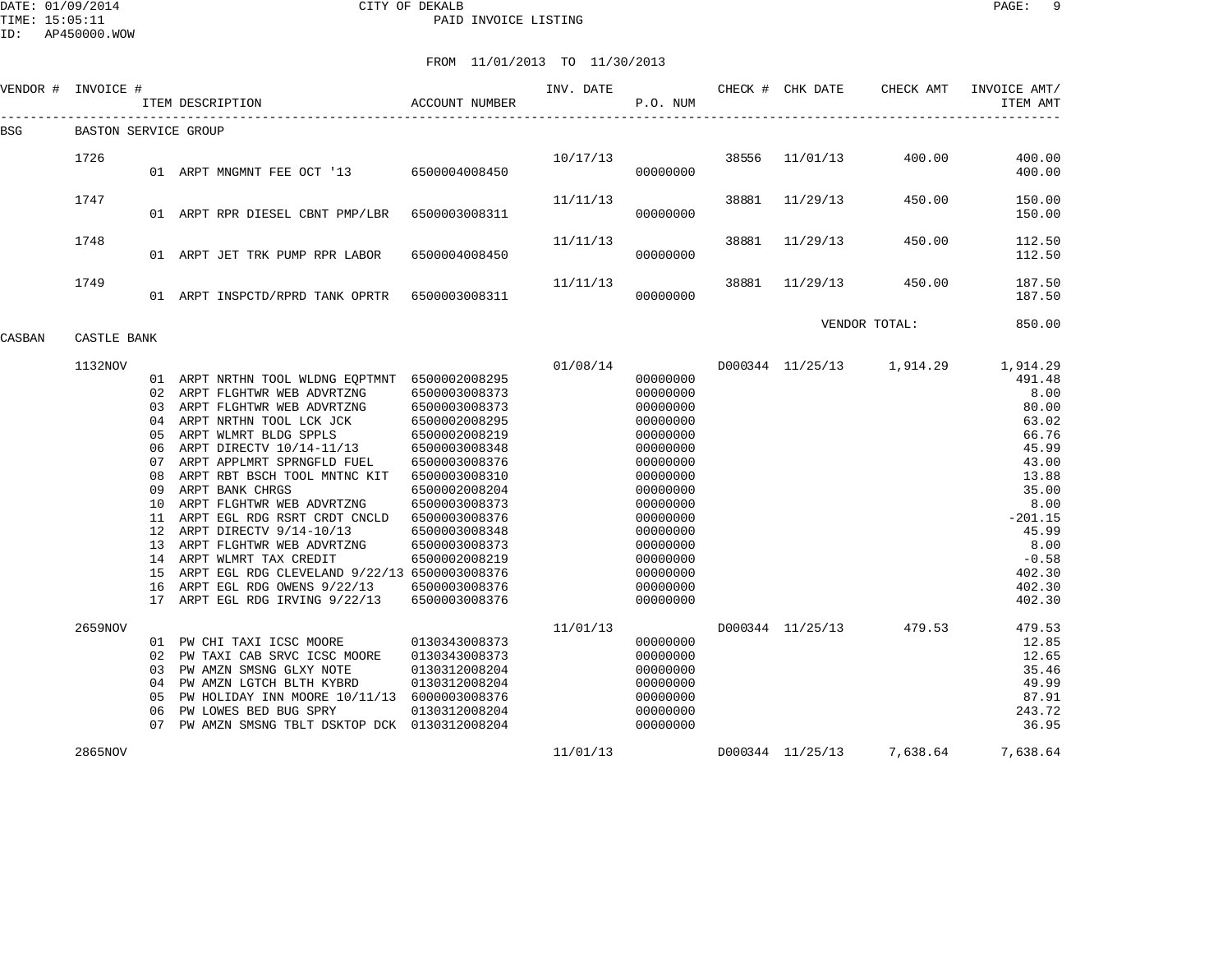# DATE: 01/09/2014 CITY OF DEKALB PAGE: 10 PAID INVOICE LISTING

| VENDOR # | INVOICE # |    | ACCOUNT NUMBER<br>ITEM DESCRIPTION              |               | INV. DATE | P.O. NUM | CHECK # CHK DATE | CHECK AMT                          | INVOICE AMT/<br>ITEM AMT |
|----------|-----------|----|-------------------------------------------------|---------------|-----------|----------|------------------|------------------------------------|--------------------------|
|          |           |    |                                                 |               |           |          |                  |                                    |                          |
|          | 2865NOV   |    |                                                 |               | 11/01/13  |          |                  | D000344 11/25/13 7,638.64 7,638.64 |                          |
|          |           |    | 01 PD STHLP SPRTS BAR MCDLL/MCNTT 0120223008376 |               |           | 00000000 |                  |                                    | 33.95                    |
|          |           | 02 | PD PRKRPDS ANDERSON FLWRS                       | 0120222008299 |           | 00000000 |                  |                                    | 52.04                    |
|          |           | 03 | PD UN PRK LNG MCDLL/MCNTT                       | 0120223008376 |           | 00000000 |                  |                                    | 28.75                    |
|          |           | 04 | PD AUBURN PD346 FUEL                            | 0120212008245 |           | 00000000 |                  |                                    | 71.08                    |
|          |           | 05 | PD PETCO 25LBS DOG FOOD                         | 0100000002715 |           | 00000000 |                  |                                    | 64.79                    |
|          |           | 06 | PD WENDY'S SPRNGFLD IL                          | 0100000002715 |           | 00000000 |                  |                                    | 2.95                     |
|          |           | 07 | PD AUBURN PD346 FUEL                            | 0100000002715 |           | 00000000 |                  |                                    | 34.24                    |
|          |           | 08 | PD AUBURN PD346 FUEL                            | 0100000002715 |           | 00000000 |                  |                                    | 56.99                    |
|          |           | 09 | PD GUADALAJARA DECATUR TRNG                     | 0100000002715 |           | 00000000 |                  |                                    | 12.87                    |
|          |           | 10 | PD FAT WILLY'S CHATHAM TRNG                     | 0100000002715 |           | 00000000 |                  |                                    | 11.55                    |
|          |           | 11 | PD AUBURN PD346 FUEL                            | 0100000002715 |           | 00000000 |                  |                                    | 60.03                    |
|          |           | 12 | PD LNCLN INN LOWERY MTG                         | 0100000002730 |           | 00000000 |                  |                                    | 50.34                    |
|          |           | 13 | PD HWTHRN STES WDRFF/MCNTT                      | 0120223008376 |           | 00000000 |                  |                                    | 360.70                   |
|          |           | 14 | PD SEATCVRSPLS SEAT COVER IMP 0120222008226     |               |           | 00000000 |                  |                                    | 223.00                   |
|          |           | 15 | PD SPEX FRNSCS EVIDENCE SPPLYS 0120242008242    |               |           | 00000000 |                  |                                    | 507.34                   |
|          |           | 16 | PD AUBURN PD346 FUEL                            | 0100000002715 |           | 00000000 |                  |                                    | 66.84                    |
|          |           | 17 | PD PZZA HUT PIZZAS/DEL                          | 0100000002730 |           | 00000000 |                  |                                    | 169.65                   |
|          |           | 18 | PD DUNKIN DONUTS WARRANT PU                     | 0100000002730 |           | 00000000 |                  |                                    | 84.08                    |
|          |           | 19 | PD WENDY'S SPRNGFLD                             | 0100000002715 |           | 00000000 |                  |                                    | 3.44                     |
|          |           | 20 | PD DUBLIN PUB SPRNGFLD                          | 0100000002715 |           | 00000000 |                  |                                    | 16.12                    |
|          |           | 21 | PD HEAD WEST SUB SPRNGFLD                       | 0100000002715 |           | 00000000 |                  |                                    | 9.77                     |
|          |           | 22 | PD AUBURN PD346 FUEL                            | 0100000002715 |           | 00000000 |                  |                                    | 47.71                    |
|          |           | 23 | PD LOWE'S GUARD TR                              | 0120222008242 |           | 00000000 |                  |                                    | 52.60                    |
|          |           | 24 | PD F&F (2)52QT COOLERS                          | 0120222008242 |           | 00000000 |                  |                                    | 77.74                    |
|          |           | 25 | PD JEWEL POP/WTR BIKE RODEO                     | 0100000002715 |           | 00000000 |                  |                                    | 67.27                    |
|          |           | 26 | PD DENNY'S SPRNGFLD                             | 0100000002715 |           | 00000000 |                  |                                    | 15.00                    |
|          |           | 27 | PD LYNNPEAVY EVIDENCE SPPLYS                    | 0120242008242 |           | 00000000 |                  |                                    | 319.45                   |
|          |           | 28 | PD AUBURN PD346 FUEL                            | 0120212008245 |           | 00000000 |                  |                                    | 57.65                    |
|          |           | 29 | PD SUBWAY DIVERNON                              | 0100000002715 |           | 00000000 |                  |                                    | 9.50                     |
|          |           | 30 | PD OFFMX (6) CHAIR MATS/ENVELOP 0100000002715   |               |           | 00000000 |                  |                                    | 366.52                   |
|          |           | 31 | PD GUADALAJARA DECATUR                          | 0100000002715 |           | 00000000 |                  |                                    | 15.54                    |
|          |           | 32 | PD CHIPOTLE SPRNGFLD                            | 0100000002715 |           | 00000000 |                  |                                    | 10.42                    |
|          |           | 33 | PD WLMRT MINI FRIDGE                            | 0100000002715 |           | 00000000 |                  |                                    | 117.72                   |
|          |           | 34 | PD SUBWAY DECATUR                               | 0100000002715 |           | 00000000 |                  |                                    | 11.18                    |
|          |           | 35 | PD CHIPOTLE SPRNGFLD                            | 0100000002715 |           | 00000000 |                  |                                    | 10.42                    |
|          |           | 36 | PD ARBYS TAYLORVILLE                            | 0100000002715 |           | 00000000 |                  |                                    | 6.73                     |
|          |           | 37 | PD MEIJER SPRNGFLD PD346 FUEL 0100000002715     |               |           | 00000000 |                  |                                    | 64.22                    |
|          |           | 38 | PD LOWES (4) WTR COOLERS/TOOL                   | 0100000002715 |           | 00000000 |                  |                                    | 1,174.48                 |
|          |           | 39 | PD COATRACKS COATRACK TRNG RM 0100000002715     |               |           | 00000000 |                  |                                    | 244.80                   |
|          |           | 40 | PD SHELL BLMNGTN                                | 0120212008245 |           | 00000000 |                  |                                    | 47.70                    |
|          |           | 41 | PD ARAMARK IACP LOWERY                          | 0120213008376 |           | 00000000 |                  |                                    | 14.50                    |
|          |           | 42 | PD PETCO 25LBS DOG FOOD                         | 0100000002730 |           | 00000000 |                  |                                    | 64.79                    |
|          |           | 43 | PD BUDGETBARSTOOLS (6) DTCTVS                   | 0100000002715 |           | 00000000 |                  |                                    | 322.83                   |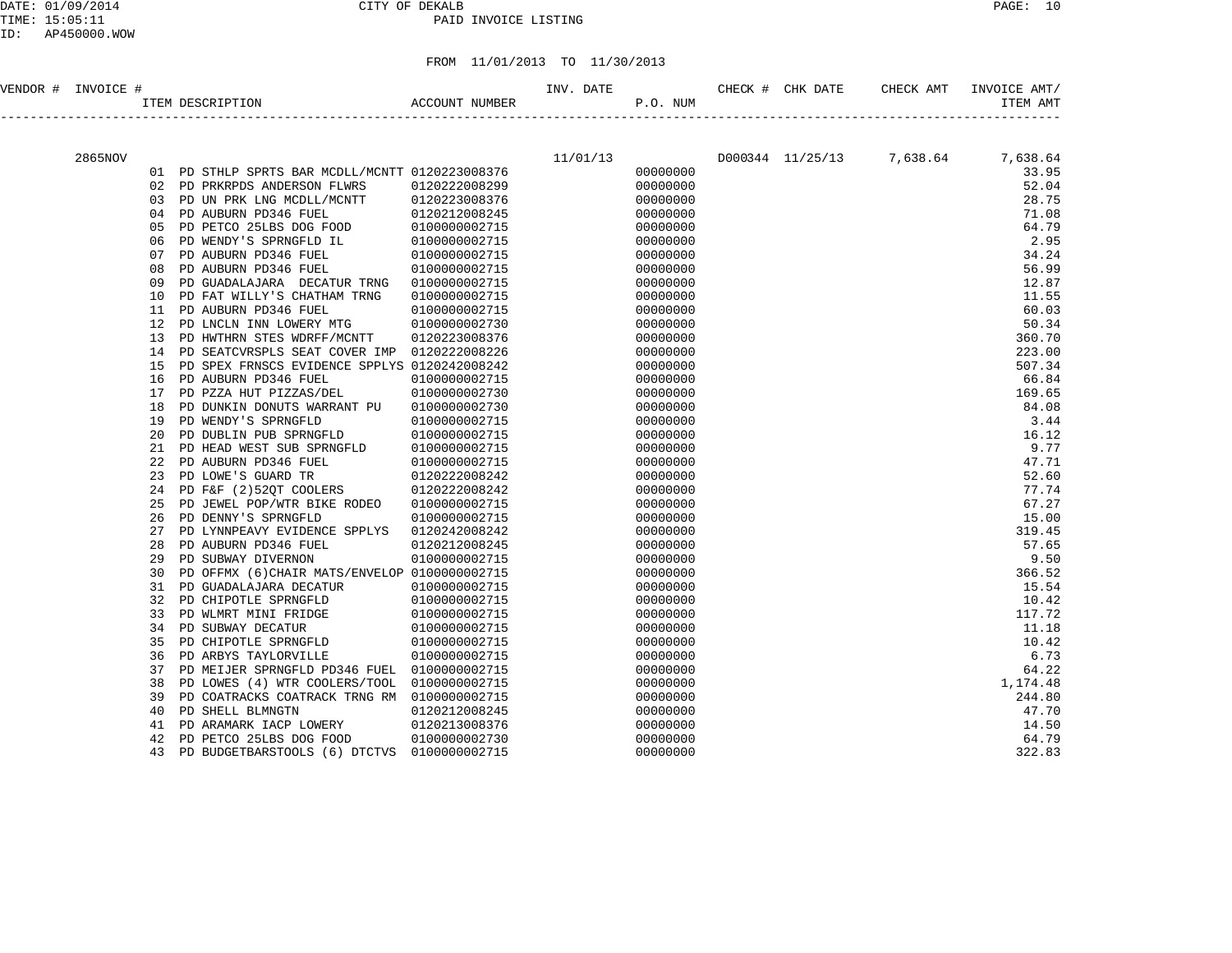### DATE: 01/09/2014 CITY OF DEKALB PAGE: 11 PAID INVOICE LISTING

| VENDOR # INVOICE # |    | <b>ACCOUNT NUMBER</b><br>ITEM DESCRIPTION                                                                                                                                                 |               | INV. DATE<br>P.O. NUM |          | CHECK # CHK DATE | CHECK AMT                              | INVOICE AMT/<br>ITEM AMT |
|--------------------|----|-------------------------------------------------------------------------------------------------------------------------------------------------------------------------------------------|---------------|-----------------------|----------|------------------|----------------------------------------|--------------------------|
| 2865NOV            |    |                                                                                                                                                                                           |               | 11/01/13              |          |                  | $D000344$ $11/25/13$ 7,638.64 7,638.64 | -----                    |
|                    |    | 44 PD SMOKEY BONES SPRNGFLD 0120233008376                                                                                                                                                 |               |                       | 00000000 |                  |                                        | 47.42                    |
|                    | 45 | PD TACO BELL SPRNGFLD                                                                                                                                                                     | 0100000002715 |                       | 00000000 |                  |                                        | 14.94                    |
|                    | 46 | PD LAKE POINTE GRLL SPRNGFLD 0120233008376                                                                                                                                                |               |                       | 00000000 |                  |                                        | 67.33                    |
|                    | 47 | PD MONICALS PIZZA DECATUR                                                                                                                                                                 | 0100000002715 |                       | 00000000 |                  |                                        | 12.08                    |
|                    | 48 | PD CHEDDARS SPRNGFLD                                                                                                                                                                      | 0120233008376 |                       | 00000000 |                  |                                        | 44.52                    |
|                    | 49 | PD CHEDDARS SPRNGFLD                                                                                                                                                                      | 0100000002715 |                       | 00000000 |                  |                                        | 13.86                    |
|                    | 50 | PD BECKS PHILADELPHIA LOWERY                                                                                                                                                              | 0120213008376 |                       | 00000000 |                  |                                        | 22.52                    |
|                    | 51 | PD SIRCHIE EVDNC TAPE/FMNG TRY 0120242008242                                                                                                                                              |               |                       | 00000000 |                  |                                        | 173.40                   |
|                    | 52 | PD CIRCLE K SPRNGFLD                                                                                                                                                                      | 0120212008245 |                       | 00000000 |                  |                                        | 54.94                    |
|                    | 53 | PD DUTCH ETNG PLC IACP LOWERY 0120213008376                                                                                                                                               |               |                       | 00000000 |                  |                                        | 18.63                    |
|                    | 54 |                                                                                                                                                                                           |               |                       | 00000000 |                  |                                        | 12.94                    |
|                    | 55 |                                                                                                                                                                                           |               |                       | 00000000 |                  |                                        | 9.50                     |
|                    | 56 | PD POPEYES SPRNGFLD 0100000002715<br>PD SUBWAY DIVERNON 010000002715<br>PD CHCG MDWY PRKNG LOWERY 0120213008376                                                                           |               |                       | 00000000 |                  |                                        | 144.00                   |
|                    | 57 | PD DRURY LEVERTON 10/19                                                                                                                                                                   | 0120213008376 |                       | 00000000 |                  |                                        | 483.84                   |
|                    | 58 | PD SHERATON PHIL IACP LOWERY 0120213008376                                                                                                                                                |               |                       | 00000000 |                  |                                        | 919.40                   |
|                    | 59 |                                                                                                                                                                                           |               |                       | 00000000 |                  |                                        | 7.90                     |
|                    | 60 |                                                                                                                                                                                           |               |                       | 00000000 |                  |                                        | 18.90                    |
|                    | 61 | PD ARBYS TAYLORVILLE 0100000002715<br>PD CHIPOTLE SPRNGFLD 010000002715<br>PD CASEYS PAWNEE 0120212008245<br>PD ROAD RANGER SPRNGFLD 010000002715<br>PD ROAD RANGER SPRNGFLD 010000002715 |               |                       | 00000000 |                  |                                        | 46.35                    |
|                    | 62 |                                                                                                                                                                                           |               |                       | 00000000 |                  |                                        | 28.42                    |
|                    | 63 | PD LOWE'S BLDG SPPLYS NEW PD 0100000002715                                                                                                                                                |               |                       | 00000000 |                  |                                        | 294.60                   |
|                    | 64 | PD WLMRT BLDG SPPLYS NEW PD                                                                                                                                                               | 0100000002715 |                       | 00000000 |                  |                                        | 74.29                    |
|                    | 65 | PD OFFMX BLDG SPPLYS NEW PD                                                                                                                                                               | 0100000002715 |                       | 00000000 |                  |                                        | 89.57                    |
| 3672NOV            |    |                                                                                                                                                                                           |               |                       |          |                  | D000344 11/25/13 1,075.70 1,075.70     |                          |
|                    | 01 | ENG CUNETTO DICKSON IDOT                                                                                                                                                                  | 0900003008376 | 11/01/13              | 00000000 |                  |                                        | 19.45                    |
|                    | 02 | ENG CRCL K IDOT FLL CONF                                                                                                                                                                  | 0900002008245 |                       | 00000000 |                  |                                        | 36.35                    |
|                    | 03 | ENG FRPNTS DICKSON IDOT CONF                                                                                                                                                              | 0900003008376 |                       | 00000000 |                  |                                        | 158.20                   |
|                    | 04 | ENG IL PRFF LIC BAULING RNWL                                                                                                                                                              | 0130353008375 |                       | 00000000 |                  |                                        | 61.50                    |
|                    | 05 | ENG APWA MMBRSHP MTG MAURER                                                                                                                                                               | 0130353008376 |                       | 00000000 |                  |                                        | 35.00                    |
|                    | 06 |                                                                                                                                                                                           |               |                       | 00000000 |                  |                                        | 17.21                    |
|                    | 07 |                                                                                                                                                                                           |               |                       | 00000000 |                  |                                        | 40.00                    |
|                    | 08 | ENG BECKS IDOT MTG<br>ENG BECKS IDOT MTG<br>ENG IL TLLWY IPASS 0900003008376<br>ENG SAGE SFTWR 0900002008285<br>ENG PYPL ASFPM MAURER 0130353008376<br>ENG NACTO MAURER 0130353008376     |               |                       | 00000000 |                  |                                        | 589.00                   |
|                    | 09 |                                                                                                                                                                                           |               |                       | 00000000 |                  |                                        | 40.00                    |
|                    | 10 |                                                                                                                                                                                           |               |                       | 00000000 |                  |                                        | 75.00                    |
|                    | 11 | ENG DSATS GOOGLE GO DICKSON 0900002008204                                                                                                                                                 |               |                       | 00000000 |                  |                                        | 3.99                     |
| 5069NOV            |    |                                                                                                                                                                                           |               | 11/01/13              |          |                  | D000344 11/25/13 2,050.84 2,050.84     |                          |
|                    |    | 01 CM FANATICO ESPIRITU 0115153008376                                                                                                                                                     |               |                       | 00000000 |                  |                                        | 25.89                    |
|                    | 02 | CM SCHNUCKS COUNCIL                                                                                                                                                                       | 0110103008376 |                       | 00000000 |                  |                                        | 18.60                    |
|                    | 03 | CM APPLEBEES ESPIRITU DPT HEAD 0115153008376                                                                                                                                              |               |                       | 00000000 |                  |                                        | 64.04                    |
|                    | 04 | CM WTHRMRK TVRN ESPIRITU                                                                                                                                                                  | 0110103008376 |                       | 00000000 |                  |                                        | 143.05                   |
|                    | 05 | CM CHI CRRG IML                                                                                                                                                                           | 0110103008376 |                       | 00000000 |                  |                                        | 9.78                     |
|                    | 06 | CM HILTON CHGO IML ESPIRITU                                                                                                                                                               | 0115153008376 |                       | 00000000 |                  |                                        | 836.63                   |
|                    | 07 | CM HILTON CHGO IML O'LEARY                                                                                                                                                                | 0110103008376 |                       | 00000000 |                  |                                        | 930.84                   |
|                    | 08 | CM CHGO ELITE ESPIRITU                                                                                                                                                                    | 0110103008376 |                       | 00000000 |                  |                                        | 13.51                    |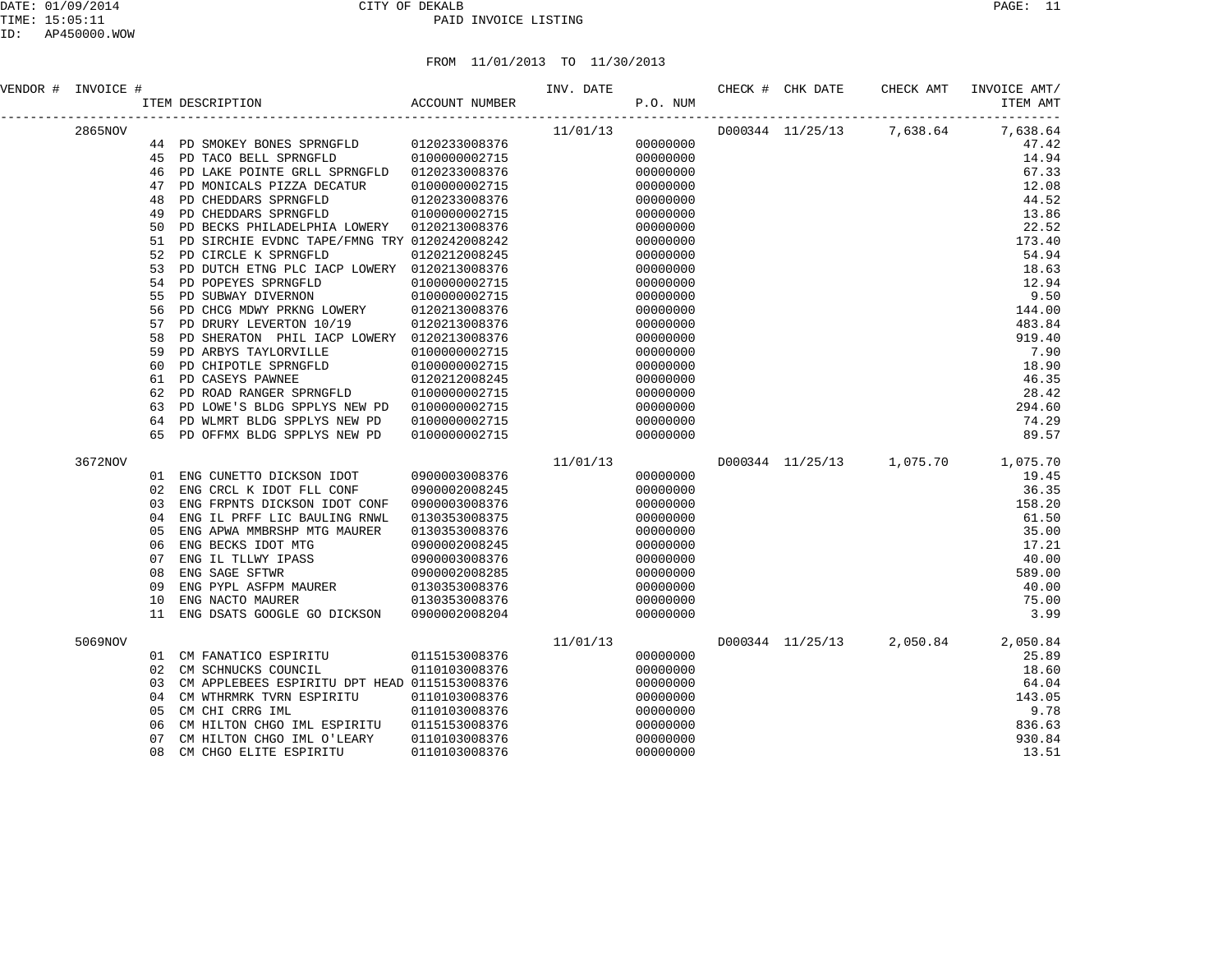| VENDOR # INVOICE # |    |                                                                                                                                  |               |                                 |                      |  |                         |                                    |
|--------------------|----|----------------------------------------------------------------------------------------------------------------------------------|---------------|---------------------------------|----------------------|--|-------------------------|------------------------------------|
| 5069NOV            |    |                                                                                                                                  |               |                                 |                      |  |                         | D000344 11/25/13 2,050.84 2,050.84 |
|                    |    |                                                                                                                                  |               |                                 |                      |  |                         | 8.50                               |
| 5649NOV            |    |                                                                                                                                  |               | 11/01/13                        |                      |  |                         | D000344 11/25/13 656.98 656.98     |
|                    |    | 01 CD IL TLLWY IPASS 0130312008204<br>02 CD IL TLLWY IPASS 0130342008204<br>03 CD IL TLLWY IPAS 0130352008204                    |               |                                 | 00000000             |  |                         | 13.34                              |
|                    |    |                                                                                                                                  |               |                                 | 00000000             |  |                         | 13.33                              |
|                    |    |                                                                                                                                  |               |                                 | 00000000             |  |                         | 13.33                              |
|                    |    | 04 CD BSTBY SURFACE 32GB/COVER 0130342008204                                                                                     |               |                                 | 00000000             |  |                         | 579.98                             |
|                    |    | 05 CD IML ZONING HNDBK/IML RVW SB 0130343008375                                                                                  |               |                                 | 00000000             |  |                         | 37.00                              |
| 6874NOV            |    |                                                                                                                                  |               | 11/01/13                        |                      |  | D000344 11/25/13 472.40 | 472.40                             |
|                    |    |                                                                                                                                  |               |                                 | 00000000             |  |                         | 121.73                             |
|                    |    |                                                                                                                                  |               |                                 | 00000000             |  |                         | 50.00                              |
|                    |    | 03 MOORE DEICING RFND 10/1/13                                                                                                    | 0130313008376 |                                 | 00000000             |  |                         | $-20.00$                           |
|                    |    | 04 KECK DEICING RFND 10/1/13                                                                                                     | 6000003008376 |                                 | 00000000             |  |                         | $-20.00$                           |
|                    | 05 | STR OFFMX EZ EXC CHR/WRRTY                                                                                                       | 0130332008295 |                                 | 00000000             |  |                         | 122.98                             |
|                    | 06 | STR 1000BULBS (50) 25W AMBER 0130332008229                                                                                       |               |                                 | 00000000             |  |                         | 82.40                              |
|                    |    | 07 STR INBODENS LEAF CLLCTN MTG                                                                                                  | 0130333008376 |                                 | 00000000             |  |                         | 135.29                             |
| 7228NOV            |    |                                                                                                                                  |               | $11/01/13$ 00000000<br>00000000 |                      |  |                         | D000344 11/25/13 2,231.50 2,231.50 |
|                    |    | 01 FD WITMER FF SPPLS 0125272008204                                                                                              |               |                                 |                      |  |                         | 485.91                             |
|                    |    | 02 FD F&F E1/2 SPLGHT/CHRGRS 0125272008204                                                                                       |               |                                 |                      |  |                         | 129.74                             |
|                    |    | 03 FD PYPL FIRSTINRESP RDNG SMK 0125273008376                                                                                    |               |                                 | 00000000             |  |                         | 80.00                              |
|                    |    | 04 FD ORTRMSTR ADJTBL CTTN                                                                                                       | 0125272008240 |                                 | 00000000             |  |                         | 32.98                              |
|                    |    | 05 FD SPRNGHL STES HICKS 10/14                                                                                                   | 0125263008376 |                                 | 00000000             |  |                         | 248.64                             |
|                    | 06 | FD RDSHCK E2 KUSSMAUL CHRG RPR 0125272008226                                                                                     |               |                                 | 00000000             |  |                         | 9.47                               |
|                    | 07 | FD HWTHRN STES LTD SIDDALL                                                                                                       | 0125273008376 |                                 | 00000000             |  |                         | 377.35                             |
|                    | 08 | FD PLATT ELEC (3)14 AWG 0125273008310                                                                                            |               |                                 | 00000000             |  |                         | 92.36                              |
|                    | 09 | FF RP LMBR SHED PROJECT SPPLS 2800002008219                                                                                      |               |                                 | 00000000             |  |                         | 384.79                             |
|                    |    | 10 FD MCDNLDS                                                                                                                    | 0125273008376 |                                 | 00000000             |  |                         | 30.94                              |
|                    |    | 11 FD SEARS WRKLGHT/TOOLS 0125272008210                                                                                          |               |                                 | 00000000             |  |                         | 63.97                              |
|                    |    | 12 FD TELCOM DATA CLNG SPKR ASBLY 0125273008310<br>13 FD MCDNLDS                                                                 | 0125273008376 |                                 | 00000000<br>00000000 |  |                         | 146.41<br>148.94                   |
|                    |    |                                                                                                                                  |               |                                 |                      |  |                         |                                    |
| 8940NOV            |    |                                                                                                                                  |               | 11/01/13                        |                      |  |                         | D000344 11/25/13 16.85 16.85       |
|                    |    | 01 FF USPS POSTAGE 2800002008295                                                                                                 |               |                                 | 00000000             |  |                         | 16.85                              |
| 9299NOV            |    |                                                                                                                                  |               | 11/01/13                        |                      |  |                         | D000344 11/25/13 1,041.60 1,041.60 |
|                    |    | 01 WTR F&F YLLW PNTS/JCKTS 6000002008270                                                                                         |               |                                 | 00000000             |  |                         | 198.41                             |
|                    |    | 02 WTR BUFF WLDWNGS KECK / ANDRSN 6000003008376                                                                                  |               |                                 | 00000000             |  |                         | 24.14                              |
|                    |    | 03 WTR EL RNCHRT KECK/ANDRSN                                                                                                     | 6000003008376 |                                 | 00000000             |  |                         | 24.96                              |
|                    | 04 | WTR SUBWAY KECK/ANDERSON<br>WTR SUBWAY KECK/ANDERSON<br>WTR MURPHY FUEL<br>WTR SUBWAY KECK/ANDERSON<br>WTR COUNTRY INN STES KECK | 6000003008376 |                                 | 00000000             |  |                         | 17.25                              |
|                    | 05 |                                                                                                                                  | 6000003008376 |                                 | 00000000             |  |                         | 42.10                              |
|                    | 06 |                                                                                                                                  | 6000003008376 |                                 | 00000000             |  |                         | 13.24                              |
|                    | 07 | WTR COUNTRY INN STES KECK                                                                                                        | 6000003008376 |                                 | 00000000             |  |                         | 360.75                             |
|                    | 08 | WTR COUNTRY INN STES ANDERSON                                                                                                    | 6000003008376 |                                 | 00000000             |  |                         | 360.75                             |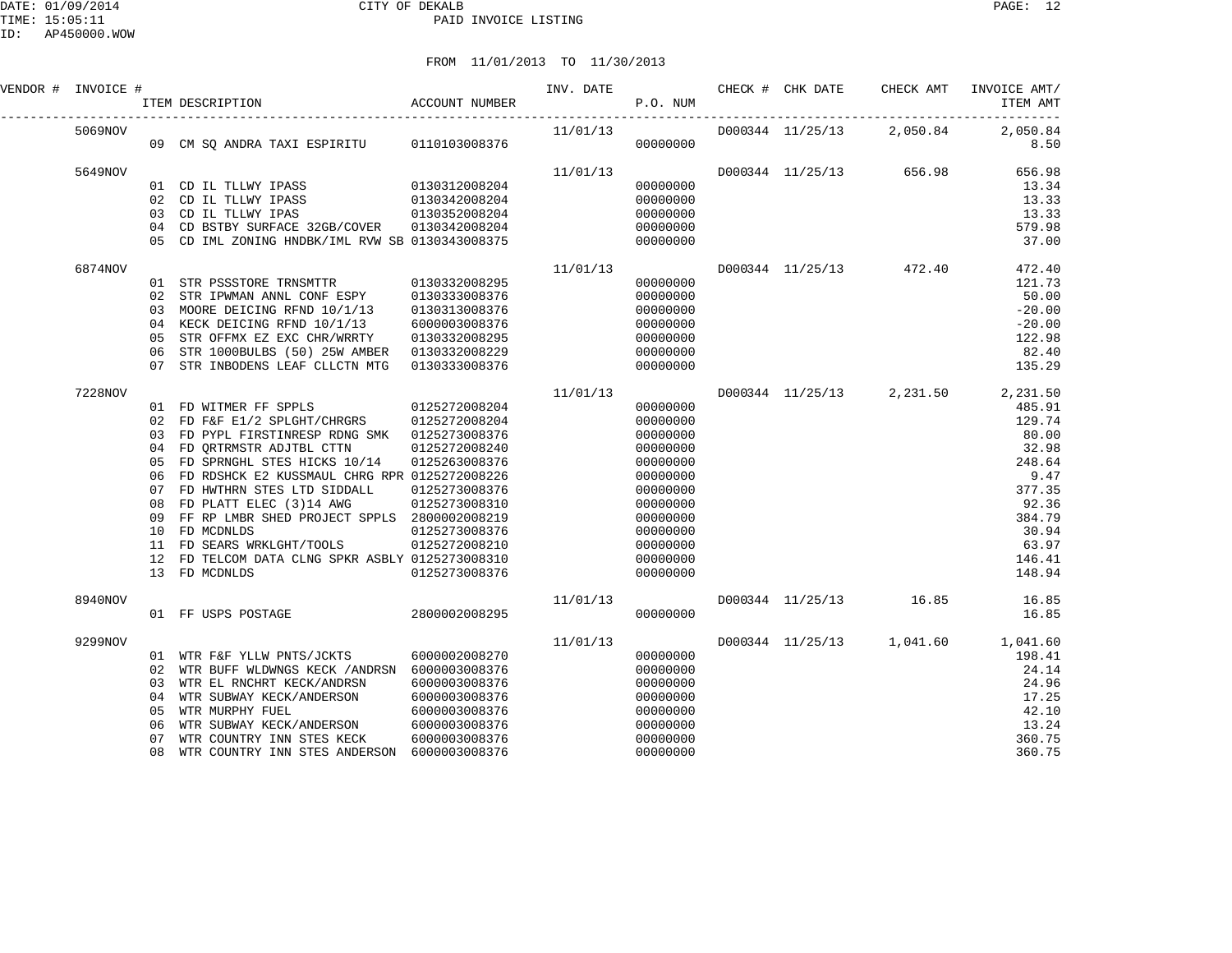DATE: 01/09/2014 CITY OF DEKALB PAGE: 13 PAID INVOICE LISTING

FROM 11/01/2013 TO 11/30/2013

| VENDOR # INVOICE # |                    | ITEM DESCRIPTION                                | ACCOUNT NUMBER | INV. DATE | P.O. NUM |       | CHECK # CHK DATE        | CHECK AMT                 | INVOICE AMT/<br>ITEM AMT |
|--------------------|--------------------|-------------------------------------------------|----------------|-----------|----------|-------|-------------------------|---------------------------|--------------------------|
|                    | 9427NOV            |                                                 |                | 11/01/13  |          |       |                         | D000344 11/25/13 2,280.66 | 2,280.66                 |
|                    |                    | 01 IT SHWMECBLS DPLX FBR PTCH CBL 0115162008285 |                |           | 00000000 |       |                         |                           | 93.36                    |
|                    |                    | 02 IT VDBLCKS SBSCRPTN OCT '13 0115163008375    |                |           | 00000000 |       |                         |                           | 19.00                    |
|                    |                    | 03 IT LYNDA.COM OTL PRMN ANNL 0115163008376     |                |           | 00000000 |       |                         |                           | 375.00                   |
|                    |                    | 04 IT CLLPHN SHP HLSTR                          | 0115166008580  |           | 00000000 |       |                         |                           | 22.24                    |
|                    |                    | 05 IT SHWMECBLS DPLX FBR PTCH/FRT 0115162008285 |                |           | 00000000 |       |                         |                           | 197.00                   |
|                    |                    | 06 IT ANEUTRONICS (2) OUTLETS                   | 0115162008285  |           | 00000000 |       |                         |                           | 622.86                   |
|                    |                    | 07 IT SHTTRSTCK FOOTAGE CLIP CH14 0115162008285 |                |           | 00000000 |       |                         |                           | 49.00                    |
|                    |                    | 08 IT OFFMX BRTH LT BLK                         | 0115162008204  |           | 00000000 |       |                         |                           | 41.99                    |
|                    |                    | 09 IT BSTBY SOUND BLSTR                         | 0115162008285  |           | 00000000 |       |                         |                           | 39.98                    |
|                    |                    | 10 IT SHWMECBLS TNC FML ADPTR                   | 0115162008285  |           | 00000000 |       |                         |                           | 31.56                    |
|                    |                    | 11 IT EFILLIATE (17) CABLES                     | 0115162008285  |           | 00000000 |       |                         |                           | 181.54                   |
|                    |                    | 12 IT SHWMECBLS ETHRNT CBLS                     | 0115162008285  |           | 00000000 |       |                         |                           | 257.77                   |
|                    |                    | 13 IT ITUNES MI-FI MONITOR                      | 0115162008285  |           | 00000000 |       |                         |                           | 2.11                     |
|                    |                    | 14 IT EFILLIATE (19) PATCH CABLES 0115162008285 |                |           | 00000000 |       |                         |                           | 52.83                    |
|                    |                    | 15 IT L-COM AP/CB/WDS 800M W                    | 0115162008285  |           | 00000000 |       |                         |                           | 294.42                   |
|                    | 9815NOV            |                                                 |                | 11/01/13  |          |       | D000344 11/25/13 32.05  |                           | 32.05                    |
|                    |                    | 01 HR BFPC DNNR SGT INTRVWS 0115172008201       |                |           | 00000000 |       |                         |                           | 32.05                    |
| CASPRI             | CASTLE PRINTECH    |                                                 |                |           |          |       |                         | VENDOR TOTAL:             | 19,891.04                |
|                    |                    |                                                 |                |           |          |       |                         |                           |                          |
|                    | 14940              |                                                 |                |           |          |       | 10/16/13 38627 11/08/13 | 200.00                    | 200.00                   |
|                    |                    | 01 ENG (250) KEEP OUT LABELS 0130352008202      |                |           | 00000000 |       |                         |                           | 200.00                   |
|                    |                    |                                                 |                |           |          |       |                         | VENDOR TOTAL:             | 200.00                   |
| CDWGOV             | CDW GOVERNMENT INC |                                                 |                |           |          |       |                         |                           |                          |
|                    | GF62576            |                                                 |                | 10/02/13  |          | 38708 | 11/15/13                | 4,160.59                  | 2,684.31                 |
|                    |                    | 01 PD TRIPP 8PT KVM SWCH W/CAB 5145006508626    |                |           | 00000000 |       |                         |                           | 2,684.31                 |
|                    | GK98279            |                                                 |                | 10/14/13  |          | 38708 | 11/15/13                | 4,160.59                  | 773.04                   |
|                    |                    | 01 PD (5) LG LED/FRT                            | 5145006508626  |           | 00000000 |       |                         |                           | 773.04                   |
|                    |                    |                                                 |                |           |          |       |                         |                           |                          |
|                    | GM98602            |                                                 |                | 10/17/13  |          | 38708 | 11/15/13                | 4,160.59                  | 703.24                   |
|                    |                    | 01 PD (5) LG LED/FRT                            | 5145006508626  |           | 00000000 |       |                         |                           | 703.24                   |
|                    |                    |                                                 |                |           |          |       |                         |                           |                          |
| CERBAL             |                    | CERTIFIED BALANCE & SCALE CORP                  |                |           |          |       |                         | VENDOR TOTAL:             | 4,160.59                 |
|                    |                    |                                                 |                |           |          |       |                         |                           |                          |
|                    | 20983              |                                                 |                | 10/28/13  |          | 38796 | 11/22/13                | 143.00                    | 143.00                   |
|                    |                    | 01 WTR CLNG/CLBRTN LAB BLNC                     | 6000003008356  |           | 00000000 |       |                         |                           | 143.00                   |
|                    |                    |                                                 |                |           |          |       |                         |                           |                          |

VENDOR TOTAL: 143.00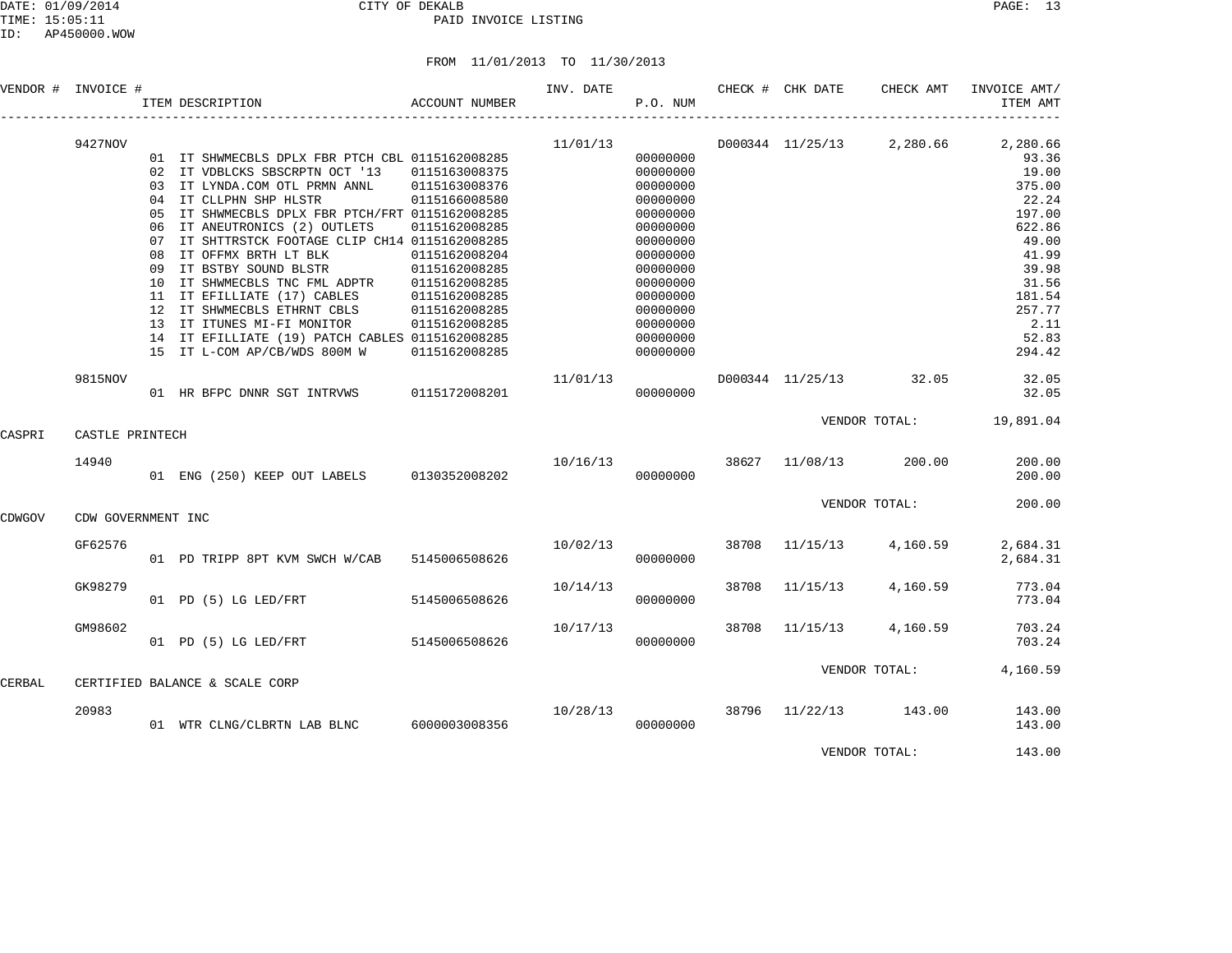DATE: 01/09/2014 CITY OF DEKALB PAGE: 14 PAID INVOICE LISTING

| VENDOR #      | INVOICE #        | ITEM DESCRIPTION                                                                                                                                                  | ACCOUNT NUMBER                                                                    | INV. DATE | P.O. NUM                                                 |       | CHECK # CHK DATE | CHECK AMT     | INVOICE AMT/<br>ITEM AMT                                                |
|---------------|------------------|-------------------------------------------------------------------------------------------------------------------------------------------------------------------|-----------------------------------------------------------------------------------|-----------|----------------------------------------------------------|-------|------------------|---------------|-------------------------------------------------------------------------|
| CHITIT        |                  | CHICAGO TITLE INSURANCE CO                                                                                                                                        |                                                                                   |           |                                                          |       |                  |               |                                                                         |
|               | IDIS5626498      | 01 FY14 CDBG REHAB 415 HARVEY 1900006508624                                                                                                                       |                                                                                   | 11/13/13  | 00000000                                                 | 38797 | 11/22/13         | 35.00         | 35.00<br>35.00                                                          |
| CHITIT2       |                  | CHICAGO TITLE COMPANY, LLC                                                                                                                                        |                                                                                   |           |                                                          |       |                  | VENDOR TOTAL: | 35.00                                                                   |
|               | 000154495        | 01 LGL TTL INS/REG 315 N 10TH 0118003008366                                                                                                                       |                                                                                   | 10/02/13  | 00000000                                                 | 38628 | 11/08/13         | 1,509.00      | 503.00<br>503.00                                                        |
|               | 000154497        | 01 LGL TTL INS/REG 909 N 12TH                                                                                                                                     | 0118003008366                                                                     | 10/02/13  | 00000000                                                 | 38628 | 11/08/13         | 1,509.00      | 503.00<br>503.00                                                        |
|               | 000154498        | 01 LGL TTL INS/REG 429 OAK                                                                                                                                        | 0118003008366                                                                     | 10/02/13  | 00000000                                                 | 38628 | 11/08/13         | 1,509.00      | 503.00<br>503.00                                                        |
|               | C100231          | 01 ENG OWNERSHIP SEARCH ALLEY                                                                                                                                     | 1300003008399                                                                     | 10/29/13  | 00000000                                                 | 38629 | 11/08/13         | 35.00         | 35.00<br>35.00                                                          |
| <b>CITDEK</b> | CITY OF DEKALB   |                                                                                                                                                                   |                                                                                   |           |                                                          |       |                  | VENDOR TOTAL: | 1,544.00                                                                |
|               | 111513           | 01 MFT SECTION 09-00176-01-RS<br>02 MFT SECTION 04-00167-00-BR<br>03 MFT SECTION 10-00167-01-WR<br>04 MFT SECTION 06-00172-01-WR<br>05 MFT SECTION 10-00177-00-BT | 1000000002901<br>1000000002901<br>1000000002901<br>1000000002901<br>1000000002901 | 11/15/13  | 00000000<br>00000000<br>00000000<br>00000000<br>00000000 | 38798 | 11/22/13         | 23,579.11     | 23,579.11<br>1,316.53<br>3, 413.18<br>4,820.81<br>3,989.27<br>10,039.32 |
| CLABAI        |                  | CLARK, BAIRD, SMITH LLP                                                                                                                                           |                                                                                   |           |                                                          |       |                  | VENDOR TOTAL: | 23,579.11                                                               |
|               | 3836             | 01 PRO LGL SRVCS/LBR OCT '13 0118004008450                                                                                                                        |                                                                                   | 11/05/13  | 00000000                                                 |       | 38799 11/22/13   | 356.25        | 356.25<br>356.25                                                        |
| CLETHO        | THOMAS CLEVELAND |                                                                                                                                                                   |                                                                                   |           |                                                          |       |                  | VENDOR TOTAL: | 356.25                                                                  |
|               | 111513           | 01 RMB ARPT SCRTY CDNTR SCHL EXP 6500003008376                                                                                                                    |                                                                                   | 11/15/13  | 00000000                                                 |       | D000318 11/29/13 | 214.70        | 214.70<br>214.70                                                        |
|               | 112213           | 01 RMB IDOT AERONAUTICS MTG                                                                                                                                       | 6500003008376                                                                     | 11/22/13  | 00000000                                                 |       | D000318 11/29/13 | 56.42         | 56.42<br>56.42                                                          |
|               |                  |                                                                                                                                                                   |                                                                                   |           |                                                          |       |                  | VENDOR TOTAL: | 271.12                                                                  |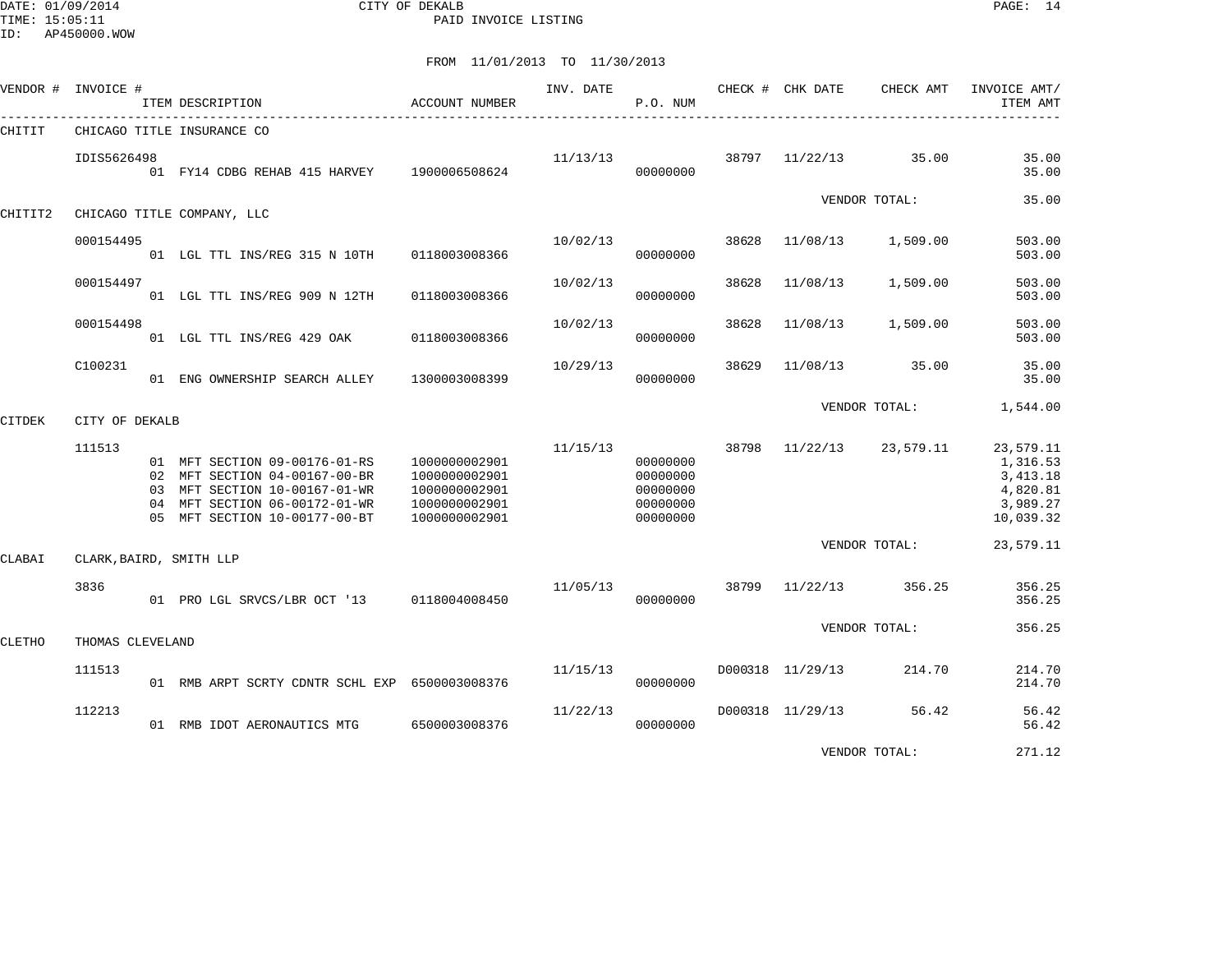#### DATE: 01/09/2014 CITY OF DEKALB PAGE: 15 PAID INVOICE LISTING

ID: AP450000.WOW

# FROM 11/01/2013 TO 11/30/2013

| VENDOR # | INVOICE #      |                                        | ACCOUNT NUMBER<br>ITEM DESCRIPTION                                                                                                                                                                                                                                                                                                                                             |                                                                                                                                                                        | INV. DATE | P.O. NUM                                                                                                                                                 |       | CHECK # CHK DATE | CHECK AMT        | INVOICE AMT/<br>ITEM AMT                                                                                                   |
|----------|----------------|----------------------------------------|--------------------------------------------------------------------------------------------------------------------------------------------------------------------------------------------------------------------------------------------------------------------------------------------------------------------------------------------------------------------------------|------------------------------------------------------------------------------------------------------------------------------------------------------------------------|-----------|----------------------------------------------------------------------------------------------------------------------------------------------------------|-------|------------------|------------------|----------------------------------------------------------------------------------------------------------------------------|
| CODPC1   | CITY OF DEKALB |                                        |                                                                                                                                                                                                                                                                                                                                                                                |                                                                                                                                                                        |           |                                                                                                                                                          |       |                  |                  |                                                                                                                            |
|          | 070813         | 03                                     | 01 ARPT OFFMAX OFFICE SUPPLIES<br>02 ARPT WLMRT FOOD FOR FLY IN<br>ARPT F/F CHAIN LINKS<br>04 ARPT DEK MOB (5) BAGS ICE                                                                                                                                                                                                                                                        | 6500002008204<br>6500003008373<br>6500003008373<br>6500002008219                                                                                                       | 11/12/13  | 00000000<br>00000000<br>00000000<br>00000000                                                                                                             | 38800 |                  | $11/22/13$ 30.36 | 30.36<br>11.64<br>6.52<br>2.15<br>10.05                                                                                    |
|          | 102513         | 03<br>04<br>05<br>06                   | 01 PW MOORE RMB ICSC EXP 10/2/13 0130343008373<br>02 ENG MAURER IL-MPO MTG<br>DSATS IDOT MTG DICKSON<br>DSATS ILM PO MTG DICKSON<br>DSATS IDOT MTG DICKSON<br>PW MOORE TIPS MTG ARPT<br>07 FIN KOZINSKI ILPAS CONF<br>08 CD DIEDRICH TBLCVR CLNG                                                                                                                               | 0900003008376<br>0900003008376<br>0900003008376<br>0900003008376<br>6500003008376<br>0115193008376<br>0130343008373                                                    | 10/25/13  | 00000000<br>00000000<br>00000000<br>00000000<br>00000000<br>00000000<br>00000000<br>00000000                                                             | 38557 |                  | 11/01/13 84.88   | 84.88<br>15.00<br>2.00<br>10.89<br>6.21<br>7.57<br>11.21<br>2.00<br>30.00                                                  |
| CODPC2   | CITY OF DEKALB |                                        |                                                                                                                                                                                                                                                                                                                                                                                |                                                                                                                                                                        |           |                                                                                                                                                          |       |                  | VENDOR TOTAL:    | 115.24                                                                                                                     |
|          | 102913         | 05<br>06<br>07<br>08<br>09<br>11<br>12 | 0120223008315<br>01 PD KEYS<br>02 PD POSTAGE<br>03 PD INVESTIGATION TRAINING<br>04 PD MISC/PRSNR MEALS/CLNG SPPLS 0100000002715<br>PD ADM TRAINING<br>PD PATROL SUPPLIES<br>PD ANTI CRIME MISC<br>PD CRM FREE HSNG TRAINING<br>PD CRM FREE HSNG CLTHNG LOGO<br>10 PD PATROL TRAINING<br>PD COMM TRAINING<br>PD NOTARY PATROL<br>13 PD COMMODITIES PRISONER MEALS 0120222008299 | 0120213008305<br>0120243008376<br>0120213008376<br>0120222008242<br>0100000002730<br>0120263008376<br>0120262008270<br>0120223008376<br>0120233008376<br>0120223008349 | 10/29/13  | 00000000<br>00000000<br>00000000<br>00000000<br>00000000<br>00000000<br>00000000<br>00000000<br>00000000<br>00000000<br>00000000<br>00000000<br>00000000 | 38558 | 11/01/13         | 561.40           | 561.40<br>4.00<br>2.92<br>69.14<br>40.57<br>50.00<br>12.52<br>20.52<br>14.12<br>28.00<br>255.16<br>34.96<br>15.00<br>14.49 |
|          | 111513         | 04<br>05<br>06<br>07<br>08             | 01 PD DUI VCR RPR<br>02 PD ADM TRAINING<br>03 PD GAS #13-17221<br>PD INVESTIGATIONS 13-17221<br>PD COMM TRAINING<br>PD PATROL TRAINING<br>PD INVESTIGATIONS TRAINING<br>PD COMMODITIES                                                                                                                                                                                         | 0100000002750<br>0120213008376<br>0120212008245<br>0120242008243<br>0120233008376<br>0120223008376<br>0120243008376<br>0120222008299                                   | 11/15/13  | 00000000<br>00000000<br>00000000<br>00000000<br>00000000<br>00000000<br>00000000<br>00000000                                                             |       | 38801 11/22/13   | 595.34           | 595.34<br>45.00<br>25.00<br>40.96<br>40.07<br>59.40<br>164.09<br>200.00<br>20.82                                           |

VENDOR TOTAL: 1,156.74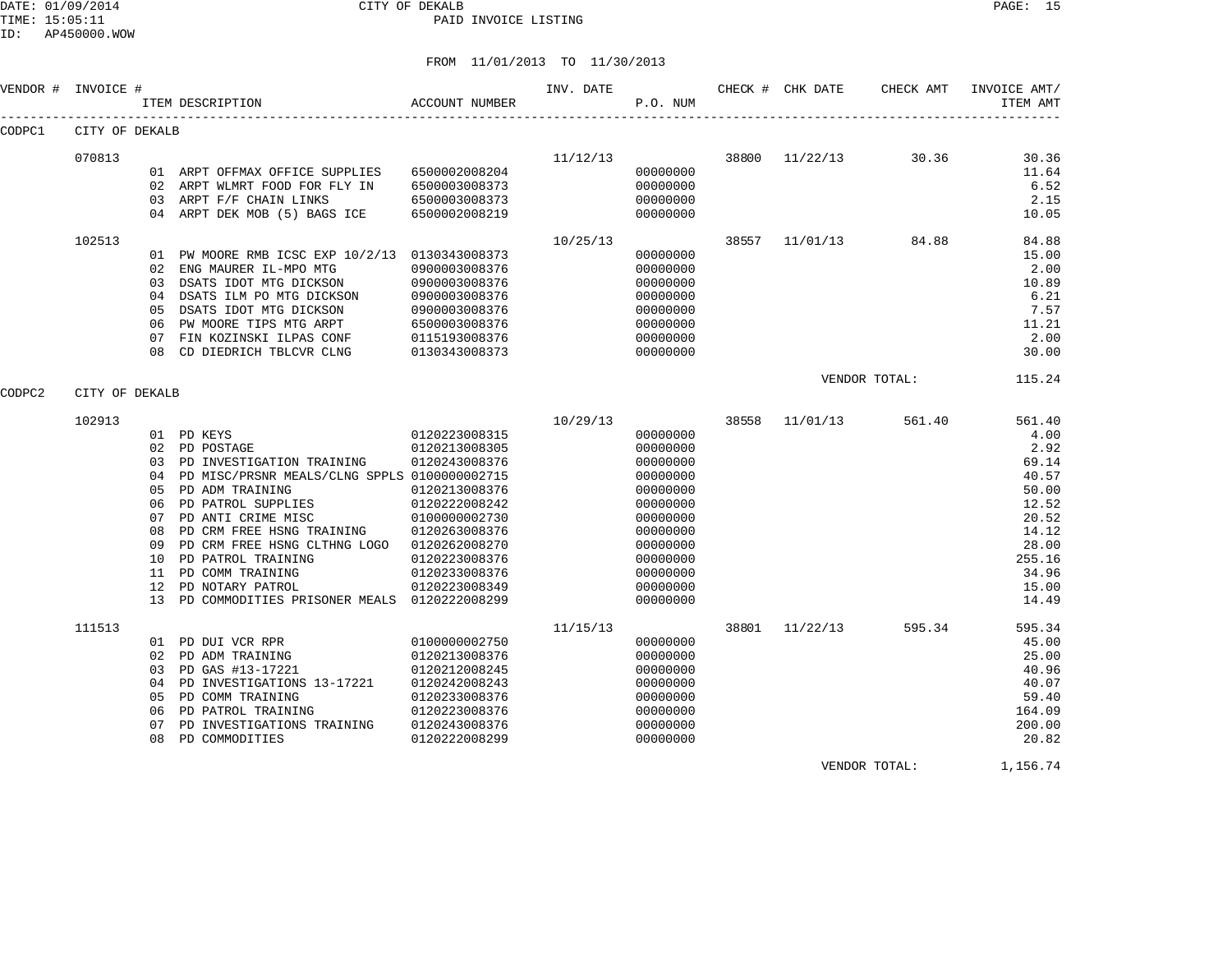DATE: 01/09/2014 CITY OF DEKALB PAGE: 16 PAID INVOICE LISTING

ID: AP450000.WOW

| VENDOR # | INVOICE #           | ITEM DESCRIPTION                                              | ACCOUNT NUMBER                 | INV. DATE | P.O. NUM             |       | CHECK # CHK DATE | CHECK AMT     | INVOICE AMT/<br>ITEM AMT |
|----------|---------------------|---------------------------------------------------------------|--------------------------------|-----------|----------------------|-------|------------------|---------------|--------------------------|
| CODWAT   |                     | CITY OF DEKALB-WATER FUND                                     |                                |           |                      |       |                  |               |                          |
|          | 110113              | 01  0401018250-00  900  W  DRSSR                              | 6000003008355                  | 11/01/13  | 00000000             | 38802 | 11/22/13         | 1,952.50      | 1,378.70<br>1,378.70     |
|          | 110113A             | 01 0201199780-00 700 W LINC HWY                               | 0130323008355                  | 11/01/13  | 00000000             | 38802 | 11/22/13         | 1,952.50      | 573.80<br>573.80         |
|          | 110113B             | 01 0401018230-00 950 W DRESSER                                | 0125273008355                  | 11/01/13  | 00000000             | 38882 | 11/29/13         | 376.25        | 376.25<br>376.25         |
| COMCAST  | COMCAST             |                                                               |                                |           |                      |       |                  | VENDOR TOTAL: | 2,328.75                 |
|          | 100413              | 01 CTYHLL CABLE 10/14-11/13/13                                | 0115163008310                  | 10/04/13  | 00000000             | 38630 | 11/08/13         | 9.95          | 9.95<br>9.95             |
|          | 101313              | 01 FD S1 CABLE 9/23-10/22/13<br>02 FD S1 CABLE 10/23-11/22/13 | 2800003008375<br>2800003008375 | 10/13/13  | 00000000<br>00000000 | 38709 | 11/15/13         | 113.43        | 87.56<br>43.78<br>43.78  |
|          | 102513              | 01 FD S3 CABLE 11/5-12/4/13                                   | 2800003008375                  | 10/25/13  | 00000000             | 38709 | 11/15/13         | 113.43        | 25.87<br>25.87           |
|          | 110413              | 01 CTYHLL CABLE 11/14-12/13/13                                | 0115163008310                  | 11/04/13  | 00000000             | 38883 | 11/29/13         | 53.73         | 9.95<br>9.95             |
|          | 111313              | 01 FD S1 CABLE 11/23-12/22/13                                 | 2800003008375                  | 11/13/13  | 00000000             | 38883 | 11/29/13         | 53.73         | 43.78<br>43.78           |
| COMED    | COMMONWEALTH EDISON |                                                               |                                |           |                      |       |                  | VENDOR TOTAL: | 177.11                   |
|          | 082713              | 01 3034017012 7/29-8/27/13                                    | 6500003008352                  | 08/27/13  | 00000000             | 38560 | 11/01/13         | 814.14        | 15.64<br>15.64           |
|          | 082913              | 01 1353027096 7/31-8/29/13                                    | 0130333008352                  | 08/29/13  | 00000000             | 38560 | 11/01/13         | 814.14        | 57.29<br>57.29           |
|          | 082913A             | 01 2201002013 7/31-8/29/13                                    | 1000002008352                  | 08/29/13  | 00000000             | 38560 | 11/01/13         | 814.14        | 12.77<br>12.77           |
|          | 082913B             | 01 2378089039 7/31-8/29/13                                    | 0130333008352                  | 08/29/13  | 00000000             | 38560 | 11/01/13         | 814.14        | 134.81<br>134.81         |
|          | 082913C             |                                                               |                                | 08/29/13  |                      | 38560 | 11/01/13         | 814.14        | 59.71                    |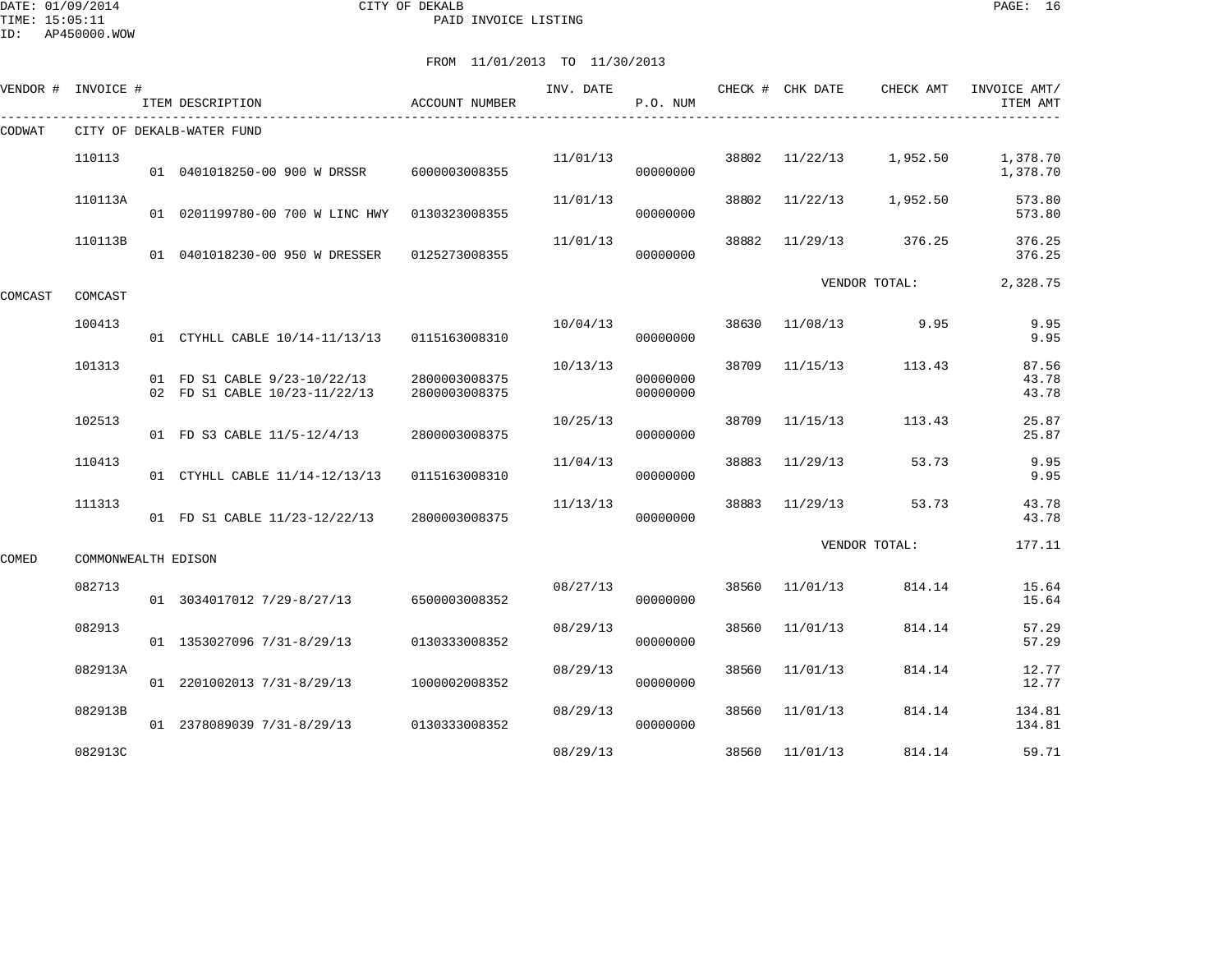DATE: 01/09/2014 CITY OF DEKALB PAGE: 17 PAID INVOICE LISTING

| VENDOR # INVOICE # | ITEM DESCRIPTION                         | ACCOUNT NUMBER | INV. DATE | P.O. NUM |       | CHECK # CHK DATE | CHECK AMT | INVOICE AMT/<br>ITEM AMT |
|--------------------|------------------------------------------|----------------|-----------|----------|-------|------------------|-----------|--------------------------|
| 082913C            | 01 2415052007 7/31-8/29/13 6500003008352 |                | 08/29/13  | 00000000 |       | 38560 11/01/13   | 814.14    | 59.71<br>59.71           |
| 082913D            | 01 2845061003 7/31-8/29/13               | 1000002008352  | 08/29/13  | 00000000 |       | 38560 11/01/13   | 814.14    | 12.77<br>12.77           |
| 082913E            | 01 3243134066 7/31-8/29/13               | 0130333008352  | 08/29/13  | 00000000 | 38560 | 11/01/13         | 814.14    | 100.12<br>100.12         |
| 082913F            | 01 3909108035 7/31-8/29/13               | 1000002008352  | 08/29/13  | 00000000 | 38560 | 11/01/13         | 814.14    | 12.77<br>12.77           |
| 082913G            | 01 5617001014 7/31-8/29/13               | 1000002008352  | 08/29/13  | 00000000 | 38560 | 11/01/13         | 814.14    | 12.77<br>12.77           |
| 082913H            | 01 6247144034 7/31-8/29/13               | 1000002008352  | 08/29/13  | 00000000 | 38560 | 11/01/13         | 814.14    | 12.76<br>12.76           |
| 083013C            | 01 0338120095 7/31-8/29/13               | 1000002008352  | 08/30/13  | 00000000 | 38560 | 11/01/13         | 814.14    | 39.76<br>39.76           |
| 083013D            | 01 0965041007 7/31-8/29/13               | 0130333008352  | 08/30/13  | 00000000 | 38560 | 11/01/13         | 814.14    | 43.29<br>43.29           |
| 083013E            | 01 1053017076 7/31-8/29/13               | 1000002008352  | 08/30/13  | 00000000 | 38560 | 11/01/13         | 814.14    | 49.60<br>49.60           |
| 090313             | 01 2698651000 8/1-9/3/13                 | 0130333008352  | 09/03/13  | 00000000 | 38560 | 11/01/13         | 814.14    | 15.69<br>15.69           |
| 090313A            | 01 2698543003 8/2-9/3/13                 | 0130333008352  | 09/03/13  | 00000000 | 38560 | 11/01/13         | 814.14    | 13.16<br>13.16           |
| 090313B            | 01 2691445004 7/31-8/29/13               | 0130333008352  | 09/03/13  | 00000000 | 38560 | 11/01/13         | 814.14    | 69.75<br>69.75           |
| 090313C            | 01 3034540007 8/2-9/3/13                 | 0130333008352  | 09/03/13  | 00000000 | 38560 | 11/01/13         | 814.14    | 19.38<br>19.38           |
| 090313D            | 01 3203158108 8/1-9/3/13                 | 0130333008352  | 09/03/13  | 00000000 | 38560 | 11/01/13         | 814.14    | 25.19<br>25.19           |
| 090413             | 01 5477111064 8/5-9/4/13                 | 1000002008352  | 09/04/13  | 00000000 | 38560 | 11/01/13         | 814.14    | 12.76<br>12.76           |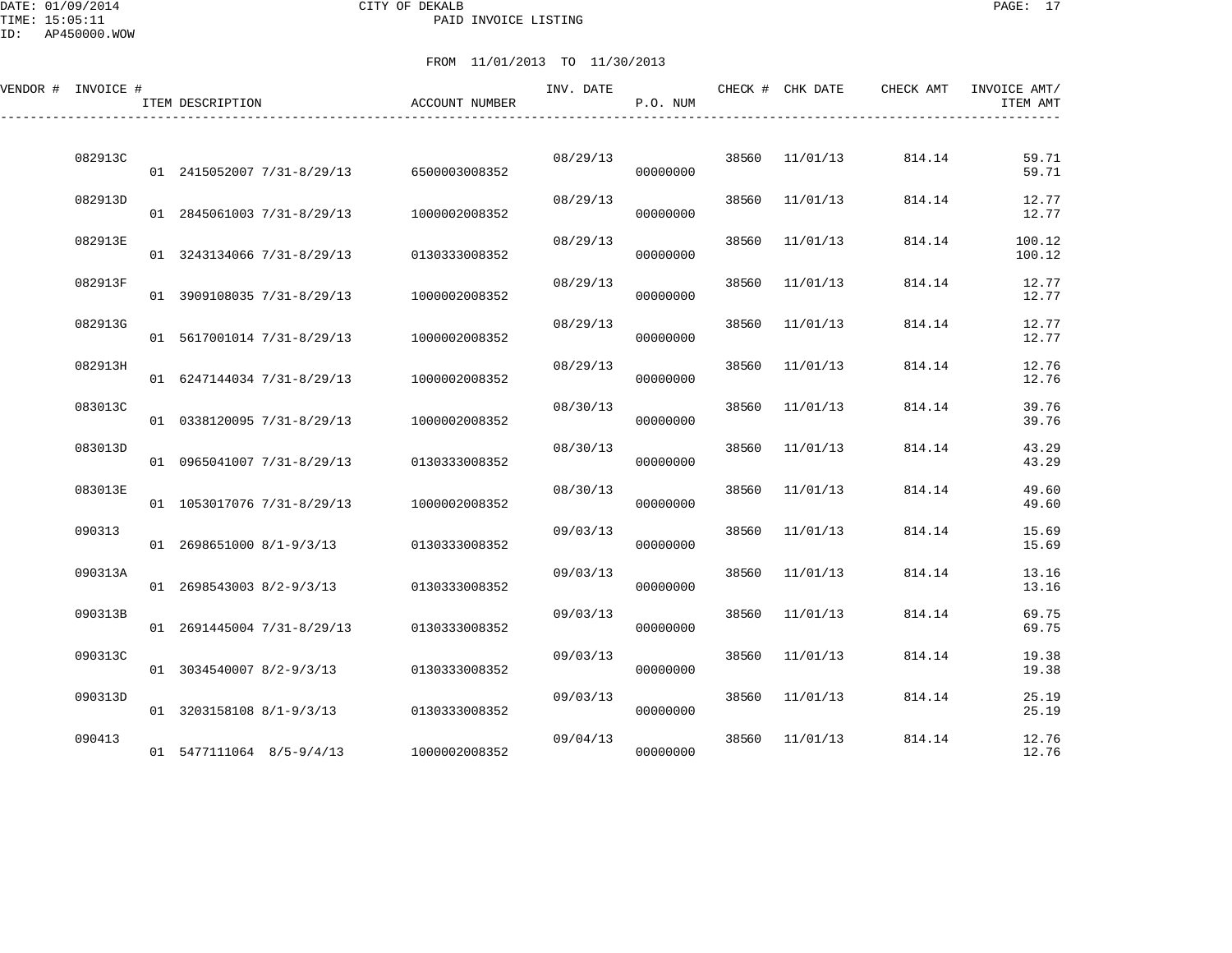| VENDOR # INVOICE # | ITEM DESCRIPTION            | <b>ACCOUNT NUMBER</b> | INV. DATE | P.O. NUM |       | CHECK # CHK DATE | CHECK AMT | INVOICE AMT/<br>ITEM AMT |
|--------------------|-----------------------------|-----------------------|-----------|----------|-------|------------------|-----------|--------------------------|
| 090513             | 01 0786037018 8/1-9/3/13    | 0130333008352         | 09/05/13  | 00000000 | 38560 | 11/01/13         | 814.14    | 28.87<br>28.87           |
| 090513A            | 01 1253019001 8/6-9/5/13    | 1000002008352         | 09/05/13  | 00000000 | 38560 | 11/01/13         | 814.14    | 15.48<br>15.48           |
| 092513             | 01 0203047054 8/23-9/24/13  | 2600006508352         | 09/25/13  | 00000000 | 38710 | 11/15/13         | 107.21    | 10.79<br>10.79           |
| 092613             | 01 3034017012 8/27-9/26/13  | 6500003008352         | 09/26/13  | 00000000 | 38710 | 11/15/13         | 107.21    | 16.43<br>16.43           |
| 093013             | 01 0099140182 8/28-9/30/13  | 0130333008352         | 09/30/13  | 00000000 | 38560 | 11/01/13         | 814.14    | 39.36<br>39.36           |
| 093013A            | 01 2948159011 9/4-9/30/13   | 0130333008352         | 09/30/13  | 00000000 | 38560 | 11/01/13         | 814.14    | 5.30<br>5.30             |
| 093013B            | 01 2201002013 8/29-9/30/13  | 1000002008352         | 09/30/13  | 00000000 |       | 38804 11/22/13   | 1,289.32  | 13.44<br>13.44           |
| 093013C            | 01 2845061003 8/29-9/30/13  | 1000002008352         | 09/30/13  | 00000000 | 38804 | 11/22/13         | 1,289.32  | 13.44<br>13.44           |
| 093013D            | 01 3909108035 8/29-9/30/13  | 1000002008352         | 09/30/13  | 00000000 | 38804 | 11/22/13         | 1,289.32  | 13.44<br>13.44           |
| 093013E            | 01 5617001014 8/29-9/30/13  | 1000002008352         | 09/30/13  | 00000000 | 38804 | 11/22/13         | 1,289.32  | 13.44<br>13.44           |
| 093013F            | 01 6247144034 8/29-9/30/13  | 1000002008352         | 09/30/13  | 00000000 |       | 38804 11/22/13   | 1,289.32  | 13.45<br>13.45           |
| 100113             | 01 0063137075 8/29-9/30/13  | 1000002008352         | 10/01/13  | 00000000 | 38710 | 11/15/13         | 107.21    | 27.68<br>27.68           |
| 100113A            | 01 2439716008 8/30-10/01/13 | 6500003008352         | 10/01/13  | 00000000 | 38710 | 11/15/13         | 107.21    | 18.73<br>18.73           |
| 100113B            | 01 1353027096 8/29-10/1/13  | 0130333008352         | 10/01/13  | 00000000 | 38804 | 11/22/13         | 1,289.32  | 75.05<br>75.05           |
| 100113C            | 01 2378089039 8/29-10/1/13  | 0130333008352         | 10/01/13  | 00000000 |       | 38804 11/22/13   | 1,289.32  | 207.93<br>207.93         |
| 100113D            |                             |                       | 10/01/13  |          |       | 38804 11/22/13   | 1,289.32  | 88.47                    |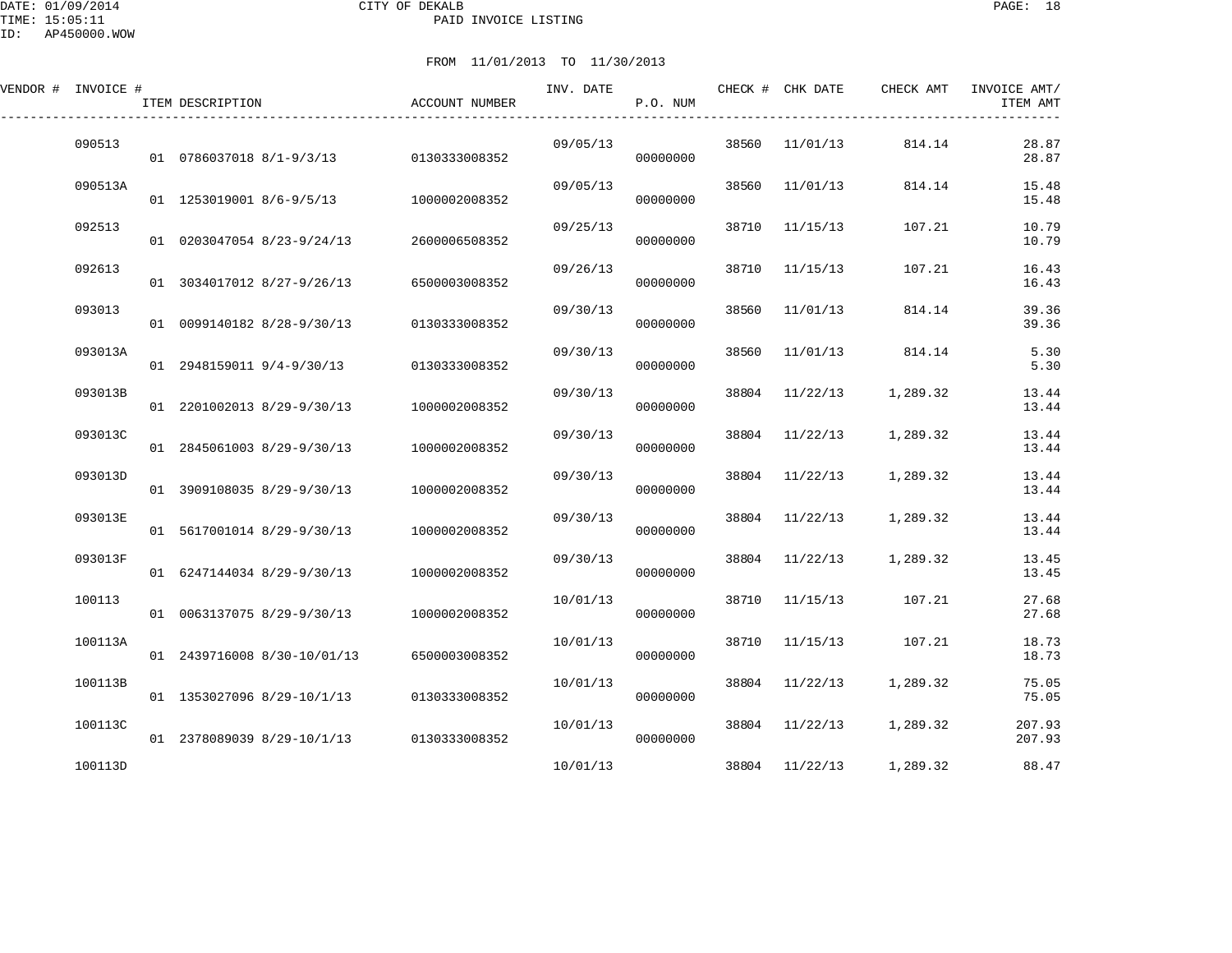DATE: 01/09/2014 CITY OF DEKALB PAGE: 19 PAID INVOICE LISTING

ID: AP450000.WOW

| VENDOR # INVOICE # |         | ITEM DESCRIPTION           | ACCOUNT NUMBER | INV. DATE | P.O. NUM |       | CHECK # CHK DATE | CHECK AMT | INVOICE AMT/<br>ITEM AMT |
|--------------------|---------|----------------------------|----------------|-----------|----------|-------|------------------|-----------|--------------------------|
|                    | 100113D | 01 2415052007 8/29-10/1/13 | 6500003008352  | 10/01/13  | 00000000 | 38804 | 11/22/13         | 1,289.32  | 88.47<br>88.47           |
|                    | 100113E | 01 2698651000 9/3-10/1/13  | 0130333008352  | 10/01/13  | 00000000 | 38804 | 11/22/13         | 1,289.32  | 15.97<br>15.97           |
|                    | 100113F | 01 3243134066 8/29-10/1/13 | 0130333008352  | 10/01/13  | 00000000 | 38804 | 11/22/13         | 1,289.32  | 133.34<br>133.34         |
|                    | 100113G | 01 6609155004 9/3-10/1/13  | 0130333008352  | 10/01/13  | 00000000 | 38804 | 11/22/13         | 1,289.32  | 236.75<br>236.75         |
|                    | 100213  | 01 2691541038 8/29-10/1/13 | 0130333008352  | 10/02/13  | 00000000 | 38560 | 11/01/13         | 814.14    | 5.14<br>5.14             |
|                    | 100213A | 01 2698543003 9/3-10/2/13  | 0130333008352  | 10/02/13  | 00000000 | 38710 | 11/15/13         | 107.21    | 13.66<br>13.66           |
|                    | 100213B | 01 3034540007 9/3-10/2/13  | 0130333008352  | 10/02/13  | 00000000 | 38710 | 11/15/13         | 107.21    | 19.92<br>19.92           |
|                    | 100213C | 01 0338120095 8/29-10/1/13 | 1000002008352  | 10/02/13  | 00000000 | 38804 | 11/22/13         | 1,289.32  | 65.07<br>65.07           |
|                    | 100213D | 01 0965041007 8/29-10/1/13 | 0130333008352  | 10/02/13  | 00000000 | 38804 | 11/22/13         | 1,289.32  | 69.99<br>69.99           |
|                    | 100213E | 01 1053017076 8/29-10/1/13 | 1000002008352  | 10/02/13  | 00000000 | 38804 | 11/22/13         | 1,289.32  | 78.61<br>78.61           |
|                    | 100213F | 01 3203158108 9/3-10/2/13  | 0130333008352  | 10/02/13  | 00000000 | 38804 | 11/22/13         | 1,289.32  | 26.36<br>26.36           |
|                    | 100313  | 01 2691445004 8/29-10/1/13 | 0130333008352  | 10/03/13  | 00000000 | 38804 | 11/22/13         | 1,289.32  | 102.41<br>102.41         |
|                    | 100313A | 01 5477111064 9/4-10/3/13  | 0130333008352  | 10/03/13  | 00000000 | 38804 | 11/22/13         | 1,289.32  | 13.76<br>13.76           |
|                    | 100413  | 01 1253019001 9/5-10/4/13  | 1000002008352  | 10/04/13  | 00000000 | 38804 | 11/22/13         | 1,289.32  | 16.79<br>16.79           |
|                    | 100713  | 01 0786037018 9/3-10/2/13  | 0130333008352  | 10/07/13  | 00000000 | 38804 | 11/22/13         | 1,289.32  | 30.19<br>30.19           |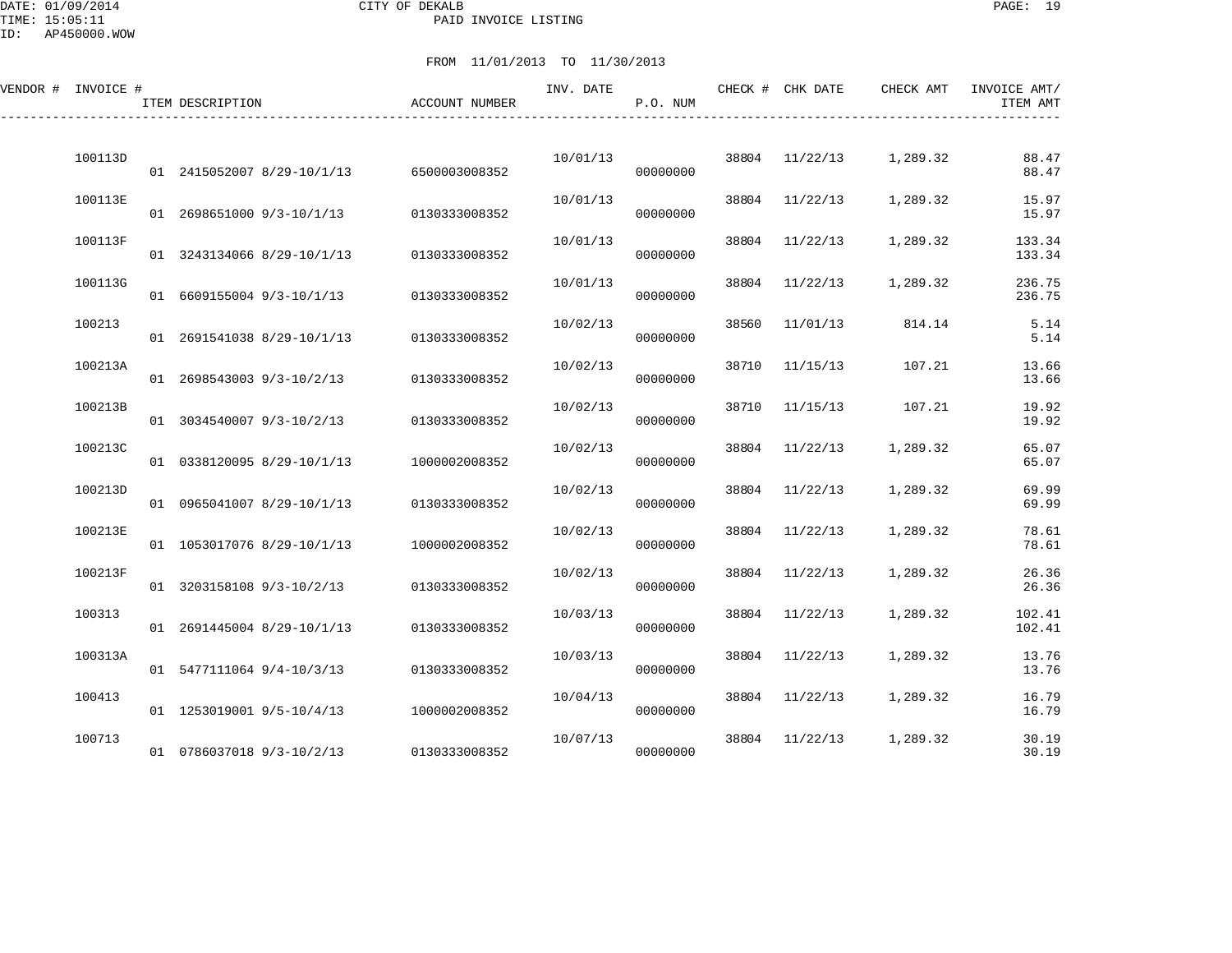DATE: 01/09/2014 CITY OF DEKALB PAGE: 20 PAID INVOICE LISTING

|         | VENDOR # INVOICE #      | ITEM DESCRIPTION                                | ACCOUNT NUMBER | INV. DATE | P.O. NUM             |       | CHECK # CHK DATE | CHECK AMT            | INVOICE AMT/<br>ITEM AMT |
|---------|-------------------------|-------------------------------------------------|----------------|-----------|----------------------|-------|------------------|----------------------|--------------------------|
|         | 102913                  | 01 0099140182 9/30-10/29/13 0130333008352       |                | 10/29/13  | 00000000             |       | 38804 11/22/13   | 1,289.32             | 39.25<br>39.25           |
|         | 102913A                 | 01 2948159011 9/30-10/29/13                     | 0130333008352  | 10/29/13  | 00000000             |       | 38804 11/22/13   | 1,289.32             | 16.47<br>16.47           |
|         | 103013                  | 01 2691541038 10/1-10/29/13                     | 0130333008352  | 10/30/13  | 00000000             | 38804 |                  | 11/22/13 1,289.32    | 5.70<br>5.70             |
| COMYAR  |                         | COMPETITIVE YARD WORX, INC.                     |                |           |                      |       |                  | VENDOR TOTAL:        | 2,210.67                 |
|         | 2550                    | 01 FTC 315 DELCY DR                             | 0130353008347  | 10/24/13  | 00000000             |       |                  | 38631 11/08/13 75.00 | 75.00<br>75.00           |
| CONFS   | CONSERV FS              |                                                 |                |           |                      |       |                  | VENDOR TOTAL:        | 75.00                    |
|         | 1784463IN               | 01 ARPT 55GL MARA F THF 6500002008245           |                | 10/17/13  | 00000000             | 38805 | 11/22/13         | 2,248.10             | 522.50<br>522.50         |
|         | 1791563IN               | 01 ARPT 497.2GL DIESELEX GLD ULTR 6500002008245 |                | 10/17/13  | 00000000             | 38805 |                  | $11/22/13$ 2,248.10  | 1,725.60<br>1,725.60     |
| CONFSDK | CONFS, INC. 01 HARDESTY |                                                 |                |           |                      |       |                  | VENDOR TOTAL:        | 2,248.10                 |
|         | 28322                   | 01 ARPT 497.2GAL DIESEL GOLD 6500002008245      |                | 10/17/13  | 00000000             | 38632 |                  | 11/08/13 1,725.60    | 1,725.60<br>1,725.60     |
| CONSTEL | CONSTELLATION           |                                                 |                |           |                      |       |                  | VENDOR TOTAL:        | 1,725.60                 |
|         | 0011403167              | 01 2698554006 8/1-9/2/13 0130333008352          |                |           | 09/05/13<br>00000000 |       | 38561 11/01/13   | 28,493.67            | 35.91<br>35.91           |
|         | 0011403180              | 01 2614499000 8/1-9/2/13 0130333008352          |                | 09/05/13  | 00000000             | 38561 | 11/01/13         | 28,493.67            | 21.17<br>21.17           |
|         | 0011403189              | 01  2698542006  8/1/13-9/2/13  0130333008352    |                | 09/05/13  | 00000000             | 38561 | 11/01/13         | 28,493.67            | 50.05<br>50.05           |
|         | 0011403206              | 01 1017178005 8/1-9/2/13 0130333008352          |                | 09/05/13  | 00000000             | 38561 | 11/01/13         | 28,493.67            | 756.02<br>756.02         |
|         | 0011403250              |                                                 |                | 09/05/13  |                      | 38561 | 11/01/13         | 28,493.67            | 18.80                    |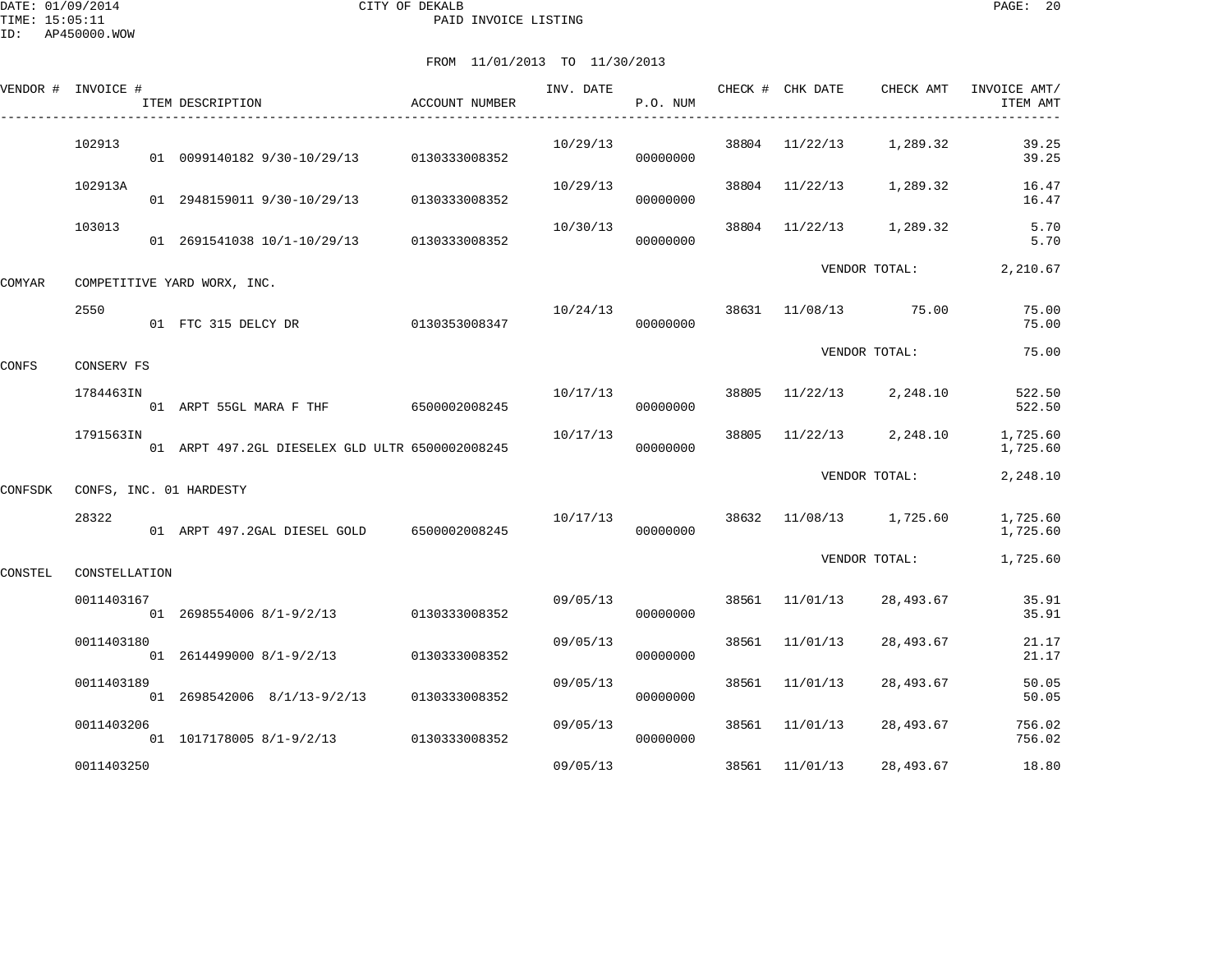DATE: 01/09/2014 CITY OF DEKALB PAGE: 21 PAID INVOICE LISTING

| VENDOR # INVOICE # | ITEM DESCRIPTION                                       | <b>ACCOUNT NUMBER</b>          | INV. DATE | P.O. NUM             |       | CHECK # CHK DATE | CHECK AMT | INVOICE AMT/<br>ITEM AMT |
|--------------------|--------------------------------------------------------|--------------------------------|-----------|----------------------|-------|------------------|-----------|--------------------------|
| 0011403250         | 01 3139014022 8/1-9/2/13                               | 0130333008352                  | 09/05/13  | 00000000             |       | 38561 11/01/13   | 28,493.67 | 18.80<br>18.80           |
| 0011403563         | 01 5571073030 8/1-9/2/13                               | 0130333008352                  | 09/05/13  | 00000000             |       | 38561 11/01/13   | 28,493.67 | 37.69<br>37.69           |
| 0011403573         | 01 2614448003 8/1-9/2/13                               | 0130333008352                  | 09/05/13  | 00000000             |       | 38561 11/01/13   | 28,493.67 | 19.37<br>19.37           |
| 0011418283         | 01 2691744002 8/1-9/2/13                               | 0130333008352                  | 09/05/13  | 00000000             | 38561 | 11/01/13         | 28,493.67 | 53.21<br>53.21           |
| 0011418299         | 01 2698544000 8/1-9/2/13                               | 0130333008352                  | 09/05/13  | 00000000             | 38561 | 11/01/13         | 28,493.67 | 53.68<br>53.68           |
| 0011439928         | 01 0551052012 8/6-9/4/13                               | 1000002008352                  | 09/07/13  | 00000000             |       | 38561 11/01/13   | 28,493.67 | 25,102.22<br>25,102.22   |
| 0011439947         | 01 0739012054 8/6-9/4/13                               | 2600006508352                  | 09/07/13  | 00000000             |       | 38561 11/01/13   | 28,493.67 | 741.31<br>741.31         |
| 0011439959         | 01 1459118061 8/5-9/4/13                               | 1000002008352                  | 09/07/13  | 00000000             | 38561 | 11/01/13         | 28,493.67 | 166.68<br>166.68         |
| 0011439963         | 01 1791072020 8/6-9/4/13                               | 1000002008352                  | 09/07/13  | 00000000             |       | 38561 11/01/13   | 28,493.67 | 1,437.56<br>1,437.56     |
| 0011777195         | 01 2698542006 9/3-9/30/13                              | 0130333008352                  | 10/04/13  | 00000000             |       | 38884 11/29/13   | 28,805.58 | 47.10<br>47.10           |
| 0011777241         | 01 2614499000 9/3-9/30/13                              | 0130333008352                  | 10/04/13  | 00000000             | 38884 | 11/29/13         | 28,805.58 | 20.27<br>20.27           |
| 0011777258         | 01 2614448003 9/3-9/30/13                              | 0130333008352                  | 10/04/13  | 00000000             | 38884 | 11/29/13         | 28,805.58 | 18.80<br>18.80           |
| 0011777367         | 01 3139014022 9/3-9/30/13                              | 0130333008352                  | 10/04/13  | 00000000             |       | 38884 11/29/13   | 28,805.58 | 18.32<br>18.32           |
| 0011786930         |                                                        |                                | 10/04/13  |                      |       | 38884 11/29/13   | 28,805.58 | 34.58                    |
| 0011792380         | 01 2698554006 9/3-9/30/13<br>01 2698544000 9/3-9/30/13 | 0130333008352<br>0130333008352 | 10/05/13  | 00000000<br>00000000 |       | 38884 11/29/13   | 28,805.58 | 34.58<br>52.07<br>52.07  |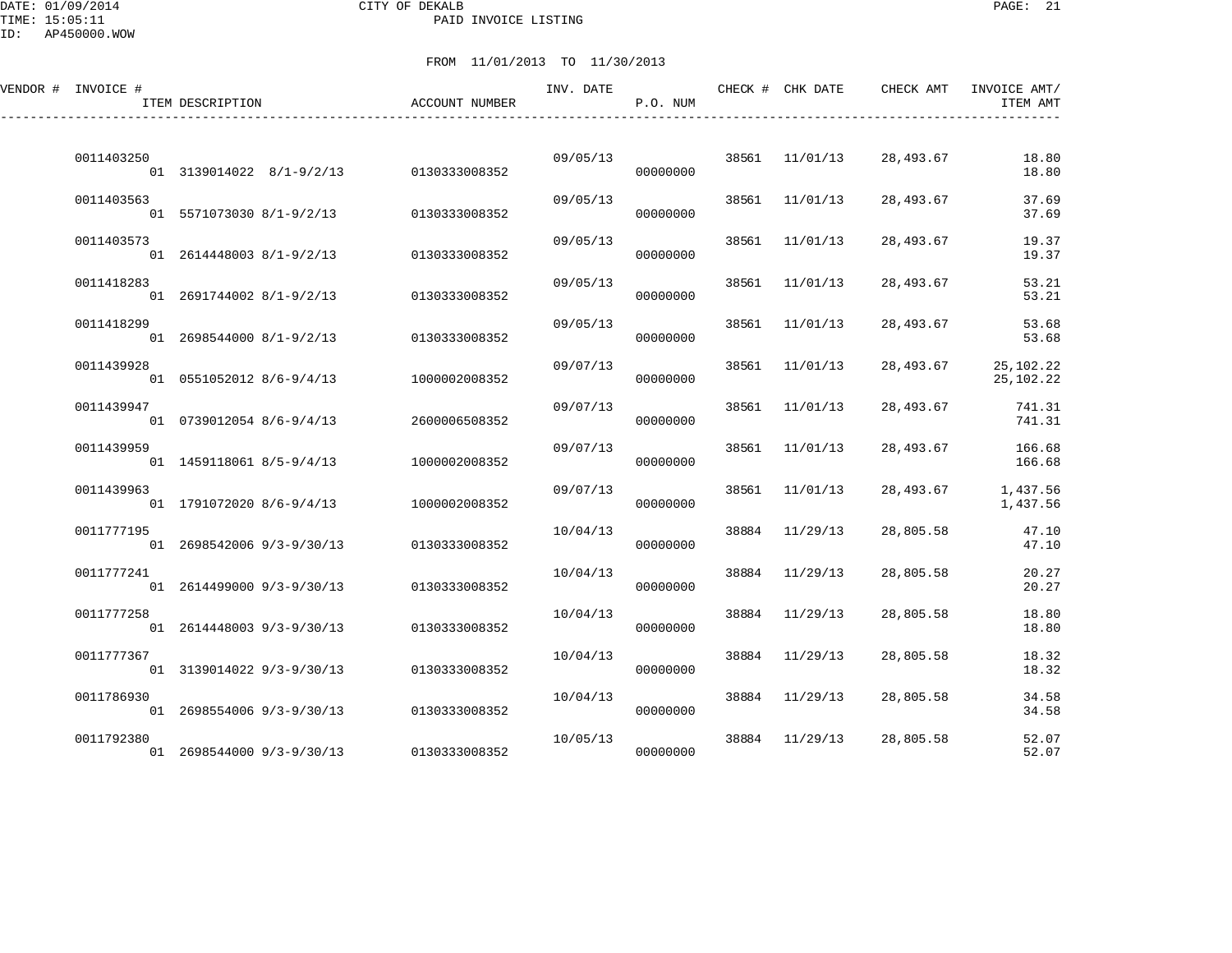DATE: 01/09/2014 CITY OF DEKALB PAGE: 22 PAID INVOICE LISTING

ID: AP450000.WOW

|         | VENDOR # INVOICE #  | ITEM DESCRIPTION                                                             | ACCOUNT NUMBER | INV. DATE | P.O. NUM             |       | CHECK # CHK DATE | CHECK AMT                          | INVOICE AMT/<br>ITEM AMT   |
|---------|---------------------|------------------------------------------------------------------------------|----------------|-----------|----------------------|-------|------------------|------------------------------------|----------------------------|
|         | 0011792393          | 01 5571073030 9/3-9/30/13 0130333008352                                      |                | 10/05/13  | 00000000             |       | 38884 11/29/13   | 28,805.58                          | 36.31<br>36.31             |
|         | 0011792513          | 01 2691744002 9/3-9/30/13 0130333008352                                      |                | 10/05/13  | 00000000             |       | 38884 11/29/13   | 28,805.58                          | 46.04<br>46.04             |
|         | 0011818952          | 01 0739012054 9/5-10/3/13                                                    | 2600006508352  | 10/08/13  | 00000000             |       | 38884 11/29/13   | 28,805.58                          | 741.31<br>741.31           |
|         | 0011818953          | 01 1459118061 9/5-10/3/13                                                    | 1000002008352  | 10/08/13  | 00000000             |       | 38884 11/29/13   | 28,805.58                          | 177.36<br>177.36           |
|         | 0011819018          | 01 1791072020 9/5-10/3/13                                                    | 1000002008352  | 10/08/13  | 00000000             |       | 38884 11/29/13   | 28,805.58                          | 1,516.22<br>1,516.22       |
|         | 0011819945          | 01  0551052012  9/5-10/3/13  1000002008352                                   |                | 11/08/13  | 00000000             |       | 38884 11/29/13   | 28,805.58                          | 25, 376. 33<br>25, 376. 33 |
|         | 0011826567          | 01 1017178005 9/3-9/30/13 0130333008352                                      |                | 10/08/13  | 00000000             |       | 38884 11/29/13   | 28,805.58                          | 720.87<br>720.87           |
| CONWEA  |                     | CONTINENTAL WEATHER SERVICE                                                  |                |           |                      |       |                  | VENDOR TOTAL:                      | 57,299.25                  |
|         | 13285               | 01 ARPT WTHR FRCST NOV '13 6500004008450                                     |                | 11/02/13  | 00000000             |       |                  | 38711 11/15/13 150.00              | 150.00<br>150.00           |
| COOCRO  | COOPER CROUSE-HINDS |                                                                              |                |           |                      |       |                  | VENDOR TOTAL:                      | 150.00                     |
|         | 917968636           | 01 ARPT TAXIWAY SIGN                                                         | 6500002008218  |           | 00000000             |       |                  | $11/06/13$ 38885 $11/29/13$ 712.41 | 712.41<br>712.41           |
| COPYALL | COPY ALL SERVICE    |                                                                              |                |           |                      |       |                  | VENDOR TOTAL:                      | 712.41                     |
|         | 110385              | 01 IT TONER/FRT                                                              | 0115163008305  | 09/19/13  | 00000000             |       |                  | 38886 11/29/13 1,146.77            | 6.22<br>6.22               |
|         | 112057              | 01 ENG CYPR OVRG 9/12-10/11/13 0135002008202                                 |                | 10/15/13  | 00000000             | 38712 |                  | 11/15/13 332.51                    | 332.51<br>332.51           |
|         | 113383              | 01 CTYHLL OVRG 10/4-11/3/13<br>02 CTYHLL CPYR LSE 11/4-12/3/13 0135003008310 | 0135002008202  | 11/04/13  | 00000000<br>00000000 |       |                  | 38886 11/29/13 1,146.77            | 440.39<br>1.39<br>439.00   |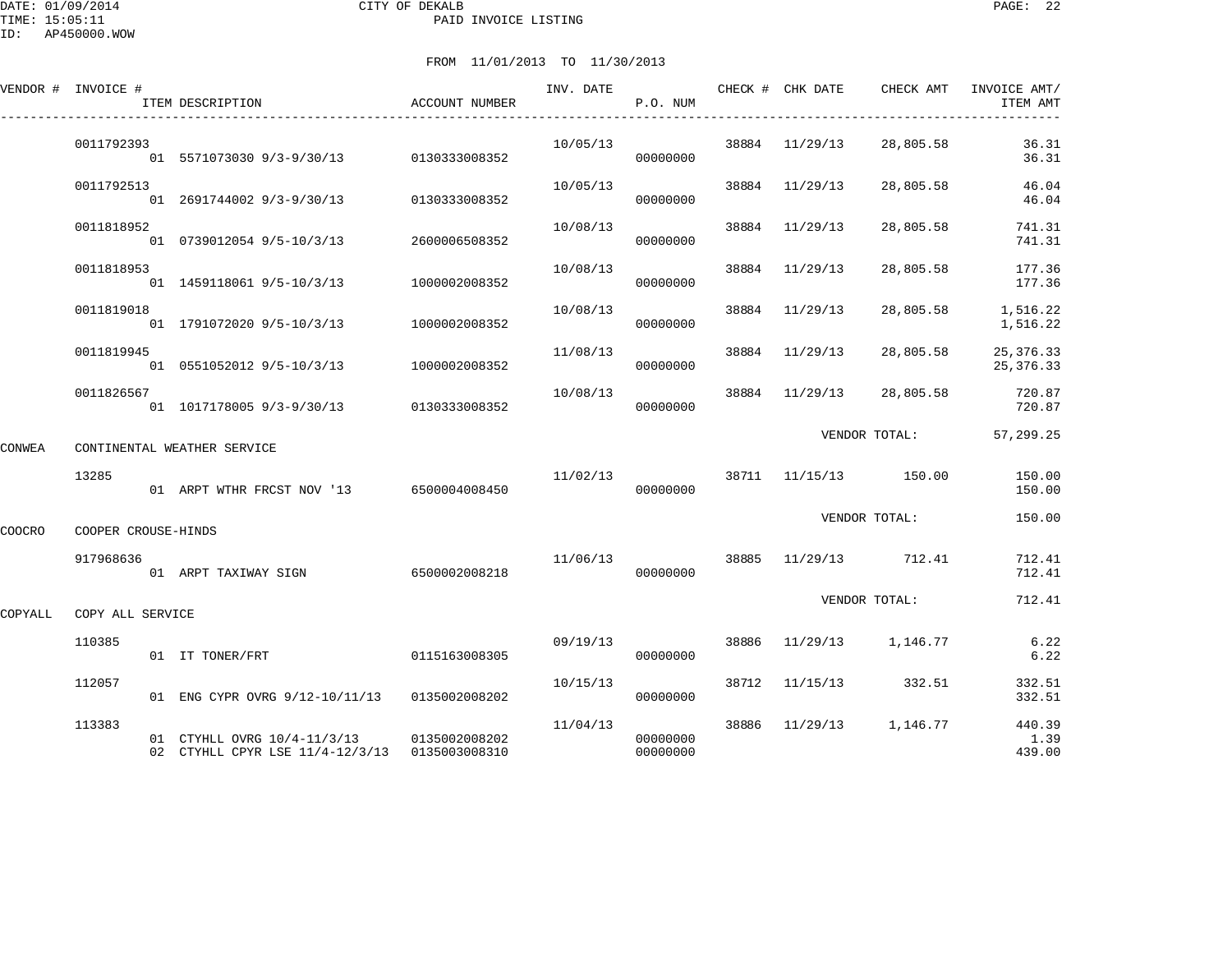DATE: 01/09/2014 CITY OF DEKALB PAGE: 23 PAID INVOICE LISTING

|        | VENDOR # INVOICE # | ITEM DESCRIPTION                               | ACCOUNT NUMBER | INV. DATE | P.O. NUM             |       | CHECK # CHK DATE | CHECK AMT               | INVOICE AMT/<br>ITEM AMT |
|--------|--------------------|------------------------------------------------|----------------|-----------|----------------------|-------|------------------|-------------------------|--------------------------|
|        | 113456             | 01 CTYHLL CPYR OVRG 10/5-11/4/13 0135002008202 |                | 11/05/13  | 00000000             |       |                  | 38886 11/29/13 1,146.77 | 665.62<br>665.62         |
|        | 113643             | 01 STR OVRG 10/7-11/6/13 0135002008202         |                | 11/07/13  | 00000000             | 38886 |                  | 11/29/13 1,146.77       | 34.54<br>34.54           |
| CORANI |                    | CORTLAND ANIMAL HOSPITAL                       |                |           |                      |       |                  | VENDOR TOTAL:           | 1,479.28                 |
|        | 22385              | 01 PD TAC EXAM                                 | 0100000002710  |           | 11/07/13<br>00000000 |       |                  | 38887 11/29/13 19.00    | 19.00<br>19.00           |
| CREELE | CRESCENT ELECTRIC  |                                                |                |           |                      |       |                  | VENDOR TOTAL:           | 19.00                    |
|        | 02155215000        | 01 STR (12) GES150MLTLA3D-5 QUAD 0130332008229 |                | 10/17/13  | 00000000             |       | 38633 11/08/13   | 921.40                  | 921.40<br>921.40         |
|        | 02155289400        | 01 WTR (40) VINYL TAPE 6000002008219           |                | 10/03/13  | 00000000             | 38562 | 11/01/13         | 33.71                   | 33.71<br>33.71           |
|        | 02155347400        | 01 STR (144) ECO GE/(12) UNV GE                | 0130332008229  | 10/30/13  | 00000000             | 38806 | 11/22/13         | 3,667.32                | 2,777.83<br>2,777.83     |
|        | 02155366600        | 01 STR (130) FUSES                             | 0130332008229  | 10/30/13  | 00000000             | 38806 | 11/22/13         | 3,667.32                | 623.96<br>623.96         |
|        | 02155373500        | 01 FD (2) FORMS/CVR SHT/RED WSH 0125272008210  |                | 10/24/13  | 00000000             | 38713 | 11/15/13         | 12.50                   | 12.50<br>12.50           |
|        | 02155392900        | 01 STR SHOP SUPPLIES                           | 0130333008348  | 10/29/13  | 00000000             | 38806 | 11/22/13         | 3,667.32                | 2.30<br>2.30             |
|        | 02155397500        | 01 STR (5)HUBW CONN/(5)PLUG 0100000002715      |                | 10/30/13  | 00000000             | 38806 | 11/22/13         | 3,667.32                | 263.23<br>263.23         |
| CSRBOB |                    | C.S.R. BOBCAT, INCORPORATED                    |                |           |                      |       |                  | VENDOR TOTAL:           | 4,634.93                 |
|        | 112926             | 01 ARPT AP06 (4) CASE HOSE 6500003008310       |                | 10/18/13  | 00000000             |       | 38634 11/08/13   | 16.59                   | 11.60<br>11.60           |
|        | 112927             | 01 ARPT AP06 CASE (6) O RINGS 6500003008310    |                | 10/18/13  | 00000000             |       | 38634 11/08/13   | 16.59                   | 4.99<br>4.99             |
|        | 112937             |                                                |                | 10/19/13  |                      |       | 38714 11/15/13   | 171.70                  | 48.96                    |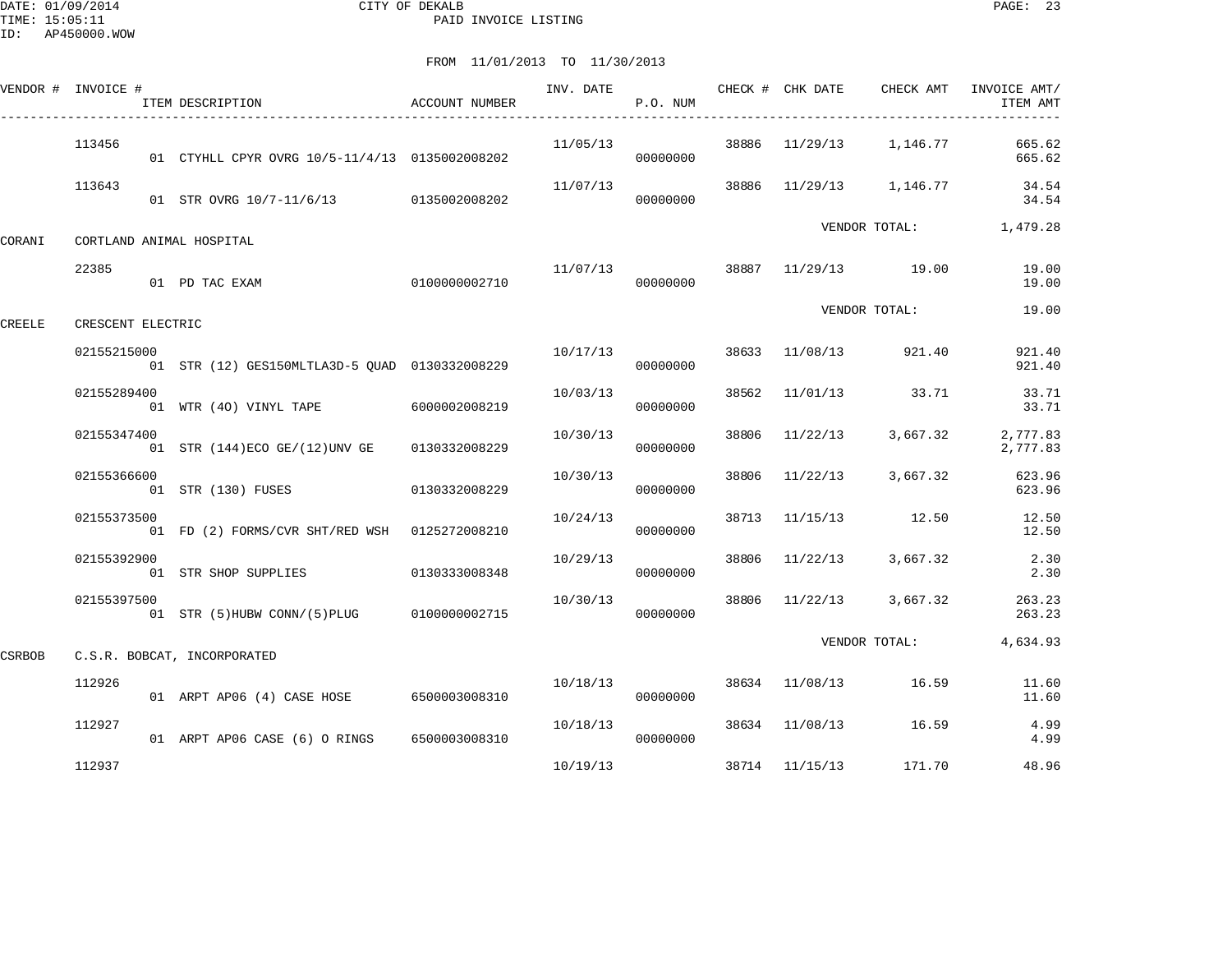DATE: 01/09/2014 CITY OF DEKALB PAGE: 24 PAID INVOICE LISTING

ID: AP450000.WOW

|        | VENDOR # INVOICE # | ITEM DESCRIPTION                                        | ACCOUNT NUMBER                 | INV. DATE | P.O. NUM             |       | CHECK # CHK DATE | CHECK AMT                        | INVOICE AMT/<br>ITEM AMT |
|--------|--------------------|---------------------------------------------------------|--------------------------------|-----------|----------------------|-------|------------------|----------------------------------|--------------------------|
|        | 112937             |                                                         |                                | 10/19/13  |                      |       | 38714 11/15/13   | 171.70                           | 48.96                    |
|        |                    | 01 WTR W22 (2) FLTRS/ELEMENT 6000002008226              |                                |           | 00000000             |       |                  |                                  | 48.96                    |
|        | 112978             | 01 ARPT AP06 HOSE LABOR<br>02 ARPT AP06 HOSE/(2) CRIMPS | 6500003008310<br>6500003008310 | 10/23/13  | 00000000<br>00000000 |       | 38714 11/15/13   | 171.70                           | 113.89<br>8.00<br>105.89 |
|        | 113049             | 01 STR P192 KNOB LEAF MACHINE                           | 0130332008226                  | 10/29/13  | 00000000             |       | 38714 11/15/13   | 171.70                           | 8.85<br>8.85             |
|        | 113057             | 01 ARPT AP46 JD LDR/PLW PARTS                           | 6500003008310                  | 10/29/13  | 00000000             | 38807 | 11/22/13         | 383.72                           | 383.72<br>383.72         |
|        | 113135             | 01 ARPT AP09 PARTS SNWBLWR RPR                          | 6500003008310                  | 11/06/13  | 00000000             | 38888 | 11/29/13         | 36.50                            | 36.50<br>36.50           |
| CURCON |                    | CURRAN CONTRACTING COMPANY                              |                                |           |                      |       |                  | VENDOR TOTAL:                    | 608.51                   |
|        | 7667               | 01 STR 2.85TN MATL                                      | 0130332008233                  | 10/09/13  | 00000000             | 38635 | 11/08/13         | 165.30                           | 165.30<br>165.30         |
|        | 7754               | 01 WTR 2.46TNS MATL                                     | 6000002008228                  | 10/07/13  | 00000000             | 38808 | 11/22/13         | 177.12                           | 177.12<br>177.12         |
| DARLEY | W.S. DARLEY & CO   |                                                         |                                |           |                      |       |                  | VENDOR TOTAL:                    | 342.42                   |
|        | 17101340           | 01 FD (4) BADGES/FRT                                    | 0125272008240                  | 11/08/13  | 00000000             | 38889 | 11/29/13         | 189.16                           | 189.16<br>189.16         |
| DAVAUT | DAVE'S AUTO DETAIL |                                                         |                                |           |                      |       |                  | VENDOR TOTAL:                    | 189.16                   |
|        | 8560               | 01 PD PD340 CMPLT DETAIL                                | 0120223008315                  | 11/04/13  | 00000000             | 38809 |                  | 11/22/13 140.00                  | 70.00<br>70.00           |
|        | 8562               | 01 PD PD346 K9 CMPLT DETAIL                             | 0120223008315                  | 11/06/13  | 00000000             | 38809 | 11/22/13         | 140.00                           | 70.00<br>70.00           |
| DCAUTO |                    | DEKALB COUNTY AUTO PARTS INC                            |                                |           |                      |       |                  | VENDOR TOTAL:                    | 140.00                   |
|        | 416463             |                                                         |                                |           |                      |       |                  | 09/03/13 38564 11/01/13 1,064.07 | 68.46                    |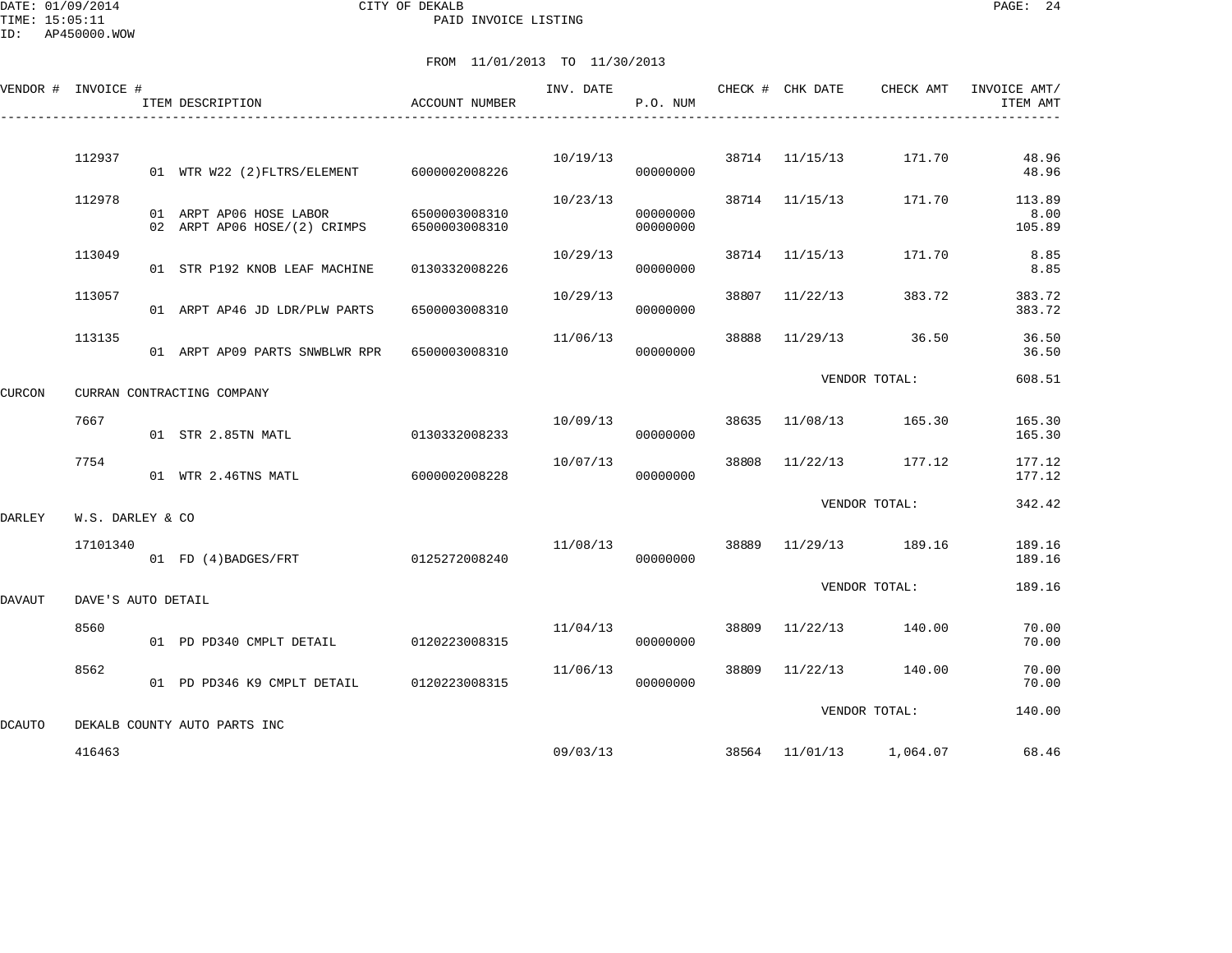DATE: 01/09/2014 CITY OF DEKALB PAGE: 25 PAID INVOICE LISTING

ID: AP450000.WOW

| VENDOR # INVOICE # |        | ITEM DESCRIPTION                                | <b>ACCOUNT NUMBER</b> | INV. DATE | P.O. NUM |       | CHECK # CHK DATE | CHECK AMT | INVOICE AMT/<br>ITEM AMT |
|--------------------|--------|-------------------------------------------------|-----------------------|-----------|----------|-------|------------------|-----------|--------------------------|
|                    | 416463 | 01 PD PD307 BTTRY/CORE DPST 0120242008226       |                       | 09/03/13  | 00000000 | 38564 | 11/01/13         | 1,064.07  | 68.46<br>68.46           |
|                    | 416469 | 01 STR SHOP SUPPLIES CLTH UTLY RL 0130332008226 |                       | 09/03/13  | 00000000 | 38564 | 11/01/13         | 1,064.07  | 44.98<br>44.98           |
|                    | 416575 | 01 STR P21 V-BELT                               | 0130332008226         | 09/04/13  | 00000000 | 38564 | 11/01/13         | 1,064.07  | 42.30<br>42.30           |
|                    | 416794 | 01 ARPT SUPER DUTY GREASE COU                   | 6500002008295         | 09/05/13  | 00000000 | 38564 | 11/01/13         | 1,064.07  | 18.56<br>18.56           |
|                    | 417782 | 01 PD PD33 HALOGEN BULB                         | 0120222008226         | 09/12/13  | 00000000 | 38564 | 11/01/13         | 1,064.07  | 4.69<br>4.69             |
|                    | 417783 | 01 PD STOCK (9) HALOGEN BULBS                   | 0120222008226         | 09/12/13  | 00000000 | 38564 | 11/01/13         | 1,064.07  | 42.21<br>42.21           |
|                    | 418217 | 01 ARPT AP25 BTTRY/CORE DPST                    | 6500003008310         | 09/16/13  | 00000000 | 38564 | 11/01/13         | 1,064.07  | 116.93<br>116.93         |
|                    | 418219 | 01 ARPT CRDT#418217 CORE DPST                   | 6500003008310         | 09/16/13  | 00000000 | 38564 | 11/01/13         | 1,064.07  | $-15.00$<br>$-15.00$     |
|                    | 418243 | 01 STR P408 WINDOW REGULATOR                    | 0130352008226         | 09/16/13  | 00000000 | 38564 | 11/01/13         | 1,064.07  | 101.99<br>101.99         |
|                    | 418523 | 01 WTR W11 DRVSHFT SEAL                         | 6000002008226         | 09/18/13  | 00000000 |       | 38564 11/01/13   | 1,064.07  | 9.29<br>9.29             |
|                    | 418524 | 01 PD STOCK (24) OIL FILTERS                    | 0120222008226         | 09/18/13  | 00000000 | 38564 | 11/01/13         | 1,064.07  | 87.36<br>87.36           |
|                    | 418535 | 01 WTR W11 (2) OIL SEALS                        | 6000002008226         | 09/18/13  | 00000000 | 38564 | 11/01/13         | 1,064.07  | 18.58<br>18.58           |
|                    | 418937 | 01 ARPT AP23 MOTOR TUNE-UP 160Z                 | 6500003008310         | 09/20/13  | 00000000 | 38564 | 11/01/13         | 1,064.07  | 8.49<br>8.49             |
|                    | 419300 | 01 WTR W12 BTTRY/CORE DPST                      | 6000002008226         | 09/23/13  | 00000000 |       | 38564 11/01/13   | 1,064.07  | 231.94<br>231.94         |
|                    | 419482 | 01 STR SHOP BTT CONNECTOR                       | 0130332008226         | 09/24/13  | 00000000 | 38564 | 11/01/13         | 1,064.07  | 10.79<br>10.79           |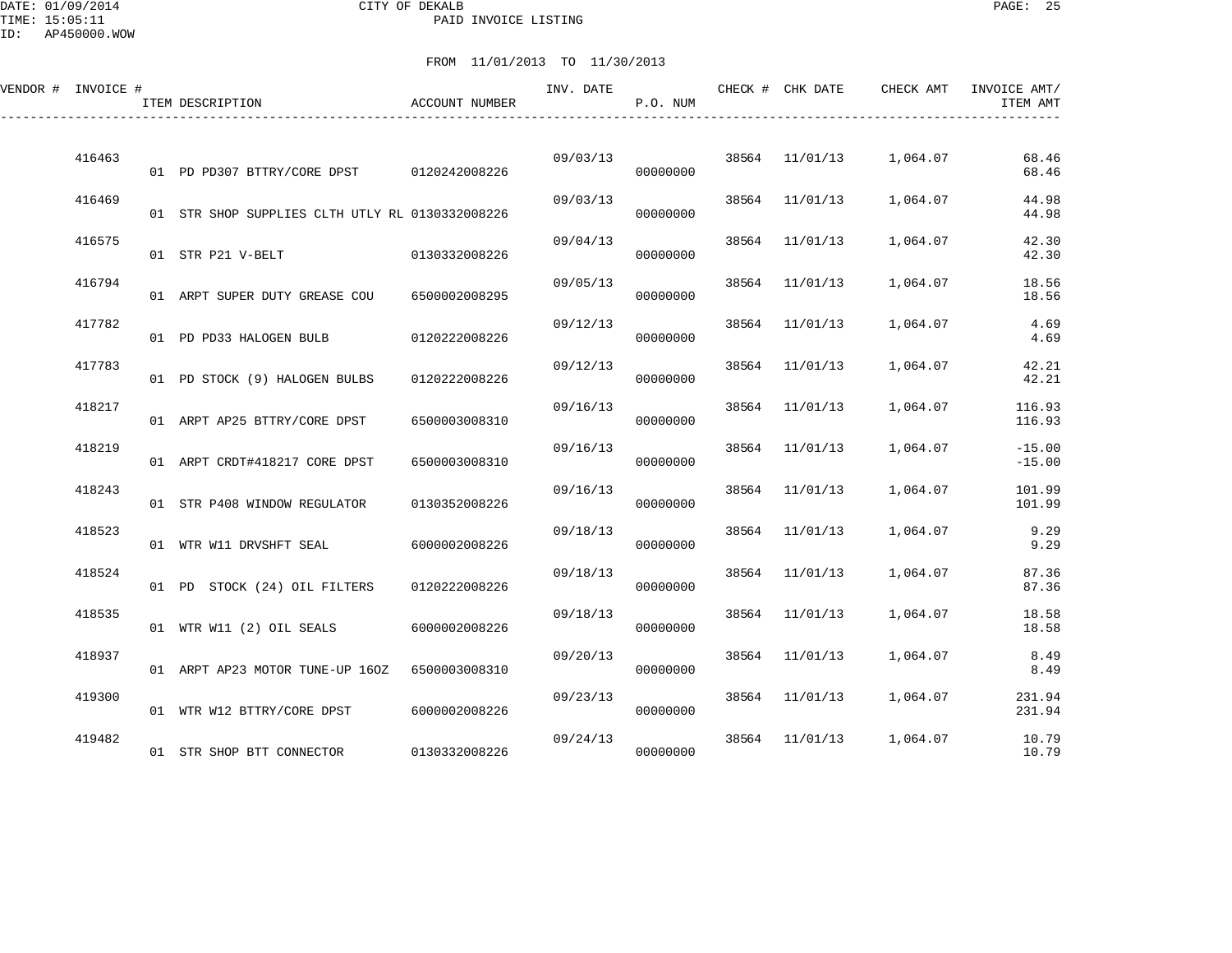DATE: 01/09/2014 CITY OF DEKALB PAGE: 26 PAID INVOICE LISTING

| VENDOR # INVOICE # |        | ITEM DESCRIPTION                                 | ACCOUNT NUMBER | INV. DATE | P.O. NUM |       | CHECK # CHK DATE | CHECK AMT | INVOICE AMT/<br>ITEM AMT |
|--------------------|--------|--------------------------------------------------|----------------|-----------|----------|-------|------------------|-----------|--------------------------|
|                    | 419487 | 01 STR P192 (2) AIR/OIL/FUEL FLTRS 0130332008226 |                | 09/24/13  | 00000000 |       | 38564 11/01/13   | 1,064.07  | 84.33<br>84.33           |
|                    | 419587 | 01 STR P174 (2) AIR/OIL/FUEL FLTRS 0130332008226 |                | 09/25/13  | 00000000 |       | 38564 11/01/13   | 1,064.07  | 55.22<br>55.22           |
|                    | 419588 | 01 STR RFND #419300 CORE DPST 0130332008226      |                | 09/25/13  | 00000000 |       | 38564 11/01/13   | 1,064.07  | $-30.00$<br>$-30.00$     |
|                    | 419661 | 01 STR P174 (2) OIL/AIR/FUEL FLTRS 0130332008226 |                | 09/25/13  | 00000000 | 38564 | 11/01/13         | 1,064.07  | 22.42<br>22.42           |
|                    | 420290 | 01 STR P190 OIL/AIR/FUEL FLTR/GLV 0130332008226  |                | 09/30/13  | 00000000 | 38564 | 11/01/13         | 1,064.07  | 85.31<br>85.31           |
|                    | 420356 | 01 STR P193 (2) AIR/FUEL/OIL FLTRS 0130332008226 |                | 09/30/13  | 00000000 |       | 38564 11/01/13   | 1,064.07  | 55.22<br>55.22           |
|                    | 420438 | 01 ARPT AP25 EXHST PIPE GSKT 6500003008310       |                | 10/01/13  | 00000000 |       | 38813 11/22/13   | 5,455.08  | 1.98<br>1.98             |
|                    | 420441 | 01 ARPT AP09 LIQUID ELECTRIC TAPE 6500003008310  |                | 10/01/13  | 00000000 |       | 38813 11/22/13   | 5,455.08  | 7.91<br>7.91             |
|                    | 420473 | 01 STR P191 BATTERY/CORE DEPOSIT 0130332008226   |                | 10/01/13  | 00000000 |       | 38813 11/22/13   | 5,455.08  | 70.23<br>70.23           |
|                    | 420513 | 01 PD PD37 DISC PAD/BRK ROTOR 0120222008226      |                | 10/01/13  | 00000000 |       | 38813 11/22/13   | 5,455.08  | 184.34<br>184.34         |
|                    | 420548 | 01 STR U-JOINT                                   | 0130332008226  | 10/01/13  | 00000000 |       | 38813 11/22/13   | 5,455.08  | 30.90<br>30.90           |
|                    | 420602 | 01 STR P41/42 (6) AIR FILTERS                    | 0130332008226  | 10/02/13  | 00000000 | 38813 | 11/22/13         | 5,455.08  | 151.92<br>151.92         |
|                    | 420651 | 01 PD PD32 TPMS SENSOR                           | 0120222008226  | 10/02/13  | 00000000 |       | 38813 11/22/13   | 5,455.08  | 98.20<br>98.20           |
|                    | 420664 | 01 FD C2 BRAKE PARTS                             | 0125272008226  | 10/02/13  | 00000000 |       | 38715 11/15/13   | 553.36    | 197.10<br>197.10         |
|                    | 420684 | 01 PD PD32 DISC PAD/BRK ROTOR                    | 0120222008226  | 10/02/13  | 00000000 |       | 38813 11/22/13   | 5,455.08  | 184.34<br>184.34         |
|                    | 420803 |                                                  |                | 10/03/13  |          |       | 38715 11/15/13   | 553.36    | $-153.35$                |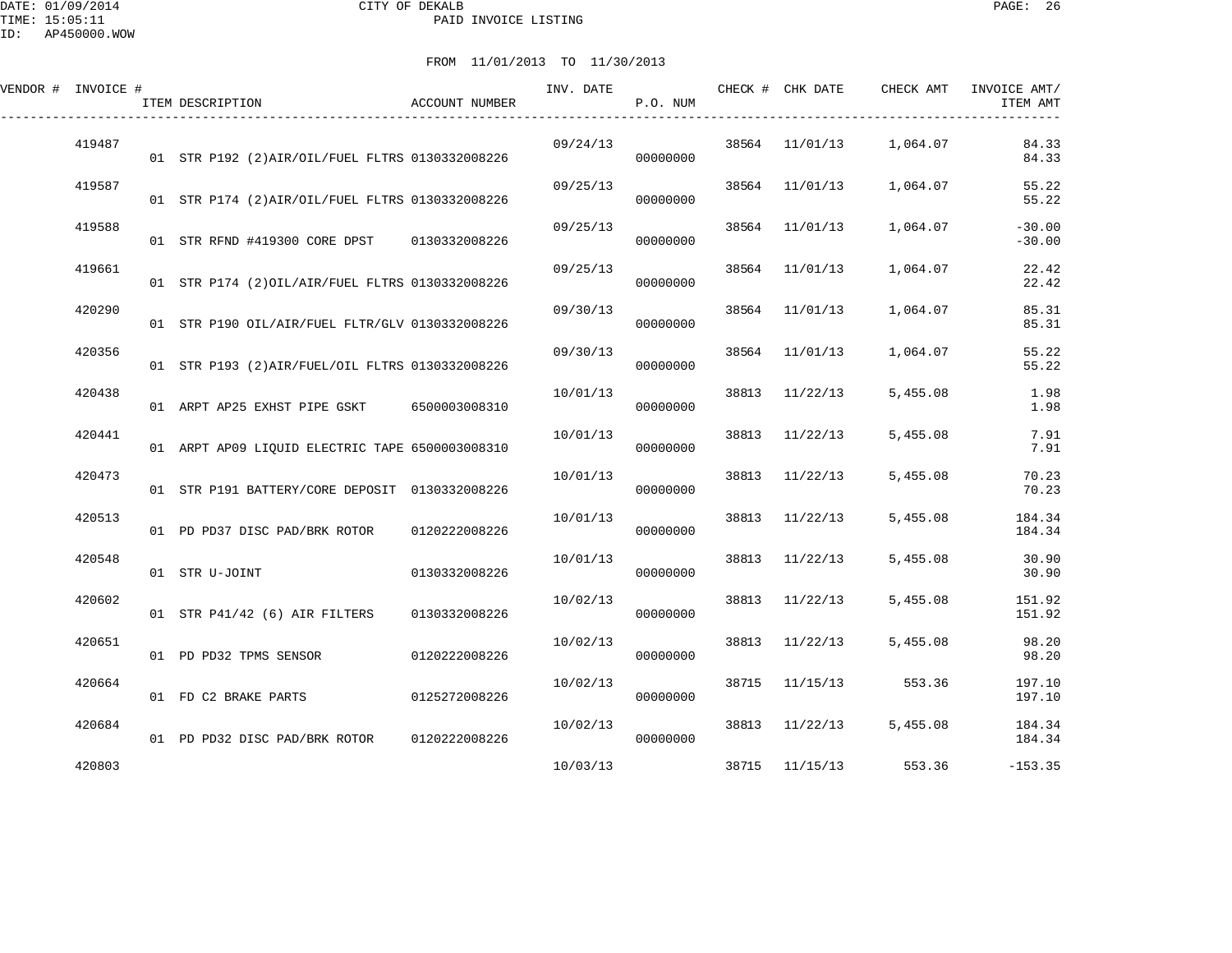DATE: 01/09/2014 CITY OF DEKALB PAGE: 27 PAID INVOICE LISTING

ID: AP450000.WOW

| VENDOR # INVOICE # | ITEM DESCRIPTION                                                                                                   | <b>ACCOUNT NUMBER</b>                           | INV. DATE | P.O. NUM                         |       | CHECK # CHK DATE | CHECK AMT               | INVOICE AMT/<br>ITEM AMT             |
|--------------------|--------------------------------------------------------------------------------------------------------------------|-------------------------------------------------|-----------|----------------------------------|-------|------------------|-------------------------|--------------------------------------|
| 420803             | 01 FD CREDT #420664 BRAKE PARTS 0125272008226                                                                      |                                                 | 10/03/13  | 00000000                         |       | 38715 11/15/13   | 553.36                  | $-153.35$<br>$-153.35$               |
| 420829             | 01 FD E1 OUTLET RPR/ADD ON 0125272008226                                                                           |                                                 | 10/03/13  | 00000000                         |       | 38715 11/15/13   | 553.36                  | 6.98<br>6.98                         |
| 420991             | 01 ARPT AP01 OIL FILTER/CNNCTR<br>02 ARPT ATC-20 FUSE SHOP<br>03 ARPT P198 GREASE FITTING                          | 6500003008310<br>6500002008226<br>6500003008310 | 10/04/13  | 00000000<br>00000000<br>00000000 |       | 38813 11/22/13   | 5,455.08                | 20.82<br>14.22<br>3.49<br>3.11       |
| 421013             | 01 STR STCK LED S T T LAMP 0130332008226                                                                           |                                                 | 10/04/13  | 00000000                         |       |                  | 38813 11/22/13 5,455.08 | 39.37<br>39.37                       |
| 421313             | 01 FD C10 HUB BEARING ASSBLY RPR 0125272008226                                                                     |                                                 | 10/07/13  | 00000000                         |       |                  | 38715 11/15/13 553.36   | 87.15<br>87.15                       |
| 421414             | 01 STR U-JOINT CRDT #420548 0130332008226                                                                          |                                                 | 10/07/13  | 00000000                         | 38813 | 11/22/13         | 5,455.08                | $-30.90$<br>$-30.90$                 |
| 421520             | 01 STR SHOP SUPPLIES                                                                                               | 0130332008226                                   | 10/08/13  | 00000000                         |       | 38813 11/22/13   | 5,455.08                | 22.50<br>22.50                       |
| 421553             | 01 STR SHOP SUPPLIES (14) FUSES 0130332008226                                                                      |                                                 | 10/08/13  | 00000000                         |       | 38813 11/22/13   | 5,455.08                | 27.86<br>27.86                       |
| 421597             | 01 STR (60) BRK CLNR SHOP SPPLS 0130332008226<br>02 PD (60) BRK CLNR SHOP SPPLS<br>03 WTR (60) BRK CLNR SHOP SPPLS | 0120222008226<br>6000002008226                  | 10/08/13  | 00000000<br>00000000<br>00000000 |       | 38813 11/22/13   | 5,455.08                | 358.20<br>119.40<br>119.40<br>119.40 |
| 421617             | 01 ARPT AP09 U-BOLT/FUSE/EXHSTADP 6500003008310                                                                    |                                                 | 10/08/13  | 00000000                         |       | 38813 11/22/13   | 5,455.08                | 15.35<br>15.35                       |
| 421618             | 01 ARPT W14 BTTRY/ CORE DEPOSIT 6000002008226                                                                      |                                                 | 10/08/13  | 00000000                         | 38813 | 11/22/13         | 5,455.08                | 100.97<br>100.97                     |
| 421629             | 01 ARPT AP09 EXH CAP/PIPE CNNCTR 6500003008310                                                                     |                                                 | 10/08/13  | 00000000                         |       | 38813 11/22/13   | 5,455.08                | 27.87<br>27.87                       |
| 421714             | 01 ARPT AP09 EXHAUST GASKET 6500003008310                                                                          |                                                 | 10/09/13  | 00000000                         |       | 38813 11/22/13   | 5,455.08                | 16.15<br>16.15                       |
| 421722             |                                                                                                                    |                                                 | 10/09/13  |                                  |       | 38813 11/22/13   | 5,455.08                | 877.18                               |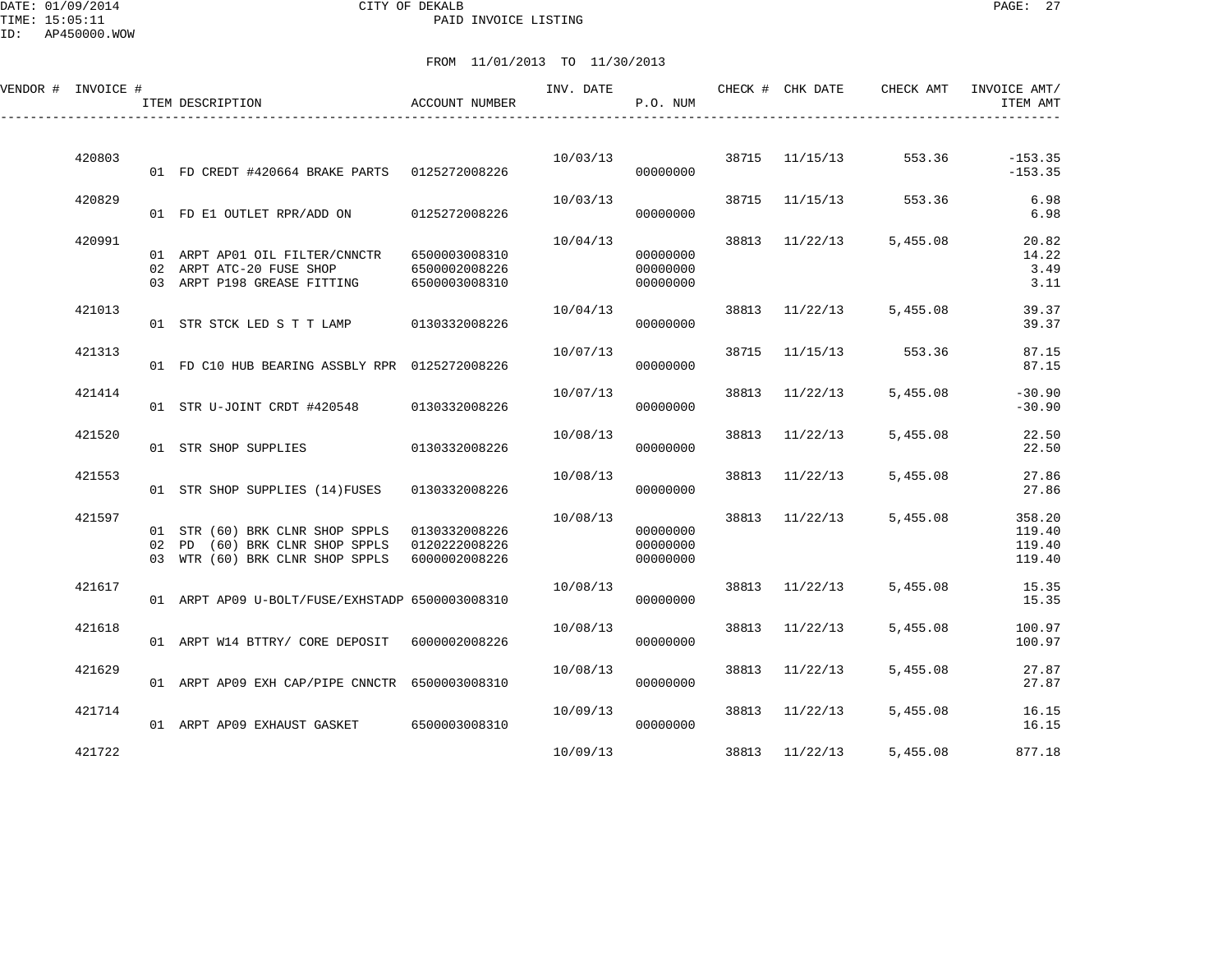DATE: 01/09/2014 CITY OF DEKALB PAGE: 28 PAID INVOICE LISTING

| VENDOR # INVOICE # | ITEM DESCRIPTION                                                                                      | ACCOUNT NUMBER                 | INV. DATE | P.O. NUM                         |       | CHECK # CHK DATE | CHECK AMT               | INVOICE AMT/<br>ITEM AMT            |
|--------------------|-------------------------------------------------------------------------------------------------------|--------------------------------|-----------|----------------------------------|-------|------------------|-------------------------|-------------------------------------|
| 421722             | 01 STR STCK (12) OIL FLTRS 0130332008226<br>02 STR STCK (6) TRANS FLTRS<br>03 STR STCK (6) FUEL FLTRS | 0130332008226<br>0130332008226 | 10/09/13  | 00000000<br>00000000<br>00000000 |       |                  | 38813 11/22/13 5,455.08 | 877.18<br>414.16<br>417.60<br>45.42 |
| 421762             | 01 ARPT SHOP TOOL EXH PIPE EXPNDR 6500002008295                                                       |                                | 10/09/13  | 00000000                         |       | 38813 11/22/13   | 5,455.08                | 33.91<br>33.91                      |
| 421946             | 01 PD PD43 DISC PAD 0120222008226<br>02 PD PD43 (2) BRK ROTOR 0120222008226                           |                                | 10/10/13  | 00000000<br>00000000             |       | 38813 11/22/13   | 5,455.08                | 244.55<br>70.85<br>173.70           |
| 421949             | 01 STR STCK (2) FUEL FLTRS/BTTRY 0130332008226                                                        |                                | 10/10/13  | 00000000                         |       | 38813 11/22/13   | 5,455.08                | 132.19<br>132.19                    |
| 422008             | 01 STR P40 FUEL FILTER 0130332008226                                                                  |                                | 10/10/13  | 00000000                         | 38813 | 11/22/13         | 5,455.08                | 20.90<br>20.90                      |
| 422088             | 01 PD PD38 BRK ROTOR/DISC PAD                                                                         | 0120222008226                  | 10/11/13  | 00000000                         | 38813 | 11/22/13         | 5,455.08                | 330.88<br>330.88                    |
| 422131             | 01 PD PD43 (2) HIGH PERF ROTOR                                                                        | 0120222008226                  | 10/11/13  | 00000000                         | 38813 | 11/22/13         | 5,455.08                | 212.24<br>212.24                    |
| 422438             | 01 STR SCK (24) OT OIL/(4) OIL FLTR 0130332008226                                                     |                                | 10/14/13  | 00000000                         | 38813 | 11/22/13         | 5,455.08                | 121.90<br>121.90                    |
| 422464             | 01 ARPT FRKLFT OIL FILTER 6500003008310                                                               |                                | 10/14/13  | 00000000                         |       | 38813 11/22/13   | 5,455.08                | 6.42<br>6.42                        |
| 422499             | 01 FD CABLE TIES                                                                                      | 0125272008226                  | 10/14/13  | 00000000                         | 38715 | 11/15/13         | 553.36                  | 3.51<br>3.51                        |
| 422545             | 01 STR FUSE HOLDER                                                                                    | 0130332008226                  | 10/14/13  | 00000000                         | 38813 | 11/22/13         | 5,455.08                | 3.99<br>3.99                        |
| 422554             | 01 STR PLTNM FILTER KIT 0130332008226                                                                 |                                | 10/15/13  | 00000000                         |       | 38813 11/22/13   | 5,455.08                | 47.09<br>47.09                      |
| 422555             | 01 STR STCK PLTNM FILTER KIT                                                                          | 0130332008226                  | 10/15/13  | 00000000                         |       | 38813 11/22/13   | 5,455.08                | 141.27<br>141.27                    |
| 422606             | 01 PD (2) BRK ROTOR CRDT #421946 0120222008226                                                        |                                | 10/15/13  | 00000000                         | 38813 | 11/22/13         | 5,455.08                | $-173.70$<br>$-173.70$              |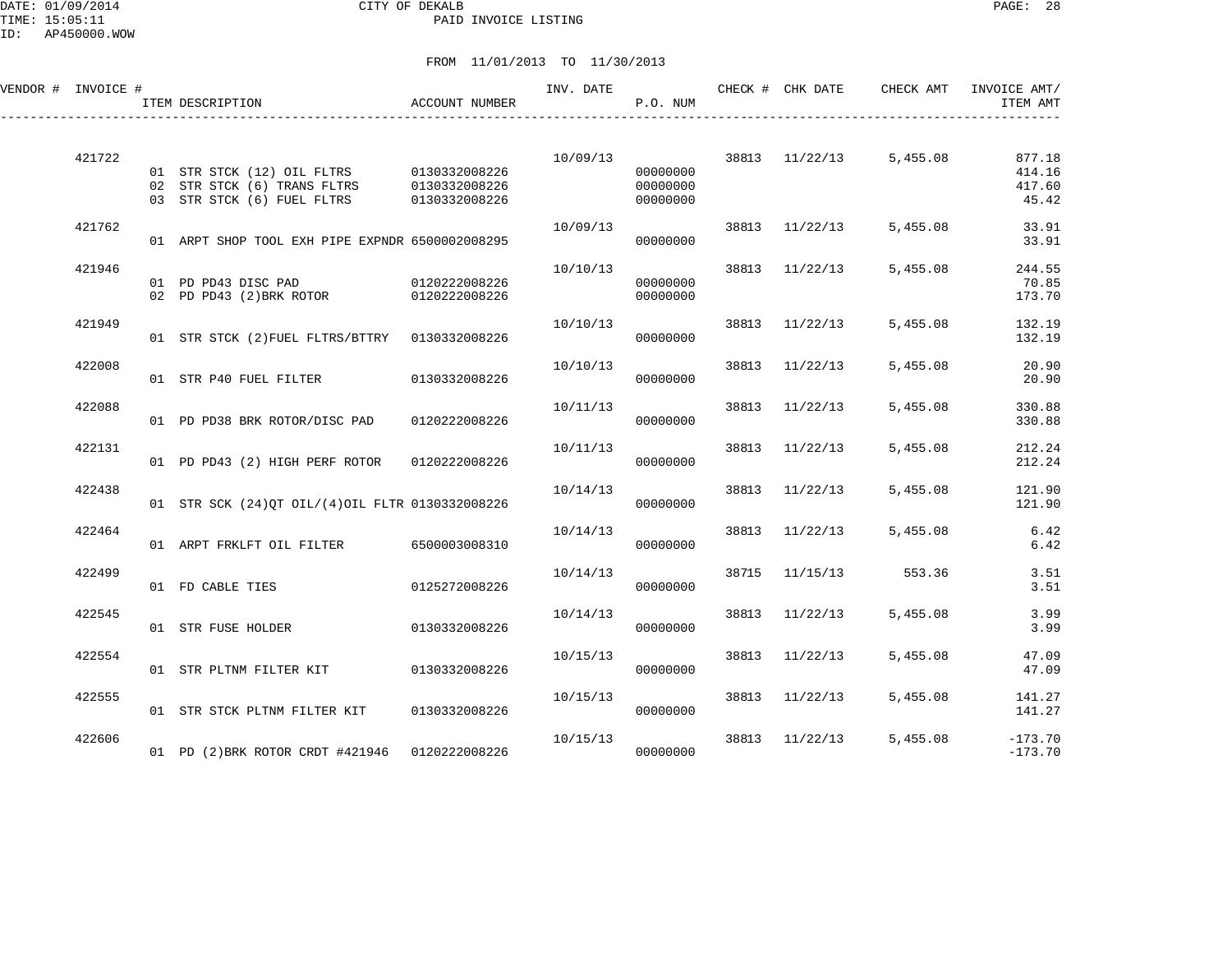DATE: 01/09/2014 CITY OF DEKALB PAGE: 29 PAID INVOICE LISTING

ID: AP450000.WOW

| VENDOR # INVOICE # |          | ITEM DESCRIPTION                                                                                                                             | ACCOUNT NUMBER                                                                                     | INV. DATE | P.O. NUM                                                             |       | CHECK # CHK DATE | CHECK AMT             | INVOICE AMT/<br>ITEM AMT                                            |
|--------------------|----------|----------------------------------------------------------------------------------------------------------------------------------------------|----------------------------------------------------------------------------------------------------|-----------|----------------------------------------------------------------------|-------|------------------|-----------------------|---------------------------------------------------------------------|
| 422657             |          | 01 PD PD41 LFT/RGHT TIE RDS/AXL 0120222008226                                                                                                |                                                                                                    | 10/15/13  | 00000000                                                             | 38813 | 11/22/13         | 5,455.08              | 395.84<br>395.84                                                    |
| 422684             |          | 01 WTR BSTR CBL/(10)CRMSN CRTR                                                                                                               | 6000002008226                                                                                      | 10/15/13  | 00000000                                                             |       | 38813 11/22/13   | 5,455.08              | 94.89<br>94.89                                                      |
| 422692             |          | 01 STR P23 BTTRY/CORE DEPOSIT                                                                                                                | 0130332008226                                                                                      | 10/15/13  | 00000000                                                             | 38813 | 11/22/13         | 5,455.08              | 183.78<br>183.78                                                    |
| 422939             |          | 01 FD FUSE HOLDER                                                                                                                            | 0125272008226                                                                                      | 10/17/13  | 00000000                                                             | 38715 | 11/15/13         | 553.36                | 3.99<br>3.99                                                        |
| 422942             |          | 01 STR FUSE HOLDER CRDT #422545 0130332008226                                                                                                |                                                                                                    | 10/17/13  | 00000000                                                             |       | 38813 11/22/13   | 5,455.08              | $-3.99$<br>$-3.99$                                                  |
| 423035             |          | 01 STR STCK (12) BULBS                                                                                                                       | 0130332008226                                                                                      | 10/17/13  | 00000000                                                             |       | 38813 11/22/13   | 5,455.08              | 110.76<br>110.76                                                    |
| 423041             |          | 01 FD E3 ALT BELT                                                                                                                            | 0125272008226                                                                                      | 10/17/13  | 00000000                                                             | 38813 | 11/22/13         | 5,455.08              | 19.15<br>19.15                                                      |
| 423086             |          | 01 STR P13 AIR FILTER                                                                                                                        | 0130332008226                                                                                      | 10/18/13  | 00000000                                                             | 38813 | 11/22/13         | 5,455.08              | 14.11<br>14.11                                                      |
| 423148             | 04<br>05 | 01 PD42 CNNCTR/CLP<br>02 PD PD43 WARRANTY<br>03 PD PD43 CORE DEPOSIT<br>PD PD43 BATTERY<br>PD PD43 CORE DEPOSIT<br>06 PD WARRANTY ADJUSTMENT | 0120222008226<br>0120222008226<br>0120222008226<br>0120222008226<br>0120222008226<br>0120222008226 | 10/18/13  | 00000000<br>00000000<br>00000000<br>00000000<br>00000000<br>00000000 |       | 38813 11/22/13   | 5,455.08              | 88.75<br>30.07<br>$-117.63$<br>$-15.00$<br>117.63<br>15.00<br>58.68 |
| 423361             |          | 01 FD R6 TRMNLS/WIRE/RELAY                                                                                                                   | 0125272008226                                                                                      | 10/20/13  | 00000000                                                             |       |                  | 38715 11/15/13 553.36 | 93.22<br>93.22                                                      |
| 423438             |          | 01 ARPT AP09 BRK LINE/PRFCT RUB                                                                                                              | 6500003008310                                                                                      | 10/21/13  | 00000000                                                             | 38813 | 11/22/13         | 5,455.08              | 57.34<br>57.34                                                      |
| 423450             |          | 01 ARPT AP05 BATTERY/CORE DPST                                                                                                               | 6500003008310                                                                                      | 10/21/13  | 00000000                                                             | 38813 | 11/22/13         | 5,455.08              | 187.05<br>187.05                                                    |
| 423496             |          | 01 ARPT AP02 (2) WNDWLFTSPPRT/FLTR 6500003008310                                                                                             |                                                                                                    | 10/21/13  | 00000000                                                             |       | 38813 11/22/13   | 5,455.08              | 55.29<br>55.29                                                      |
| 423509             |          |                                                                                                                                              |                                                                                                    | 10/21/13  |                                                                      |       | 38813 11/22/13   | 5,455.08              | $-187.05$                                                           |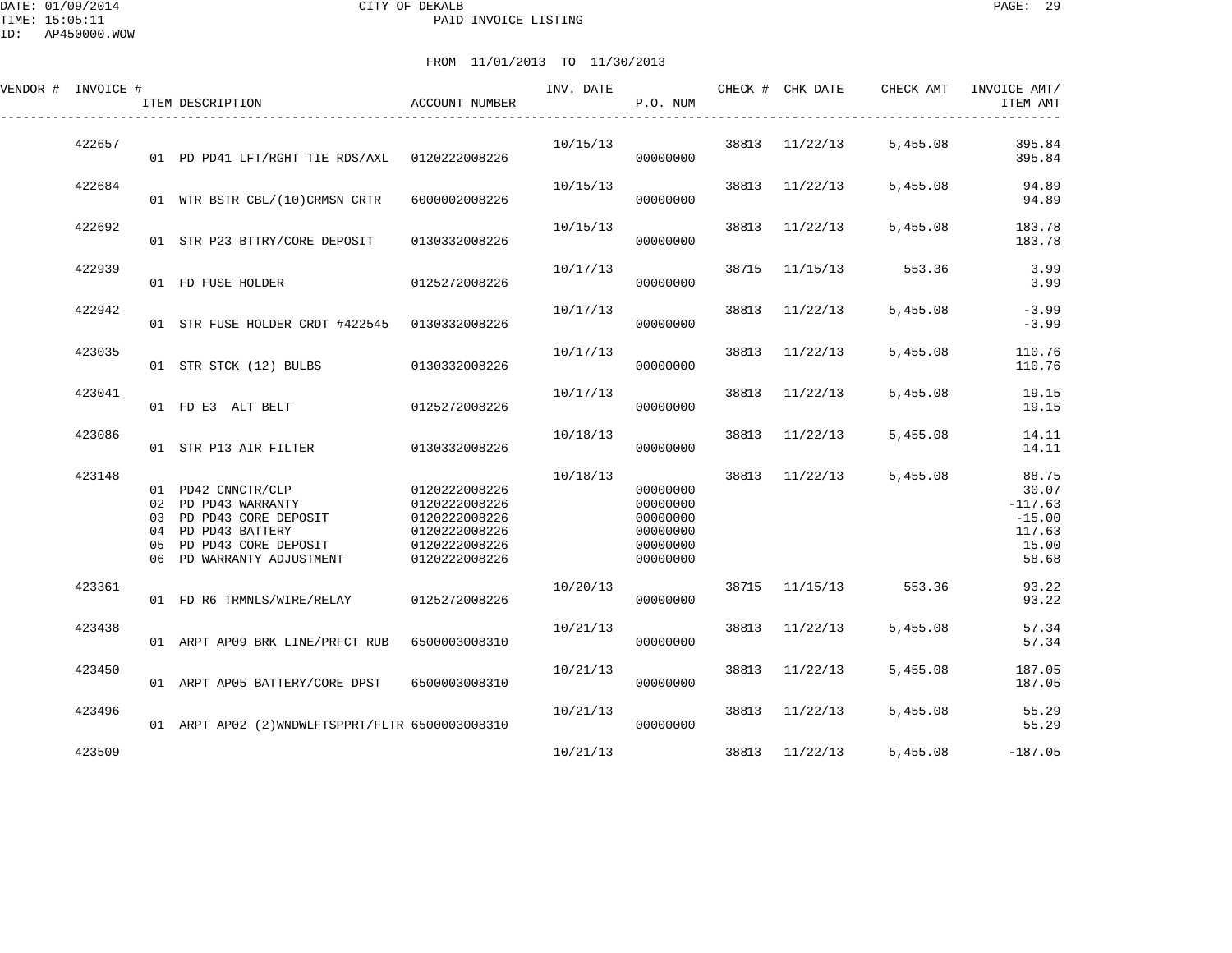DATE: 01/09/2014 CITY OF DEKALB PAGE: 30 PAID INVOICE LISTING

| VENDOR # INVOICE # | ITEM DESCRIPTION                                                               | ACCOUNT NUMBER                 | INV. DATE | P.O. NUM             |       | CHECK # CHK DATE | CHECK AMT | INVOICE AMT/<br>ITEM AMT |
|--------------------|--------------------------------------------------------------------------------|--------------------------------|-----------|----------------------|-------|------------------|-----------|--------------------------|
| 423509             |                                                                                |                                |           | 10/21/13             |       | 38813 11/22/13   | 5,455.08  | $-187.05$                |
|                    | 01 ARPT AP05 WARRANTY 6500003008310<br>02 ARPT AP05 CORE DEPOSIT               | 6500003008310                  |           | 00000000<br>00000000 |       |                  |           | $-172.05$<br>$-15.00$    |
| 423707             | 01 ARPT AP09 OIL FILTER 6500003008310                                          |                                | 10/22/13  | 00000000             |       | 38813 11/22/13   | 5,455.08  | 10.42<br>10.42           |
| 423858             |                                                                                |                                | 10/23/13  |                      | 38715 | 11/15/13         | 553.36    | 37.41                    |
|                    | 01 FD R6 BTT CNNCTRS/ATC FUSE KIT 0125272008226                                |                                |           | 00000000             |       |                  |           | 37.41                    |
| 423909             | 01 PD PD31 AXL BRNG/OIL SEAL 0120222008226                                     |                                | 10/24/13  | 00000000             |       | 38813 11/22/13   | 5,455.08  | 126.38<br>61.36          |
|                    | 02 PD PD31 SENSA-TRAC PASS SHOCK 0120222008226                                 |                                |           | 00000000             |       |                  |           | 65.02                    |
| 423996             | 01 PD PD31 (2) DISC BRAKE PADS                                                 | 0120222008226                  | 10/24/13  | 00000000             |       | 38813 11/22/13   | 5,455.08  | 66.18<br>66.18           |
| 424008             | 01 PD PD31 BEARING                                                             | 0120222008226                  | 10/24/13  | 00000000             | 38813 | 11/22/13         | 5,455.08  | 13.76<br>13.76           |
| 424066             |                                                                                |                                | 10/25/13  |                      | 38813 | 11/22/13         | 5,455.08  | 23.78                    |
|                    | 01 PD VISTA BEAM                                                               | 0120222008226                  |           | 00000000             |       |                  |           | 23.78                    |
| 424421             | 01 PD STCK (24) STP OIL TREATMENT 0120222008226                                |                                | 10/28/13  | 00000000             |       | 38813 11/22/13   | 5,455.08  | 97.68<br>97.68           |
| 424436             |                                                                                |                                | 10/28/13  |                      |       | 38813 11/22/13   | 5,455.08  | $-34.75$                 |
|                    | 01 PD PD31 AXL BRNG CRDT #423148 0120222008226<br>02 PD PD42 CLIP CRDT #423148 | 0120222008226                  |           | 00000000<br>00000000 |       |                  |           | $-19.89$<br>$-4.07$      |
| 424652             | 03 PD PD31 OIL SEAL CRDT #423909 0120222008226                                 |                                | 10/29/13  | 00000000             |       |                  | 5,455.08  | $-10.79$<br>13.02        |
|                    | 01 PD STCK (3) OIL FILTERS                                                     | 0120222008242                  |           | 00000000             |       | 38813 11/22/13   |           | 13.02                    |
| 424682             | 01 STR P52 BTTRY/CORE DPST                                                     | 0130332008226                  | 10/29/13  | 00000000             | 38813 | 11/22/13         | 5,455.08  | 183.78<br>183.78         |
| 424705             |                                                                                |                                | 10/29/13  |                      |       | 38813 11/22/13   | 5,455.08  | 160.72                   |
|                    | 01 STR STCK OIL FILTERS/BULBS<br>02 WTR STCK OIL FILTERS/BULBS                 | 0130332008226<br>6000002008226 |           | 00000000<br>00000000 |       |                  |           | 54.65<br>54.65           |
|                    | 03 PD STCK OIL FILTERS/BULBS                                                   | 0120222008226                  |           | 00000000             |       |                  |           | 51.42                    |
| 424708             | 01 STR SHOP (30) TIRE PATCH                                                    | 0130332008226                  | 10/29/13  | 00000000             | 38813 | 11/22/13         | 5,455.08  | 16.20<br>16.20           |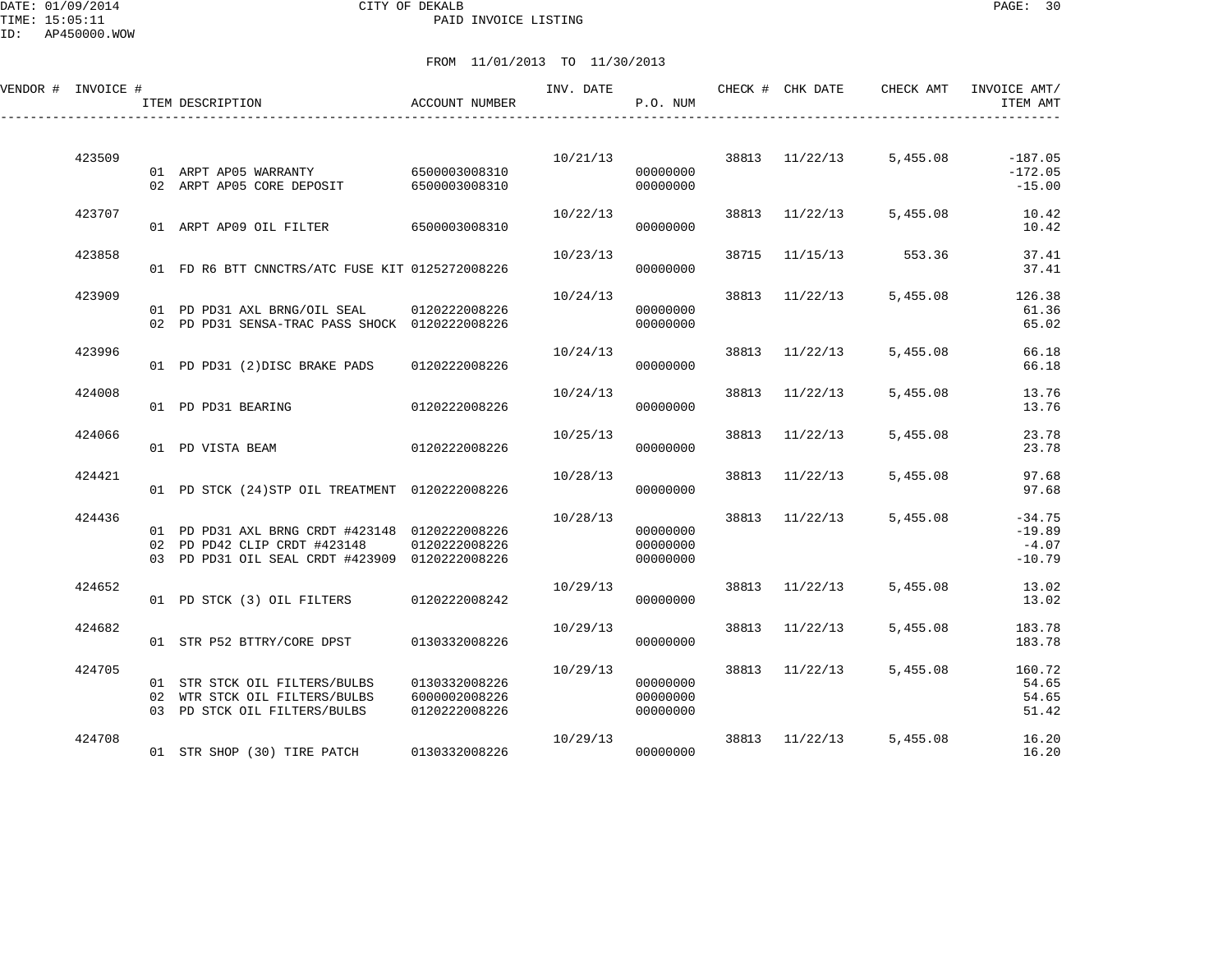|       |                   |                                              | ITEM DESCRIPTION                                                                                                                                                                                                                                                                           | <b>ACCOUNT NUMBER</b>                                                                                                                                                  |          | P.O. NUM                                                                                                             |       |                          |               | ITEM AMT                                                                                         |
|-------|-------------------|----------------------------------------------|--------------------------------------------------------------------------------------------------------------------------------------------------------------------------------------------------------------------------------------------------------------------------------------------|------------------------------------------------------------------------------------------------------------------------------------------------------------------------|----------|----------------------------------------------------------------------------------------------------------------------|-------|--------------------------|---------------|--------------------------------------------------------------------------------------------------|
|       | 424720            |                                              | 01 ARPT TSTER/ADPTR                                                                                                                                                                                                                                                                        | 6500002008295                                                                                                                                                          | 10/29/13 | 00000000                                                                                                             |       | 38813 11/22/13           | 5,455.08      | 128.44<br>128.44                                                                                 |
|       | 424722            |                                              | 01 STR SHOP (3) BLOW GNS/ADPTR 0130332008291                                                                                                                                                                                                                                               |                                                                                                                                                                        | 10/29/13 | 00000000                                                                                                             | 38813 | 11/22/13                 | 5,455.08      | 52.27<br>52.27                                                                                   |
|       | 424748            |                                              | 01 STR SHOP AIR HOSE                                                                                                                                                                                                                                                                       | 0130332008291                                                                                                                                                          | 10/29/13 | 00000000                                                                                                             | 38813 | 11/22/13                 | 5,455.08      | 55.65<br>55.65                                                                                   |
|       | 424813            |                                              | 01 FD E2 RPR SRPNTN BLT/DRVBLT/FR 0125272008226                                                                                                                                                                                                                                            |                                                                                                                                                                        | 10/30/13 | 00000000                                                                                                             | 38715 | 11/15/13                 | 553.36        | 168.43<br>168.43                                                                                 |
|       | 424854            |                                              | 01 FD E2 RPR & SUPPLY                                                                                                                                                                                                                                                                      | 0125272008226                                                                                                                                                          | 10/30/13 | 00000000                                                                                                             | 38715 | 11/15/13                 | 553.36        | 108.92<br>108.92                                                                                 |
|       | 424876            |                                              | 01 STR P25 BTTRY/CORE DPST                                                                                                                                                                                                                                                                 | 0130332008226                                                                                                                                                          | 10/30/13 | 00000000                                                                                                             | 38813 | 11/22/13                 | 5,455.08      | 183.78<br>183.78                                                                                 |
|       | 424881            |                                              | 01 STR SHOP COUPLER                                                                                                                                                                                                                                                                        | 0130332008291                                                                                                                                                          | 10/30/13 | 00000000                                                                                                             | 38813 | 11/22/13                 | 5,455.08      | 10.49<br>10.49                                                                                   |
|       | 424890            |                                              | 01 ARPT ADPTR KIT<br>02 ARPT ADPTR CRDT #424720 6500002008295                                                                                                                                                                                                                              | 6500002008295                                                                                                                                                          | 10/30/13 | 00000000<br>00000000                                                                                                 | 38813 | 11/22/13                 | 5,455.08      | 4.53<br>35.98<br>$-31.45$                                                                        |
| DCCVB |                   |                                              | DEKALB COUNTY CONVENTION &                                                                                                                                                                                                                                                                 |                                                                                                                                                                        |          |                                                                                                                      |       |                          | VENDOR TOTAL: | 7,072.51                                                                                         |
|       | 100113            |                                              | 01 FY14 2ND QTR PYMNT 0500003008343                                                                                                                                                                                                                                                        |                                                                                                                                                                        | 10/01/13 | 00000000                                                                                                             |       | 38636 11/08/13 12,500.00 |               | 12,500.00<br>12,500.00                                                                           |
| DCEDC | DEKALB COUNTY EDC |                                              |                                                                                                                                                                                                                                                                                            |                                                                                                                                                                        |          |                                                                                                                      |       |                          | VENDOR TOTAL: | 12,500.00                                                                                        |
|       | DK13545           | 03<br>04<br>05<br>06<br>07<br>08<br>09<br>10 | 01 ANNL DNNR RSRVTNS REY<br>02 ANNL DNNR RSRVTNS BAKER<br>ANNL DNNR RSRVTNS NAYLOR<br>ANNL DNNR RSRVTNS SNOW<br>ANNL DNNR RSRVTNS FINUCANE<br>ANNL DNNR RSRVTNS O'LEARY<br>ANNL DNNR RSRVTNS ESPIRITU<br>ANNL DNNR RSRVTNS MOORE<br>ANNL DNNR RSRVTNS MAURER<br>ANNL DNNR RSRVTNS DIEDRICH | 0110103008376<br>0110103008376<br>0110103008376<br>0110103008376<br>0110103008376<br>0110103008376<br>0115153008376<br>0130313008376<br>0130343008376<br>0130353008376 | 10/29/13 | 00000000<br>00000000<br>00000000<br>00000000<br>00000000<br>00000000<br>00000000<br>00000000<br>00000000<br>00000000 | 38637 | 11/08/13                 | 900.00        | 900.00<br>75.00<br>75.00<br>75.00<br>75.00<br>75.00<br>75.00<br>75.00<br>75.00<br>75.00<br>75.00 |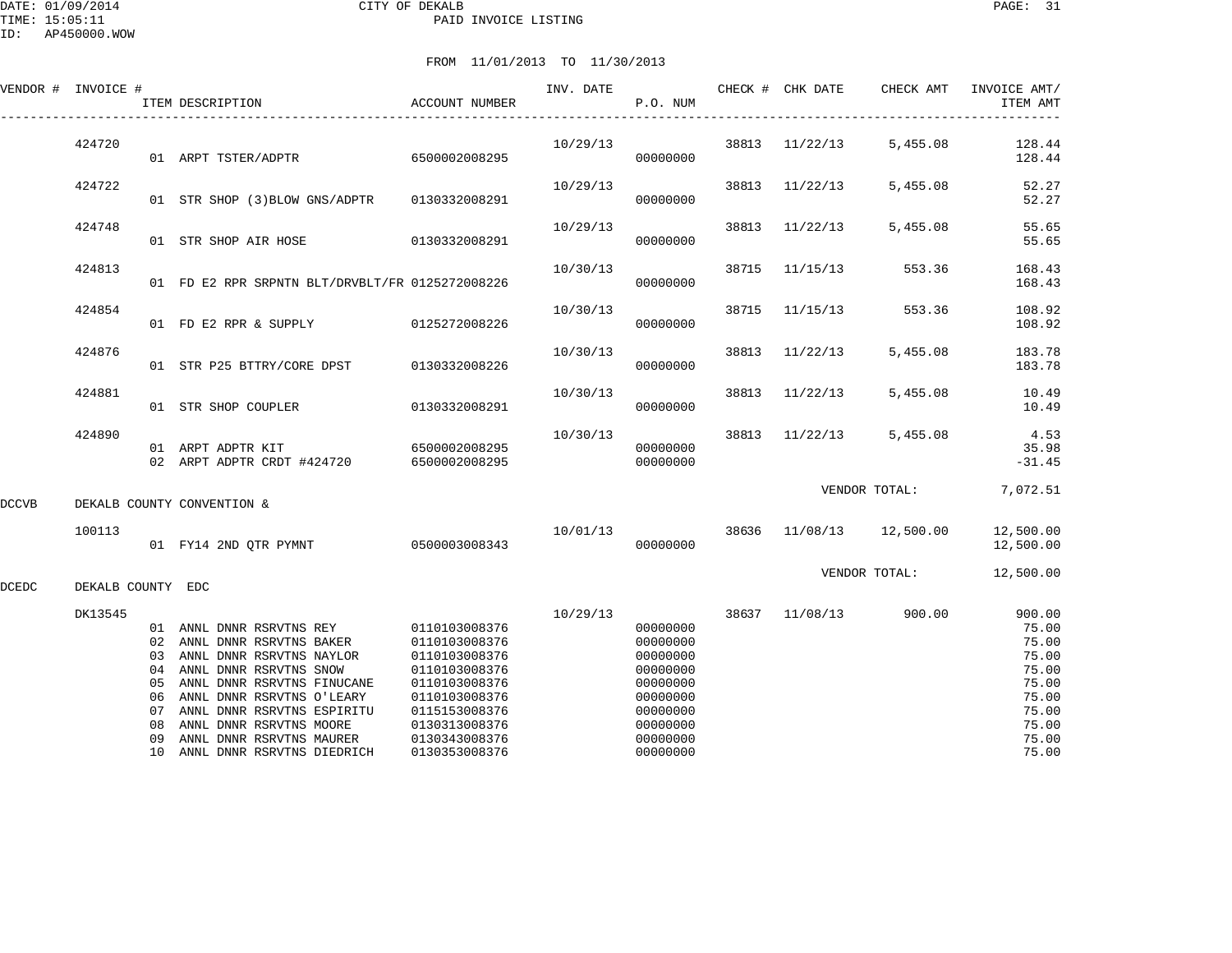|         | VENDOR # INVOICE #    | ITEM DESCRIPTION<br>____________________________                                                                       | ACCOUNT NUMBER | INV. DATE                          | P.O. NUM                         | CHECK # CHK DATE |                                  | CHECK AMT INVOICE AMT/<br>ITEM AMT |
|---------|-----------------------|------------------------------------------------------------------------------------------------------------------------|----------------|------------------------------------|----------------------------------|------------------|----------------------------------|------------------------------------|
|         | DK13545               | 11 ANNL DNNR RSRVTNS HICKS 0125263008376<br>12 ANNL DNNR RSRVTNS HOYLE 0125263008376                                   |                | 10/29/13                           | 00000000<br>00000000             |                  | 38637 11/08/13 900.00            | 900.00<br>75.00<br>75.00           |
| DCHOS   | DEKALB COUNTY HOSPICE |                                                                                                                        |                |                                    |                                  |                  | VENDOR TOTAL:                    | 900.00                             |
|         | 102413                |                                                                                                                        |                | $10/24/13$ 38565 $11/01/13$ 424.75 | 00000000                         |                  |                                  | 424.75<br>424.75                   |
| DCREC   | DEKALB COUNTY CLERK & |                                                                                                                        |                |                                    |                                  |                  | VENDOR TOTAL:                    | 424.75                             |
|         | 111213                | 01 FY14 TIF2 REHAB 535 HAISH 1400006508624                                                                             |                | 11/12/13                           | 00000000                         |                  | 38814 11/22/13 40.00             | 40.00<br>40.00                     |
|         | IDIS5620595           | 01 CDBG FTHB 1043 S 5TH ST 1900004008499<br>02 CDBG REHAB 511 E ROOSEVELT 1900006508624<br>03 CDBG REHAB 223 MAPLEWOOD | 1900006508624  | 10/25/13                           | 00000000<br>00000000<br>00000000 |                  | 38566 11/01/13 120.00            | 120.00<br>40.00<br>40.00<br>40.00  |
|         | IDIS5626498           | 01 FY14 CDBG REHAB 333 S 7TH 1900006508624<br>02 FY CDBG REHAB 921 S 1ST 1900006508624                                 |                | 11/13/13                           | 00000000<br>00000000             |                  | 38815 11/22/13 80.00             | 80.00<br>40.00<br>40.00            |
| DCYSB   |                       | DEKALB COUNTY YOUTH SERVICE                                                                                            |                |                                    |                                  |                  | VENDOR TOTAL:                    | 240.00                             |
|         | 103113                | 01 FY14 HMN SRVCS FNDNG OTR 1 0110103008307                                                                            |                | 10/31/13                           | 00000000                         |                  | 38638 11/08/13 9,114.00          | 9,114.00<br>9,114.00               |
| DEKCHA  |                       | DEKALB CHAMBER OF COMMERCE                                                                                             |                |                                    |                                  |                  | VENDOR TOTAL:                    | 9,114.00                           |
|         | $\overline{4}$        | 01 OCT '13 SPECIAL EVENTS 0500003008343                                                                                |                |                                    | 00000000                         |                  | 10/31/13 38716 11/15/13 3,750.00 | 3,750.00<br>3,750.00               |
| DEKIMP  |                       | DEKALB IMPLEMENT COMPANY                                                                                               |                |                                    |                                  |                  | VENDOR TOTAL:                    | 3,750.00                           |
|         | 01264054              | 01 STR P174 DRAIN PLUG/ORING 0130332008226                                                                             |                | 09/25/13                           | 00000000                         |                  | 38639 11/08/13 3.35              | 3.35<br>3.35                       |
| DEKLAWN |                       | DEKALB LAWN & EOUIPMENT CO INC                                                                                         |                |                                    |                                  |                  | VENDOR TOTAL:                    | 3.35                               |
|         | 15711                 |                                                                                                                        |                |                                    |                                  |                  | 09/25/13 38717 11/15/13 379.07   | 136.68                             |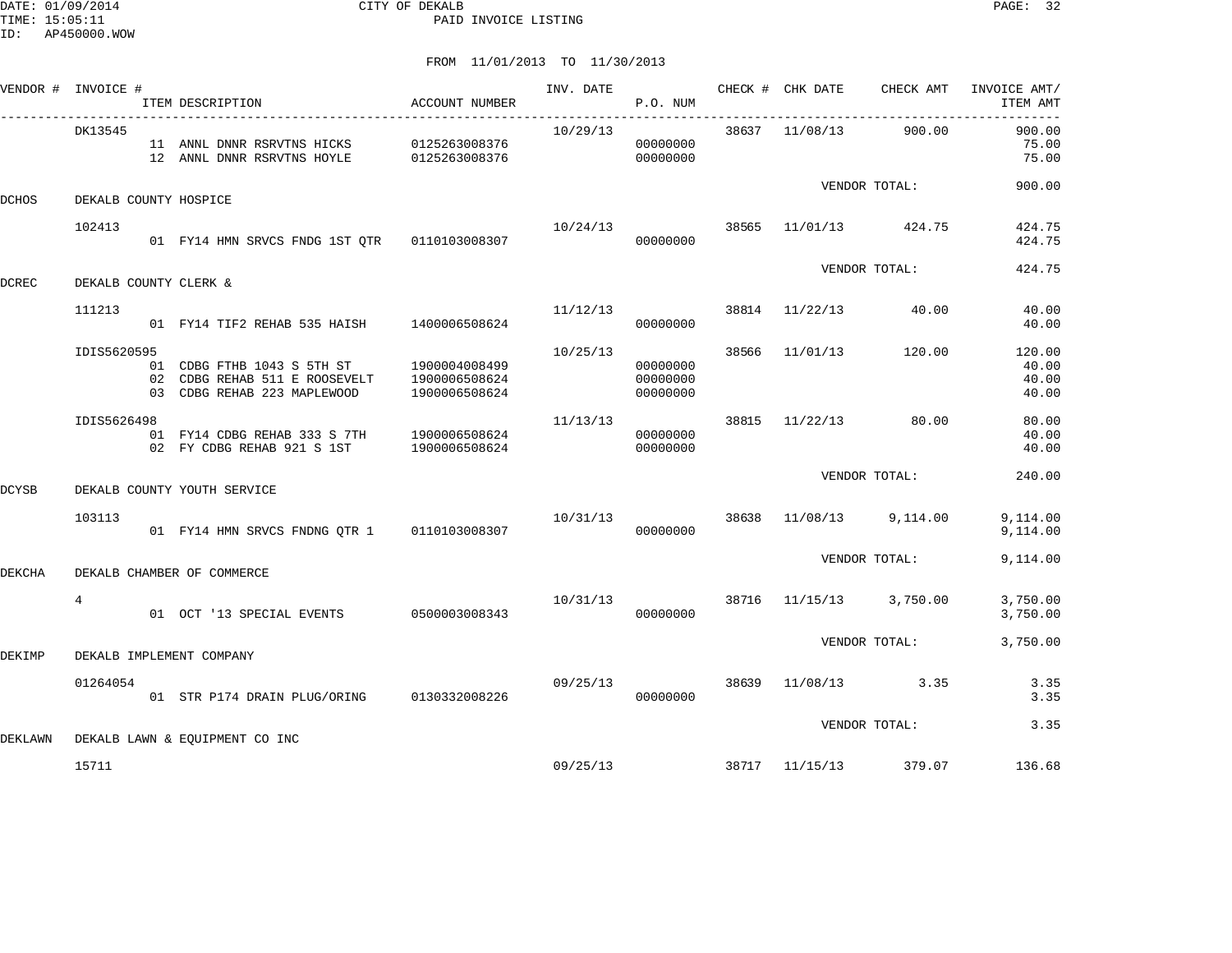DATE: 01/09/2014 CITY OF DEKALB PAGE: 33 PAID INVOICE LISTING

ID: AP450000.WOW

|        | VENDOR # INVOICE #   | ITEM DESCRIPTION                             | <b>ACCOUNT NUMBER</b> | INV. DATE | P.O. NUM |       | CHECK # CHK DATE | CHECK AMT               | INVOICE AMT/<br>ITEM AMT |
|--------|----------------------|----------------------------------------------|-----------------------|-----------|----------|-------|------------------|-------------------------|--------------------------|
|        |                      |                                              |                       |           |          |       |                  |                         |                          |
|        | 15711                | 01 FD OIL/PLUG/FUEL HOSE/SPRNG               | 0125272008226         | 09/25/13  | 00000000 |       | 38717 11/15/13   | 379.07                  | 136.68<br>136.68         |
|        | 15926                | 01 WTR W3 SHARPENING LABOR                   | 6000003008310         | 10/03/13  | 00000000 |       | 38717 11/15/13   | 379.07                  | 4.20<br>4.20             |
|        | 15987                | 01 FD OIL/PLUG/FUEL HOSE/SRNG                | 0125272008226         | 10/07/13  | 00000000 | 38717 | 11/15/13         | 379.07                  | 124.16<br>124.16         |
|        | 16247                | 01 STR NYLON LINE                            | 0130332008295         | 10/18/13  | 00000000 | 38717 | 11/15/13         | 379.07                  | 14.95<br>14.95           |
|        | 16467                | 01 ARPT STIHL MIX (6)PK SNWBLWR              | 6500003008310         | 10/28/13  | 00000000 | 38717 | 11/15/13         | 379.07                  | 15.50<br>15.50           |
|        | 16489                | 01 STR P38 CASTER                            | 0130332008226         | 10/28/13  | 00000000 |       | 38717 11/15/13   | 379.07                  | 70.18<br>70.18           |
|        | 16568                | 01 STR P38 (2) 13280-7004 0130332008226      |                       | 10/31/13  | 00000000 | 38717 | 11/15/13         | 379.07                  | 13.40<br>13.40           |
|        |                      |                                              |                       |           |          |       |                  | VENDOR TOTAL:           | 379.07                   |
| DEKMAR | DEKALB MART          |                                              |                       |           |          |       |                  | 63.94                   | 63.94                    |
|        | 39273                | 01 PD FUEL                                   | 0120212008245         | 10/07/13  | 00000000 |       | 38816 11/22/13   |                         | 63.94                    |
| DEKPAR | DEKALB PARK DISTRICT |                                              |                       |           |          |       |                  | VENDOR TOTAL:           | 63.94                    |
|        | IDIS5626498          | 01 FY14 CDBG PUB SRVCS 2ND QTR 1900003008307 |                       | 11/13/13  | 00000000 |       |                  | 38817 11/22/13 1,250.00 | 1,250.00<br>1,250.00     |
| DEKSAN |                      | DEKALB SANITARY DISTRICT                     |                       |           |          |       |                  | VENDOR TOTAL:           | 1,250.00                 |
|        | 111213               | 01 OCT 2013 SERVICE                          | 6000000001350         | 11/12/13  | 00000000 | 38718 | 11/15/13         | 359,270.10              | 359,270.10<br>359,270.10 |
|        | 111213A              | 01 WTR AUG-OCT '13 1154                      | 6000003008355         | 11/12/13  | 00000000 | 38890 | 11/29/13         | 25,078.05               | 1,913.37<br>1,913.37     |
|        | 111213B              | 01 WTR AUG-OCT '13 2851                      | 6000003008355         | 11/12/13  | 00000000 | 38890 | 11/29/13         | 25,078.05               | 5,648.19<br>5,648.19     |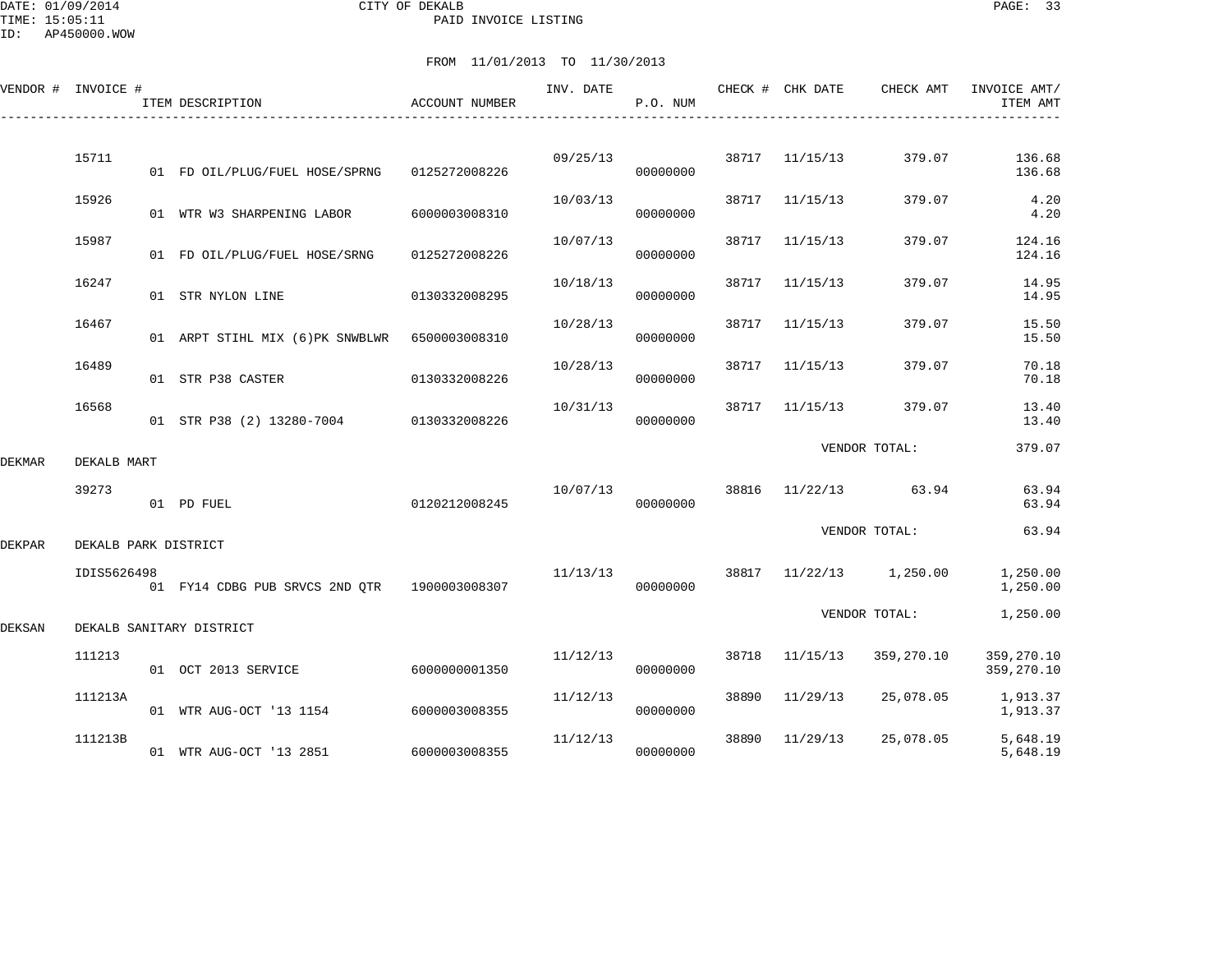DATE: 01/09/2014 CITY OF DEKALB PAGE: 34 PAID INVOICE LISTING

# FROM 11/01/2013 TO 11/30/2013

| VENDOR # INVOICE # |                 | ITEM DESCRIPTION                                                               | ACCOUNT NUMBER                 | INV. DATE | P.O. NUM             |       | CHECK # CHK DATE | CHECK AMT     | INVOICE AMT/<br>ITEM AMT     |
|--------------------|-----------------|--------------------------------------------------------------------------------|--------------------------------|-----------|----------------------|-------|------------------|---------------|------------------------------|
|                    | 111213C         | 01 WTR AUG-OCT '13 1685 6000003008355                                          |                                | 11/12/13  | 00000000             | 38890 | 11/29/13         | 25,078.05     | 4,185.05<br>4,185.05         |
|                    | 111213D         | 01 WTR AUG-OCT '13 1505                                                        | 6000003008355                  | 11/12/13  | 00000000             | 38890 | 11/29/13         | 25,078.05     | 5,857.23<br>5,857.23         |
|                    | 111213E         | 01 WTR AUG-OCT '13 900 6000003008355                                           |                                | 11/12/13  | 00000000             | 38890 | 11/29/13         | 25,078.05     | 7,474.21<br>7,474.21         |
| DEKSYC             | DEKALB SYCAMORE |                                                                                |                                |           |                      |       |                  | VENDOR TOTAL: | 384, 348.15                  |
|                    | 62504CVW        | 01 PD PD25/40 TRUNK MATS 0120222008226                                         |                                | 09/27/13  | 00000000             | 38719 | 11/15/13         | 4,680.08      | 127.82<br>127.82             |
|                    | 62673CVR        | 01 PD PD311 DRVRS DOOR PANEL                                                   | 0120222008226                  | 09/04/13  | 00000000             | 38719 | 11/15/13         | 4,680.08      | 274.90<br>274.90             |
|                    | 63081CVW        | 01 WTR W1 HANDLE                                                               | 6000002008226                  | 09/23/13  | 00000000             | 38719 | 11/15/13         | 4,680.08      | 43.24<br>43.24               |
|                    | 63321CVR        | $01$ FD $(2)$ LAMPS                                                            | 0125272008226                  | 10/08/13  | 00000000             | 38719 | 11/15/13         | 4,680.08      | 282.66<br>282.66             |
|                    | 63434CVW        | 01 STR P405 (2) HANDLES                                                        | 0130352008226                  | 10/14/13  | 00000000             | 38719 | 11/15/13         | 4,680.08      | 93.98<br>93.98               |
|                    | 63521CVW        | 01 PD TRNMTTR/(2) KEYS                                                         | 0100000002750                  | 10/17/13  | 00000000             | 38719 | 11/15/13         | 4,680.08      | 145.00<br>145.00             |
|                    | 63585CVW        | 01 ARPT AP02 LATCH                                                             | 6500003008310                  | 10/23/13  | 00000000             | 38719 | 11/15/13         | 4,680.08      | 54.63<br>54.63               |
|                    | CTCS191498      | 01 WTR W5 AXL SEAL/HSNG PARTS<br>02 WTR W5 AXL SEAL/HSNG LABOR                 | 6000002008226<br>6000003008315 | 10/25/13  | 00000000<br>00000000 |       | 38719 11/15/13   | 4,680.08      | 711.01<br>217.51<br>493.50   |
|                    | GCCS191535      | 01 STR P37 BRKS/RTRS/SHOES<br>02 STR P37 BRK RPR LABOR                         | 0130332008226<br>0130333008315 | 10/25/13  | 00000000<br>00000000 |       | 38719 11/15/13   | 4,680.08      | 1,357.36<br>847.36<br>510.00 |
|                    | GCCS191748      | 01 STR P37 RPR COOLANT LEAK<br>02 STR P37 RPR COOLANT LEAK LABOR 0130333008315 | 0130332008226                  | 10/30/13  | 00000000<br>00000000 |       | 38719 11/15/13   | 4,680.08      | 1,589.48<br>843.98<br>745.50 |
|                    |                 |                                                                                |                                |           |                      |       |                  |               |                              |

VENDOR TOTAL: 4,680.08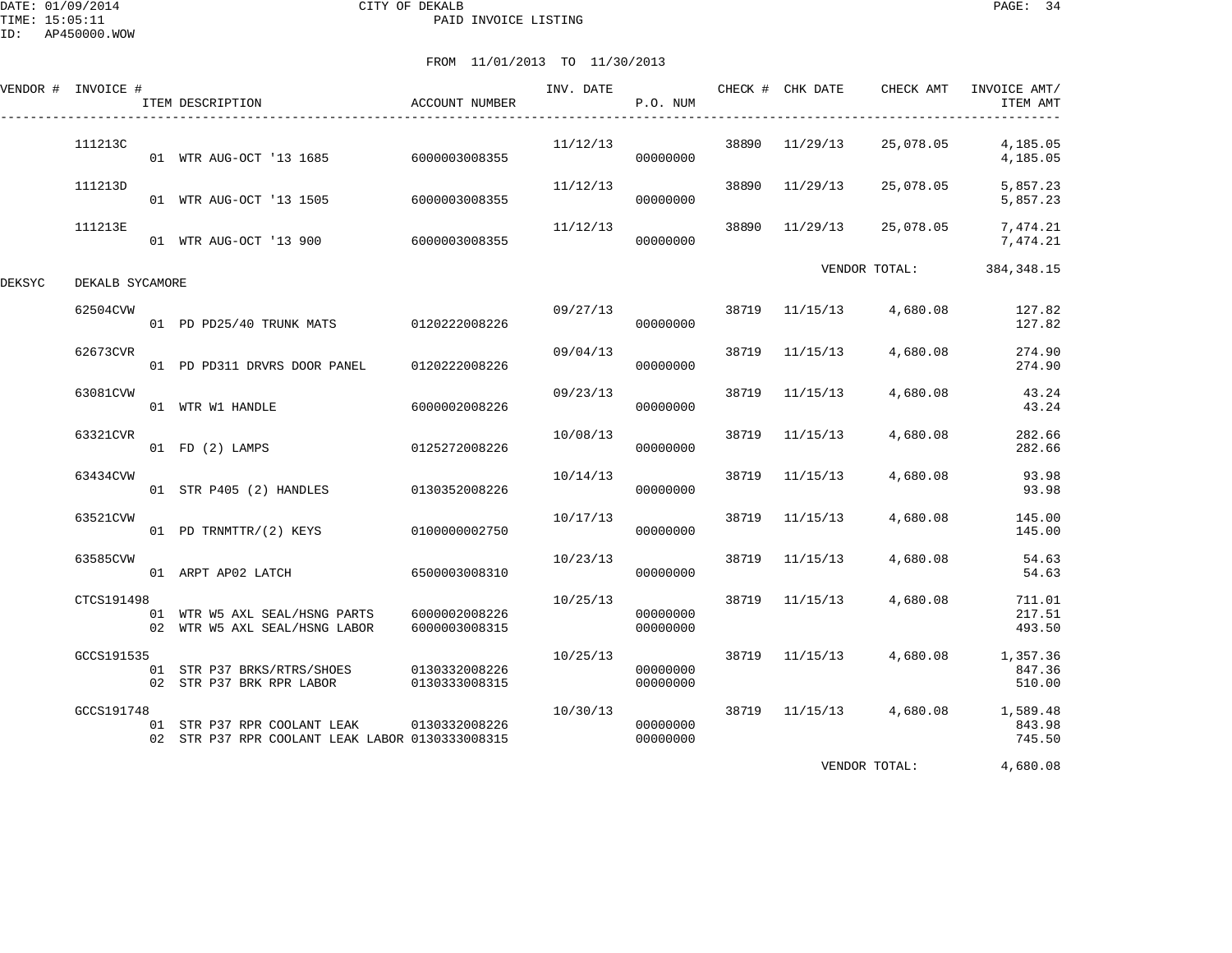DATE: 01/09/2014 CITY OF DEKALB PAGE: 35 PAID INVOICE LISTING

| VENDOR #      | INVOICE #         | ITEM DESCRIPTION                                                    | ACCOUNT NUMBER | INV. DATE | P.O. NUM             |       | CHECK # CHK DATE | CHECK AMT               | INVOICE AMT/<br>ITEM AMT        |
|---------------|-------------------|---------------------------------------------------------------------|----------------|-----------|----------------------|-------|------------------|-------------------------|---------------------------------|
| DESINC        | DESLAURIERS, INC. |                                                                     |                |           |                      |       |                  |                         |                                 |
|               | 0257408IN         | 01 ENG (4) CTN 6X12 T/C GENERIC 0130352008244                       |                | 10/11/13  | 00000000             | 38640 | 11/08/13         | 196.43                  | 196.43<br>196.43                |
| DEWARC        |                   | DEWBERRY ARCHITECTS INC.                                            |                |           |                      |       |                  | VENDOR TOTAL:           | 196.43                          |
|               | 1030187           | 01 POL FAC CNSTRCTN ADM 9/27/13 5145006508626<br>02 POL FAC RMB EXP | 5145006508626  | 10/10/13  | 00000000<br>00000000 | 38720 | 11/15/13         | 12,067.10               | 12,067.10<br>11,992.50<br>74.60 |
| <b>DICBOD</b> | DICK'S BODY SHOP  |                                                                     |                |           |                      |       |                  | VENDOR TOTAL:           | 12,067.10                       |
|               | 23851A            | 01 PD PD22 RPLC FNDR MDGRD 0100000002715                            |                |           | 11/13/13<br>00000000 | 38818 | 11/22/13         | 30.00                   | 30.00<br>30.00                  |
| DIEJEN        | JENNIFER DIEDRICH |                                                                     |                |           |                      |       |                  | VENDOR TOTAL:           | 30.00                           |
|               | 102513            | 01 RMB EXP ITIF CONF 10/16/13 0130343008373                         |                | 10/25/13  | 00000000             |       |                  | D000281 11/01/13 291.98 | 291.98<br>291.98                |
| DIMCO         |                   | DEKALB IRON AND METAL CO.                                           |                |           |                      |       |                  | VENDOR TOTAL:           | 291.98                          |
|               | 182186            | 01 STR BAR ANGLE/STD EXPNDD STEEL 0130333008310                     |                | 10/15/13  | 00000000             | 38641 | 11/08/13         | 121.63                  | 121.63<br>121.63                |
| DIXENG        |                   | DIXON ENGINEERING, INC.                                             |                |           |                      |       |                  | VENDOR TOTAL:           | 121.63                          |
|               | 137058            | 01 WTR EAST WTR TWR PAINTING 6000003008331                          |                | 11/06/13  | 00000000             | 38891 | 11/29/13         | 3,650.00                | 3,650.00<br>3,650.00            |
| DIXOTT        |                   | BARBECK COMMUNICATIONS INC                                          |                |           |                      |       |                  | VENDOR TOTAL:           | 3,650.00                        |
|               | 226305            | 01 PD RMV/INSTLL RADIO/PHN EOPMNT 5045006508626                     |                | 11/01/13  | 00000000             | 38892 | 11/29/13         | 7,465.40                | 7,257.90<br>7,257.90            |
|               | 440323            | 01 FD MNTNNC DEC '13                                                | 0125276008580  | 11/01/13  | 00000000             | 38892 | 11/29/13         | 7,465.40                | 207.50<br>207.50                |
|               |                   |                                                                     |                |           |                      |       |                  | VENDOR TOTAL:           | 7,465.40                        |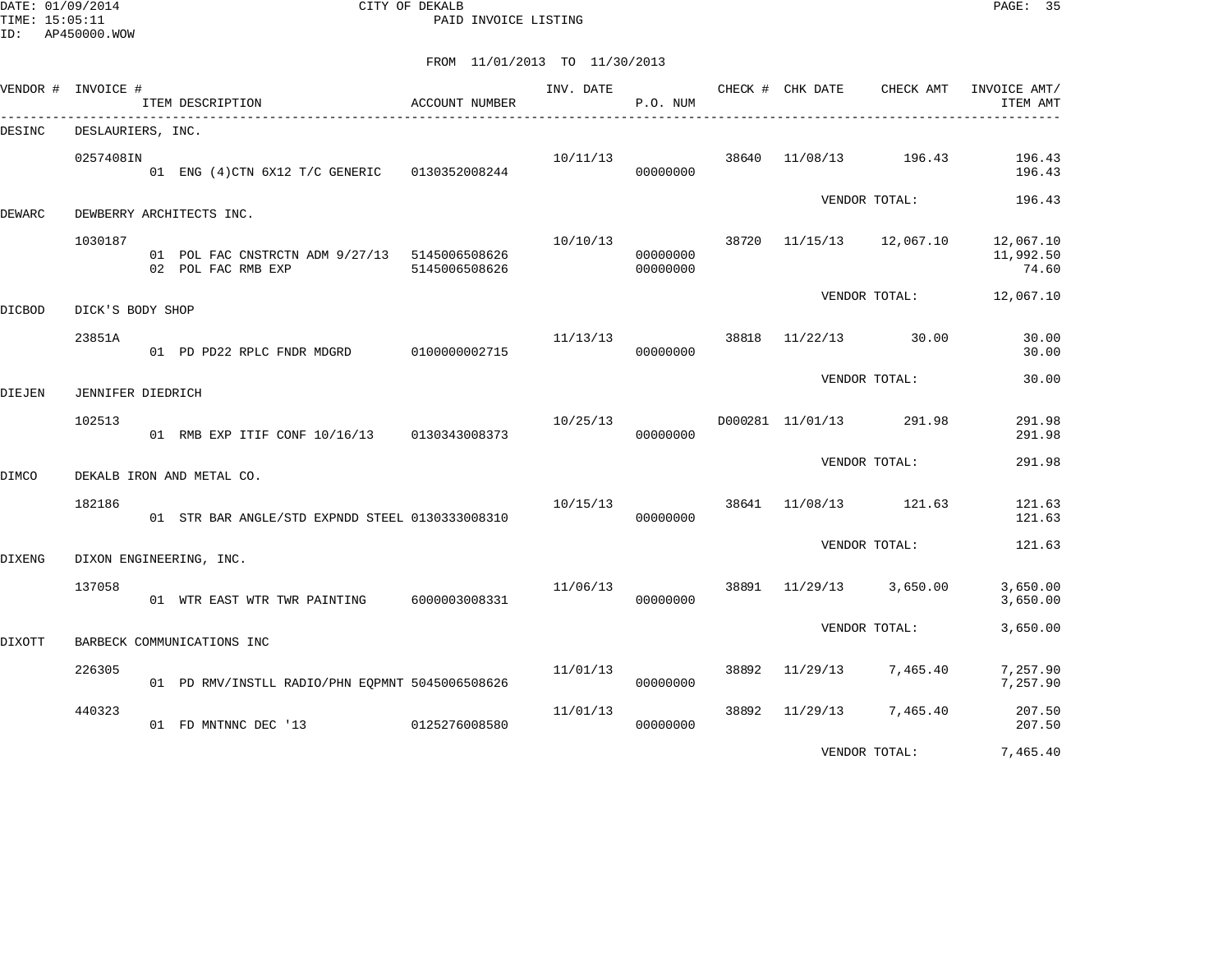DATE: 01/09/2014 CITY OF DEKALB PAGE: 36 PAID INVOICE LISTING

| VENDOR # | INVOICE #            |                      | ITEM DESCRIPTION                                                                                                                                                                                                                                | ACCOUNT NUMBER                                  | INV. DATE | P.O. NUM                                                 |       | CHECK # CHK DATE<br>____________________ | CHECK AMT     | INVOICE AMT/<br>ITEM AMT                                                       |
|----------|----------------------|----------------------|-------------------------------------------------------------------------------------------------------------------------------------------------------------------------------------------------------------------------------------------------|-------------------------------------------------|-----------|----------------------------------------------------------|-------|------------------------------------------|---------------|--------------------------------------------------------------------------------|
| DONROB   | ROBERT DONALDSON     |                      |                                                                                                                                                                                                                                                 |                                                 |           |                                                          |       |                                          |               |                                                                                |
|          | $7\phantom{.0}$      |                      | 01 MUNI BND MGR SEP-NOV '13                                                                                                                                                                                                                     | 0110113008399                                   | 11/14/13  | 00000000                                                 | 38819 | 11/22/13                                 | 500.00        | 500.00<br>500.00                                                               |
| DOUOVE   | DOUGLAS OVERTON      |                      |                                                                                                                                                                                                                                                 |                                                 |           |                                                          |       |                                          | VENDOR TOTAL: | 500.00                                                                         |
|          | 083013               |                      | 01 NOV '12-APR '13 REBATE PROGRAM 6000004008481                                                                                                                                                                                                 |                                                 | 08/30/13  | 00000000                                                 | 38893 | 11/29/13                                 | 137.83        | 137.83<br>137.83                                                               |
| ECOWAT   | ECOWATER SYSTEMS     |                      |                                                                                                                                                                                                                                                 |                                                 |           |                                                          |       |                                          | VENDOR TOTAL: | 137.83                                                                         |
|          | 101213               |                      | 01 WTR UV RENTAL 10/12/13 6000003008301                                                                                                                                                                                                         |                                                 | 10/12/13  | 00000000                                                 | 38568 | 11/01/13                                 | 53.90         | 53.90<br>53.90                                                                 |
| EHRMAR   | MARY EHRHARDT        |                      |                                                                                                                                                                                                                                                 |                                                 |           |                                                          |       |                                          | VENDOR TOTAL: | 53.90                                                                          |
|          | 102313               |                      | 01 NOV '12-APR '13 REBATE PROGRAM 6000004008481                                                                                                                                                                                                 |                                                 | 10/23/13  | 00000000                                                 | 38569 | 11/01/13                                 | 55.26         | 55.26<br>55.26                                                                 |
| EIS      |                      |                      | ELEVATOR INSPECTION SERVICE                                                                                                                                                                                                                     |                                                 |           |                                                          |       |                                          | VENDOR TOTAL: | 55.26                                                                          |
|          | 42613                |                      | 01 ANNX (2) WH/CHR/HNDCP LIFTS IN 0130323008311                                                                                                                                                                                                 |                                                 | 10/28/13  | 00000000                                                 | 38721 | 11/15/13                                 | 260.00        | 260.00<br>260.00                                                               |
| ELLWOO   | ELLIOTT & WOOD, INC. |                      |                                                                                                                                                                                                                                                 |                                                 |           |                                                          |       |                                          | VENDOR TOTAL: | 260.00                                                                         |
|          | 103113               | 02                   | 01 ENG PL 10 13-EN012-00-PK<br>ENG PL 10 13-EN012-00-PK<br>03 OVRPYMNT GURLER RD                                                                                                                                                                | 1300006508627<br>1300006508632<br>5040006508632 | 10/31/13  | 00000000<br>00000000<br>00000000                         | 38820 | 11/22/13                                 | 95,198.80     | 95,198.80<br>53,041.35<br>42, 474.58<br>$-317.13$                              |
|          | 103113A              | 02<br>03<br>04<br>05 | 01 ENG 2013 NON-MFT STR MNTNC P#4 1300003008321<br>ENG 2013 NON-MFT STR MNTNC P#4 1300006508633<br>ENG 2013 NON-MFT STR MNTNC P#4 5040003008321<br>ENG 2013 NON-MFT STR MNTNC P#4 1400006508633<br>ENG 2013 NON-MFT STR MNTNC P#4 5040006508632 |                                                 | 10/31/13  | 00000000<br>00000000<br>00000000<br>00000000<br>00000000 | 38821 | 11/22/13                                 | 460,736.62    | 460,736.62<br>14,576.11<br>148,914.21<br>12,292.61<br>134,963.11<br>149,990.58 |
|          | 12EN00400SWA         |                      | 01 BUS STOP ADA #2/FINAL PYMT                                                                                                                                                                                                                   | 0900003008399                                   | 11/14/13  | 00000000                                                 | 38894 | 11/29/13                                 | 10,160.41     | 10,160.41<br>10,160.41                                                         |
|          |                      |                      |                                                                                                                                                                                                                                                 |                                                 |           |                                                          |       |                                          | VENDOR TOTAL: | 566,095.83                                                                     |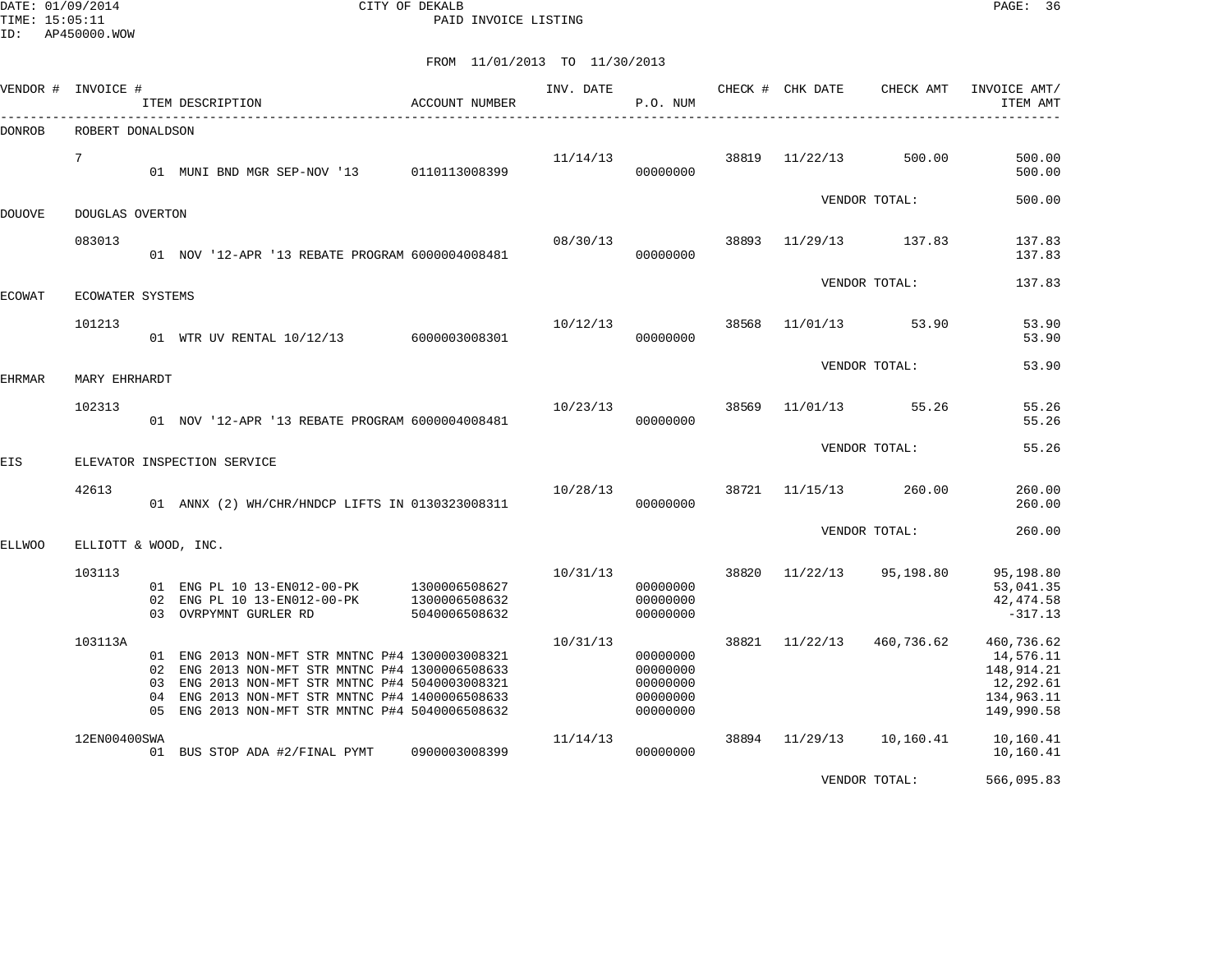#### DATE: 01/09/2014 CITY OF DEKALB PAGE: 37 PAID INVOICE LISTING

ID: AP450000.WOW

| VENDOR # | INVOICE #          | ITEM DESCRIPTION                                                                          | ACCOUNT NUMBER                                  | INV. DATE | P.O. NUM                         |       | CHECK # CHK DATE | CHECK AMT               | INVOICE AMT/<br>ITEM AMT                      |
|----------|--------------------|-------------------------------------------------------------------------------------------|-------------------------------------------------|-----------|----------------------------------|-------|------------------|-------------------------|-----------------------------------------------|
| ENCMED   |                    | ENCOMPASS MEDICAL & SPECIALTY                                                             |                                                 |           |                                  |       |                  |                         |                                               |
|          | 03135279           | 01 FD ACE/NIT/OXY/SMLL CYLNDRS                                                            | 0125272008241                                   | 08/31/13  | 00000000                         | 38722 | 11/15/13         | 666.20                  | 666.20<br>666.20                              |
|          | 03166352           | 01 STR ACE/NIT/OXY/SML CYLNDRS<br>02 WTR ACE/NIT/OXY/SML CYLNDRS                          | 0130332008226<br>6000002008226                  | 10/31/13  | 00000000<br>00000000             | 38895 | 11/29/13         | 855.09                  | 101.20<br>50.60<br>50.60                      |
|          | 03166511           | 01 FD ACE/NIT/OXY/SMLL CYLNDRS                                                            | 0125272008241                                   | 10/31/13  | 00000000                         | 38895 | 11/29/13         | 855.09                  | 681.95<br>681.95                              |
|          | 03173170           | 01 FD (8) MED OXY/DEL CHRG                                                                | 0125272008241                                   | 11/13/13  | 00000000                         | 38895 | 11/29/13         | 855.09                  | 71.94<br>71.94                                |
| ERETUB   | ERECT-A-TUBE, INC. |                                                                                           |                                                 |           |                                  |       |                  | VENDOR TOTAL:           | 1,521.29                                      |
|          | 00041826           | 01 ARPT E3-A HNGR RPR/OIL 6500003008311                                                   |                                                 | 11/08/13  | 00000000                         | 38896 | 11/29/13         | 536.88                  | 536.88<br>536.88                              |
| ESPROD   | RODOLFO ESPIRITU   |                                                                                           |                                                 |           |                                  |       |                  | VENDOR TOTAL:           | 536.88                                        |
|          | 112213             | 01 RMB IML CONF CHCG 10/17-20/13 0110103008376                                            |                                                 | 11/22/13  | 00000000                         |       |                  | D000319 11/29/13 176.37 | 176.37<br>176.37                              |
|          |                    |                                                                                           |                                                 |           |                                  |       |                  | VENDOR TOTAL:           | 176.37                                        |
| ESRI     |                    | ENVIRONMENTAL SYSTEMS RESEARCH                                                            |                                                 |           |                                  |       |                  |                         |                                               |
|          | 92720424           | 01 ARCGIS 10/26/13-10/25/14<br>02 ARCGIS 10/26/13-10/25/14<br>03 ARCGIS 10/26/13-10/25/14 | 0115164008450<br>0900003008399<br>6000003008399 | 10/16/13  | 00000000<br>00000000<br>00000000 | 38723 | 11/15/13         | 10,700.00               | 10,700.00<br>8,000.00<br>1,200.00<br>1,500.00 |
| EXCELE   |                    | EXCEL ELECTRIC GROUP LLC                                                                  |                                                 |           |                                  |       |                  | VENDOR TOTAL:           | 10,700.00                                     |
|          |                    |                                                                                           |                                                 |           |                                  |       |                  |                         |                                               |
|          | IDIS5623112        | 01 FY14 CDBG REHAB 333 S 7TH ST 1900006508624                                             |                                                 | 11/01/13  | 00000000                         | 38642 | 11/08/13         | 4,500.00                | 4,500.00<br>4,500.00                          |
| FEDEX    | FEDEX              |                                                                                           |                                                 |           |                                  |       |                  | VENDOR TOTAL:           | 4,500.00                                      |
|          | 244175152          | 01 ARPT SHPPNG 10/10 HANSON 6500003008305                                                 |                                                 | 10/23/13  | 00000000                         | 38643 | 11/08/13         | 326.15                  | 23.21<br>23.21                                |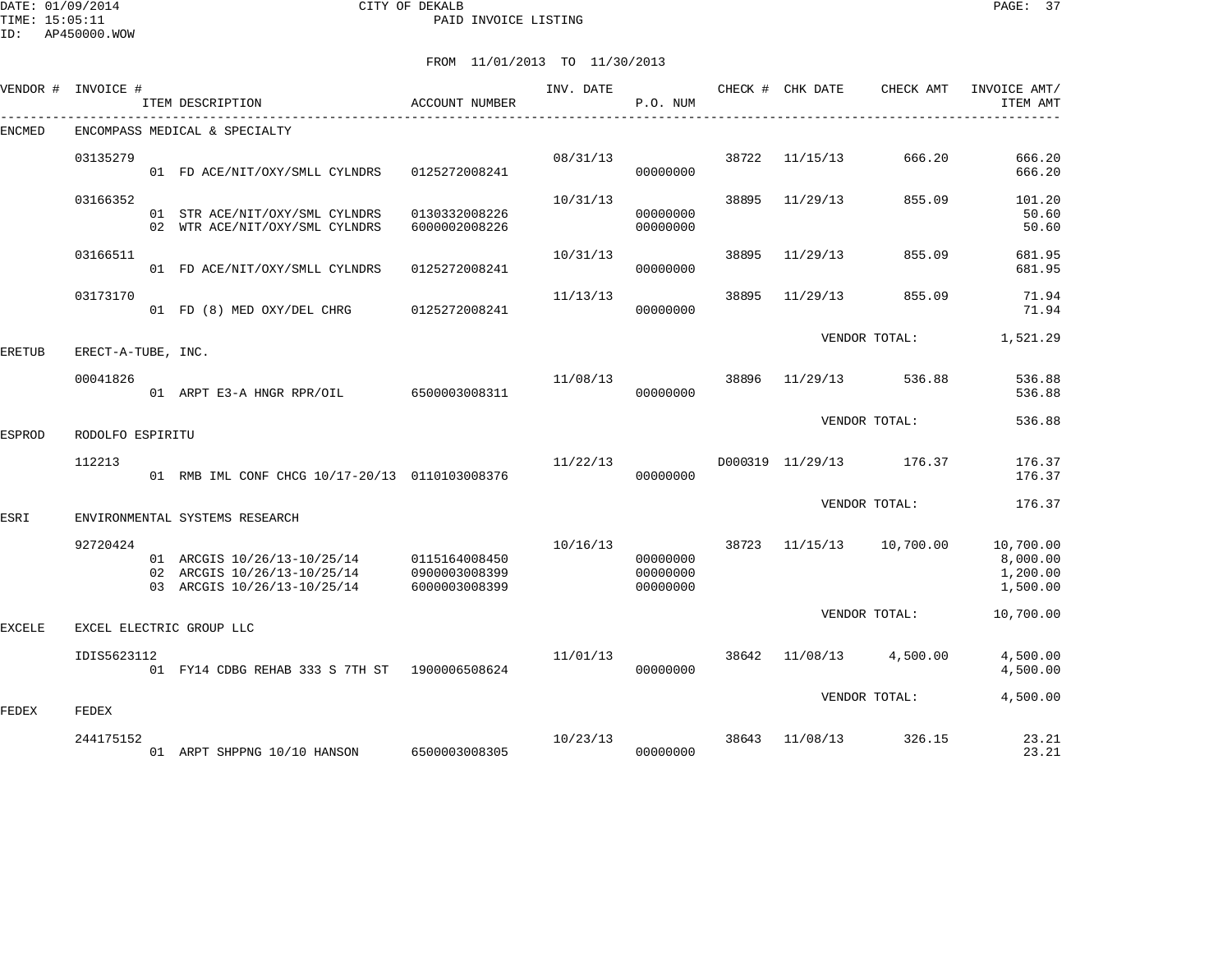DATE: 01/09/2014 CITY OF DEKALB PAGE: 38 PAID INVOICE LISTING

|        | VENDOR # INVOICE # | ITEM DESCRIPTION                                                                                                             | ACCOUNT NUMBER | INV. DATE | P.O. NUM                         |       | CHECK # CHK DATE        | CHECK AMT     | INVOICE AMT/<br>ITEM AMT           |
|--------|--------------------|------------------------------------------------------------------------------------------------------------------------------|----------------|-----------|----------------------------------|-------|-------------------------|---------------|------------------------------------|
|        | 244227643          | 01 HR SHPPNG 10/18 US JSTC 0115173008305<br>02 PD SHPPNG 09/30 & 10/14 FOR SC 0120213008305<br>03 HR SHPPNG 10/8 STNRD ASSOC | 0115173008305  | 10/23/13  | 00000000<br>00000000<br>00000000 | 38643 | 11/08/13                | 326.15        | 302.94<br>233.73<br>42.69<br>26.52 |
| FINWIL | WILLIAM FINUCANE   |                                                                                                                              |                |           |                                  |       |                         | VENDOR TOTAL: | 326.15                             |
|        | 112213             | 01 RMB CHICAGO HILTON 10/17-19/13 0110103008376                                                                              |                | 10/19/13  | 00000000                         |       | D000320 11/29/13 540.10 |               | 540.10<br>540.10                   |
| FIRSOF | FIREHOUSE SOFTWARE |                                                                                                                              |                |           |                                  |       |                         | VENDOR TOTAL: | 540.10                             |
|        | 954352             | 01 HTL INSPCTN SFTWR                                                                                                         | 0135004008497  | 10/04/13  | 00000000                         | 38897 | 11/29/13                | 750.00        | 750.00<br>750.00                   |
| FIRSUP |                    | FIREGROUND SUPPLY, INC.                                                                                                      |                |           |                                  |       |                         | VENDOR TOTAL: | 750.00                             |
|        | 11601              | 01 FD (3) TWILL CAPS/(4) HAT BADGE 0125272008270                                                                             |                | 10/16/13  | 00000000                         |       | 38724 11/15/13          | 2,452.70      | 207.50<br>207.50                   |
|        | 11602              | 01 FD (10) DMND OLTD JCKTS                                                                                                   | 2800002008270  | 10/16/13  | 00000000                         |       | 38724 11/15/13          | 2,452.70      | 360.00<br>360.00                   |
|        | 11630              | 01 FD UNIFORMS/SUPPLIES                                                                                                      | 0125272008270  | 10/22/13  | 00000000                         | 38724 | 11/15/13                | 2,452.70      | 1,885.20<br>1,885.20               |
| FISEXC |                    | FISCHER EXCAVATING, INC.                                                                                                     |                |           |                                  |       |                         | VENDOR TOTAL: | 2,452.70                           |
|        | 102313             | 01 HLLSTR WTRMN IMP 09EN01000WM 6000006508631                                                                                |                | 10/23/13  | 00000000                         |       | 38570 11/01/13          | 87,452.62     | 87, 452.62<br>87, 452.62           |
| FLASOU |                    | FLAGSOURCE QUALITY PRODCUCTS                                                                                                 |                |           |                                  |       |                         | VENDOR TOTAL: | 87,452.62                          |
|        | 0000301383         | 01 STR (3) US NYLON 4X6 FLAGS 0125272008240                                                                                  |                | 10/24/13  | 00000000                         | 38725 | 11/15/13                | 41.20         | 41.20<br>41.20                     |
| FLESAF |                    | THE TERRAMAR GROUP, INC.                                                                                                     |                |           |                                  |       |                         | VENDOR TOTAL: | 41.20                              |
|        | 58779              |                                                                                                                              |                |           | 10/08/13                         |       | 38571 11/01/13          | 169.33        | 146.82                             |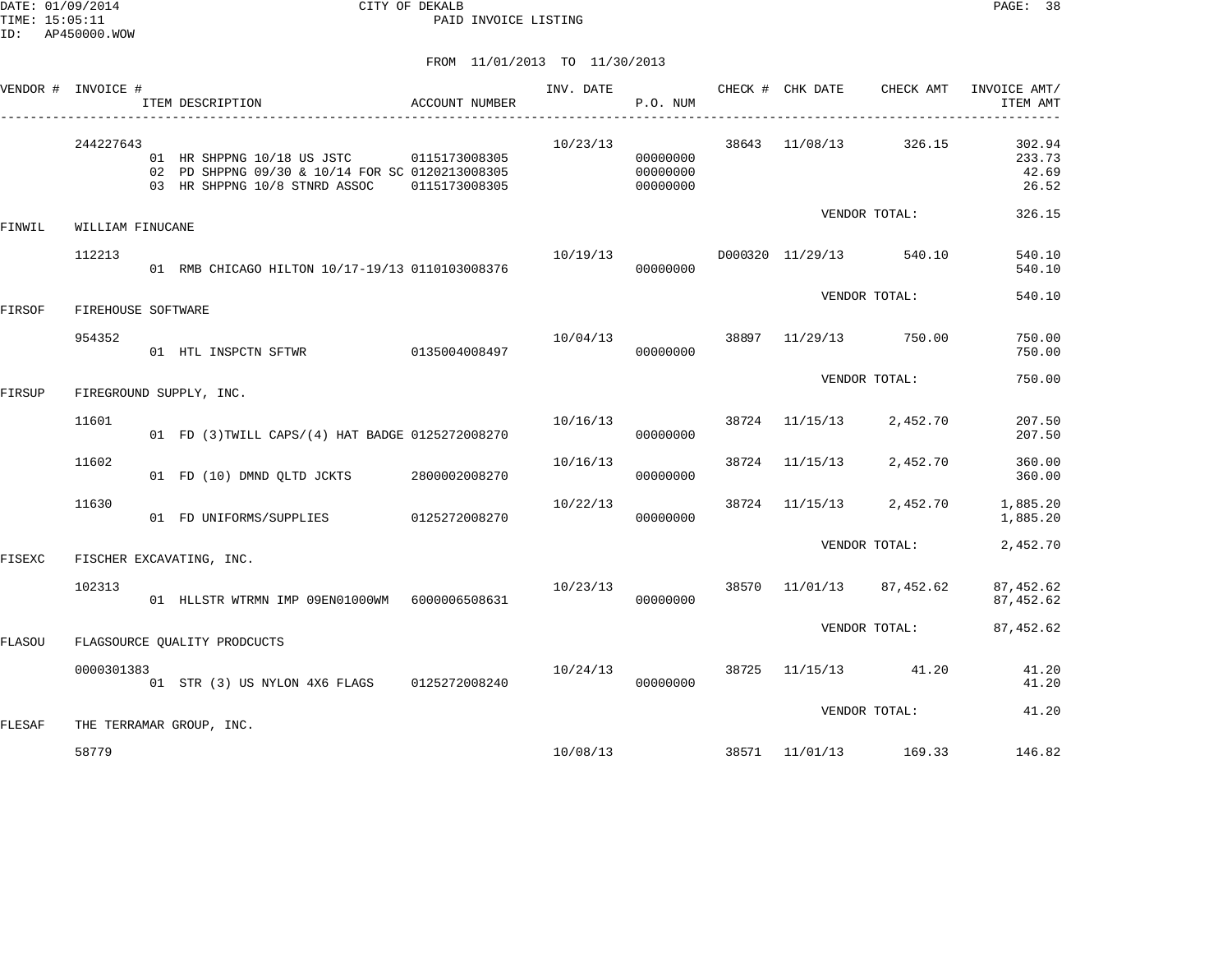DATE: 01/09/2014 CITY OF DEKALB PAGE: 39 PAID INVOICE LISTING

|        | VENDOR # INVOICE # |    | ITEM DESCRIPTION                                                                                          | <b>ACCOUNT NUMBER</b>                                            | INV. DATE | P.O. NUM                                     |       | CHECK # CHK DATE | CHECK AMT                | INVOICE AMT/<br>ITEM AMT                                   |
|--------|--------------------|----|-----------------------------------------------------------------------------------------------------------|------------------------------------------------------------------|-----------|----------------------------------------------|-------|------------------|--------------------------|------------------------------------------------------------|
|        |                    |    |                                                                                                           |                                                                  |           |                                              |       |                  |                          |                                                            |
|        | 58779              |    | 01 FD HIDE-A-WAY STROBE TUBE (3) 0125272008226                                                            |                                                                  | 10/08/13  | 00000000                                     | 38571 | 11/01/13         | 169.33                   | 146.82<br>146.82                                           |
|        | 58798              |    | 01 FD CLEAR LENS                                                                                          | 0125272008226                                                    | 10/08/13  | 00000000                                     | 38571 | 11/01/13         | 169.33                   | 22.51<br>22.51                                             |
|        | 58894              |    | 01 FD SCAN LCK FLSH PRGRMMR/FRT 0125273008310                                                             |                                                                  | 10/23/13  | 00000000                                     | 38726 | 11/15/13         | 99.46                    | 99.46<br>99.46                                             |
|        |                    |    |                                                                                                           |                                                                  |           |                                              |       |                  | VENDOR TOTAL:            | 268.79                                                     |
| FOXVAL |                    |    | FOX VALLEY FIRE & SAFETY                                                                                  |                                                                  |           |                                              |       |                  |                          |                                                            |
|        | 791812             |    | 01 STR PM ANNL OCT (3) FIRE EXT 0130324008450                                                             |                                                                  | 10/09/13  | 00000000                                     |       | 38644 11/08/13   | 1,301.80                 | 50.00<br>50.00                                             |
|        | 791956             |    | 01 WTR PM ANNL (31) EXT/6 NEW EXT 6000002008219                                                           |                                                                  | 10/09/13  | 00000000                                     | 38644 | 11/08/13         | 1,301.80                 | 673.80<br>673.80                                           |
|        | 791957             |    | 01 ARPT ANNL PM EXT/(6)NEW                                                                                | 6500003008348                                                    | 10/11/13  | 00000000                                     | 38644 | 11/08/13         | 1,301.80                 | 578.00<br>578.00                                           |
|        | 793081             |    | 01 STR (19) EXT SRVC                                                                                      | 0130324008450                                                    | 10/18/13  | 00000000                                     | 38727 | 11/15/13         | 220.20                   | 220.20<br>220.20                                           |
|        | 793280             |    | 01 STR (43) ANNL PM                                                                                       | 0130324008450                                                    | 10/19/13  | 00000000                                     | 38822 | 11/22/13         | 1,104.40                 | 967.60<br>967.60                                           |
|        |                    |    |                                                                                                           |                                                                  |           |                                              |       |                  |                          |                                                            |
|        | 793281             |    | 01 SY/YSB (10) ANNL MNTNNC                                                                                | 0130324008450                                                    | 10/19/13  | 00000000                                     | 38822 | 11/22/13         | 1,104.40                 | 136.80<br>136.80                                           |
| FRILAW | FRIEDERS LAW, LLC. |    |                                                                                                           |                                                                  |           |                                              |       |                  | VENDOR TOTAL:            | 2,626.40                                                   |
|        | 201311             | 03 | 01 PRO LGL SRVCS NOV '13<br>02 PRO LGL SRVCS NOV '13<br>PRO LGL SRVCS NOV '13<br>04 PRO LGL SRVCS NOV '13 | 0118004008450<br>0118004008450<br>7000003008349<br>7200003008349 | 11/01/13  | 00000000<br>00000000<br>00000000<br>00000000 |       |                  | 38823 11/22/13 17,340.00 | 17,340.00<br>10,200.00<br>1,700.00<br>3,400.00<br>2,040.00 |
| FROCOM |                    |    | FRONTIER COMMUNICATIONS                                                                                   |                                                                  |           |                                              |       |                  | VENDOR TOTAL:            | 17,340.00                                                  |
|        |                    |    |                                                                                                           |                                                                  |           |                                              |       |                  |                          |                                                            |
|        | 110113             |    | 01 STREET                                                                                                 | 0130313008337                                                    | 11/01/13  | 00000000                                     | 38824 | 11/22/13         | 5,847.28                 | 5,847.28<br>184.02                                         |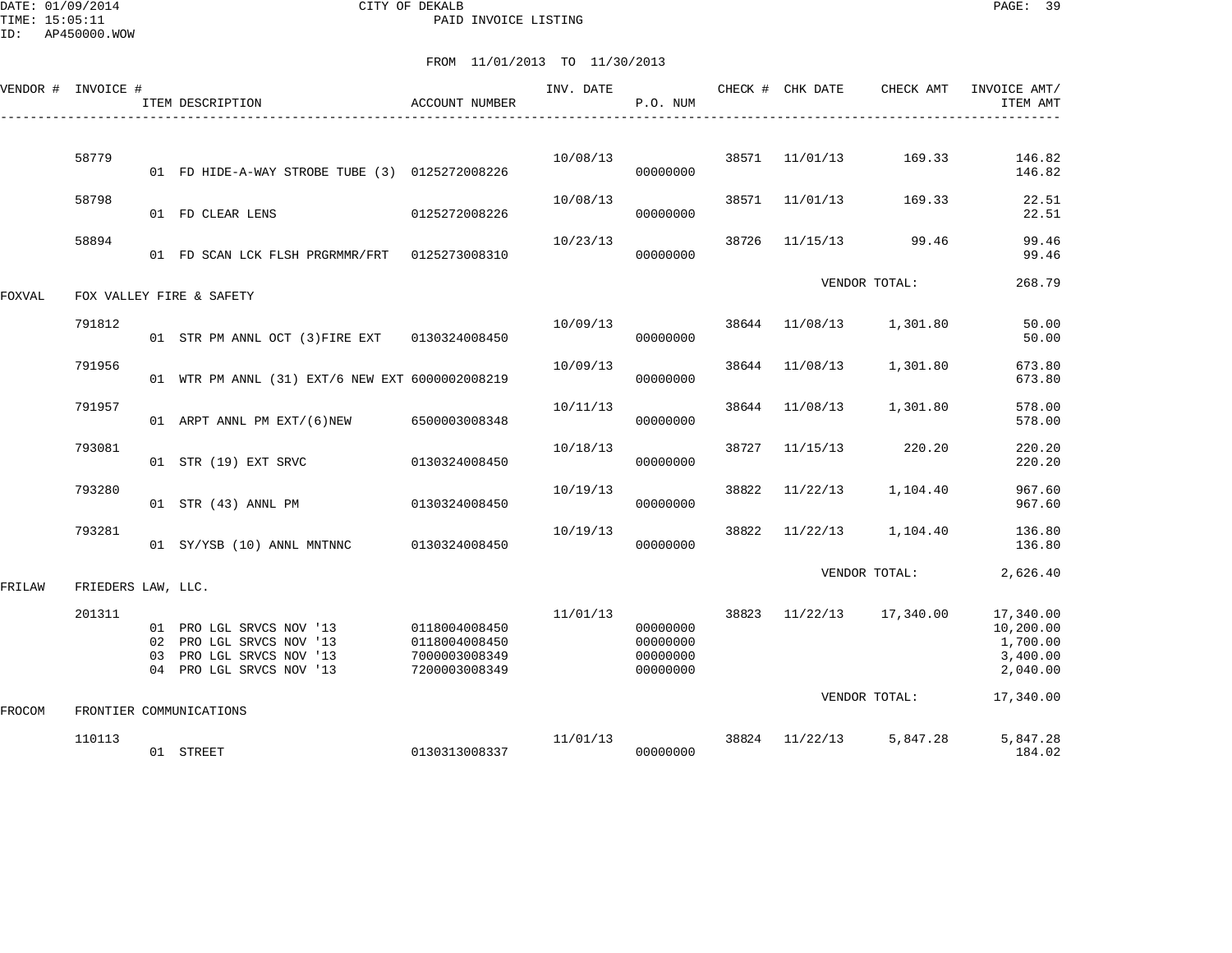|      | VENDOR # INVOICE #   |       | ITEM DESCRIPTION                                            | ACCOUNT NUMBER                                                                         | INV. DATE | P.O. NUM |       | CHECK # CHK DATE | CHECK AMT               | INVOICE AMT/<br>ITEM AMT |
|------|----------------------|-------|-------------------------------------------------------------|----------------------------------------------------------------------------------------|-----------|----------|-------|------------------|-------------------------|--------------------------|
|      | 110113               |       |                                                             |                                                                                        | 11/01/13  |          |       |                  | 38824 11/22/13 5,847.28 | 5,847.28                 |
|      |                      |       | 02 COM DEVELOP                                              | 0130353008337                                                                          |           | 00000000 |       |                  |                         | 127.22                   |
|      |                      |       | 03 CLERK                                                    | 0112003008337                                                                          |           | 00000000 |       |                  |                         | 34.89                    |
|      |                      |       | 04 I & T FAX                                                | 0115153008337                                                                          |           | 00000000 |       |                  |                         | 18.34                    |
|      |                      |       | 05 MUN BLDG                                                 | 0115153008337                                                                          |           | 00000000 |       |                  |                         | 200.78                   |
|      |                      | 06    | INTERNET LINE                                               | 0115153008337                                                                          |           | 00000000 |       |                  |                         | 836.83                   |
|      |                      | 07    | PD 700 WLH ELEVATOR                                         | 0120213008337                                                                          |           | 00000000 |       |                  |                         | 38.27                    |
|      |                      | 08    | 200 S 4TH ST                                                | 0125263008337                                                                          |           | 00000000 |       |                  |                         | 243.96                   |
|      |                      | 09    | FD                                                          | 0125263008337                                                                          |           | 00000000 |       |                  |                         | 537.31                   |
|      |                      | 10    | 507 E TAYLOR/ALRM GLDYRS                                    | 0135003008337                                                                          |           | 00000000 |       |                  |                         | 61.28                    |
|      |                      | 11    | 507 E TAYLOR/ALRM GLDYRS                                    | 0135003008337                                                                          |           | 00000000 |       |                  |                         | 61.28                    |
|      |                      |       | 12 YSB                                                      | 0135003008337                                                                          |           | 00000000 |       |                  |                         | 502.26                   |
|      |                      |       | 13 GENERAL                                                  | 0135003008337                                                                          |           | 00000000 |       |                  |                         | 437.15                   |
|      |                      |       | 14 ALARM                                                    | 0135003008337                                                                          |           | 00000000 |       |                  |                         | 37.20                    |
|      |                      | 15    | 1119 OAK E TWR                                              | 6000003008337                                                                          |           | 00000000 |       |                  |                         | 61.28                    |
|      |                      |       | 16 2851 CORPORATE/S TWR ALRM                                | 6000003008337                                                                          |           | 00000000 |       |                  |                         | 61.28                    |
|      |                      |       | 17 900 W DRESSER/N TWR ALRM                                 | 6000003008337                                                                          |           | 00000000 |       |                  |                         | 61.28                    |
|      |                      | 18    | 1505 W L HWY/W TWR ALRM                                     | 6000003008337                                                                          |           | 00000000 |       |                  |                         | 61.28                    |
|      |                      |       | 19 1685 CNTY FARM                                           |                                                                                        |           | 00000000 |       |                  |                         |                          |
|      |                      |       | 20 WATER                                                    | 6000003008337                                                                          |           |          |       |                  |                         | 35.56                    |
|      |                      |       |                                                             | 6000003008337                                                                          |           | 00000000 |       |                  |                         | 264.37                   |
|      |                      |       | 21 1505 WLH                                                 |                                                                                        |           | 00000000 |       |                  |                         | 37.53                    |
|      |                      |       | 22 3750 BARBER GR/ARPT<br>23 ARPT LOBBY                     |                                                                                        |           | 00000000 |       |                  |                         | 122.56                   |
|      |                      |       | 23 ARPT LOBBY                                               |                                                                                        |           | 00000000 |       |                  |                         | 663.30                   |
|      |                      |       | 24 ARPT / BRGHTSTR                                          |                                                                                        |           | 00000000 |       |                  |                         | 106.44                   |
|      |                      | 25 PD |                                                             | $6000000$<br>$650000300833$ ,<br>$6500003008337$<br>$6500003008337$<br>$0120213008337$ |           | 00000000 |       |                  |                         | 1,051.61                 |
| FSCI | FSCI                 |       |                                                             |                                                                                        |           |          |       |                  | VENDOR TOTAL:           | 5,847.28                 |
|      |                      |       |                                                             |                                                                                        |           |          |       |                  |                         |                          |
|      | 20136107             |       | 01 EGYPTN THTR SPRNKLRS $1300006508639$ $10/10/13$ 00000000 |                                                                                        |           |          |       |                  | 38728 11/15/13 1,032.50 | 1,032.50<br>1,032.50     |
|      |                      |       |                                                             |                                                                                        |           |          |       |                  | VENDOR TOTAL:           | 1,032.50                 |
| FSI  | FILTER SERVICES INC. |       |                                                             |                                                                                        |           |          |       |                  |                         |                          |
|      | INV8405166           |       |                                                             |                                                                                        | 10/11/13  |          |       | 38645 11/08/13   | 420.00                  | 50.00                    |
|      |                      |       | 01 STR (4) FLTRS PM EFF PRGRM 0130333008311                 |                                                                                        |           | 00000000 |       |                  |                         | 50.00                    |
|      | INV8405233           |       |                                                             |                                                                                        | 10/11/13  |          | 38645 | 11/08/13         | 420.00                  | 210.00                   |
|      |                      |       | 01 CTYHLL (17) FLTRS PM EFF PRGRM 0130322008210             |                                                                                        |           | 00000000 |       |                  |                         | 210.00                   |
|      | INV8405333           |       |                                                             |                                                                                        | 10/11/13  |          | 38645 | 11/08/13         | 420.00                  | 45.00                    |
|      |                      |       | 01 ANNX (4) FLTRS PM EFF PRGRM 0130322008210                |                                                                                        |           | 00000000 |       |                  |                         | 45.00                    |
|      | INV8405433           |       |                                                             |                                                                                        | 10/11/13  |          | 38645 | 11/08/13         | 420.00                  | 55.00                    |
|      |                      |       | 01 SC/YSB (2) FLTRS PM EFF PROGRM 0130322008210             |                                                                                        |           | 00000000 |       |                  |                         | 55.00                    |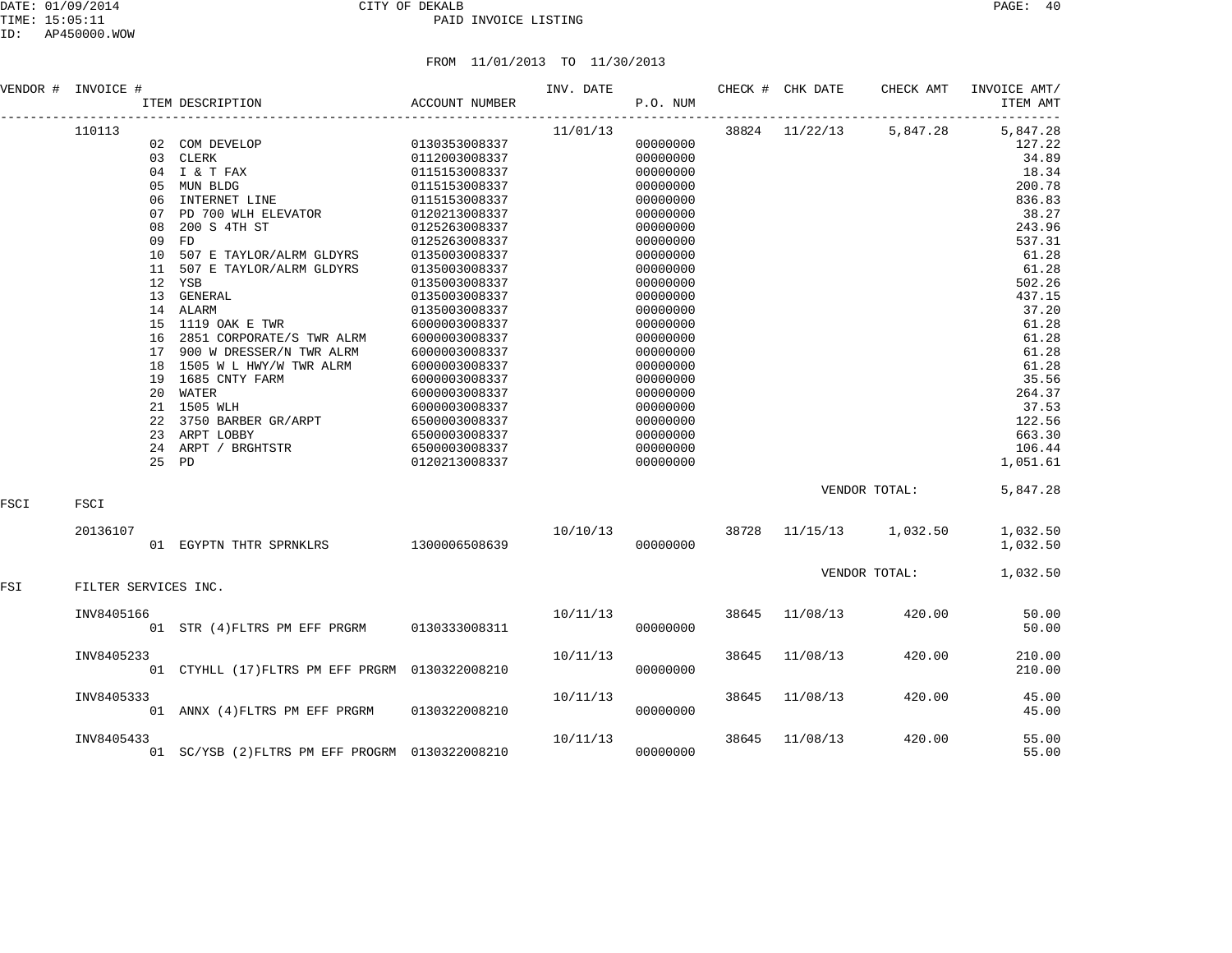DATE: 01/09/2014 CITY OF DEKALB PAGE: 41 PAID INVOICE LISTING

| VENDOR # INVOICE # |                    | ITEM DESCRIPTION                                                                               | ACCOUNT NUMBER | INV. DATE | P.O. NUM             |       | CHECK # CHK DATE | CHECK AMT             | INVOICE AMT/<br>ITEM AMT   |
|--------------------|--------------------|------------------------------------------------------------------------------------------------|----------------|-----------|----------------------|-------|------------------|-----------------------|----------------------------|
|                    | INV8405533         | 01 STR (9) FLTRS PM EFF PRGRM 0130333008311                                                    |                | 10/11/13  | 00000000             |       | 38645 11/08/13   | 420.00                | 60.00<br>60.00             |
| FURSER             |                    | FURST SERVICES COMPANY INC.                                                                    |                |           |                      |       |                  | VENDOR TOTAL:         | 420.00                     |
|                    | 190054             | 01 CC B ROLARDI 10/14-10/20/13 0112001008103                                                   |                | 10/22/13  | 00000000             |       | 38572 11/01/13   | 93.00                 | 93.00<br>93.00             |
|                    | 190224             | 01 CC B ROLIARDI 10/21-10/27/13                                                                | 0112001008103  | 10/29/13  | 00000000             | 38646 | 11/08/13         | 310.00                | 310.00<br>310.00           |
|                    | 190404             | 01 CC B ROLIARDI 10/28-11/03/13                                                                | 0112001008103  | 11/05/13  | 00000000             | 38729 | 11/15/13         | 321.63                | 321.63<br>321.63           |
|                    | 190573             | 01 CC B ROLIARDI 11/04-11/08/13 0118004008450<br>02 CC B ROLIARDI 11/04-11/08/13 0115154008450 |                | 11/12/13  | 00000000<br>00000000 | 38898 | 11/29/13         | 426.25                | 310.00<br>109.00<br>201.00 |
|                    | 190744             | 01 CC B ROLIARDI 11/11-11/17/13 0115154008450                                                  |                | 11/19/13  | 00000000             | 38898 | 11/29/13         | 426.25                | 116.25<br>116.25           |
| GEAWAS             | GEAR WASH, LLC     |                                                                                                |                |           |                      |       |                  | VENDOR TOTAL:         | 1,150.88                   |
|                    | 9365               | 01 FD RPR JCKT THORNTON/FRT                                                                    | 0125272008240  | 10/21/13  | 00000000             |       |                  | 38730 11/15/13 14.35  | 14.35<br>14.35             |
| GENLAM             |                    | GENESIS LAMP CORPORATION                                                                       |                |           |                      |       |                  | VENDOR TOTAL:         | 14.35                      |
|                    | 48166              | 01 ARPT (60) 30W/(30) 45W/FRT 6500002008218                                                    |                |           | 10/17/13<br>00000000 |       |                  | 38731 11/15/13 418.29 | 418.29<br>418.29           |
| GORBRO             | GORDON BROS. CORP. |                                                                                                |                |           |                      |       |                  | VENDOR TOTAL:         | 418.29                     |
|                    | 5147               | 01 ARPT AP35 RPR LABOR                                                                         | 6500003008310  | 10/30/13  | 00000000             |       |                  | 38647 11/08/13 74.00  | 74.00<br>74.00             |
| GORHAR             |                    | GORDON'S HARDWARE LLC.                                                                         |                |           |                      |       |                  | VENDOR TOTAL:         | 74.00                      |
|                    | 794508             | 01 FD HI-VIS PLUB                                                                              | 0125272008210  | 09/16/13  | 00000000             |       | 38574 11/01/13   | 641.47                | 5.99<br>5.99               |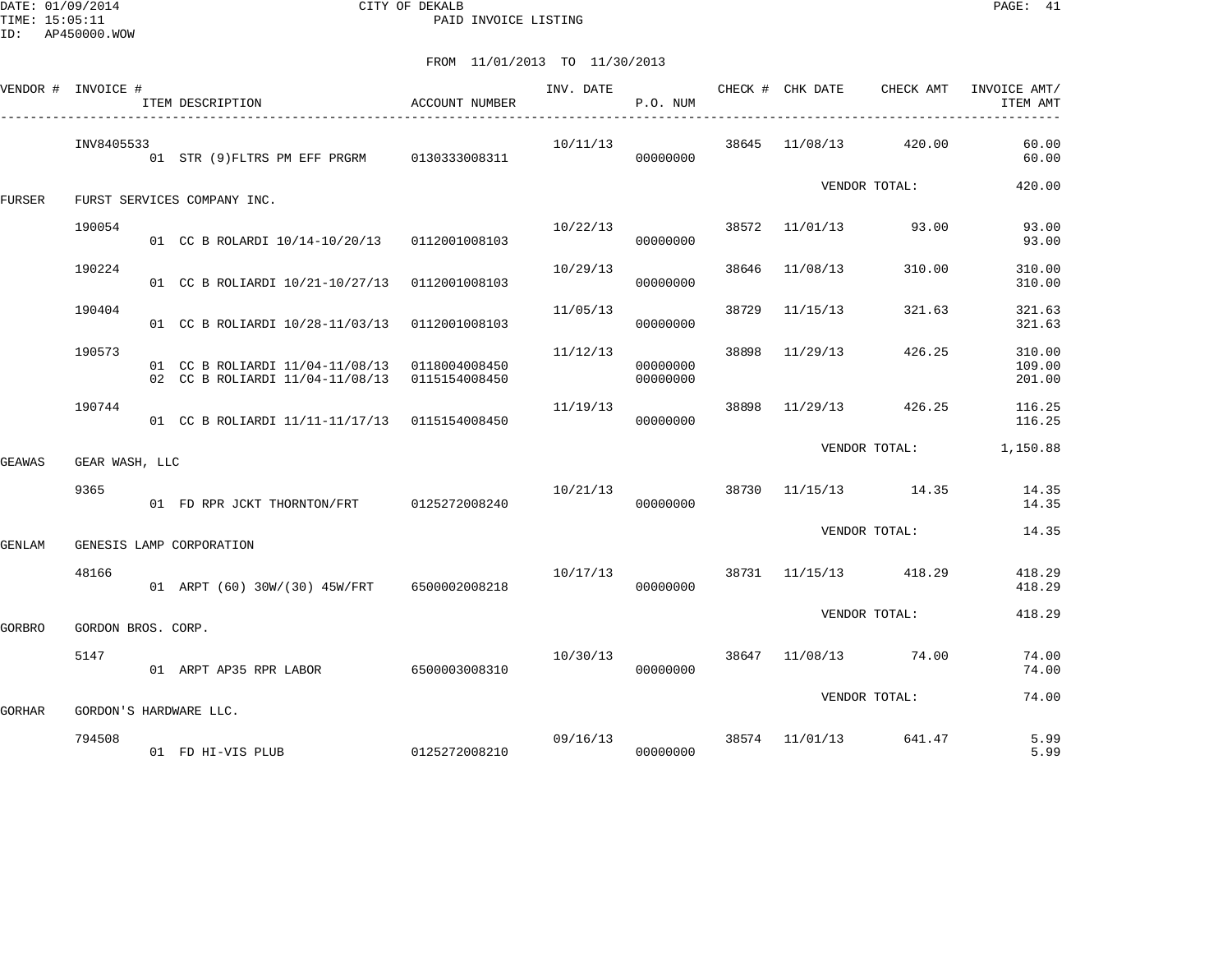| VENDOR # INVOICE # | ITEM DESCRIPTION                                   | ACCOUNT NUMBER                 | INV. DATE CHECK # CHK DATE | P.O. NUM             |                | CHECK AMT | INVOICE AMT/<br>ITEM AMT |
|--------------------|----------------------------------------------------|--------------------------------|----------------------------|----------------------|----------------|-----------|--------------------------|
| 794547             | 01 FD HI-VIS PLUG CRDT#794508<br>02 FD HI-VIS PLUG | 0125272008226<br>0125272008226 | 09/16/13                   | 00000000<br>00000000 | 38574 11/01/13 | 641.47    | 2.80<br>$-5.99$<br>8.79  |
| 794552             | 01 STR SCREWS, MISC 0130333008310                  |                                | 09/16/13                   | 00000000             | 38574 11/01/13 | 641.47    | 2.78<br>2.78             |
| 794559             | 01 WTR SNDPPR/ELCTRDS/MSNLN/NPPL 6000002008219     |                                | 09/16/13                   | 00000000             | 38574 11/01/13 | 641.47    | 33.94<br>33.94           |
| 794560             | 01 WTR CNCHBG/MTLNZZL/VNLYHS 6000002008219         |                                |                            | 09/16/13<br>00000000 | 38574 11/01/13 | 641.47    | 31.77<br>31.77           |
| 794578             | 01 WTR(4) FROST BULB 300W 6000002008219            |                                | 09/17/13                   | 00000000             | 38574 11/01/13 | 641.47    | 15.96<br>15.96           |
| 794696             | 01 STR SHOP TOOLS SCRWEXTCTR/PTAP 0130332008295    |                                | 09/19/13                   | 00000000             | 38574 11/01/13 | 641.47    | 24.98<br>24.98           |
| 794712             | 01 PD (3) DURACELL C BTTRYS                        | 0120222008242                  | 09/19/13                   | 00000000             | 38574 11/01/13 | 641.47    | 26.77<br>26.77           |
| 794768             | 01 FD S2 BLDG SUPPLIES 0125272008210               |                                | 09/20/13                   | 00000000             | 38574 11/01/13 | 641.47    | 22.47<br>22.47           |
| 794829             | 01 STR UTIL BLDS/HBBY BLDS/PUNCH 0130332008231     |                                | 09/23/13                   | 00000000             | 38574 11/01/13 | 641.47    | 25.07<br>25.07           |
| 794914             | 01 PD ARMOURALL TIRE FOAM                          | 0120222008242                  | 09/24/13                   | 00000000             | 38574 11/01/13 | 641.47    | 9.58<br>9.58             |

795001 09/26/13 38574 11/01/13 641.47 9.99

795023 09/26/13 38574 11/01/13 641.47 5.08

795024 01 STR P37 COM PAT SNIP 0130332008295 09/26/13 000000000 00000000 01 STR P37 COM PAT SNIP 0130332008295

795041 09/26/13 38574 11/01/13 641.47 3.49

795080 09/27/13 38574 11/01/13 641.47 6.58

01 WTR NPPL GLV/COUPLING GALV 6000002008232 000000000 00000000 5.08

01 ARPT E-6-7 ALMOND CAULK 6500003008311 000000000 00000000 3.49

01 STR BLUE DUCT TAPE 0130332008295

01 STR P37 (2) BATTERY 3V 0130332008219

01 STR P37 COM PAT SNIP 0130332008295 00000000 00000000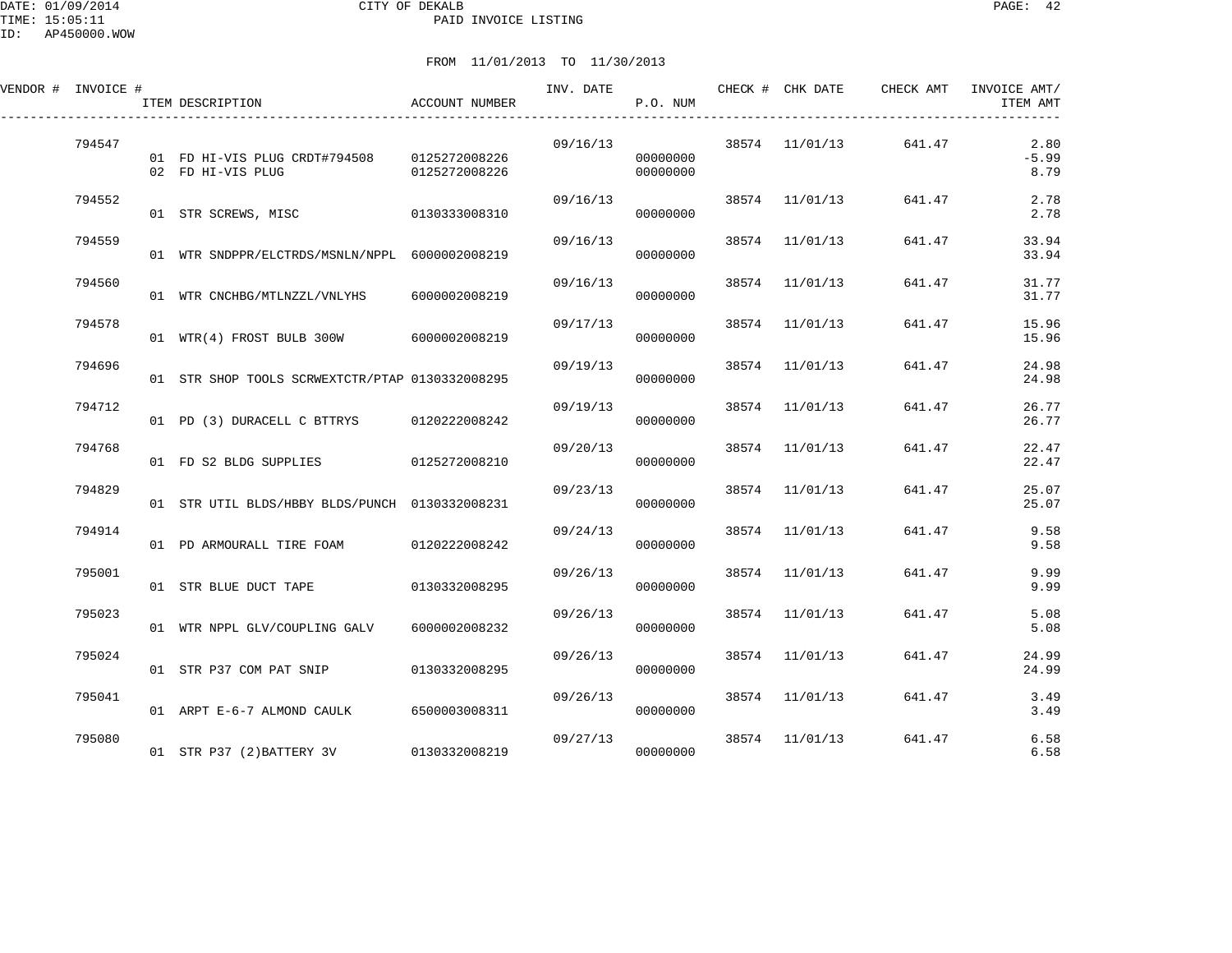DATE: 01/09/2014 CITY OF DEKALB PAGE: 43 PAID INVOICE LISTING

ID: AP450000.WOW

| VENDOR # INVOICE # | ITEM DESCRIPTION                                                       | <b>ACCOUNT NUMBER</b>          | INV. DATE | P.O. NUM             |       | CHECK # CHK DATE | CHECK AMT | INVOICE AMT/<br>ITEM AMT |
|--------------------|------------------------------------------------------------------------|--------------------------------|-----------|----------------------|-------|------------------|-----------|--------------------------|
| 795102             | 01 ARPT ALUM DUCT - HNGR MNTNNC 6500003008311                          |                                | 09/27/13  | 00000000             |       | 38574 11/01/13   | 641.47    | 18.98<br>18.98           |
| 795135             | 01 FD T1 ALUMFL TAPE/FTTNG UNION 0125272008210                         |                                | 09/27/13  | 00000000             |       | 38574 11/01/13   | 641.47    | 10.97<br>10.97           |
| 795202             | 01 WTR W3 TOOLS KLEIN UTIL BAG                                         | 6000002008295                  | 09/30/13  | 00000000             |       | 38574 11/01/13   | 641.47    | 15.79<br>15.79           |
| 795256             | 01 WTR DRYWLL SCRWS/PPHNGR/CPPR 6000002008232                          |                                | 10/01/13  | 00000000             | 38574 | 11/01/13         | 641.47    | 6.65<br>6.65             |
| 795267             | 01 PW 9V BATTERIES 0130352008204                                       |                                | 10/01/13  | 00000000             | 38574 | 11/01/13         | 641.47    | 16.49<br>16.49           |
| 795290             | 01 STR P37 BLTCTTR SAWS ALMND SCW 0130332008295<br>02 ARPT SDNG SCREWS | 6500002008219                  | 10/01/13  | 00000000<br>00000000 |       | 38574 11/01/13   | 641.47    | 96.97<br>21.98<br>74.99  |
| 795331             | 02 STR WHINK SHOP                                                      | 0130332008219                  | 10/02/13  | 00000000<br>00000000 |       | 38574 11/01/13   | 641.47    | 21.16<br>13.58<br>7.58   |
| 795333             | 01 STR EMT STRAP                                                       | 0125273008348                  | 10/02/13  | 00000000             |       | 38574 11/01/13   | 641.47    | 1.38<br>1.38             |
| 795357             | 01 STR DECO WHPLT/RECEPT 0125273008348                                 |                                | 10/02/13  | 00000000             |       | 38574 11/01/13   | 641.47    | 16.48<br>16.48           |
| 795540             | 01 STR SPIN THRU TOOL 0130332008295                                    |                                | 10/07/13  | 00000000             |       | 38574 11/01/13   | 641.47    | 18.49<br>18.49           |
| 795590             | 01 FD SCREWS, MISC FASTENERS 0125272008210                             |                                | 10/07/13  | 00000000             |       | 38574 11/01/13   | 641.47    | 0.70<br>0.70             |
| 795593             | 01 STR P10 (2) FLGGNG TAPE 0130332008295                               |                                | 10/07/13  | 00000000             |       | 38574 11/01/13   | 641.47    | 4.58<br>4.58             |
| 795613             | 01 ARPT AP09 SNWBLWR PARTS<br>02 ARPT TOOLS                            | 6500003008310<br>6500002008295 | 10/08/13  | 00000000<br>00000000 |       | 38574 11/01/13   | 641.47    | 23.94<br>14.65<br>9.29   |
| 795645             | 01 WTR W14 (6) PRSS SENS/EYE BOLT 6000002008226                        |                                | 10/08/13  | 000000000            |       | 38574 11/01/13   | 641.47    | 2.98<br>2.98             |
| 795646             |                                                                        |                                | 10/08/13  |                      |       | 38574 11/01/13   | 641.47    | 7.79                     |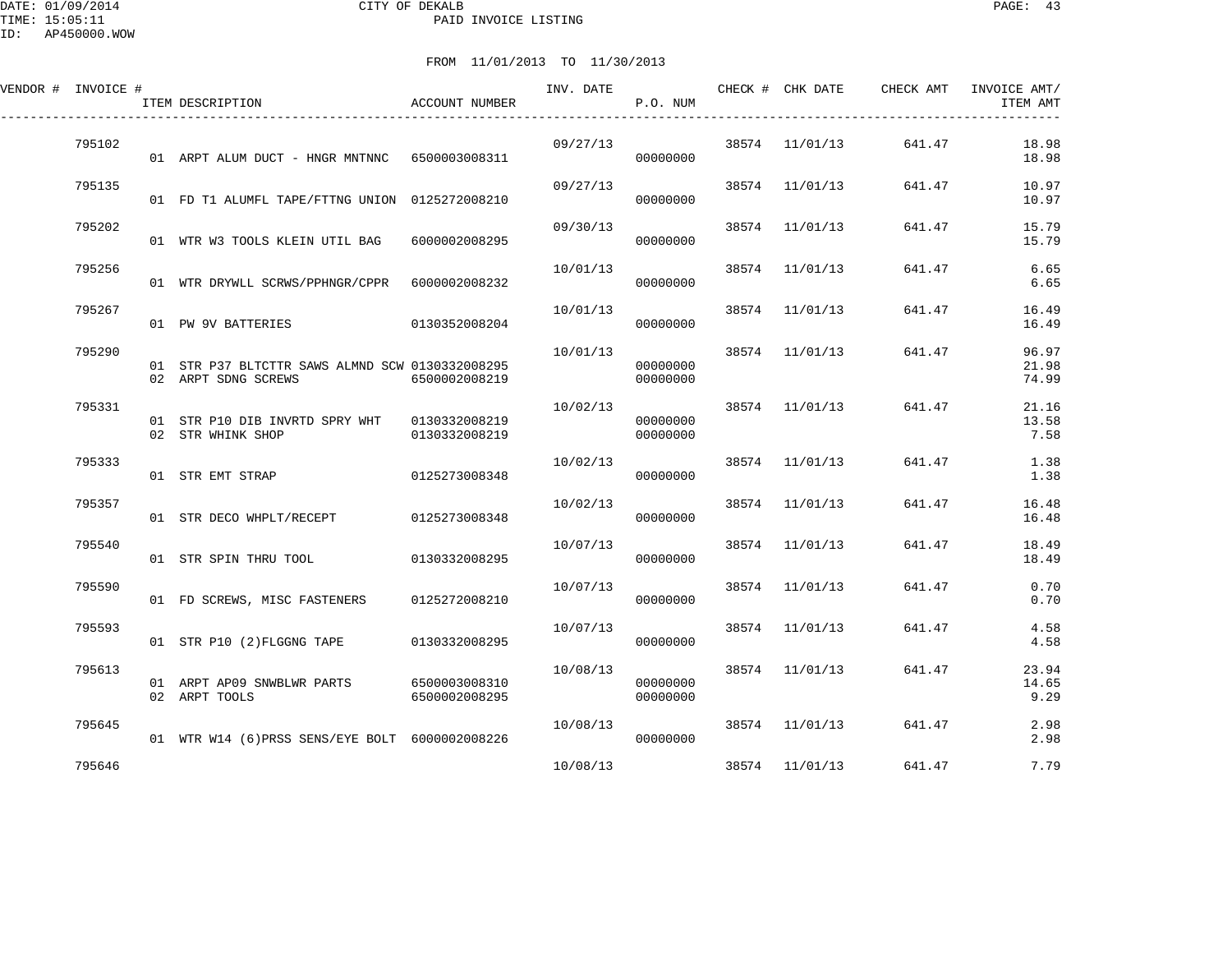DATE: 01/09/2014 CITY OF DEKALB PAGE: 44 PAID INVOICE LISTING

ID: AP450000.WOW

|        |                  |                    |                                                                                                                                                                                                                                                                                                                        | INV. DATE                                                                                                                                                                                                                                                                                 | P.O. NUM             |                                  | CHECK AMT                                                                                                              | INVOICE AMT/<br>ITEM AMT                                                                                                                                                            |
|--------|------------------|--------------------|------------------------------------------------------------------------------------------------------------------------------------------------------------------------------------------------------------------------------------------------------------------------------------------------------------------------|-------------------------------------------------------------------------------------------------------------------------------------------------------------------------------------------------------------------------------------------------------------------------------------------|----------------------|----------------------------------|------------------------------------------------------------------------------------------------------------------------|-------------------------------------------------------------------------------------------------------------------------------------------------------------------------------------|
|        |                  |                    |                                                                                                                                                                                                                                                                                                                        |                                                                                                                                                                                                                                                                                           |                      |                                  |                                                                                                                        | 7.79                                                                                                                                                                                |
|        |                  |                    |                                                                                                                                                                                                                                                                                                                        |                                                                                                                                                                                                                                                                                           | 00000000             |                                  |                                                                                                                        | 7.79                                                                                                                                                                                |
| 795648 |                  |                    |                                                                                                                                                                                                                                                                                                                        | 10/08/13                                                                                                                                                                                                                                                                                  | 00000000             |                                  | 641.47                                                                                                                 | 65.15<br>65.15                                                                                                                                                                      |
| 795896 |                  |                    | 0130332008226                                                                                                                                                                                                                                                                                                          | 10/14/13                                                                                                                                                                                                                                                                                  | 00000000             | 38574                            | 641.47                                                                                                                 | 4.00<br>4.00                                                                                                                                                                        |
| 795899 |                  |                    |                                                                                                                                                                                                                                                                                                                        | 10/14/13                                                                                                                                                                                                                                                                                  | 00000000             | 38574                            | 641.47                                                                                                                 | 6.29<br>6.29                                                                                                                                                                        |
| 795939 |                  |                    |                                                                                                                                                                                                                                                                                                                        | 10/15/13                                                                                                                                                                                                                                                                                  | 00000000             |                                  | 641.47                                                                                                                 | 50.44<br>50.44                                                                                                                                                                      |
|        |                  |                    |                                                                                                                                                                                                                                                                                                                        |                                                                                                                                                                                                                                                                                           |                      |                                  |                                                                                                                        | 641.47                                                                                                                                                                              |
| 262818 |                  |                    |                                                                                                                                                                                                                                                                                                                        | 10/26/13                                                                                                                                                                                                                                                                                  | 00000000             | 38899                            |                                                                                                                        | 8.10<br>8.10                                                                                                                                                                        |
|        |                  |                    |                                                                                                                                                                                                                                                                                                                        |                                                                                                                                                                                                                                                                                           |                      |                                  |                                                                                                                        | 8.10                                                                                                                                                                                |
| 7205   |                  |                    |                                                                                                                                                                                                                                                                                                                        |                                                                                                                                                                                                                                                                                           | 00000000             |                                  |                                                                                                                        | 2,424.95<br>2,424.95                                                                                                                                                                |
|        |                  |                    |                                                                                                                                                                                                                                                                                                                        |                                                                                                                                                                                                                                                                                           |                      |                                  |                                                                                                                        | 2,424.95                                                                                                                                                                            |
| 1318   |                  |                    | 6000000063444                                                                                                                                                                                                                                                                                                          | 10/22/13                                                                                                                                                                                                                                                                                  | 00000000<br>00000000 | 38900                            |                                                                                                                        | 113.44<br>200.00<br>$-86.56$                                                                                                                                                        |
|        |                  |                    |                                                                                                                                                                                                                                                                                                                        |                                                                                                                                                                                                                                                                                           |                      |                                  |                                                                                                                        | 113.44                                                                                                                                                                              |
| 111513 |                  |                    |                                                                                                                                                                                                                                                                                                                        |                                                                                                                                                                                                                                                                                           | 00000000             | 38825                            |                                                                                                                        | 36.95<br>36.95                                                                                                                                                                      |
|        |                  |                    |                                                                                                                                                                                                                                                                                                                        |                                                                                                                                                                                                                                                                                           |                      |                                  |                                                                                                                        | 36.95                                                                                                                                                                               |
|        |                  |                    |                                                                                                                                                                                                                                                                                                                        |                                                                                                                                                                                                                                                                                           |                      |                                  |                                                                                                                        | 375.00                                                                                                                                                                              |
|        | 795646<br>110113 | VENDOR # INVOICE # | ITEM DESCRIPTION<br>01 WTR W14 ROPE RATCHET<br>01 STR P191 (8) PRESS SENS<br>01 STR TRIFLOW AEROSOL<br>GREENACRE/BREEN'S CLEANERS<br>01 FD DRYCLEAN UNIFORM<br>THE GREEN EARTH COMPANY<br>GREENVIEW TOWNHOUSE<br>01 WTR DEPOSIT 1123 GOLF CT<br>02 WTR WATER USAGE<br>JACQUELIN GRIFFITH<br>LAW OFFICES OF JOHN GROTTO | ACCOUNT NUMBER<br>6000002008226<br>01 STR P10 RLLR KITS/FLGGNG TAPE 0130332008295<br>0130352008226<br>01 WTR CLVS SLP/SCKT/CHALK REEL 6000002008295<br>0125272008240<br>01 ARPT (265) TOTES CRYOTECH/FRT 6500002008235<br>6000000002880<br>01 NOV '12-APR'13 REBATE PROGRAM 6000004008481 | 10/08/13             | 10/22/13<br>11/15/13<br>11/01/13 | CHECK # CHK DATE<br>38574 11/01/13<br>38574 11/01/13<br>11/01/13<br>11/01/13<br>38574 11/01/13<br>11/29/13<br>11/22/13 | 641.47<br>VENDOR TOTAL:<br>8.10<br>VENDOR TOTAL:<br>38732 11/15/13 2,424.95<br>VENDOR TOTAL:<br>11/29/13 113.44<br>VENDOR TOTAL:<br>36.95<br>VENDOR TOTAL:<br>38826 11/22/13 375.00 |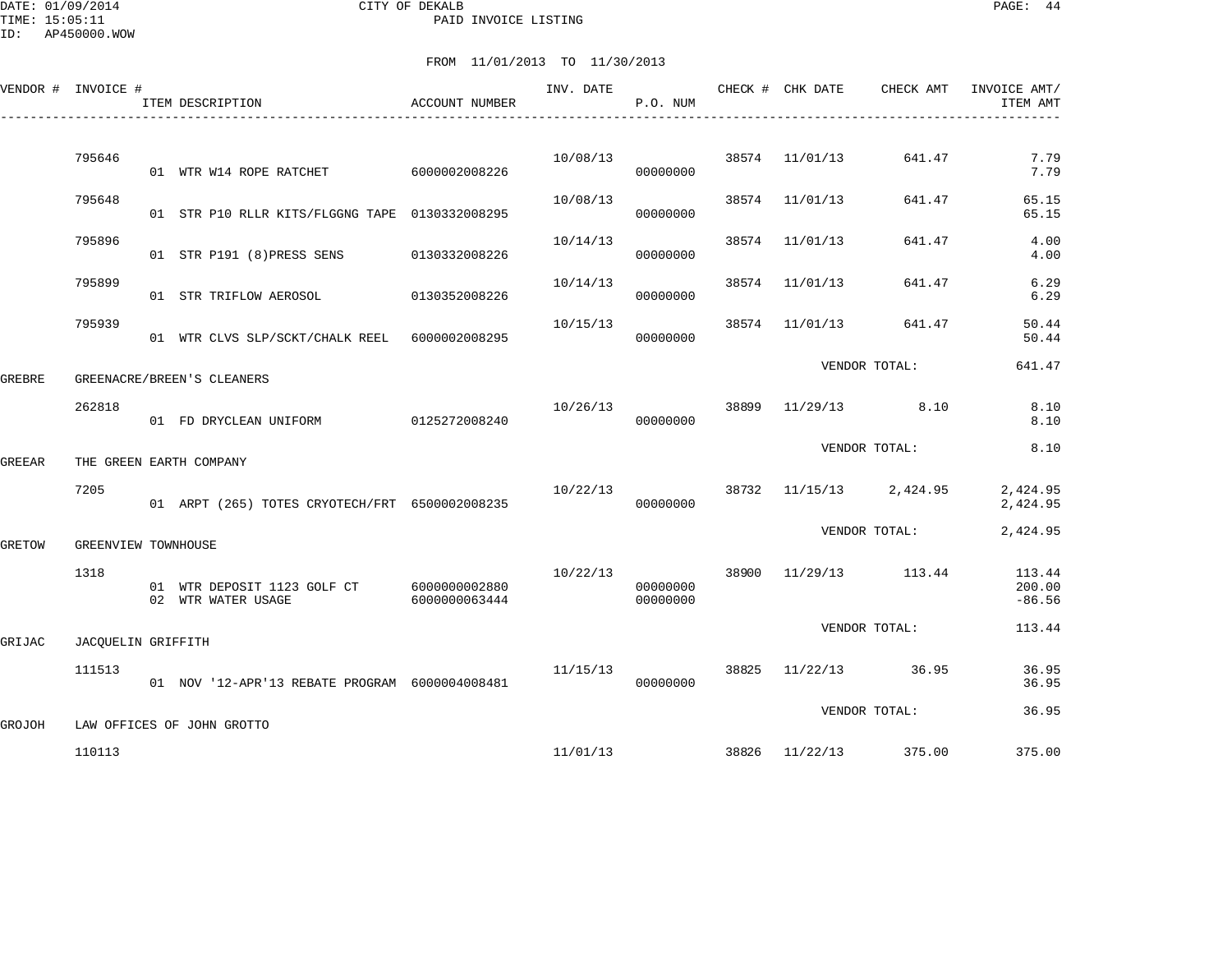DATE: 01/09/2014 CITY OF DEKALB PAGE: 45 PAID INVOICE LISTING

|               | VENDOR # INVOICE # | ITEM DESCRIPTION                                                                 | ACCOUNT NUMBER | INV. DATE | P.O. NUM             |       | CHECK # CHK DATE | CHECK AMT               | INVOICE AMT/<br>ITEM AMT     |
|---------------|--------------------|----------------------------------------------------------------------------------|----------------|-----------|----------------------|-------|------------------|-------------------------|------------------------------|
|               | 110113             | 01 PRO LGL SRVCS AH OCT '13 0118004008450                                        |                | 11/01/13  | 00000000             | 38826 | 11/22/13         | 375.00                  | 375.00<br>375.00             |
| GSRPLU        |                    | G'S R PLUMBING & HEATING, INC.                                                   |                |           |                      |       |                  | VENDOR TOTAL:           | 375.00                       |
|               | 42129              | 01 CTYHLL A/C FREON & PNMTC RPR 0130322008210<br>02 CTYHLL A/C PNMTC RPR LABOR   | 0130323008311  | 07/19/13  | 00000000<br>00000000 |       |                  | 38648 11/08/13 1,110.00 | 1,110.00<br>885.00<br>225.00 |
|               | 42544              | 01 STR WTR HEATER COUPLER RPR                                                    | 0130333008311  | 10/02/13  | 00000000             | 38575 | 11/01/13         | 225.00                  | 112.50<br>112.50             |
|               | 42563              | 01 WTR BOILER PUMP RPR                                                           | 6000003008311  | 10/02/13  | 00000000             | 38575 | 11/01/13         | 225.00                  | 112.50<br>112.50             |
|               | 42564              | 01 EGYPTN THTR INSTLL SNWMLT                                                     | 1300006508639  | 10/09/13  | 00000000             | 38733 | 11/15/13         | 20,553.68               | 19,995.00<br>19,995.00       |
|               | 42623              | 01 AUDIO RM A/C CMPRSSR LABOR<br>02 AUDIO RM A/C CMPRSSR CAPACITOR 0130322008210 | 0130323008311  | 10/22/13  | 00000000<br>00000000 | 38733 | 11/15/13         | 20,553.68               | 558.68<br>540.00<br>18.68    |
| HACH          | HACH               |                                                                                  |                |           |                      |       |                  | VENDOR TOTAL:           | 21,888.68                    |
|               | 8539880            | 01 WTR (9) BFFR SLTN/NTRT/M-ENDO 6000002008244                                   |                | 10/23/13  | 00000000             |       | 38827 11/22/13   | 432.37                  | 432.37<br>432.37             |
| HAEWIL        | WILLIAM G. HAENDEL |                                                                                  |                |           |                      |       |                  | VENDOR TOTAL:           | 432.37                       |
|               | 121910             | 01 RFND AMB #121910 5/18/12 0100000063423                                        |                | 10/29/13  | 00000000             | 38649 |                  | 11/08/13 71.02          | 71.02<br>71.02               |
| <b>HAMLEN</b> |                    | HAMPTON, LENZINI & RENWICK INC                                                   |                |           |                      |       |                  | VENDOR TOTAL:           | 71.02                        |
|               | 000020131066       | 01 ARPT SRVY MPPNG HIGHTAIL HNGR 6500003008331                                   |                | 11/07/13  | 00000000             | 38828 | 11/22/13         | 858.00                  | 858.00<br>858.00             |
|               | $\overline{4}$     | 01 MFT 13-00182-00-BT KISH BKPTH 1000002008331                                   |                | 11/12/13  | 00000000             |       | 38901 11/29/13   | 14,943.86               | 14,943.86<br>14,943.86       |
|               |                    |                                                                                  |                |           |                      |       |                  | VENDOR TOTAL:           | 15,801.86                    |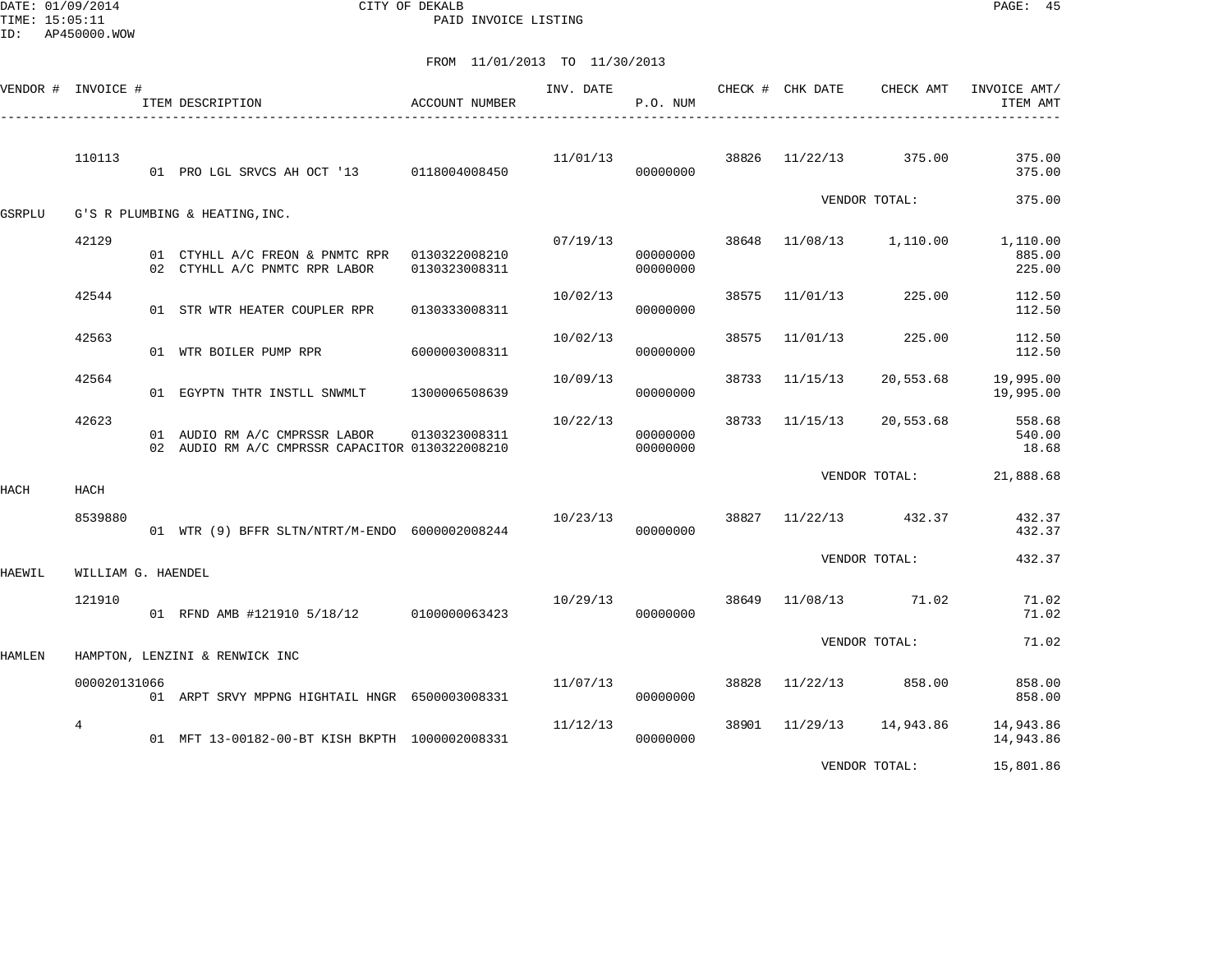DATE: 01/09/2014 CITY OF DEKALB PAGE: 46 PAID INVOICE LISTING

|        | VENDOR # INVOICE # | ITEM DESCRIPTION                                                                                  | ACCOUNT NUMBER | INV. DATE | P.O. NUM             |       |                | CHECK # CHK DATE CHECK AMT | INVOICE AMT/<br>ITEM AMT   |
|--------|--------------------|---------------------------------------------------------------------------------------------------|----------------|-----------|----------------------|-------|----------------|----------------------------|----------------------------|
| HANPRO |                    | HANSON PROFESSIONAL SERVICES                                                                      |                |           |                      |       |                |                            |                            |
|        | 1040106            | 01 ARPT DTNTN BASIN PHS#1 6500006508638                                                           |                | 10/18/13  | 00000000             |       |                | 38734 11/15/13 4,497.58    | 4,497.58<br>4,497.58       |
| HARDIA | DIANATHA HARDESTY  |                                                                                                   |                |           |                      |       |                | VENDOR TOTAL:              | 4,497.58                   |
|        | 110513             | 01 NOV'12- APR'13 REBATE PROGRAM 6000004008481                                                    |                | 11/05/13  | 00000000             |       |                | 38735 11/15/13 89.00       | 89.00<br>89.00             |
| HARMAR | MARY JO HARMS      |                                                                                                   |                |           |                      |       |                | VENDOR TOTAL:              | 89.00                      |
|        | 111513             | 01 RMB LASALLE CO NOTARY FEE 0118003008376                                                        |                | 11/15/13  | 00000000             |       |                | D000297 11/22/13 10.00     | 10.00<br>10.00             |
| HARRIS |                    | HARRIS COMPUTER SYSTEMS                                                                           |                |           |                      |       |                | VENDOR TOTAL:              | 10.00                      |
|        | MN00002283         | 01 FIN CSTM FNL BILL PGM 6000003008330                                                            |                | 10/28/13  | 00000000             |       | 38902 11/29/13 | 480.00                     | 30.00<br>30.00             |
|        | XT00004024         | 01 FIN PRGRM MDFCTNS CSTM FNL BLL 6000003008330<br>02 FIN DATA SETUP/RVW/INSTLL/TST 6000003008330 |                | 10/29/13  | 00000000<br>00000000 | 38902 | 11/29/13       | 480.00                     | 450.00<br>300.00<br>150.00 |
| HASAIR |                    | HASTINGS AIR-ENERGY CONTROL,                                                                      |                |           |                      |       |                | VENDOR TOTAL:              | 480.00                     |
|        | 148742             | 01 FD BLNCR CNNCTR/SLPND 0125273008348                                                            |                | 10/21/13  | 00000000             |       |                | 38736 11/15/13 405.57      | 405.57<br>405.57           |
| HDSUP  |                    | HD SUPPLY WATERWORKS, LTD.                                                                        |                |           |                      |       |                | VENDOR TOTAL:              | 405.57                     |
|        | B610045            | 01 WTR HVYHEXNUT/ALLYBLT/1/2X1CC 6000002008232                                                    |                | 10/14/13  | 00000000             | 38650 | 11/08/13       | 241.74                     | 241.74<br>241.74           |
|        | B675881            | 01 WTR SHOP SUPPLIES                                                                              | 6000002008232  | 10/30/13  | 00000000             | 38829 | 11/22/13       | 1,587.79                   | 812.18<br>812.18           |
|        | B675886            | 01 WTR CLMPS/PLGS                                                                                 | 6000002008232  | 10/30/13  | 00000000             | 38829 | 11/22/13       | 1,587.79                   | 683.53<br>683.53           |
|        | B694932            |                                                                                                   |                | 11/01/13  |                      | 38829 | 11/22/13       | 1,587.79                   | 92.08                      |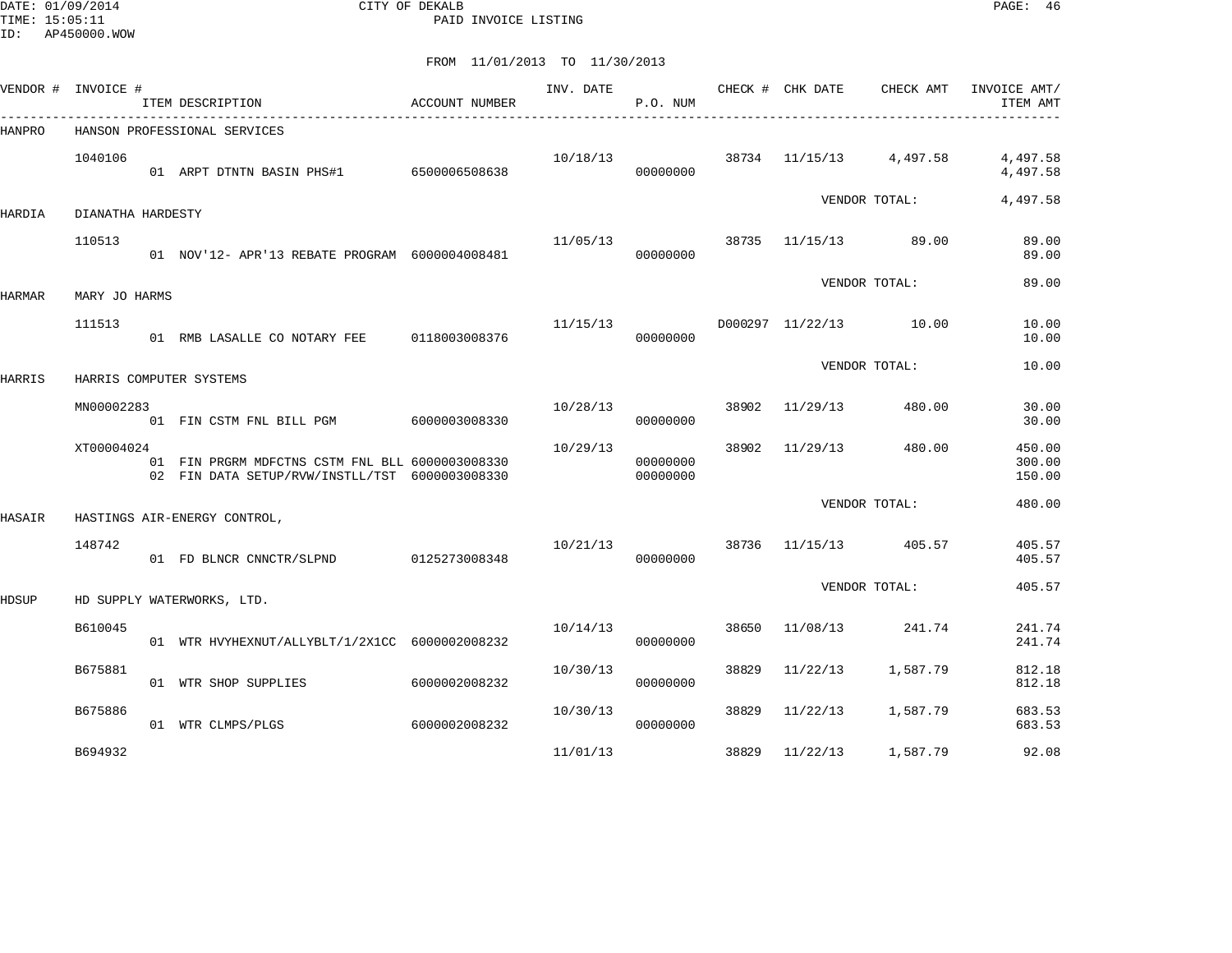DATE: 01/09/2014 CITY OF DEKALB PAGE: 47 PAID INVOICE LISTING

| VENDOR # INVOICE # |                      | ITEM DESCRIPTION<br>------------------------------- | ACCOUNT NUMBER | INV. DATE | P.O. NUM |       | CHECK # CHK DATE          | CHECK AMT               | INVOICE AMT/<br>ITEM AMT |
|--------------------|----------------------|-----------------------------------------------------|----------------|-----------|----------|-------|---------------------------|-------------------------|--------------------------|
|                    | B694932              | 01 WTR SAD                                          | 6000002008232  | 11/01/13  | 00000000 |       |                           | 38829 11/22/13 1,587.79 | 92.08<br>92.08           |
| HEAINC             | HEALTHLINK, INC.     |                                                     |                |           |          |       |                           |                         | VENDOR TOTAL: 1,829.53   |
|                    | 123242               | 01 RFND AMB #123242 8/23/12 0100000063423           |                | 10/23/13  | 00000000 | 38576 | 11/01/13 717.17           |                         | 717.17<br>717.17         |
|                    | ANN HEGARTY          |                                                     |                |           |          |       |                           | VENDOR TOTAL:           | 717.17                   |
| HEGANN             | 110613               | 01 REBATE PROGRAM                                   | 6000004008481  | 11/06/13  | 00000000 |       | 38693 11/08/13 25.21      |                         | 25.21<br>25.21           |
|                    |                      |                                                     |                |           |          |       |                           | VENDOR TOTAL:           | 25.21                    |
| HICERI             | ERIC HICKS<br>110113 | 01 RMB EXP FIRE CHIEFS CONF 10/14 0125263008376     |                | 11/01/13  | 00000000 |       | D000288 11/08/13 20.00    |                         | 20.00<br>20.00           |
| HILRES             |                      | THE HILLSIDE RESTAURANT                             |                |           |          |       |                           | VENDOR TOTAL:           | 20.00                    |
|                    | 110113               | 01 BX LNCHS CM INTRVWS 0135004008497                |                | 11/01/13  | 00000000 |       | 38830 11/22/13 476.00     |                         | 476.00<br>476.00         |
| HOLLIS             | LISA HOLIDAY         |                                                     |                |           |          |       |                           | VENDOR TOTAL:           | 476.00                   |
|                    | 112213               | 01 RMB EXP SPRNGFLD 10/22-24/13 0120233008376       |                | 11/22/13  | 00000000 |       | D000321 11/29/13 1,451.52 |                         | 1,451.52<br>1,451.52     |
| HOMCLE             | ARCENIO CRUZ         |                                                     |                |           |          |       |                           | VENDOR TOTAL:           | 1,451.52                 |
|                    | 1294                 | 01 JNTRL SRVCS 10/14-10/18/13 0130324008450         |                | 10/23/13  | 00000000 |       | 38577 11/01/13            | 362.50                  | 362.50<br>362.50         |
|                    | 1295                 | 01 JNTRL SRVCS 10/19/13 WTR FLOOR 6000003008348     |                | 10/23/13  | 00000000 | 38651 | 11/08/13                  | 450.50                  | 102.50<br>102.50         |
|                    | 1300                 | 01 JNTRL SRVCS 10/21-10/27/13 0130324008450         |                | 10/29/13  | 00000000 | 38651 | 11/08/13                  | 450.50                  | 348.00<br>348.00         |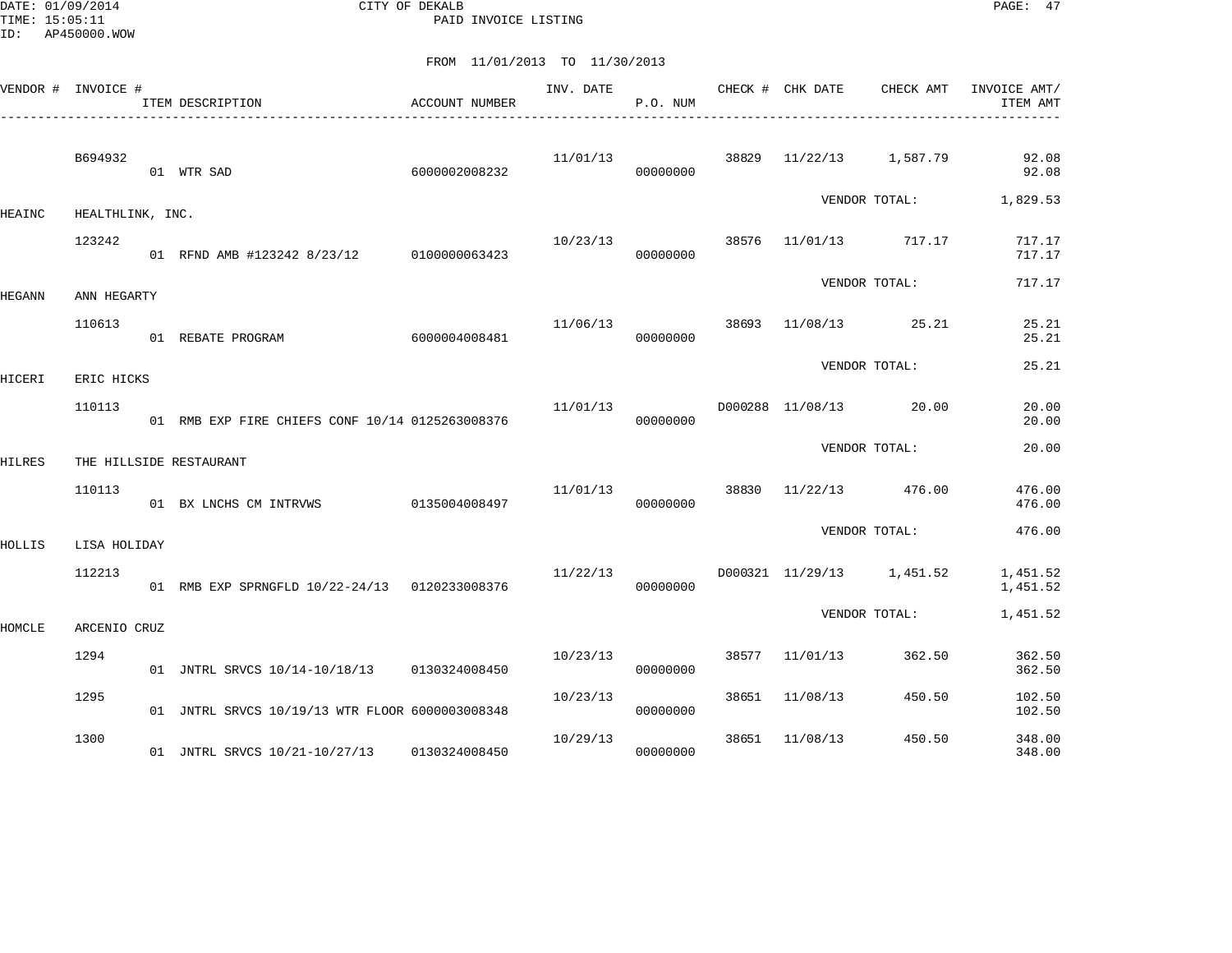| VENDOR # INVOICE # |                           | ITEM DESCRIPTION                                               | ACCOUNT NUMBER | INV. DATE | CHECK # CHK DATE<br>P.O. NUM |       |                | CHECK AMT               | INVOICE AMT/<br>ITEM AMT       |
|--------------------|---------------------------|----------------------------------------------------------------|----------------|-----------|------------------------------|-------|----------------|-------------------------|--------------------------------|
|                    | 1301                      | 01 JNTRL SRVCS 10/28-11/1/13 0130324008450                     |                | 11/06/13  | 00000000                     |       | 38737 11/15/13 | 362.50                  | 362.50<br>362.50               |
|                    | 1305                      | 01 JNTRL SRVCS 11/4-11/8/13                                    | 0130324008450  | 11/13/13  | 00000000                     |       | 38831 11/22/13 | 362.50                  | 362.50<br>362.50               |
|                    | 1311                      | 01 JNTRL SRVCS 11/12-11/15/13 0130324008450                    |                | 11/19/13  | 00000000                     | 38903 | 11/29/13       | 290.00                  | 290.00<br>290.00               |
| HOPHAV             |                           | HOPE HAVEN OF DEKALB CO, INC                                   |                |           |                              |       |                | VENDOR TOTAL:           | 1,828.00                       |
|                    | 102413                    |                                                                |                | 10/24/13  | 00000000                     | 38578 |                | 11/01/13 1,061.75       | 1,061.75<br>1,061.75           |
| HOPSOL             | HOPKINS SOLUTIONS LLC     |                                                                |                |           |                              |       |                | VENDOR TOTAL:           | 1,061.75                       |
|                    | 110513                    | 01 COM DEV SRVCS OCT '13 0130343008399<br>02 RMB EXP ICSC SHOW | 0130343008399  | 11/05/13  | 00000000<br>00000000         |       |                | 38832 11/22/13 6,761.00 | 6,761.00<br>6,426.00<br>335.00 |
| HOYGRE             | GREG HOYLE                |                                                                |                |           |                              |       |                | VENDOR TOTAL:           | 6,761.00                       |
|                    | 110113                    | 01 RMB EXP FIRE CHIEFS CONF 10/14 0125263008376                |                | 11/01/13  | 00000000                     |       |                | D000289 11/08/13 20.00  | 20.00<br>20.00                 |
| HUBPRI             | HUB PRINTING INC          |                                                                |                |           |                              |       |                | VENDOR TOTAL:           | 20.00                          |
|                    | 297244                    | 01 WTR (1000) LAB SHEETS 6000002008202                         |                | 10/29/13  | 00000000                     |       |                | 38833 11/22/13 282.60   | 282.60<br>282.60               |
| IAI                |                           | INTERNATIONAL ASSOCIATION                                      |                |           |                              |       |                | VENDOR TOTAL:           | 282.60                         |
|                    | 20132014                  | 01 PD DUES A REYES                                             | 0120243008375  | 10/24/13  | 00000000                     |       | 38579 11/01/13 | 70.00                   | 70.00<br>70.00                 |
| IDELAB             | <b>IDEXX LABORATORIES</b> |                                                                |                |           |                              |       |                | VENDOR TOTAL:           | 70.00                          |
|                    | 272669307                 | 01 WTR GAMMA/RAD/COLI CMPRTR 6000002008244                     |                | 10/24/13  | 00000000                     |       |                | 38738 11/15/13 672.05   | 672.05<br>672.05               |
|                    |                           |                                                                |                |           |                              |       |                | VENDOR TOTAL:           | 672.05                         |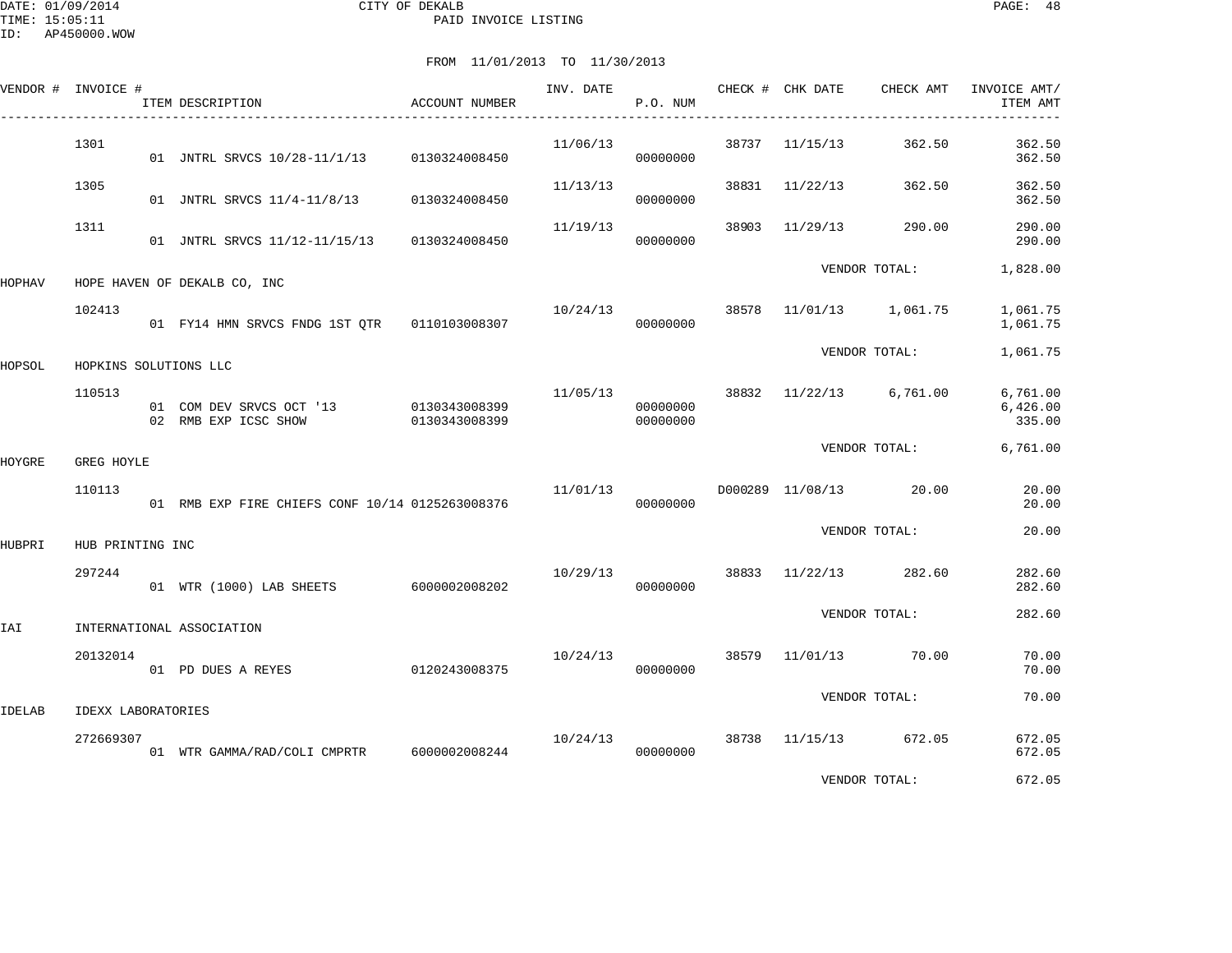DATE: 01/09/2014 CITY OF DEKALB PAGE: 49 PAID INVOICE LISTING

FROM 11/01/2013 TO 11/30/2013

|        | VENDOR # INVOICE #                    | ITEM DESCRIPTION                                                                 | ACCOUNT NUMBER | INV. DATE | P.O. NUM             |       | CHECK # CHK DATE          | CHECK AMT     | INVOICE AMT/<br>ITEM AMT              |
|--------|---------------------------------------|----------------------------------------------------------------------------------|----------------|-----------|----------------------|-------|---------------------------|---------------|---------------------------------------|
| IDES   |                                       | ILLINOIS DEPARTMENT OF EMPLOYM                                                   |                |           |                      |       |                           |               |                                       |
|        | 32013                                 | 01 OTR #3 2013 UNEMPLMNT                                                         | 0135001008179  | 11/09/13  | 00000000             | 38904 | 11/29/13                  | 3,083.50      | 3,083.50<br>3,083.50                  |
|        |                                       | ILEPABOW IL ENVIRONMENTAL PROTECTION                                             |                |           |                      |       |                           | VENDOR TOTAL: | 3,083.50                              |
|        | 102113                                | 01 RADIUM PHASE II LOAN PAYMENT 6000004508417<br>02 RADIUM PHASE II LOAN PAYMENT | 6000004508418  | 10/21/13  | 00000000<br>00000000 |       | 38834 11/22/13 109,405.78 |               | 109,405.78<br>89, 437.33<br>19,968.45 |
|        |                                       |                                                                                  |                |           |                      |       |                           | VENDOR TOTAL: | 109,405.78                            |
|        | ILLFIRST ILLINOIS FIRE STORE<br>29744 | 01 FD SFTY VST/FRT                                                               | 0125272008240  | 10/07/13  | 00000000             | 38580 | 11/01/13                  | 37.70         | 37.70<br>37.70                        |
|        | 29796                                 | 01 FD (3) BLLRD FIRE HLMTS/FRT                                                   | 0125272008270  | 10/10/13  | 00000000             | 38739 | 11/15/13                  | 611.97        | 611.97<br>611.97                      |
|        | 29933                                 | 01 FD(4) ECLPS RCHRGBL BTTRY/FRT 0125272008240                                   |                | 11/05/13  | 00000000             | 38905 | 11/29/13                  | 407.01        | 268.77<br>268.77                      |
|        | 30027                                 | 01 FD (2) ECLPS RCHRGBL BTTRY/FRT 0125272008240                                  |                | 11/05/13  | 00000000             | 38905 | 11/29/13                  | 407.01        | 138.24<br>138.24                      |
| ILLSOS |                                       | ILL SECRETARY OF STATE                                                           |                |           |                      |       |                           | VENDOR TOTAL: | 1,056.68                              |
|        | 102913                                | 01 AH (3) DL SUSPENSIONS                                                         | 0118003008366  | 10/29/13  | 00000000             | 38835 | 11/22/13                  | 30.00         | 30.00<br>30.00                        |
|        | ILLSTATE ILLINOIS STATE POLICE        |                                                                                  |                |           |                      |       |                           | VENDOR TOTAL: | 30.00                                 |
|        | CC16281013                            | 01 PD APPLCNTS FEE OCT '13 0120212008243                                         |                | 11/01/13  | 00000000             | 38836 | 11/22/13                  | 364.50        | 364.50<br>364.50                      |
|        |                                       | ILPUBAMB ILLINOIS DEPARTMENT OF PUBLIC                                           |                |           |                      |       |                           | VENDOR TOTAL: | 364.50                                |
|        | 110113                                | 01 FD LCNS FEE #131805 '13 ALEXIS 0125273008315                                  |                | 11/01/13  | 00000000             | 38740 | 11/15/13                  | 25.00         | 25.00<br>25.00                        |
|        |                                       |                                                                                  |                |           |                      |       |                           |               |                                       |

VENDOR TOTAL: 25.00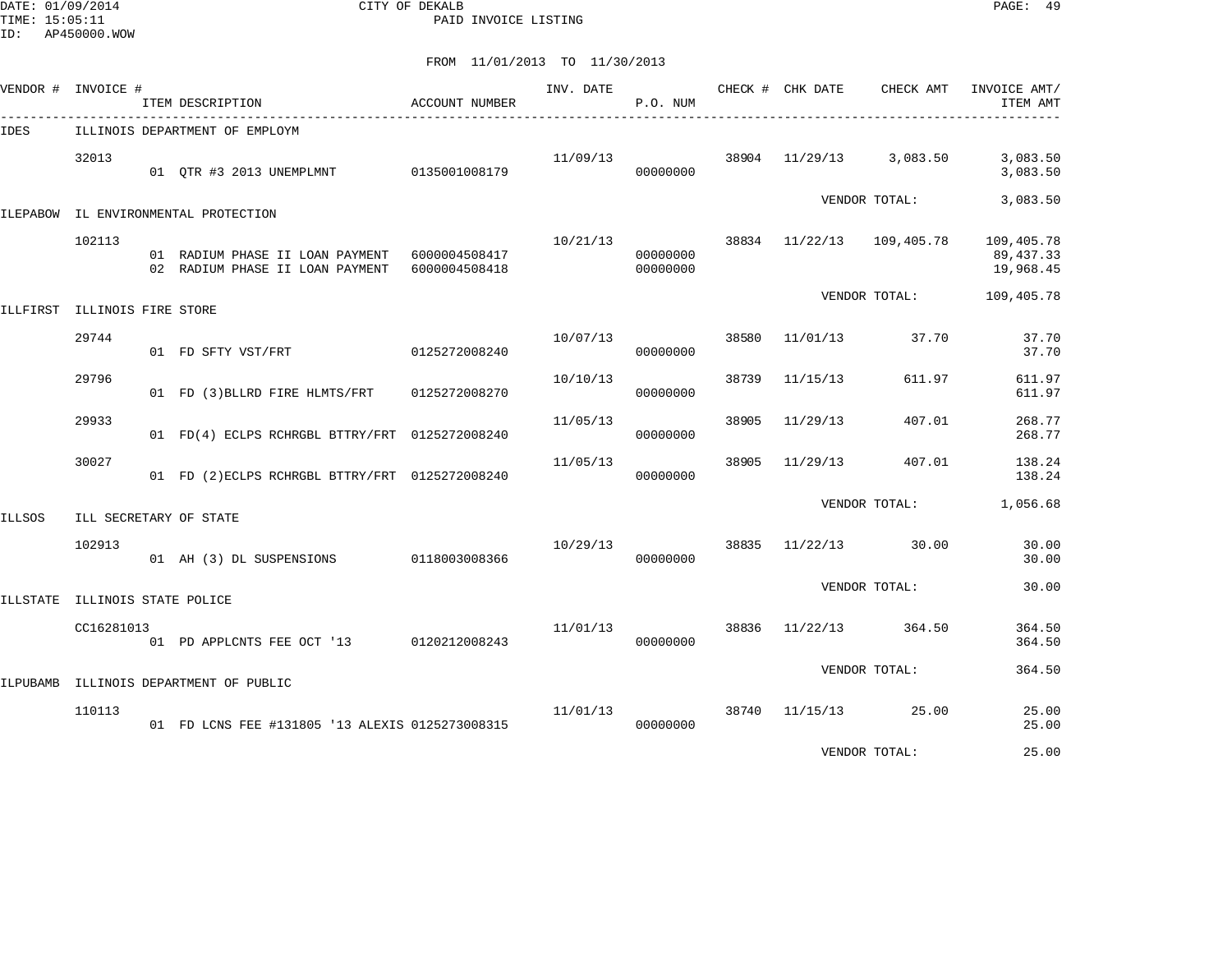DATE: 01/09/2014 CITY OF DEKALB PAGE: 50 PAID INVOICE LISTING

| VENDOR # INVOICE # |                    | ITEM DESCRIPTION                                | <b>ACCOUNT NUMBER</b> | INV. DATE | P.O. NUM |       | CHECK # CHK DATE        | CHECK AMT           | INVOICE AMT/<br>ITEM AMT |
|--------------------|--------------------|-------------------------------------------------|-----------------------|-----------|----------|-------|-------------------------|---------------------|--------------------------|
| IMS                | IMS INFRASTRUCTURE |                                                 |                       |           |          |       |                         |                     |                          |
|                    | 135131             | 01 DSATS REGION PVMNT PRFMNC SRVY 0900003008399 |                       | 11/15/13  | 00000000 | 38906 | 11/29/13                | 14,071.46           | 14,071.46<br>14,071.46   |
| IMSINF             | IMS INFRASTRUCTURE |                                                 |                       |           |          |       |                         | VENDOR TOTAL:       | 14,071.46                |
|                    | 101513             | 01 ENG 13-EN003-00-ST '13 PVMNT 1300006508639   |                       | 10/15/13  | 00000000 | 38581 |                         | 11/01/13  15,338.04 | 15,338.04<br>15,338.04   |
| IRVCON             |                    | IRVING CONSTRUCTION CO INC                      |                       |           |          |       |                         | VENDOR TOTAL:       | 15,338.04                |
|                    | POLICECM15         | 01 POL STTN CNSTRCTN MGT OCT '13 5145006508626  |                       | 10/31/13  | 00000000 |       | 38741 11/15/13          | 60,100.00           | 60,100.00<br>60,100.00   |
| JACDAV             | DAVID JACOBSON     |                                                 |                       |           |          |       |                         | VENDOR TOTAL:       | 60,100.00                |
|                    | 110113             | 01 RMB EXP IML CONF CHCGO 0115153008376         |                       | 11/01/13  | 00000000 |       | D000290 11/08/13 994.76 |                     | 994.76<br>994.76         |
| JBL                | MICHAEL L FIORI    |                                                 |                       |           |          |       |                         | VENDOR TOTAL:       | 994.76                   |
|                    | 4288               | 01 ARPT JANITORIAL SUPPLIES                     | 6500002008219         | 10/16/13  | 00000000 | 38652 | 11/08/13                | 665.70              | 133.61<br>133.61         |
|                    | 4289               | 01 FD JANITORIAL SUPPLIES                       | 0125272008291         | 10/16/13  | 00000000 | 38742 | 11/15/13                | 2,861.25            | 53.28<br>53.28           |
|                    | 4290               | 01 STR JANITORIAL SUPPLIES                      | 0130332008219         | 10/16/13  | 00000000 | 38652 | 11/08/13                | 665.70              | 178.73<br>178.73         |
|                    | 4291               | 01 CTYHLL JANITORIAL SUPPLIES                   | 0130332008291         | 10/16/13  | 00000000 | 38652 | 11/08/13                | 665.70              | 209.87<br>209.87         |
|                    | 4292               | 01 SC JANITORIAL SUPPLIES                       | 0130322008291         | 10/16/13  | 00000000 | 38652 | 11/08/13                | 665.70              | 143.49<br>143.49         |
|                    | 4294               | 01 PD JANITORIAL SUPPLIES                       | 0100000002715         | 10/21/13  | 00000000 | 38742 | 11/15/13                | 2,861.25            | 819.44<br>819.44         |
|                    | 4295               | 01 PD JANITORIAL SUPPLIES                       | 0100000002715         | 10/21/13  | 00000000 | 38742 | 11/15/13                | 2,861.25            | 631.33<br>631.33         |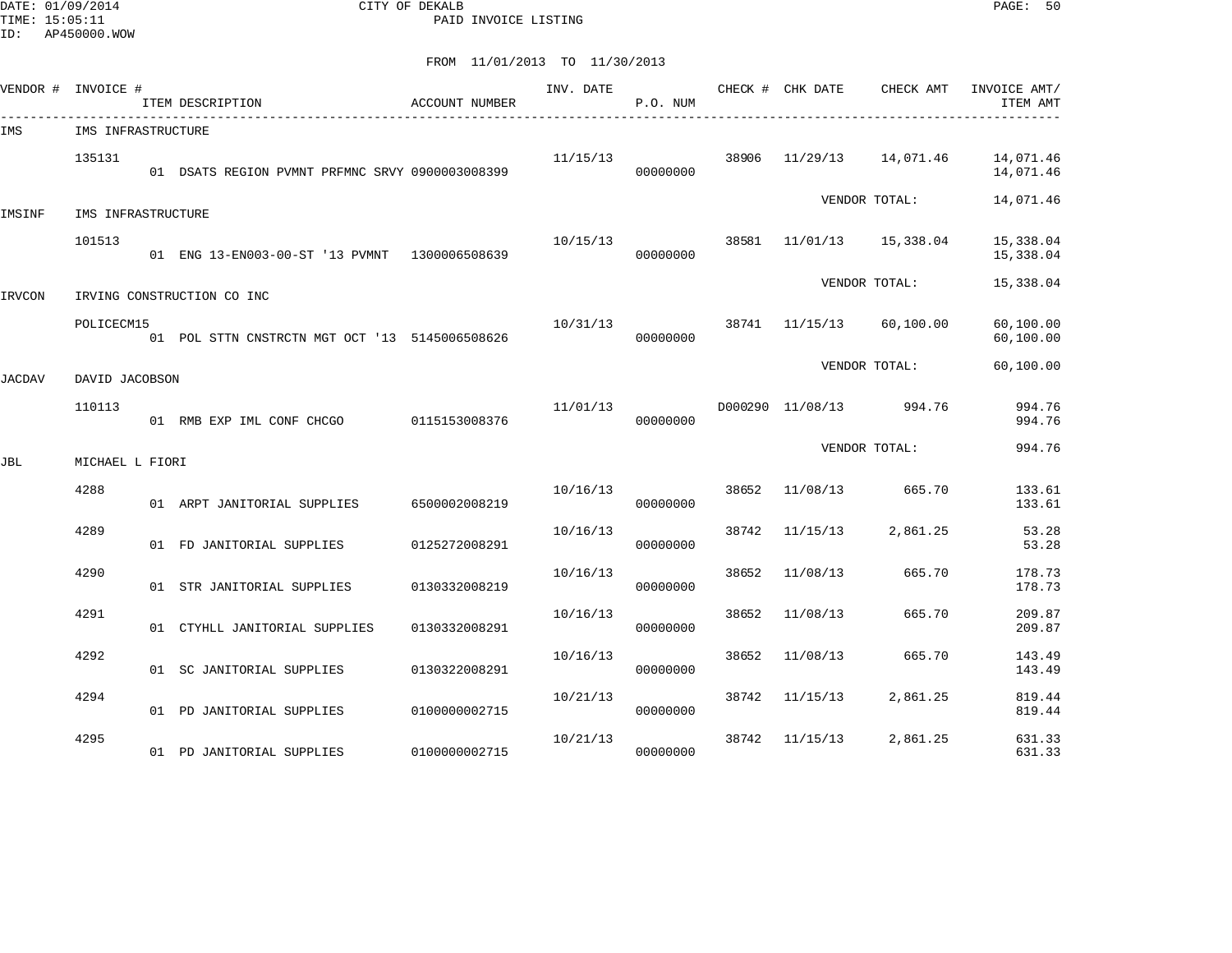|        | VENDOR # INVOICE #   | ITEM DESCRIPTION                                                                               | ACCOUNT NUMBER | INV. DATE | P.O. NUM             |       |          | CHECK # CHK DATE CHECK AMT                | INVOICE AMT/<br>ITEM AMT |
|--------|----------------------|------------------------------------------------------------------------------------------------|----------------|-----------|----------------------|-------|----------|-------------------------------------------|--------------------------|
|        | 4301                 | 01 PD JANITORIAL SUPPLIES                                                                      | 0100000002715  | 10/23/13  | 00000000             |       |          | 38742 11/15/13 2,861.25                   | 846.57<br>846.57         |
|        | 4302                 | 01 PD JANITORIAL SUPPLIES                                                                      | 0100000002715  | 10/23/13  | 00000000             | 38742 | 11/15/13 | 2,861.25                                  | 292.74<br>292.74         |
|        | 4303                 | 01 YSB JANITORIAL SUPPLIES                                                                     | 0130332008291  | 10/23/13  | 00000000             | 38742 | 11/15/13 | 2,861.25                                  | 120.19<br>120.19         |
|        | 4313                 | 01 PD JANITORIAL SUPPLIES                                                                      | 0100000002715  | 10/30/13  | 00000000             | 38742 | 11/15/13 | 2,861.25                                  | 97.70<br>97.70           |
|        | 4329                 | 01 FD JANITORIAL SUPPLIES                                                                      | 0125272008291  | 11/06/13  | 00000000             | 38907 | 11/29/13 | 553.79                                    | 553.79<br>553.79         |
|        | 4335                 | 01 CTYHLL JANITORIAL SPPLYS                                                                    | 0130322008291  | 11/06/13  | 00000000             | 38837 | 11/22/13 | 823.61                                    | 294.11<br>294.11         |
|        | 4344                 | 01 PD (50) RD RNNR ICE MELTER 0130322008235                                                    |                | 11/13/13  | 00000000             | 38837 | 11/22/13 | 823.61                                    | 529.50<br>529.50         |
| JGUNI  | J.G. UNIFORMS, INC.  |                                                                                                |                |           |                      |       |          | VENDOR TOTAL:                             | 4,904.35                 |
|        | 31951                | 01 PD GH LITE 06" ARMOR/CVR/FRT 0100000002715                                                  |                | 10/24/13  | 00000000             |       |          | 38653 11/08/13 930.07                     | 930.07<br>930.07         |
| JOHCON | JOHNSON CONTROLS     |                                                                                                |                |           |                      |       |          | VENDOR TOTAL:                             | 930.07                   |
|        | 17382884925          | 01 STR PNMTC CONTROLS BOILERS 0130322008210<br>02 STR PNMTC CONTROLS BOILERS LBR 0130323008311 |                |           | 00000000<br>00000000 |       |          | 11/04/13 38908 11/29/13 1,082.50 1,082.50 | 140.00<br>942.50         |
| JOHTIR | JOHN'S TIRE DISPOSAL |                                                                                                |                |           |                      |       |          | VENDOR TOTAL:                             | 1,082.50                 |
|        | 286824               | 01 FY14 TIF 1 REHAB TIRE CLLCTN 1300006508624                                                  |                | 11/01/13  | 00000000             |       |          | 38743 11/15/13 676.50                     | 676.50<br>676.50         |
| JOHTRA | JOHNSON TRACTOR INC. |                                                                                                |                |           |                      |       |          | VENDOR TOTAL:                             | 676.50                   |
|        | IR81094              | 01 ARPT AP06 CASE FLTRS/SPNNR 6500003008310                                                    |                | 10/18/13  | 00000000             |       |          | 38654 11/08/13 248.51                     | 248.51<br>248.51         |
|        |                      |                                                                                                |                |           |                      |       |          | VENDOR TOTAL:                             | 248.51                   |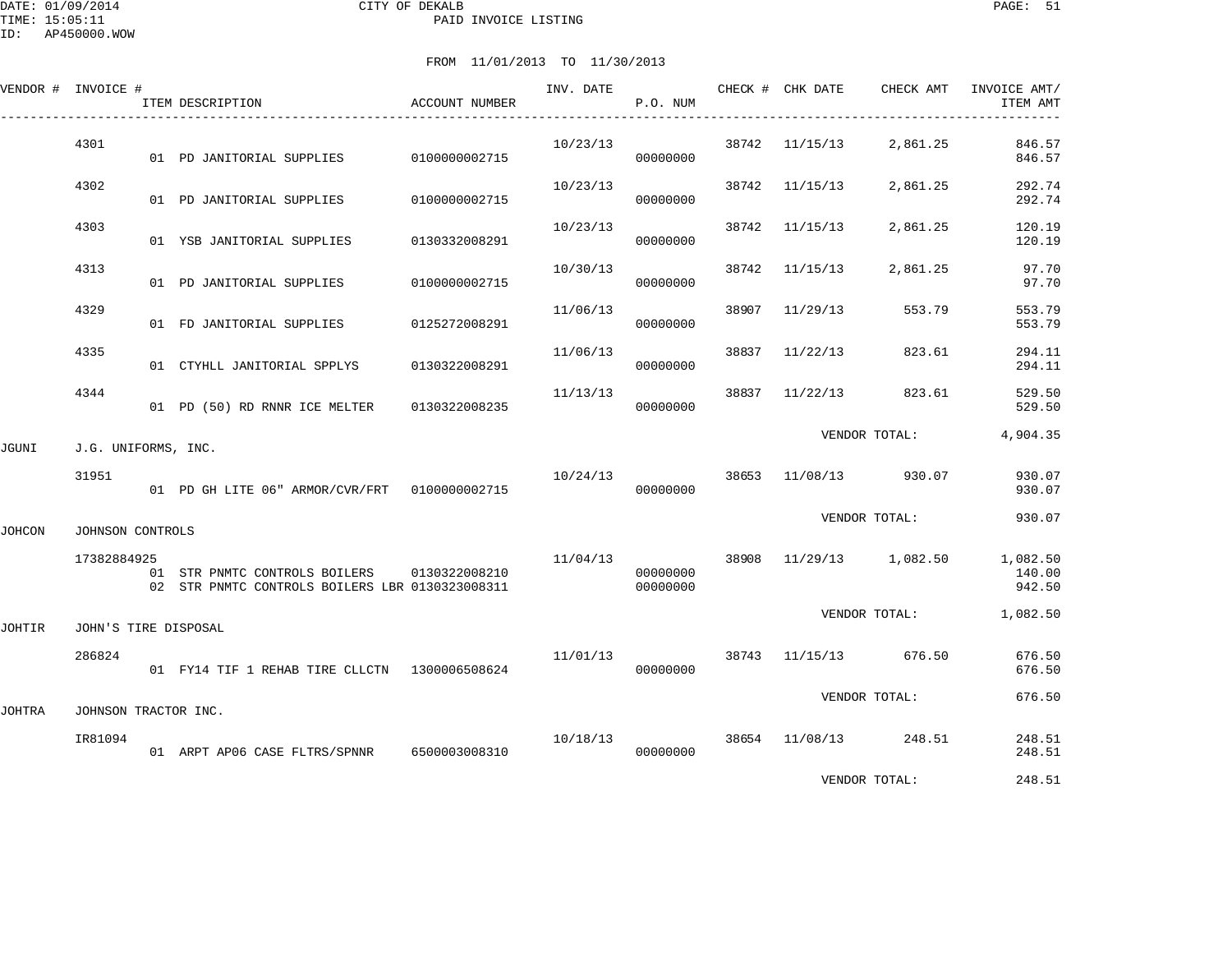DATE: 01/09/2014 CITY OF DEKALB PAGE: 52 PAID INVOICE LISTING

|        | VENDOR # INVOICE #     | ITEM DESCRIPTION                                         | ACCOUNT NUMBER                 | INV. DATE | P.O. NUM             |       | CHECK # CHK DATE | CHECK AMT               | INVOICE AMT/<br>ITEM AMT       |
|--------|------------------------|----------------------------------------------------------|--------------------------------|-----------|----------------------|-------|------------------|-------------------------|--------------------------------|
| JUSSAF | <b>JUST SAFETY LTD</b> |                                                          |                                |           |                      |       |                  |                         |                                |
|        | 20834                  | 01 STR 1ST AID SPPLYS NOV '13                            | 0130332008219                  | 11/07/13  | 00000000             | 38838 | 11/22/13         | 558.85                  | 36.90<br>36.90                 |
|        | 20835                  | 01 WTR 1ST AID SPPLYS NOV '13                            | 6000002008219                  | 11/07/13  | 00000000             | 38838 | 11/22/13         | 558.85                  | 51.95<br>51.95                 |
|        | 20910                  | 01 PD (2) 1ST AID CABINETS                               | 0100000002715                  | 11/13/13  | 00000000             | 38838 | 11/22/13         | 558.85                  | 470.00<br>470.00               |
| JWILL  | J WILLRETT FARMS       |                                                          |                                |           |                      |       |                  | VENDOR TOTAL:           | 558.85                         |
|        | 102913                 | 01 AGRCLTRL SNOW FENCE 1ST ST 0130333008319              |                                | 10/29/13  | 00000000             |       |                  | 38655 11/08/13 450.00   | 450.00<br>450.00               |
| KECJAC | JACOB KECK             |                                                          |                                |           |                      |       |                  | VENDOR TOTAL:           | 450.00                         |
|        | 110113                 | 01 2013 WELLNESS                                         | 7100004008476                  | 11/01/13  | 00000000             |       |                  | D000291 11/08/13 149.50 | 149.50<br>149.50               |
|        | KHR                    |                                                          |                                |           |                      |       |                  | VENDOR TOTAL:           | 149.50                         |
| KHR    | 625                    | 01 ARPT AP06 ROD SEAL RPR 6500003008310                  |                                | 10/23/13  | 00000000             |       |                  | 38744 11/15/13 192.46   | 192.46<br>192.46               |
| KIEPOL |                        | KIESLER'S POLICE SUPPLY, INC.                            |                                |           |                      |       |                  | VENDOR TOTAL:           | 192.46                         |
|        | 00712783A              | 01 PD (7) STRM LGHTS                                     | 0100000002715                  | 10/08/13  | 00000000             |       | 38839 11/22/13   | 875.00                  | 875.00<br>875.00               |
| KISCOM |                        | KISHWAUKEE COMMUNITY HOSPITAL                            |                                |           |                      |       |                  | VENDOR TOTAL:           | 875.00                         |
|        | 091713                 | 01 FD AED/CRP CARDS BLANKEN<br>02 FD AED/CRP CARDS MOREY | 0125273008376<br>0125273008376 | 09/17/13  | 00000000<br>00000000 | 38745 | 11/15/13         | 57.00                   | 57.00<br>30.00<br>27.00        |
|        | 110513                 | 01 FD PATIENT PHARMACY<br>02 FD PATIENT SUPPLIES         | 0125272008237<br>0125272008237 | 11/05/13  | 00000000<br>00000000 | 38909 | 11/29/13         | 2,585.42                | 2,585.42<br>514.98<br>2,070.44 |
|        |                        |                                                          |                                |           |                      |       |                  | VENDOR TOTAL:           | 2,642.42                       |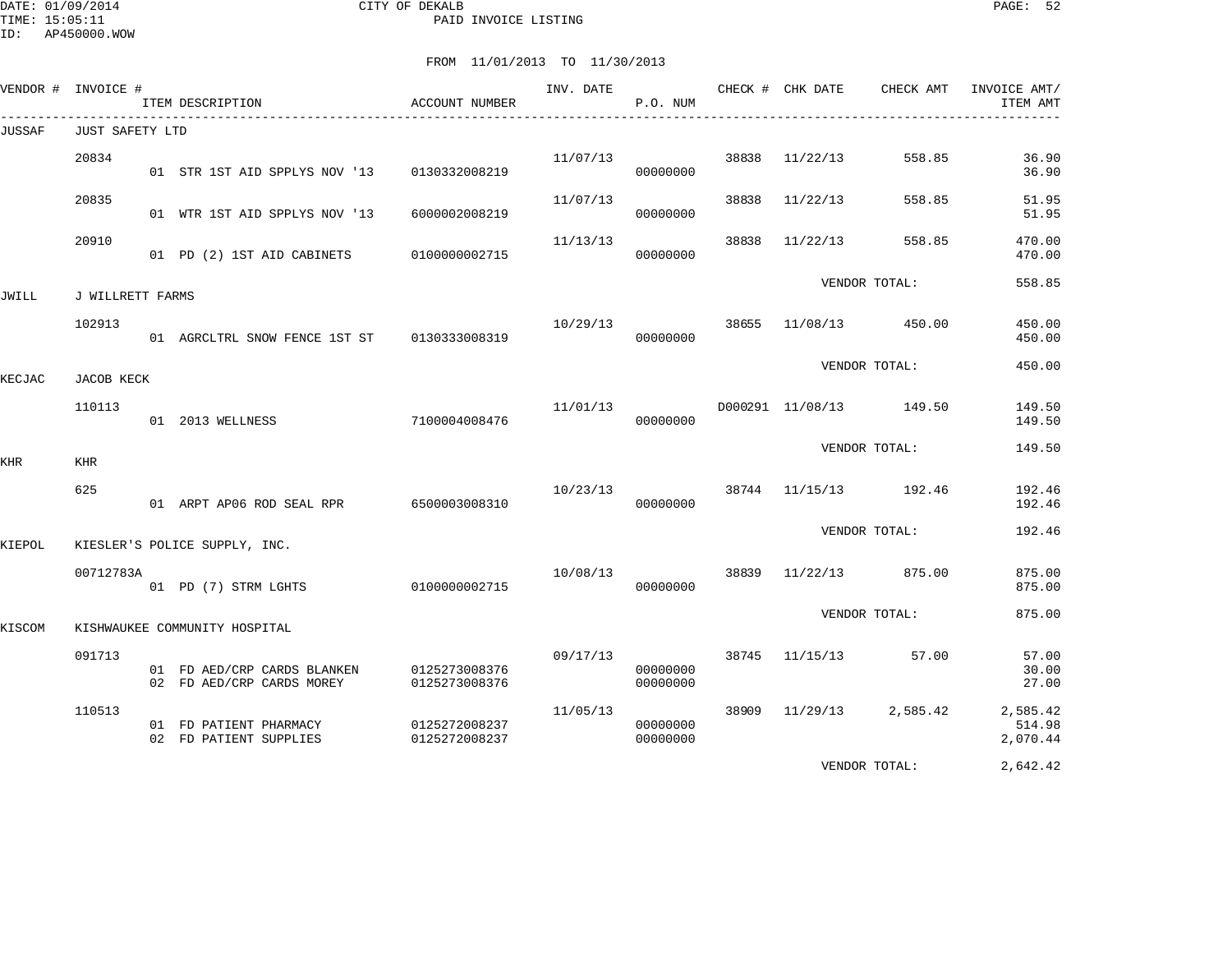DATE: 01/09/2014 CITY OF DEKALB PAGE: 53 PAID INVOICE LISTING

| KISHWAUKEE CORPORATE HEALTH<br>27395<br>38746<br>10/17/13<br>11/15/13<br>5,631.13<br>5,631.13<br>0125273008345<br>01 FD (15) PHYSICALS<br>00000000<br>5,631.13<br>5,631.13<br>VENDOR TOTAL:<br>KME FIRE APPARATUS<br>38747<br>69.34<br>69.34<br>VA57719<br>10/09/13<br>11/15/13<br>0125272008226<br>69.34<br>01 FD 7"RED 12V DBL FCD<br>00000000<br>69.34<br>VENDOR TOTAL:<br>KNODLE'S APPLIANCE<br>82671<br>10/16/13<br>38748<br>11/15/13<br>117.95<br>117.95<br>0125273008348<br>00000000<br>117.95<br>01 FD S1 D/W RPR<br>82999<br>38910<br>10/21/13<br>40.00<br>40.00<br>11/29/13<br>0125273008348<br>00000000<br>40.00<br>01 FD S3 DSHWSHR RPR<br>VENDOR TOTAL:<br>157.95<br>KNUTSON LAWN CARE &<br>4898<br>38749<br>10/28/13<br>11/15/13<br>2,201.25<br>400.00<br>01 PD POLSTN RMV SOD/INSTLL MULCH 0100000002715<br>00000000<br>400.00<br>4907<br>10/31/13<br>38749<br>2,201.25<br>1,801.25<br>11/15/13<br>01 OCT '13 KNOLLS<br>2400003008313<br>00000000<br>293.75<br>00000000<br>OCT '13 HERITAGE<br>2300003008313<br>100.00<br>02<br>03 OCT '13 COLBY/TYLR<br>00000000<br>840.00<br>0130323008313<br>04 OCT '13 KNSNGTN/AG/LINC/14TH 0130333008313<br>00000000<br>567.50<br>VENDOR TOTAL:<br>2,201.25<br>KOEGOR<br><b>GORDON KOEHLING</b><br>110613<br>11/06/13<br>38694<br>11/08/13<br>87.78<br>87.78<br>87.78<br>01 REBATE PROGRAM<br>6000004008481<br>00000000<br>87.78<br>VENDOR TOTAL:<br>KOZTED<br>TED KOZINSKI<br>102513<br>10/25/13<br>D000282 11/01/13<br>137.79<br>137.79<br>01 RMB EXP IGFOA '13 ANNL CONF<br>0115193008376<br>00000000<br>137.79<br>137.79<br>VENDOR TOTAL:<br>KTECH<br>K-TECH SPECIALTY COATINGS, INC<br>10/31/13<br>38911 11/29/13<br>201310K0114 |        | VENDOR # INVOICE # | ITEM DESCRIPTION | ACCOUNT NUMBER | INV. DATE | P.O. NUM | CHECK # CHK DATE | CHECK AMT | INVOICE AMT/<br>ITEM AMT |
|-------------------------------------------------------------------------------------------------------------------------------------------------------------------------------------------------------------------------------------------------------------------------------------------------------------------------------------------------------------------------------------------------------------------------------------------------------------------------------------------------------------------------------------------------------------------------------------------------------------------------------------------------------------------------------------------------------------------------------------------------------------------------------------------------------------------------------------------------------------------------------------------------------------------------------------------------------------------------------------------------------------------------------------------------------------------------------------------------------------------------------------------------------------------------------------------------------------------------------------------------------------------------------------------------------------------------------------------------------------------------------------------------------------------------------------------------------------------------------------------------------------------------------------------------------------------------------------------------------------------------------------------------------------------------------------------|--------|--------------------|------------------|----------------|-----------|----------|------------------|-----------|--------------------------|
|                                                                                                                                                                                                                                                                                                                                                                                                                                                                                                                                                                                                                                                                                                                                                                                                                                                                                                                                                                                                                                                                                                                                                                                                                                                                                                                                                                                                                                                                                                                                                                                                                                                                                           | KISCOR |                    |                  |                |           |          |                  |           |                          |
|                                                                                                                                                                                                                                                                                                                                                                                                                                                                                                                                                                                                                                                                                                                                                                                                                                                                                                                                                                                                                                                                                                                                                                                                                                                                                                                                                                                                                                                                                                                                                                                                                                                                                           |        |                    |                  |                |           |          |                  |           |                          |
|                                                                                                                                                                                                                                                                                                                                                                                                                                                                                                                                                                                                                                                                                                                                                                                                                                                                                                                                                                                                                                                                                                                                                                                                                                                                                                                                                                                                                                                                                                                                                                                                                                                                                           | KMEFIR |                    |                  |                |           |          |                  |           |                          |
|                                                                                                                                                                                                                                                                                                                                                                                                                                                                                                                                                                                                                                                                                                                                                                                                                                                                                                                                                                                                                                                                                                                                                                                                                                                                                                                                                                                                                                                                                                                                                                                                                                                                                           |        |                    |                  |                |           |          |                  |           |                          |
|                                                                                                                                                                                                                                                                                                                                                                                                                                                                                                                                                                                                                                                                                                                                                                                                                                                                                                                                                                                                                                                                                                                                                                                                                                                                                                                                                                                                                                                                                                                                                                                                                                                                                           | KNOAPP |                    |                  |                |           |          |                  |           |                          |
|                                                                                                                                                                                                                                                                                                                                                                                                                                                                                                                                                                                                                                                                                                                                                                                                                                                                                                                                                                                                                                                                                                                                                                                                                                                                                                                                                                                                                                                                                                                                                                                                                                                                                           |        |                    |                  |                |           |          |                  |           |                          |
|                                                                                                                                                                                                                                                                                                                                                                                                                                                                                                                                                                                                                                                                                                                                                                                                                                                                                                                                                                                                                                                                                                                                                                                                                                                                                                                                                                                                                                                                                                                                                                                                                                                                                           |        |                    |                  |                |           |          |                  |           |                          |
|                                                                                                                                                                                                                                                                                                                                                                                                                                                                                                                                                                                                                                                                                                                                                                                                                                                                                                                                                                                                                                                                                                                                                                                                                                                                                                                                                                                                                                                                                                                                                                                                                                                                                           | KNULAW |                    |                  |                |           |          |                  |           |                          |
|                                                                                                                                                                                                                                                                                                                                                                                                                                                                                                                                                                                                                                                                                                                                                                                                                                                                                                                                                                                                                                                                                                                                                                                                                                                                                                                                                                                                                                                                                                                                                                                                                                                                                           |        |                    |                  |                |           |          |                  |           |                          |
|                                                                                                                                                                                                                                                                                                                                                                                                                                                                                                                                                                                                                                                                                                                                                                                                                                                                                                                                                                                                                                                                                                                                                                                                                                                                                                                                                                                                                                                                                                                                                                                                                                                                                           |        |                    |                  |                |           |          |                  |           |                          |
|                                                                                                                                                                                                                                                                                                                                                                                                                                                                                                                                                                                                                                                                                                                                                                                                                                                                                                                                                                                                                                                                                                                                                                                                                                                                                                                                                                                                                                                                                                                                                                                                                                                                                           |        |                    |                  |                |           |          |                  |           |                          |
|                                                                                                                                                                                                                                                                                                                                                                                                                                                                                                                                                                                                                                                                                                                                                                                                                                                                                                                                                                                                                                                                                                                                                                                                                                                                                                                                                                                                                                                                                                                                                                                                                                                                                           |        |                    |                  |                |           |          |                  |           |                          |
|                                                                                                                                                                                                                                                                                                                                                                                                                                                                                                                                                                                                                                                                                                                                                                                                                                                                                                                                                                                                                                                                                                                                                                                                                                                                                                                                                                                                                                                                                                                                                                                                                                                                                           |        |                    |                  |                |           |          |                  |           |                          |
|                                                                                                                                                                                                                                                                                                                                                                                                                                                                                                                                                                                                                                                                                                                                                                                                                                                                                                                                                                                                                                                                                                                                                                                                                                                                                                                                                                                                                                                                                                                                                                                                                                                                                           |        |                    |                  |                |           |          |                  |           |                          |
|                                                                                                                                                                                                                                                                                                                                                                                                                                                                                                                                                                                                                                                                                                                                                                                                                                                                                                                                                                                                                                                                                                                                                                                                                                                                                                                                                                                                                                                                                                                                                                                                                                                                                           |        |                    |                  |                |           |          |                  |           |                          |
|                                                                                                                                                                                                                                                                                                                                                                                                                                                                                                                                                                                                                                                                                                                                                                                                                                                                                                                                                                                                                                                                                                                                                                                                                                                                                                                                                                                                                                                                                                                                                                                                                                                                                           |        |                    |                  |                |           |          |                  | 4,792.66  | 4,792.66                 |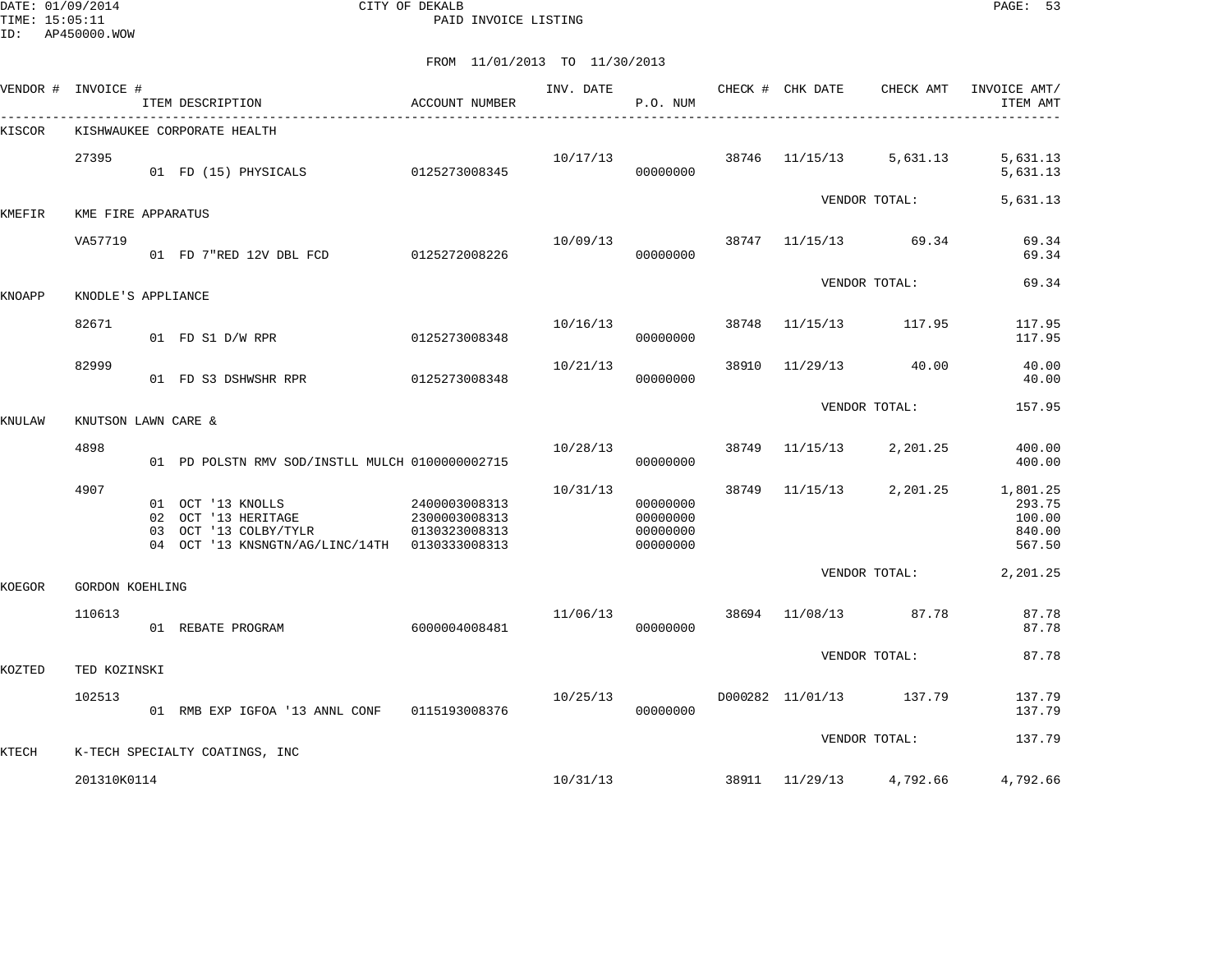DATE: 01/09/2014 CITY OF DEKALB PAGE: 54 PAID INVOICE LISTING

|        | VENDOR # INVOICE # | ITEM DESCRIPTION                                                  | ACCOUNT NUMBER | INV. DATE | P.O. NUM             |       | CHECK # CHK DATE        | CHECK AMT     | INVOICE AMT/<br>ITEM AMT  |
|--------|--------------------|-------------------------------------------------------------------|----------------|-----------|----------------------|-------|-------------------------|---------------|---------------------------|
|        | 201310K0114        | 01 STR (3033) BEET HEET CNCNTR 0130332008235                      |                | 10/31/13  | 00000000             |       | 38911 11/29/13 4,792.66 |               | 4,792.66<br>4,792.66      |
| LAKINT |                    | LAKESIDE INTERNATIONAL TRUCKS                                     |                |           |                      |       |                         | VENDOR TOTAL: | 4,792.66                  |
|        | 7029564P           | 01 STR P29 VALVE                                                  | 0130332008226  | 10/14/13  | 00000000             | 38750 | 11/15/13 190.47         |               | 190.47<br>190.47          |
| LININN | LINCOLN INN        |                                                                   |                |           |                      |       |                         | VENDOR TOTAL: | 190.47                    |
|        | 1315               | 01 HR BRKFST INTRVWS                                              | 0135004008497  | 10/15/13  | 00000000             | 38840 | 11/22/13                | 208.63        | 74.95<br>74.95            |
|        | 1316               | 01 HR LUNCH INTRVWS                                               | 0135004008497  | 10/15/13  | 00000000             | 38840 | 11/22/13                | 208.63        | 133.68<br>133.68          |
| LOVDIS |                    | LOVELL'S DISCOUNT TIRE, INC.                                      |                |           |                      |       |                         | VENDOR TOTAL: | 208.63                    |
|        | 33062              | 01 ARPT TIRE RPR<br>02 CREDIT OVRPYMNT PREVIOUS INV 6500003008310 | 6500003008310  | 07/15/13  | 00000000<br>00000000 |       | 38582 11/01/13          | 2,102.76      | 16.00<br>25.00<br>$-9.00$ |
|        | 33727              | 01 PD (2) GOODYEAR TIRES                                          | 0120222008226  | 09/09/13  | 00000000             | 38582 | 11/01/13                | 2,102.76      | 265.20<br>265.20          |
|        | 33833              | 01 STR P41 TIRE RPR SRVC                                          | 0130333008315  | 09/17/13  | 00000000             | 38582 | 11/01/13                | 2,102.76      | 60.00<br>60.00            |
|        | 33857              | 01 ARPT AP08 TIRE RPR SRVC                                        | 6500003008310  | 09/19/13  | 00000000             | 38582 | 11/01/13                | 2,102.76      | 25.00<br>25.00            |
|        | 33931              | 01 FD FORKLIFE TIRE RPR SRVC                                      | 0125272008210  | 09/24/13  | 00000000             | 38582 | 11/01/13                | 2,102.76      | 45.00<br>45.00            |
|        | 33941              | 01 PD PD37/38/STK (12) TIRES                                      | 0120222008226  | 09/25/13  | 00000000             | 38582 | 11/01/13                | 2,102.76      | 1,691.56<br>1,691.56      |
|        | 34104              | 01 WTR W2 (4) WRANGLER SRA 6000002008226                          |                | 10/07/13  | 00000000             |       | 38912 11/29/13          | 4,285.18      | 637.40<br>637.40          |
|        | 34126              |                                                                   |                | 10/08/13  |                      |       | 38912 11/29/13          | 4,285.18      | 25.00                     |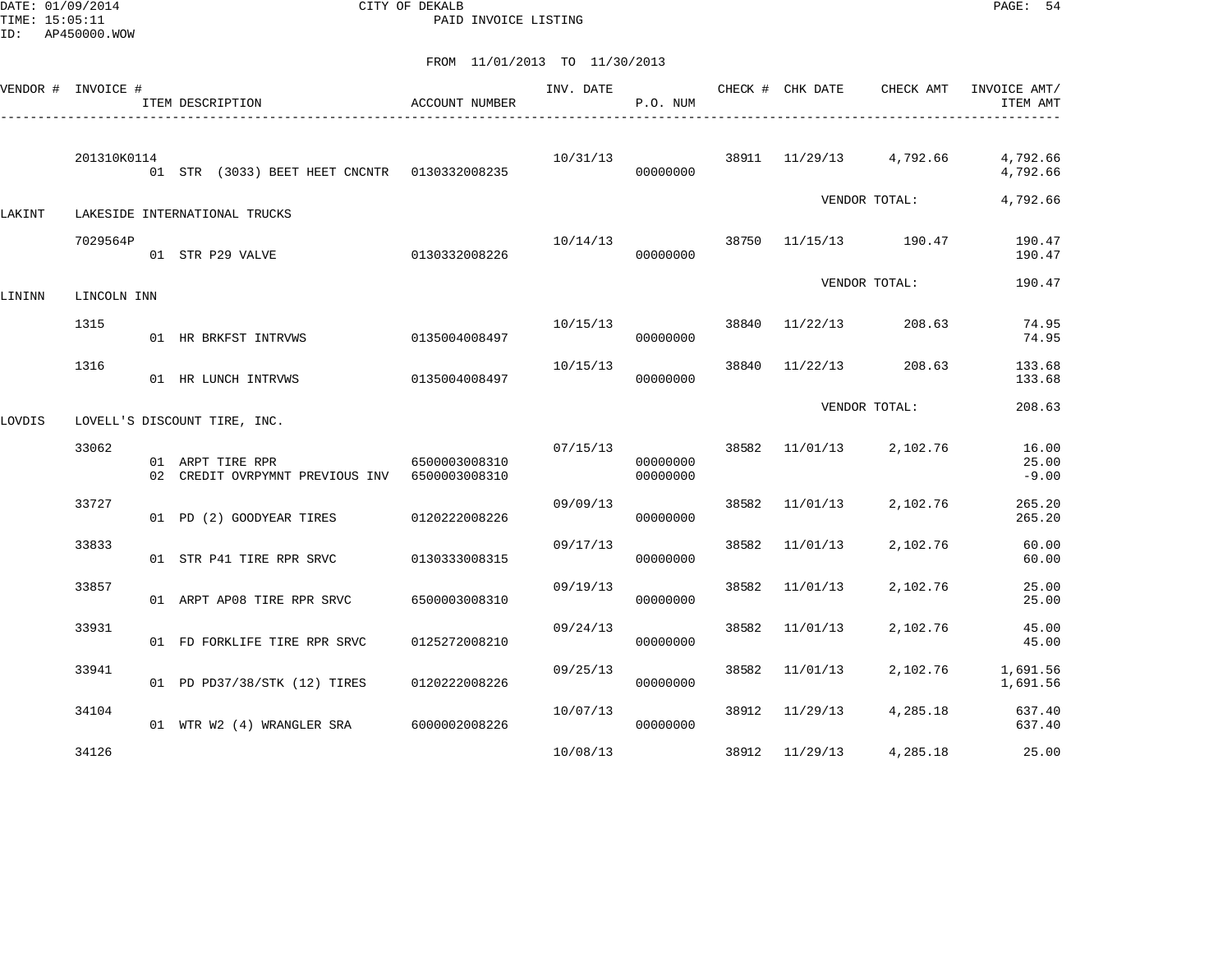DATE: 01/09/2014 CITY OF DEKALB PAGE: 55 PAID INVOICE LISTING

ID: AP450000.WOW

|        | VENDOR # INVOICE # | ITEM DESCRIPTION               | ACCOUNT NUMBER | INV. DATE | P.O. NUM |       | CHECK # CHK DATE | CHECK AMT     | INVOICE AMT/<br>ITEM AMT |
|--------|--------------------|--------------------------------|----------------|-----------|----------|-------|------------------|---------------|--------------------------|
|        | 34126              |                                |                |           |          | 38912 |                  |               | 25.00                    |
|        |                    | 01 FD TIRE RPR                 | 0125273008315  | 10/08/13  | 00000000 |       | 11/29/13         | 4,285.18      | 25.00                    |
|        | 34158              | 01 ARPT AP03 (2)TIRES/MNT/BLNC | 6500003008310  | 10/10/13  | 00000000 | 38912 | 11/29/13         | 4,285.18      | 690.00<br>690.00         |
|        | 34230              | 01 STR P191 EXHAUST PIPE PARTS | 0130332008226  | 10/17/13  | 00000000 | 38912 | 11/29/13         | 4,285.18      | 22.00<br>22.00           |
|        | 34244              | 01 PD PD300 (6)TIRES/MNT/BLNC  | 0100000002715  | 10/18/13  | 00000000 | 38912 | 11/29/13         | 4,285.18      | 918.85<br>918.85         |
|        | 34279              | 01 WTR W17 (4) WRANGLER TIRES  | 6000002008226  | 10/18/13  | 00000000 | 38912 | 11/29/13         | 4,285.18      | 649.60<br>649.60         |
|        | 34288              | 01 ARPT AP02 TIRE RPR          | 6500003008310  | 10/22/13  | 00000000 | 38912 | 11/29/13         | 4,285.18      | 20.00<br>20.00           |
|        | 34359              | 01 FD P1 (4) WRANGLER/MNT/BLNC | 0125273008315  | 10/28/13  | 00000000 | 38912 | 11/29/13         | 4,285.18      | 756.65<br>756.65         |
|        | 34376              | 01 STR P19 TIRE RPR            | 0130332008226  | 10/28/13  | 00000000 | 38912 | 11/29/13         | 4,285.18      | 65.00<br>65.00           |
|        | 34388              | 01 STR P37 (2) GOODYEAR TIRES  | 0130332008226  | 10/29/13  | 00000000 | 38912 | 11/29/13         | 4,285.18      | 500.68<br>500.68         |
| LOVRIT |                    | LOVETT'S RITE-WAY REBUILDERS,  |                |           |          |       |                  | VENDOR TOTAL: | 6,387.94                 |
|        | 57565              | 01 STR TOW P17                 | 0130333008315  | 09/16/13  | 00000000 | 38583 | 11/01/13         | 1,127.00      | 300.00<br>300.00         |
|        | 57997              | 01 PD TOW 13-17822             | 0120223008384  | 10/30/13  | 00000000 | 38841 | 11/22/13         | 750.00        | 150.00<br>150.00         |
|        | 58065              | 01 PD TOW #13-15227            | 0120223008384  | 09/10/13  | 00000000 | 38583 | 11/01/13         | 1,127.00      | 150.00<br>150.00         |
|        | 58120              | 01 PD TOW #13-15685            | 0120223008384  | 09/20/13  | 00000000 | 38583 | 11/01/13         | 1,127.00      | 150.00<br>150.00         |
|        | 58139              | 01 PD TOW #13-13830            | 0120223008384  | 10/08/13  | 00000000 | 38583 | 11/01/13         | 1,127.00      | 150.00<br>150.00         |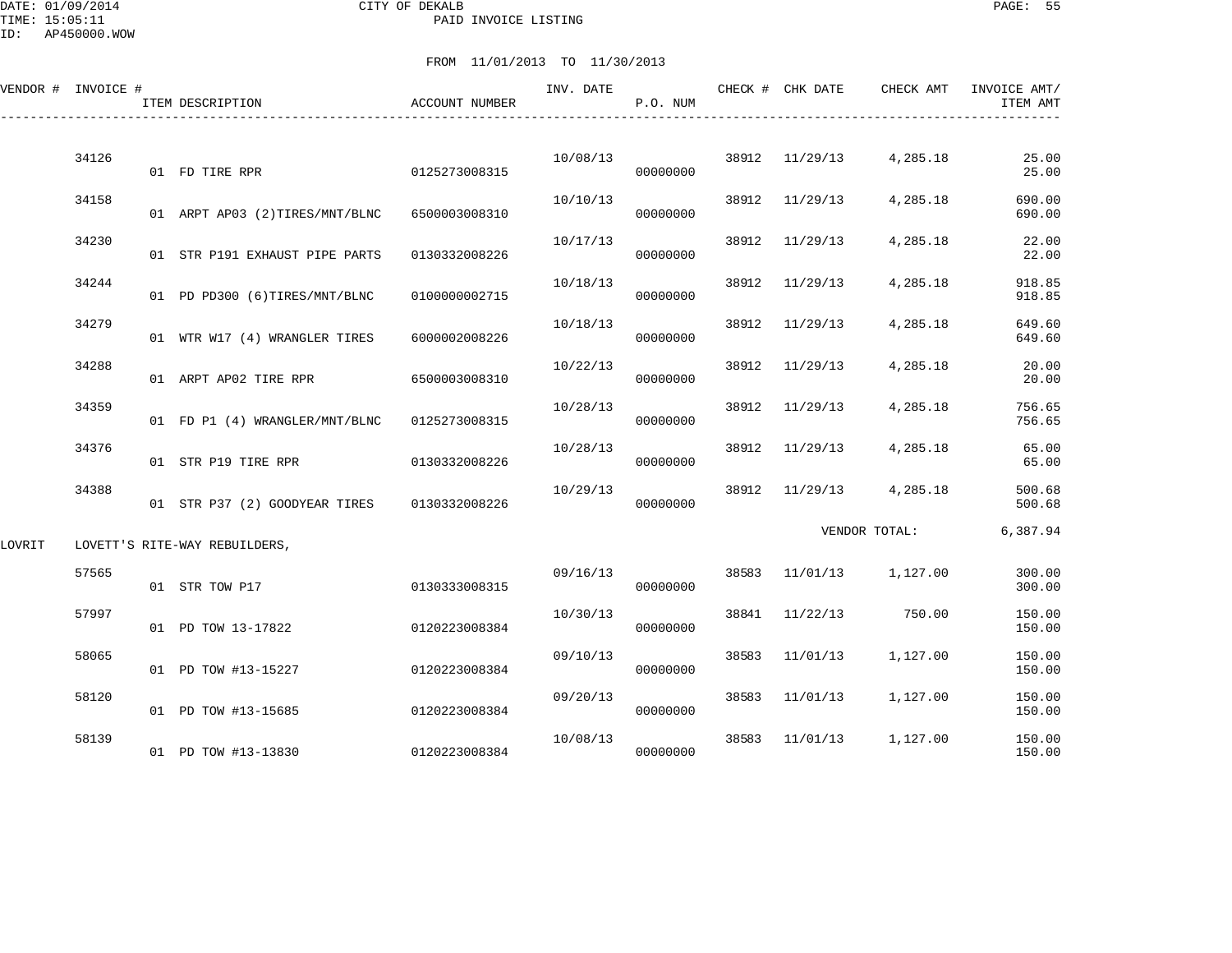|        | VENDOR # INVOICE # | ITEM DESCRIPTION                                                         | ACCOUNT NUMBER                                  | INV. DATE | P.O. NUM                         |       | CHECK # CHK DATE | CHECK AMT         | INVOICE AMT/<br>ITEM AMT          |
|--------|--------------------|--------------------------------------------------------------------------|-------------------------------------------------|-----------|----------------------------------|-------|------------------|-------------------|-----------------------------------|
|        | 58141              | 01 PD TOW BLK '08 JEEP COMPASS                                           | 0120223008384                                   | 09/07/13  | 00000000                         | 38583 |                  | 11/01/13 1,127.00 | 227.00<br>227.00                  |
|        | 58174              | 01 PD TOW #13-15342                                                      | 0120223008384                                   | 09/09/13  | 00000000                         | 38583 | 11/01/13         | 1,127.00          | 150.00<br>150.00                  |
|        | 58228              | 01 PD TOW 13-16990                                                       | 0120223008384                                   | 10/29/13  | 00000000                         | 38841 | 11/22/13         | 750.00            | 150.00<br>150.00                  |
|        | 58266              | 01 PD TOW TOWED TO AREA 6                                                | 0120223008384                                   | 10/21/13  | 00000000                         | 38841 | 11/22/13         | 750.00            | 150.00<br>150.00                  |
|        | 58291              | 01 PD TOW 13-16718                                                       | 0120223008384                                   | 10/20/13  | 00000000                         | 38841 | 11/22/13         | 750.00            | 150.00<br>150.00                  |
|        | 58313              | 01 PD TOW TOWED TO AREA 6 0120223008384                                  |                                                 | 10/13/13  | 00000000                         |       | 38841 11/22/13   | 750.00            | 150.00<br>150.00                  |
| LOWCRE |                    | LOWE'S CREDIT SERVICES                                                   |                                                 |           |                                  |       |                  | VENDOR TOTAL:     | 1,877.00                          |
|        | 905182             | 01 FD SW GFCI TESTER/BROOM 0125272008240                                 |                                                 | 10/06/13  | 00000000                         | 38752 | 11/15/13         | 10,039.93         | 34.10<br>34.10                    |
|        | 905276             | 01 STR (12) MASTER PADLOCK KEYS                                          | 0130332008295                                   | 10/09/13  | 00000000                         | 38752 | 11/15/13         | 10,039.93         | 21.36<br>21.36                    |
|        | 905384             | 01 WTR SHP DRLL BITS/MASONARY                                            | 6000002008295                                   | 10/10/13  | 00000000                         | 38752 | 11/15/13         | 10,039.93         | 43.22<br>43.22                    |
|        | 905747             | 01 FD S1 SHED/SHELVES                                                    | 0125272008210                                   | 09/30/13  | 00000000                         | 38752 | 11/15/13         | 10,039.93         | 59.80<br>59.80                    |
|        | 906633             | 01 ARPT SHOP SUPPLIES<br>02 ARPT AP09 SUPPLIES<br>03 ARPT LEVERLOCK TAPE | 6500002008226<br>6500003008310<br>6500002008295 | 10/22/13  | 00000000<br>00000000<br>00000000 |       | 38752 11/15/13   | 10,039.93         | 172.55<br>135.72<br>27.82<br>9.01 |
|        | 906950             | 01 FD S2 PRJCT                                                           | 0125272008210                                   | 09/29/13  | 00000000                         | 38752 | 11/15/13         | 10,039.93         | 51.42<br>51.42                    |
|        | 911406             | 01 ARPT WNDSCK/HNGR LGHTS                                                | 6500002008218                                   | 10/09/13  | 00000000                         | 38752 | 11/15/13         | 10,039.93         | 121.78<br>121.78                  |
|        | 913207             |                                                                          |                                                 | 10/04/13  |                                  |       | 38752 11/15/13   | 10,039.93         | 50.17                             |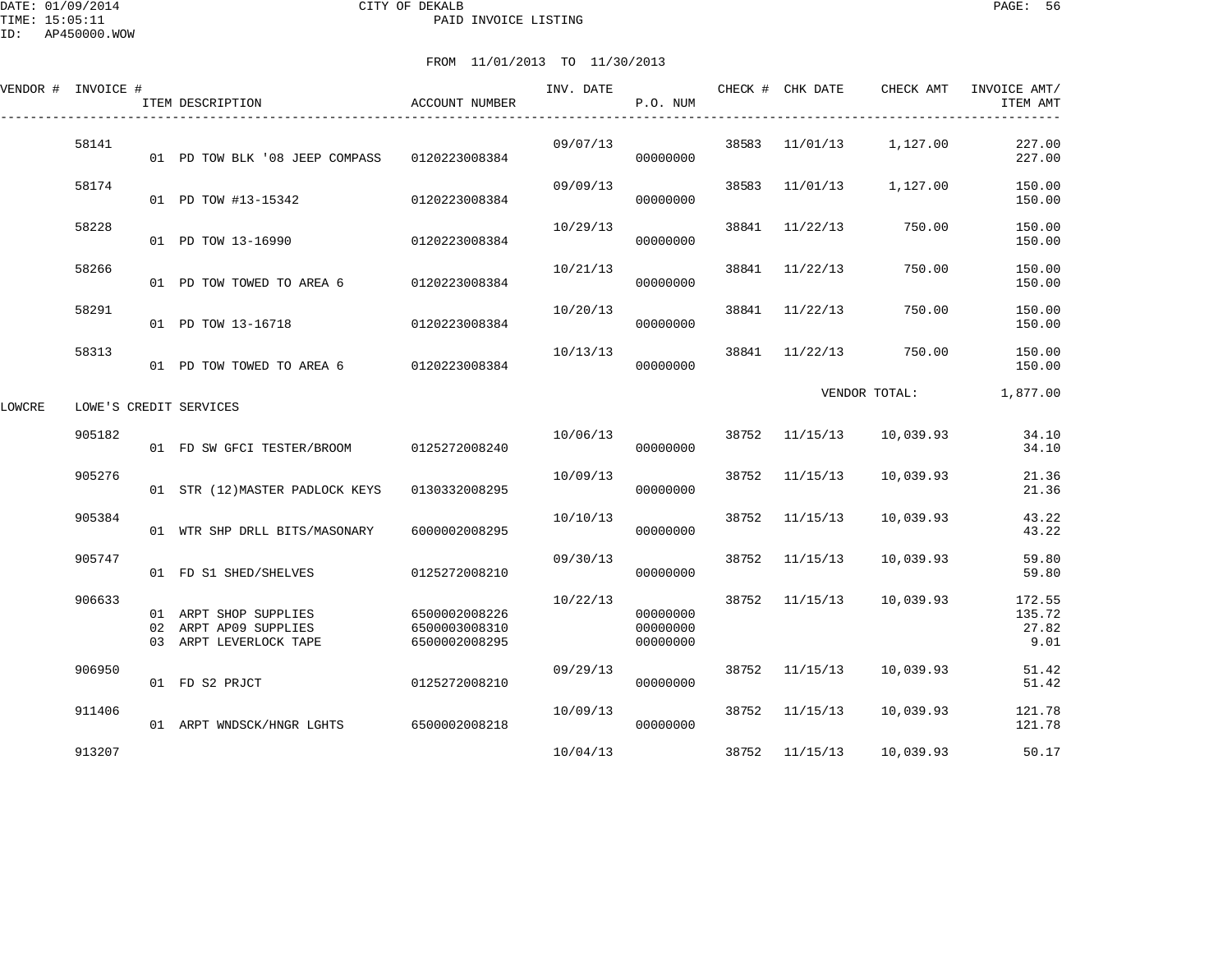DATE: 01/09/2014 CITY OF DEKALB PAGE: 57 PAID INVOICE LISTING

ID: AP450000.WOW

| VENDOR # INVOICE # | ITEM DESCRIPTION                                | <b>ACCOUNT NUMBER</b>          | INV. DATE | P.O. NUM             |       | CHECK # CHK DATE | CHECK AMT | INVOICE AMT/<br>ITEM AMT |
|--------------------|-------------------------------------------------|--------------------------------|-----------|----------------------|-------|------------------|-----------|--------------------------|
| 913207             | 01 FD PULLEY/CNCRT CRCK SEAL/TRIM 0125272008210 |                                | 10/04/13  | 00000000             | 38752 | 11/15/13         | 10,039.93 | 50.17<br>50.17           |
| 913940             | 01 FD S1/2 SUPPLIES                             | 0125272008210                  | 09/26/13  | 00000000             | 38752 | 11/15/13         | 10,039.93 | 15.56<br>15.56           |
| 915538             | 01 FD F1 PICNIC TABLE                           | 2800002008295                  | 10/09/13  | 00000000             | 38752 | 11/15/13         | 10,039.93 | 83.60<br>83.60           |
| 936123             | 01 FD S2 ENCPSLTD RO SYSTM                      | 0125272008210                  | 10/15/13  | 00000000             | 38752 | 11/15/13         | 10,039.93 | 126.54<br>126.54         |
| 941065             | 01 ARPT GATE OPERATORS DCON                     | 6500003008313                  | 10/08/13  | 00000000             | 38752 | 11/15/13         | 10,039.93 | 9.44<br>9.44             |
| 941092             | 01 FD THRMST WIRE/MORING/STPL                   | 0125272008210                  | 10/04/13  | 00000000             | 38752 | 11/15/13         | 10,039.93 | 61.45<br>61.45           |
| 941550             | 01 STR P37 RPLCMNT DRILL                        | 0130332008295                  | 10/11/13  | 00000000             | 38752 | 11/15/13         | 10,039.93 | 189.05<br>189.05         |
| 941742             | 01 STR GE 4PK C9 RPLCMNT                        | 0130322008210                  | 10/22/13  | 00000000             | 38752 | 11/15/13         | 10,039.93 | 22.56<br>22.56           |
| 941766             | 01 FD F1 RPR/PAINTING                           | 0125272008210                  | 10/02/13  | 00000000             | 38752 | 11/15/13         | 10,039.93 | 86.18<br>86.18           |
| 941803             | 01 ARPT FBO OSI 60W                             | 6500002008218                  | 10/02/13  | 00000000             | 38752 | 11/15/13         | 10,039.93 | 9.48<br>9.48             |
| 941892             | 01 FD OLY MAX/ROPE/VALVE                        | 0125272008291                  | 10/03/13  | 00000000             | 38752 | 11/15/13         | 10,039.93 | 112.74<br>112.74         |
| 942142             | 01 FD (4) FLIP LIDS<br>02 FD 10 FT BLK IRON     | 0125272008241<br>0125272008210 | 10/21/13  | 00000000<br>00000000 | 38752 | 11/15/13         | 10,039.93 | 38.72<br>28.44<br>10.28  |
| 953415             | 01 FD BLDG SUPPLIES                             | 0125272008240                  | 09/30/13  | 00000000             | 38752 | 11/15/13         | 10,039.93 | 42.46<br>42.46           |
| 953681             | 01 STR BRGHT DPLX/TOP CHOICE KD                 | 0130332008219                  | 10/17/13  | 00000000             | 38752 | 11/15/13         | 10,039.93 | 72.52<br>72.52           |
| 953721             |                                                 |                                | 10/18/13  |                      | 38752 | 11/15/13         | 10,039.93 | 68.10                    |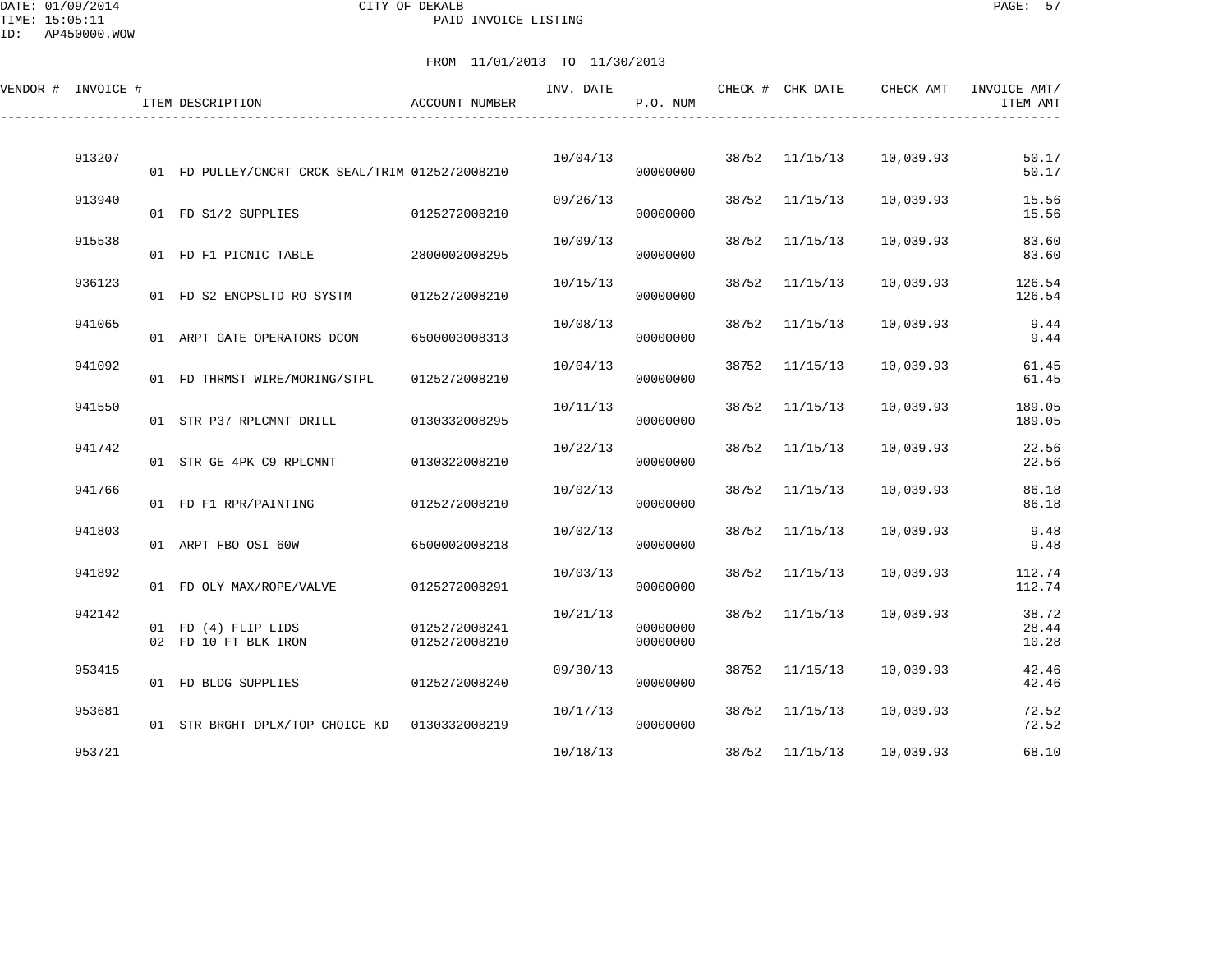DATE: 01/09/2014 CITY OF DEKALB PAGE: 58 PAID INVOICE LISTING

|        | VENDOR # INVOICE #  | ITEM DESCRIPTION                               | ACCOUNT NUMBER |          | P.O. NUM |       | INV. DATE CHECK # CHK DATE | CHECK AMT               | INVOICE AMT/<br>ITEM AMT |
|--------|---------------------|------------------------------------------------|----------------|----------|----------|-------|----------------------------|-------------------------|--------------------------|
|        |                     |                                                |                |          |          |       |                            |                         |                          |
|        | 953721              | 01 STR 10FT #4 STEEL SIGN BLDG                 | 0130332008219  | 10/18/13 | 00000000 |       | 38752 11/15/13             | 10,039.93               | 68.10<br>68.10           |
|        | 953732              | 01 FD TOP CHOICE/PPLR BOARD                    | 0125272008210  | 10/03/13 | 00000000 | 38752 | 11/15/13                   | 10,039.93               | 28.23<br>28.23           |
|        | 953946              | 01 WTR CNCRT FORMS/NAILS                       | 6000002008232  | 10/07/13 | 00000000 | 38752 | 11/15/13                   | 10,039.93               | 47.14<br>47.14           |
|        | 977042              | 01 POL STTN SHELVING & APPLNCS 5145006508626   |                | 09/05/13 | 00000000 |       | 38752 11/15/13             | 10,039.93               | 8,471.76<br>8,471.76     |
| LOWEUG | EUGENE LOWERY       |                                                |                |          |          |       |                            | VENDOR TOTAL:           | 10,039.93                |
|        | 110113              | 01 RMB EXP IPC CONF PHIL 10/19 0120213008376   |                | 11/01/13 | 00000000 |       |                            | D000292 11/08/13 354.19 | 354.19<br>354.19         |
| LUNKIR | KIRT T. LUNDBECK    |                                                |                |          |          |       |                            | VENDOR TOTAL:           | 354.19                   |
|        | $7\phantom{.}$      | 01 MUNI BND DRCTR SEP-NOV '13 0110113008399    |                | 11/14/13 | 00000000 |       |                            | 38842 11/22/13 1,500.00 | 1,500.00<br>1,500.00     |
|        |                     |                                                |                |          |          |       |                            | VENDOR TOTAL:           | 1,500.00                 |
| MABAS  |                     | MUTUAL AID BOX ALARM SYSTEM                    |                |          |          |       |                            |                         |                          |
|        | T20001438           | 01 FD CARANI TIER 2 CRDNTLNG CRD 0125273008376 |                | 09/12/13 | 00000000 |       |                            | 38843 11/22/13 5.00     | 5.00<br>5.00             |
| MACINC | MACKLIN INCOPORATED |                                                |                |          |          |       |                            | VENDOR TOTAL:           | 5.00                     |
|        | 34249               | 01 WTR 127.75TN CA7 6000002008228              |                | 10/15/13 | 00000000 |       |                            | 38657 11/08/13 1,459.99 | 1,459.99<br>1,459.99     |
| MALRUT | RUTH MALOY          |                                                |                |          |          |       |                            | VENDOR TOTAL:           | 1,459.99                 |
|        | 102513              | 01 RMB IML CONF CHICAGO 10/17/13 0115153008376 |                | 10/25/13 | 00000000 |       |                            | D000283 11/01/13 355.72 | 355.72<br>355.72         |
|        |                     |                                                |                |          |          |       |                            | VENDOR TOTAL:           | 355.72                   |
| MAPPAR |                     | VILLAGE OF MAPLE PARK                          |                |          |          |       |                            |                         |                          |
|        | 102413              |                                                |                | 10/24/13 |          |       |                            | 38584 11/01/13 667.21   | 667.21                   |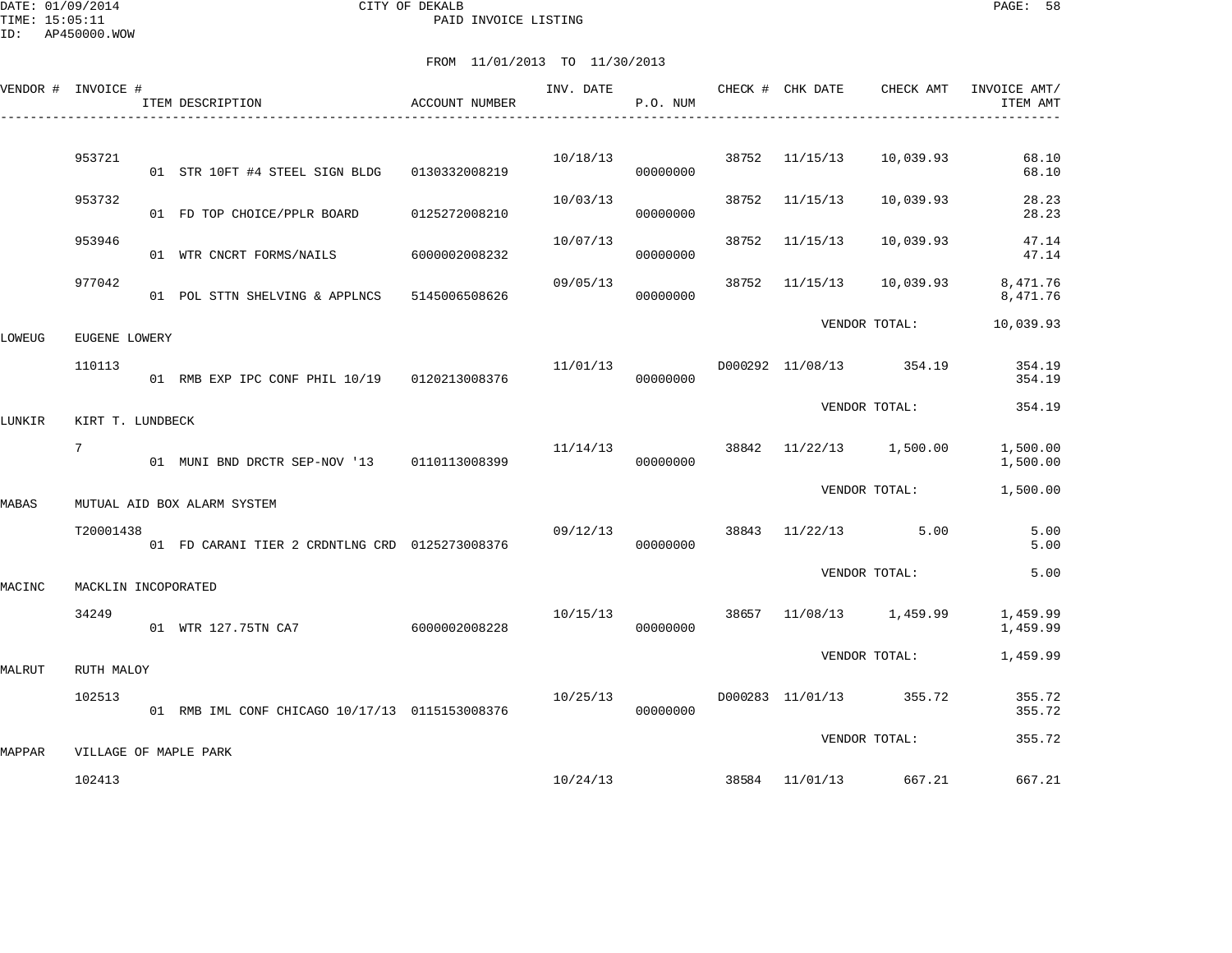DATE: 01/09/2014 CITY OF DEKALB PAGE: 59 PAID INVOICE LISTING

|        | VENDOR # INVOICE # | ITEM DESCRIPTION                                | ACCOUNT NUMBER | INV. DATE | P.O. NUM |       | CHECK # CHK DATE | CHECK AMT     | INVOICE AMT/<br>ITEM AMT |
|--------|--------------------|-------------------------------------------------|----------------|-----------|----------|-------|------------------|---------------|--------------------------|
|        | 102413             | 01 CC RMB HALF EXP NIMCA/IML/CLK 0110103008376  |                | 10/24/13  | 00000000 | 38584 | 11/01/13         | 667.21        | 667.21<br>667.21         |
| MARCOM | MARTIN & COMPANY   |                                                 |                |           |          |       |                  | VENDOR TOTAL: | 667.21                   |
|        | 102413             | 01 MFT 120018100WR TAYLOR ST PY#2 1000003008633 |                | 10/24/13  | 00000000 | 38585 | 11/01/13         | 74,815.55     | 74,815.55<br>74,815.55   |
| MARINC |                    | M.A.R.S. INCORPORATED                           |                |           |          |       |                  | VENDOR TOTAL: | 74,815.55                |
|        | 551868             | 01 STR P16 ALT QUAD MNT                         | 0130332008226  | 10/08/13  | 00000000 | 38586 | 11/01/13         | 132.00        | 132.00<br>132.00         |
|        | 552066             | 01 FD RBLT NIEHOFF ALT                          | 0125273008315  | 10/29/13  | 00000000 | 38913 | 11/29/13         | 2,293.00      | 2,293.00<br>2,293.00     |
|        | 552129             | 01 STR P37 RBLT ALT                             | 0130332008226  | 11/04/13  | 00000000 | 38844 | 11/22/13         | 131.00        | 131.00<br>131.00         |
| MCSQU  |                    | MC SOUARED ENERGY SERVICES LLC                  |                |           |          |       |                  | VENDOR TOTAL: | 2,556.00                 |
|        | 102813             | 01 0075041020 9/26-10/25/13                     | 6500003008352  | 10/28/13  | 00000000 | 38753 | 11/15/13         | 2,410.66      | 49.79<br>49.79           |
|        | 102813A            | 01 1506097008 9/26-10/25/13                     | 6500003008352  | 10/28/13  | 00000000 | 38753 | 11/15/13         | 2,410.66      | 87.98<br>87.98           |
|        | 102813B            | 01 1839137004 9/26-10/25/13                     | 6500003008352  | 10/28/13  | 00000000 | 38753 | 11/15/13         | 2,410.66      | 76.70<br>76.70           |
|        | 102813C            | 01 2950409035 9/26-10/25/13                     | 6500003008352  | 10/28/13  | 00000000 | 38753 | 11/15/13         | 2,410.66      | 483.75<br>483.75         |
|        | 102813D            | 01 2950414009 9/26-10/25/13                     | 6500003008352  | 10/28/13  | 00000000 | 38753 | 11/15/13         | 2,410.66      | 75.46<br>75.46           |
|        | 102813E            | 01 2950412005 9/26-10/25/13                     | 6500003008352  | 10/28/13  | 00000000 | 38753 | 11/15/13         | 2,410.66      | 825.65<br>825.65         |
|        | 102813F            | 01 2950413002 9/26-10/25/13                     | 6500003008352  | 10/28/13  | 00000000 | 38753 | 11/15/13         | 2,410.66      | 245.22<br>245.22         |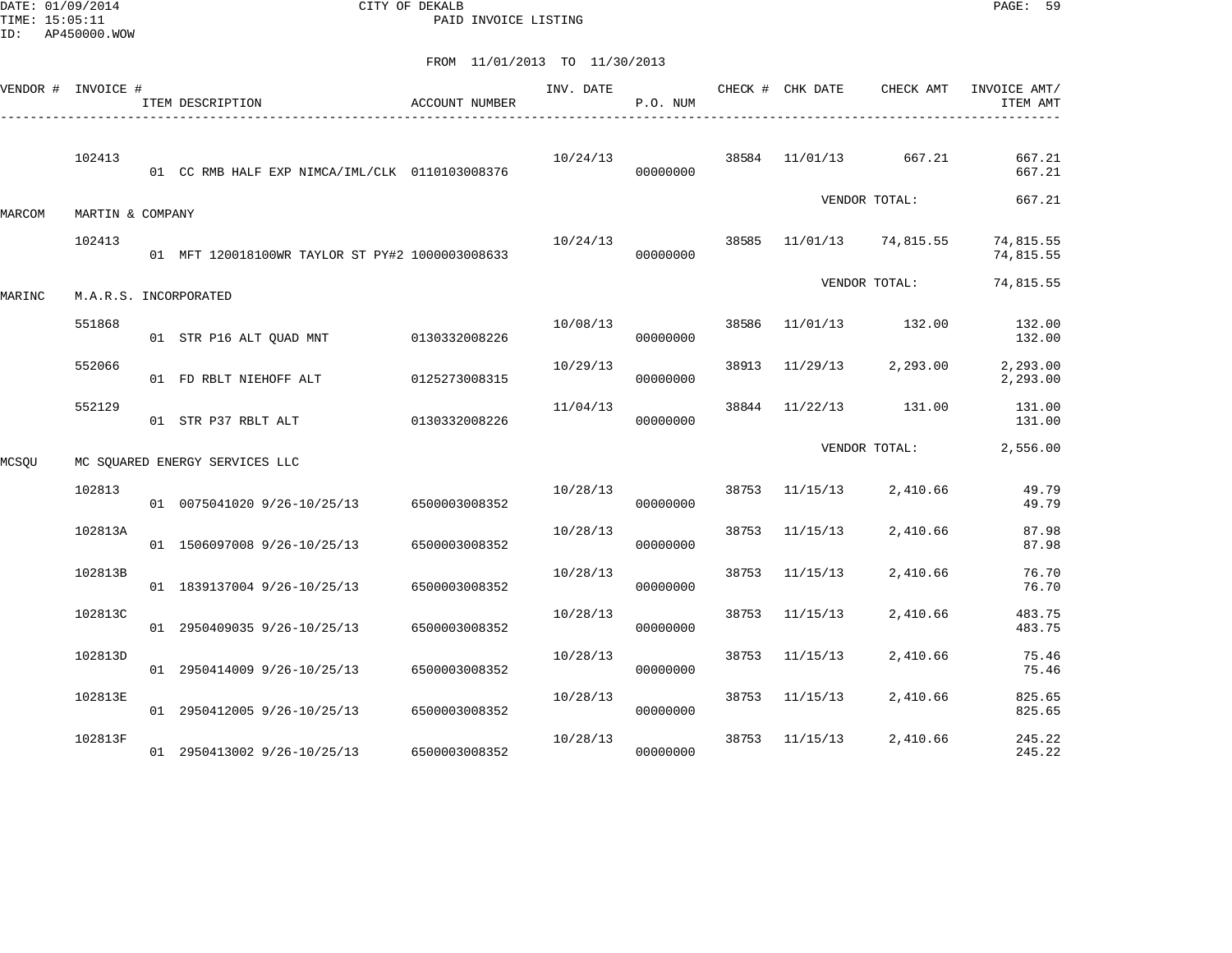DATE: 01/09/2014 CITY OF DEKALB PAGE: 60 PAID INVOICE LISTING

ID: AP450000.WOW

# FROM 11/01/2013 TO 11/30/2013

| VENDOR # INVOICE # |                    | ITEM DESCRIPTION                                          | ACCOUNT NUMBER                 | INV. DATE | P.O. NUM             |       | CHECK # CHK DATE | CHECK AMT     | INVOICE AMT/<br>ITEM AMT  |
|--------------------|--------------------|-----------------------------------------------------------|--------------------------------|-----------|----------------------|-------|------------------|---------------|---------------------------|
|                    | 102813G            | 01 3034018028 9/26-10/25/13 6500003008352                 |                                | 10/28/13  | 00000000             |       | 38753 11/15/13   | 2,410.66      | 36.24<br>36.24            |
|                    | 102813H            | 01 3034019007 9/26-10/25/13                               | 6500003008352                  | 10/28/13  | 00000000             |       | 38753 11/15/13   | 2,410.66      | 71.95<br>71.95            |
|                    | 103113             | 01 2415052007 10/1-10/30/13 6500003008352                 |                                | 10/31/13  | 00000000             | 38753 | 11/15/13         | 2,410.66      | 71.89<br>71.89            |
|                    | 103113A            | 01 2950416012 10/1-10/30/13                               | 6500003008352                  | 10/31/13  | 00000000             | 38753 | 11/15/13         | 2,410.66      | 70.90<br>70.90            |
|                    | 103113B            | 01 2950419022 10/1-10/30/13 6500003008352                 |                                | 10/31/13  | 00000000             |       | 38753 11/15/13   | 2,410.66      | 315.13<br>315.13          |
| MELLOC             | MELIN'S LOCK & KEY |                                                           |                                |           |                      |       |                  | VENDOR TOTAL: | 2,410.66                  |
|                    | 14896              | 01 PD (3) FORD KEYS                                       | 0120243008315                  | 09/27/13  | 00000000             |       | 38914 11/29/13   | 363.67        | 11.10<br>11.10            |
|                    | 14932              | 01 PD (2) KEYS                                            | 0120223008315                  | 10/05/13  | 00000000             |       | 38914 11/29/13   | 363.67        | 6.01<br>6.01              |
|                    | 14959              | 01 ARPT (3) KEYS/(4) PAPER TAGS                           | 6500003008310                  | 10/10/13  | 00000000             |       | 38914 11/29/13   | 363.67        | 13.28<br>13.28            |
|                    | 14969              | 01 STR P191 KEY                                           | 0130332008226                  | 10/14/13  | 00000000             |       | 38914 11/29/13   | 363.67        | 1.85<br>1.85              |
|                    | 14994              | 01 PD KEY AMBER MANOR                                     | 0120223008315                  | 10/17/13  | 00000000             |       | 38914 11/29/13   | 363.67        | 2.55<br>2.55              |
|                    | 15005              | 01 ARPT AP02 (3) KEYS                                     | 6500003008310                  | 10/21/13  | 00000000             | 38914 | 11/29/13         | 363.67        | 11.10<br>11.10            |
|                    | 15042              | 01 ARPT (4) FORD KEYS/(4) KEY TAGS 6500003008310          |                                | 10/31/13  | 00000000             | 38914 | 11/29/13         | 363.67        | 13.44<br>13.44            |
|                    | 15069              | 01 ARPT DESK KEY                                          | 6500002008219                  | 11/06/13  | 00000000             |       | 38914 11/29/13   | 363.67        | 10.50<br>10.50            |
|                    | 5398               | 01 CTYHLL DR CLSR LABOR<br>02 CTYHLL HEAVY DUTY DOOR CLRS | 0130323008348<br>0130323008348 | 08/31/13  | 00000000<br>00000000 |       | 38914 11/29/13   | 363.67        | 293.84<br>75.00<br>218.84 |

VENDOR TOTAL: 363.67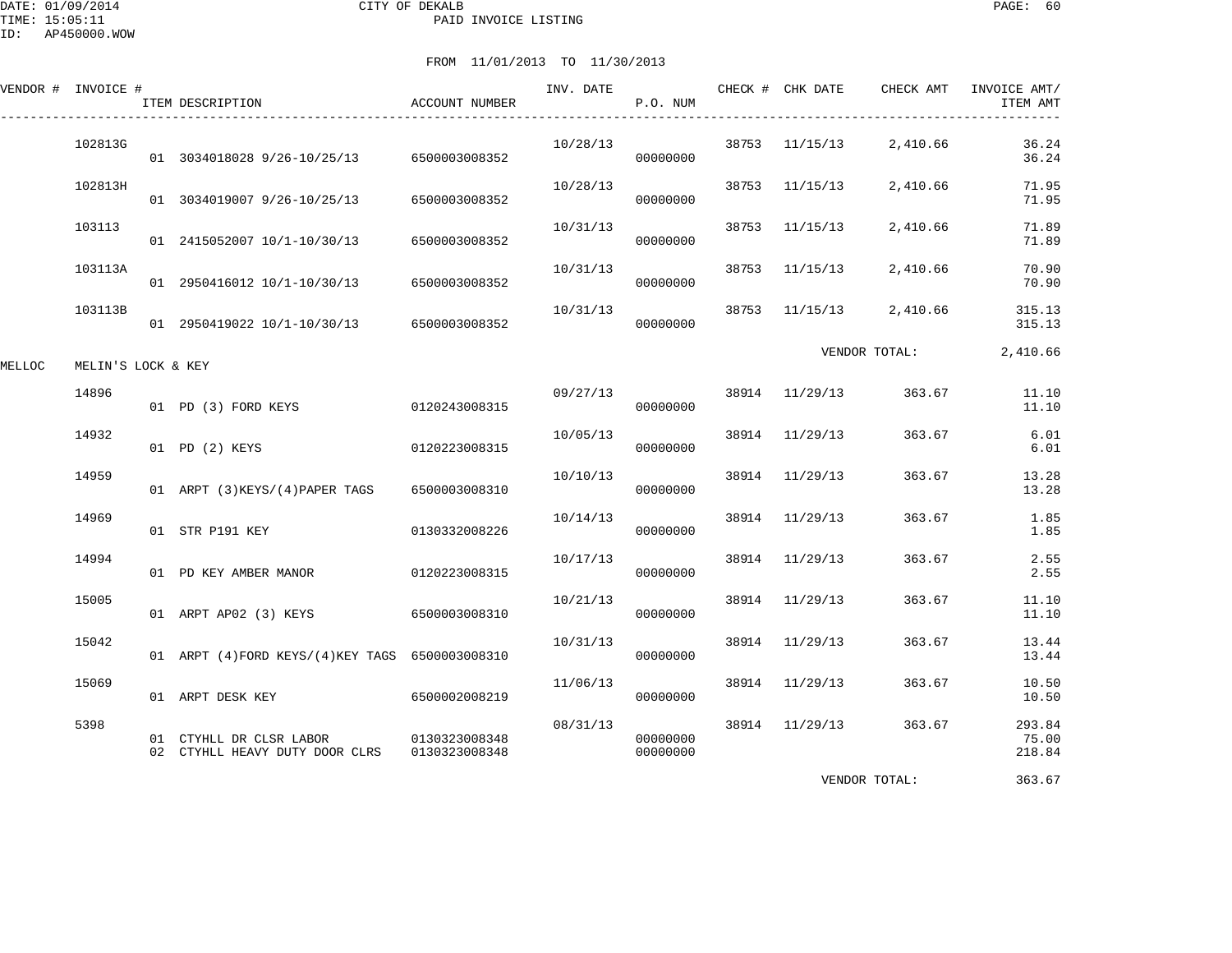DATE: 01/09/2014 CITY OF DEKALB PAGE: 61 PAID INVOICE LISTING

|        | VENDOR # INVOICE #    | ITEM DESCRIPTION                                                                                                           | ACCOUNT NUMBER                                  | INV. DATE | P.O. NUM                                     |       | CHECK # CHK DATE | CHECK AMT         | INVOICE AMT/<br>ITEM AMT                    |
|--------|-----------------------|----------------------------------------------------------------------------------------------------------------------------|-------------------------------------------------|-----------|----------------------------------------------|-------|------------------|-------------------|---------------------------------------------|
| MESIM  |                       | M.E. SIMPSON CO., INC.                                                                                                     |                                                 |           |                                              |       |                  |                   |                                             |
|        | 24392                 | 01 WTR LEAK DETECTION SRVC 6000003008328                                                                                   |                                                 | 10/14/13  | 00000000                                     | 38587 | 11/01/13         | 2,193.00          | 2,193.00<br>2,193.00                        |
| METPRO |                       | PRISTINE WATER SOLUTIONS                                                                                                   |                                                 |           |                                              |       |                  | VENDOR TOTAL:     | 2,193.00                                    |
|        | 022509                | 01 WTR (20) AQUADENE/FRT 6000002008250                                                                                     |                                                 | 11/06/13  | 00000000                                     | 38915 |                  | 11/29/13 7,080.48 | 7,080.48<br>7,080.48                        |
| METWES | METRO WEST COUNCIL OF |                                                                                                                            |                                                 |           |                                              |       |                  | VENDOR TOTAL:     | 7,080.48                                    |
|        | 1491                  | 01 BRD MTG 9/26/13 REY 0110103008376<br>02 BRD MTG 9/26/13 ESPIRITU                                                        | 0115153008376                                   |           | 10/17/13<br>00000000<br>00000000             | 38658 | 11/08/13         | 56.00             | 56.00<br>28.00<br>28.00                     |
| MIDENE |                       | MIDAMERICAN ENERGY COMPANY                                                                                                 |                                                 |           |                                              |       |                  | VENDOR TOTAL:     | 56.00                                       |
|        | 5944459               | 01 #230446 WELLS 8/1-9/3/13 6000003008352                                                                                  |                                                 | 09/24/13  | 00000000                                     |       | 38754 11/15/13   | 14,715.49         | 14,715.49<br>14,715.49                      |
|        |                       | MIDSTATE MID-STATES SALES & SERVICE                                                                                        |                                                 |           |                                              |       |                  | VENDOR TOTAL:     | 14,715.49                                   |
|        | 146481                | 01 STR BAND-IT S/S BAND/SNGBRCKT 0130332008231<br>02 STR BAND-IT S/S BAND/SNGBRCKT 0130332008230                           |                                                 | 10/16/13  | 00000000<br>00000000                         | 38659 |                  | 11/08/13 1,496.97 | 1,496.97<br>748.48<br>748.49                |
| MIKAUT |                       | MIKE'S AUTO & TRUCK REPAIR                                                                                                 |                                                 |           |                                              |       |                  | VENDOR TOTAL:     | 1,496.97                                    |
|        | 091309                | 01 STR SFTY TSTS P15/25/32/24/36 0130333008315<br>02 STR SFTY TSTS P29<br>03 STR SFTY TSTS P26/AP26<br>04 WTR SFTY TST W12 | 0130333008315<br>0130333008315<br>6000003008315 | 09/30/13  | 00000000<br>00000000<br>00000000<br>00000000 | 38660 | 11/08/13         | 242.00            | 242.00<br>148.00<br>27.00<br>40.00<br>27.00 |
|        | 091319                | 01 FD FD SFTY TSTS M2/3/4 0125273008315                                                                                    |                                                 | 09/30/13  | 00000000                                     | 38755 | 11/15/13         | 3,205.79          | 81.00<br>81.00                              |
|        | 101308                | 01 STR SFTY TSTS P51/28/16/18/30 0130333008315<br>02 STR SFTY TSTS P26/27                                                  | 0130333008315                                   | 10/31/13  | 00000000<br>00000000                         | 38845 | 11/22/13         | 269.00            | 269.00<br>135.00<br>80.00                   |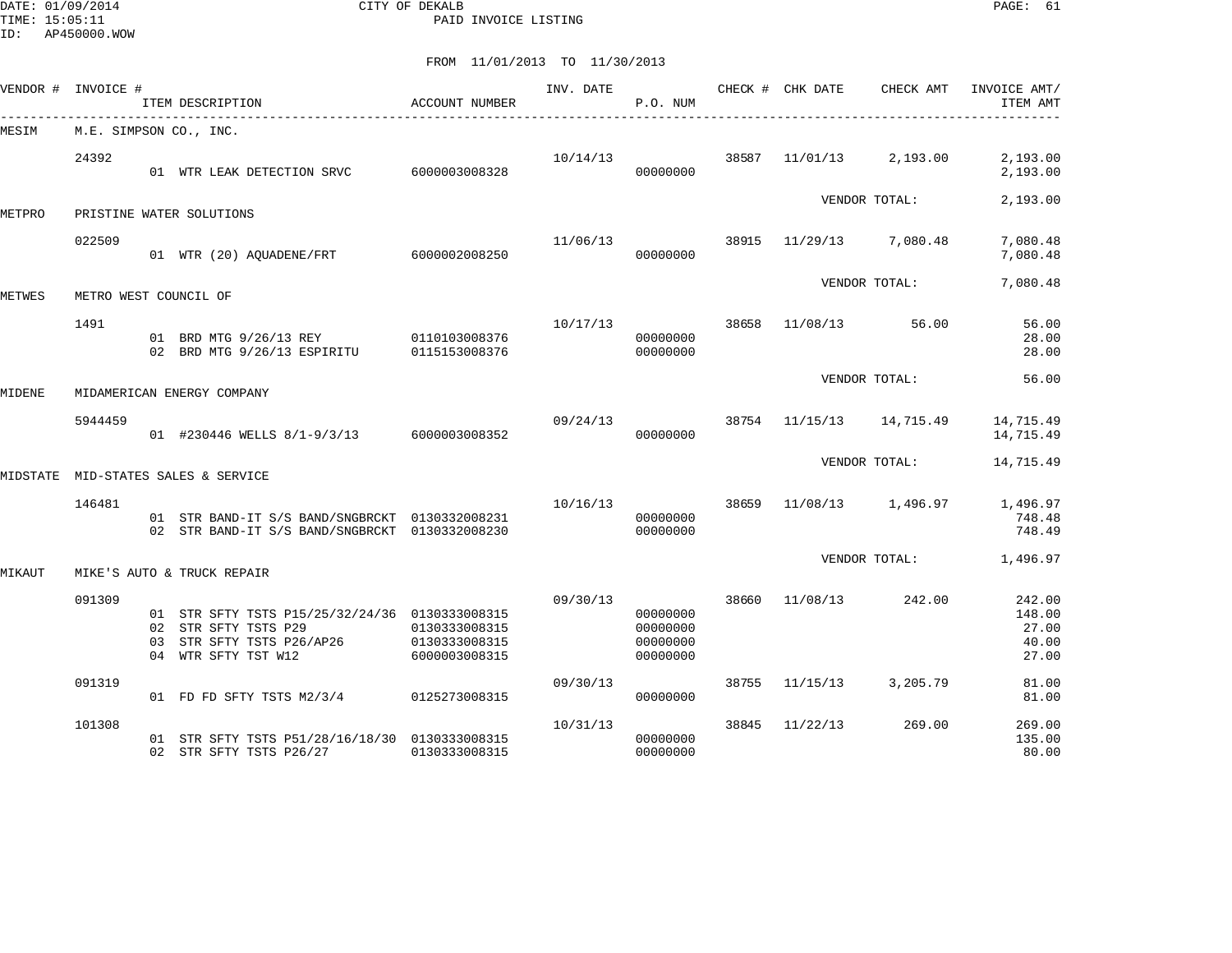| VENDOR # | INVOICE #                | ITEM DESCRIPTION                                                                       | ACCOUNT NUMBER |                                                | P.O. NUM             |  | INV. DATE 6 CHECK # CHK DATE CHECK AMT | INVOICE AMT/<br>ITEM AMT       |
|----------|--------------------------|----------------------------------------------------------------------------------------|----------------|------------------------------------------------|----------------------|--|----------------------------------------|--------------------------------|
|          | 101308                   | 03 WTR SFTY TSTS W2/3 6000003008315                                                    |                | $10/31/13$ 38845 $11/22/13$ 269.00<br>00000000 |                      |  |                                        | 269.00<br>54.00                |
|          | 101362                   | 01 FD MED FA3405 SFTY TST 0125273008315                                                |                | 00000000                                       |                      |  | $10/31/13$ 38916 $11/29/13$ 944.11     | 27.00<br>27.00                 |
|          | 25639                    | 01 FD E2 PM SRVC LABOR 0125273008315<br>02 FD E2 PM SRVC PARTS 0125273008315           |                |                                                | 00000000<br>00000000 |  | $10/08/13$ 38755 $11/15/13$ 3, 205.79  | 548.08<br>332.27<br>215.81     |
|          | 25668                    | 01 FD FA3405 PM SRVC LABOR 0125273008315<br>02 FD FA3405 PM SRVC PARTS                 | 0125273008315  | 10/10/13                                       | 00000000<br>00000000 |  | 38755 11/15/13 3,205.79                | 400.89<br>261.78<br>139.11     |
|          | 25672                    | 01 FD E3 BELT/PULLEY RPR 0125273008315<br>02 FD E3 BELT/PULLEY LABOR                   | 0125273008315  |                                                | 00000000<br>00000000 |  | $10/11/13$ 38755 11/15/13 3,205.79     | 1,372.85<br>297.50<br>1,075.35 |
|          | 25690                    | 01 FD FA3405 RPR LEAKS LABOR 0125273008315<br>02 FD FA3405 RPR LEAKS PARTS             | 0125273008315  |                                                | 00000000<br>00000000 |  | $10/23/13$ 38755 $11/15/13$ 3, 205.79  | 802.97<br>408.00<br>394.97     |
|          | 25781                    | 01 FD FA3405 RPR REAR SUSPENSION 0125273008315<br>02 FD FA3405 RPR LABOR 0125273008315 |                | 00000000                                       | 00000000             |  | $11/11/13$ 38916 $11/29/13$ 944.11     | 917.11<br>577.11<br>340.00     |
| MOBSOL   |                          | MOBILE SOLUTIONS, INC.                                                                 |                |                                                |                      |  | VENDOR TOTAL:                          | 4,660.90                       |
|          | 2013138                  |                                                                                        |                | $08/24/13$ 38846 11/22/13 990.00               |                      |  |                                        | 990.00<br>990.00               |
|          | MORSAL MORTON SALT. INC. |                                                                                        |                |                                                |                      |  | VENDOR TOTAL:                          | 990.00                         |

MORSAL MORTON SALT, INC.

| 5400266053<br>01 | 24.79TNS BULK CRYSTAL SALT    | 6000002008250 | 10/09/13 | 00000000 | 38588 | 11/01/13 | 5,346.77 | 2,715.35<br>2,715.35 |
|------------------|-------------------------------|---------------|----------|----------|-------|----------|----------|----------------------|
|                  |                               |               |          |          |       |          |          |                      |
| 5400267117       |                               |               | 10/10/13 |          | 38588 | 11/01/13 | 5,346.77 | 2,631.42             |
| 01               | 24.94TNS BULK CRYSTAL SALT    | 6000002008250 |          | 00000000 |       |          |          | 2,631.42             |
| 5400276160       |                               |               | 10/23/13 |          | 38756 | 11/15/13 | 5,097.19 | 2,596.60             |
| 01               | WTR 24.61TN BULK CRYSTAL SALT | 6000002008250 |          | 00000000 |       |          |          | 2,596.60             |
| 5400276161       |                               |               | 10/23/13 |          | 38756 | 11/15/13 | 5,097.19 | 2,500.59             |
| 01               | WTR 23.7TN BULK CRYSTAL SALT  | 6000002008250 |          | 00000000 |       |          |          | 2,500.59             |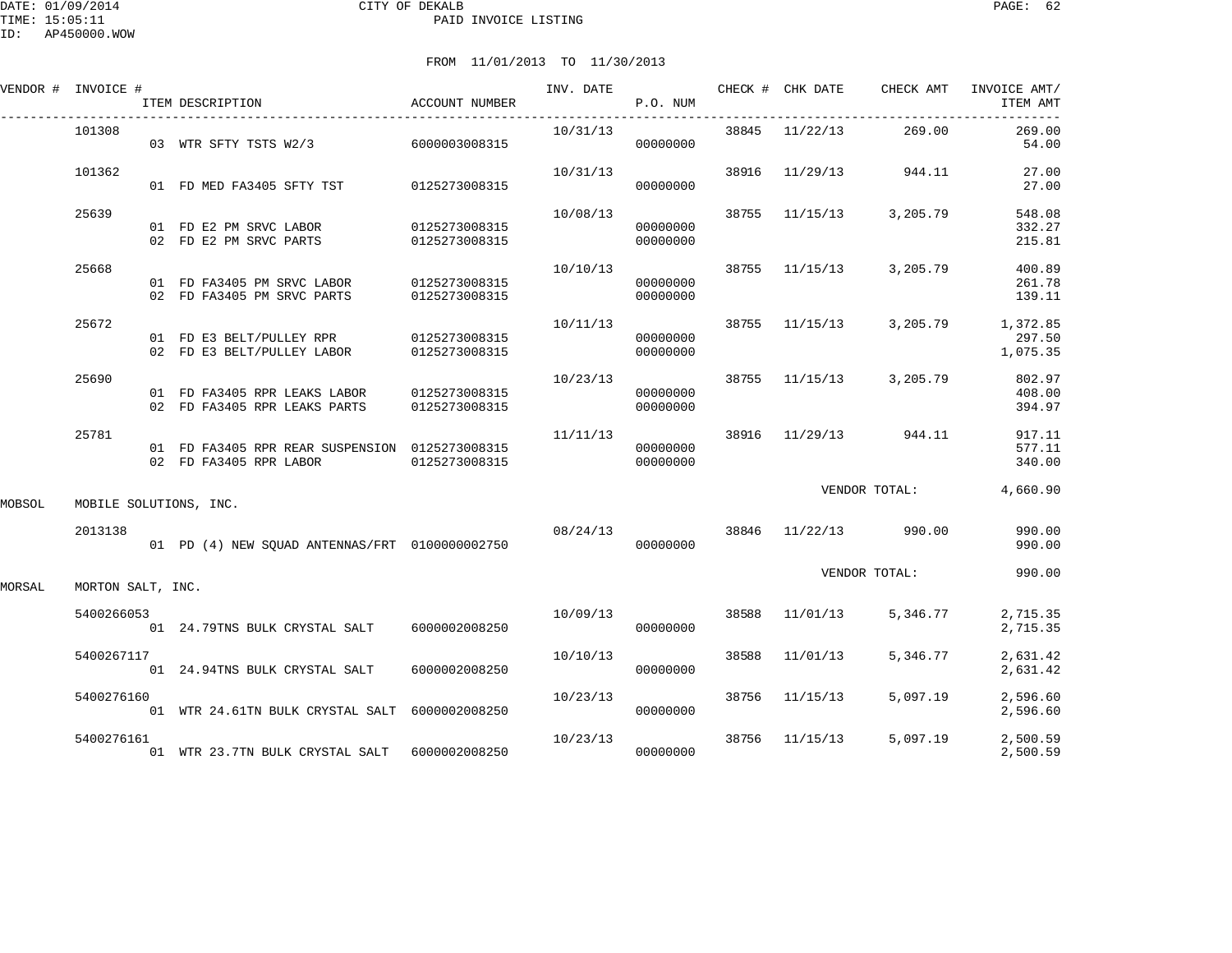DATE: 01/09/2014 CITY OF DEKALB PAGE: 63 PAID INVOICE LISTING

|          | VENDOR # INVOICE # | ITEM DESCRIPTION                                                                                                                                                     | ACCOUNT NUMBER |                                     | P.O. NUM             |       |                | INV. DATE <b>The CHECK # CHK DATE</b> CHECK AMT | INVOICE AMT/<br>ITEM AMT                                          |
|----------|--------------------|----------------------------------------------------------------------------------------------------------------------------------------------------------------------|----------------|-------------------------------------|----------------------|-------|----------------|-------------------------------------------------|-------------------------------------------------------------------|
|          | 5400285102         | 01 WTR 25.17TNS BULK CRYSTAL SALT 6000002008250                                                                                                                      |                |                                     | 00000000             |       |                |                                                 | $11/04/13$ 38917 $11/29/13$ 5,318.76 2,655.69<br>2,655.69         |
|          | 5400290096         | 01 WTR 25.24TNS BULK CRYSTAL SALT 6000002008250                                                                                                                      |                | 11/11/13                            | 00000000             |       |                | 38917 11/29/13 5,318.76                         | 2,663.07<br>2,663.07                                              |
| MOTPAU   | PAUL MOTT          |                                                                                                                                                                      |                |                                     |                      |       |                | VENDOR TOTAL:                                   | 15,762.72                                                         |
|          | 111513             | 01 RMB MILEAGE/TLLS TRNNG DIXON 0120243008376                                                                                                                        |                | $11/15/13$ D000298 $11/22/13$ 50.60 | 00000000             |       |                |                                                 | 50.60<br>50.60                                                    |
| MOTSOL   |                    | MOTOROLA SOLUTIONS, INC.                                                                                                                                             |                |                                     |                      |       |                | VENDOR TOTAL:                                   | 50.60                                                             |
|          | 113208302013       | 01 PD (5) MNTHLY CHRG OCT '13 0100000002750                                                                                                                          |                |                                     | 10/01/13<br>00000000 |       |                | 38661 11/08/13 150.00                           | 150.00<br>150.00                                                  |
|          | 116339302013       | 01 PD (5) MNTHLY CHRG NOV '13                                                                                                                                        | 0120233008310  | 11/01/13                            | 00000000             |       | 38847 11/22/13 | 1,670.49                                        | 150.00<br>150.00                                                  |
|          | 78205748           | 01 PD OFF RADIO SRVC AUG '12                                                                                                                                         | 0100000002730  | 08/01/12                            | 00000000             | 38847 |                | $11/22/13$ 1,670.49                             | 1,520.49<br>1,520.49                                              |
|          | 78248773           | 01 SUA II IMP SRVCS/UPGRADE II 5355006008515                                                                                                                         |                | 11/04/13                            | 00000000             |       | 38918 11/29/13 | 59,499.96                                       | 59,499.96<br>59,499.96                                            |
| MUTAID   |                    | MUTUAL AID BOX ALARM SYSTEM                                                                                                                                          |                |                                     |                      |       |                | VENDOR TOTAL:                                   | 61,320.45                                                         |
|          | 10041302           | 01 FD MABAS KNX BXS/FRT 0125272008240                                                                                                                                |                | 10/04/13                            | 00000000             |       |                | 38757 11/15/13 270.00                           | 270.00<br>270.00                                                  |
|          |                    |                                                                                                                                                                      |                |                                     |                      |       |                | VENDOR TOTAL:                                   | 270.00                                                            |
| NACHA DD | UNDEFINED          | 01 TOTAL DIRECT DEPOSITS<br>01 TOTAL DIRECT DEPOSITS<br>01 TOTAL DIRECT DEPOSITS<br>01 TOTAL DIRECT DEPOSITS<br>01 TOTAL DIRECT DEPOSITS<br>01 TOTAL DIRECT DEPOSITS |                |                                     |                      |       |                |                                                 | 2,759.81<br>1,732.19<br>621.29<br>190.04<br>19,891.04<br>2,547.15 |
| NATELE   |                    | NATIONAL ELEVATOR INSPECTION                                                                                                                                         |                |                                     |                      |       |                | VENDOR TOTAL:                                   | 0.00                                                              |
|          | 0131081            |                                                                                                                                                                      |                | 10/28/13                            |                      |       |                | 38758 11/15/13 155.00                           | 155.00                                                            |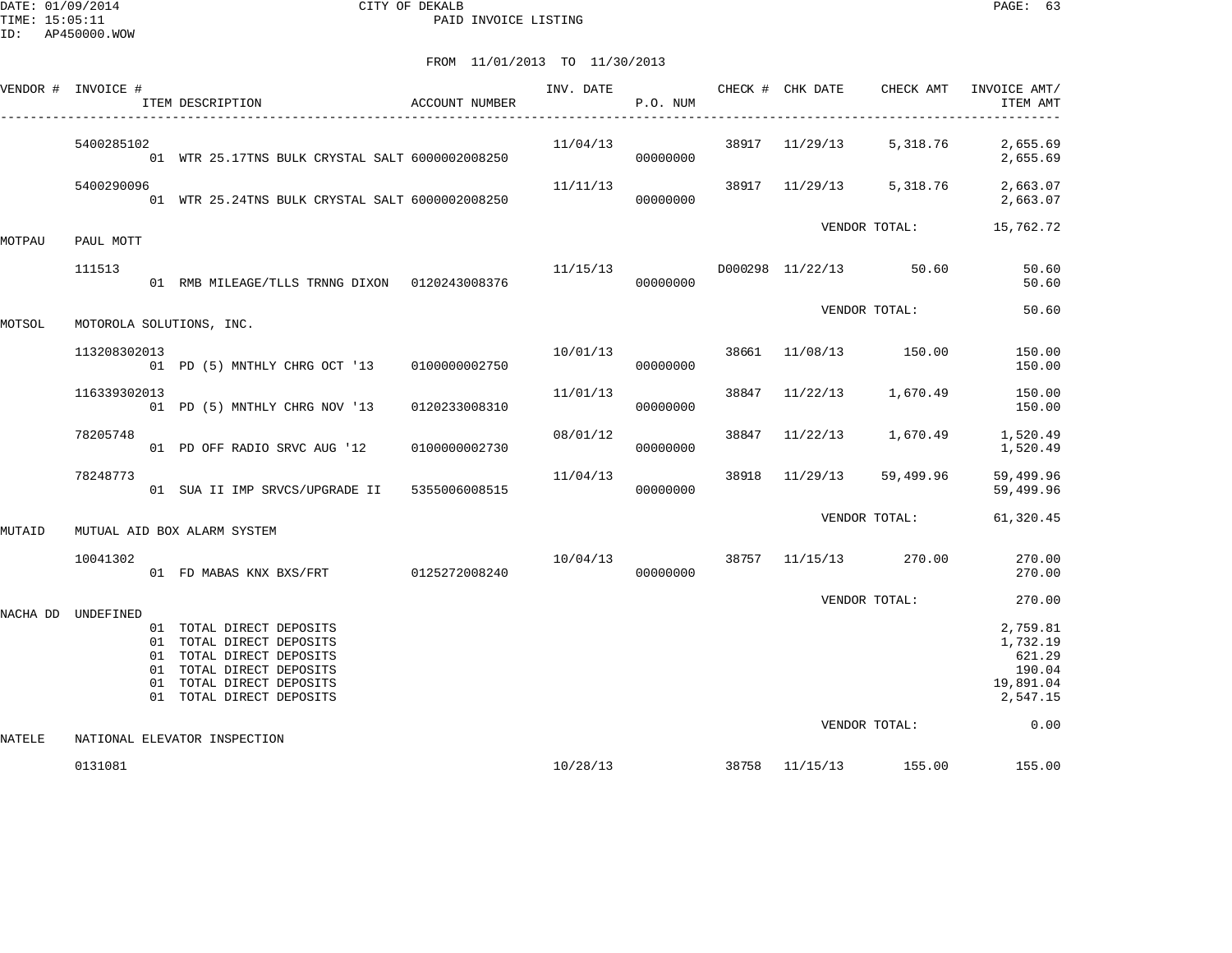DATE: 01/09/2014 CITY OF DEKALB PAGE: 64 PAID INVOICE LISTING

|        | VENDOR # INVOICE # | ITEM DESCRIPTION                                | <b>ACCOUNT NUMBER</b> | INV. DATE | P.O. NUM |       | CHECK # CHK DATE | CHECK AMT               | INVOICE AMT/<br>ITEM AMT |
|--------|--------------------|-------------------------------------------------|-----------------------|-----------|----------|-------|------------------|-------------------------|--------------------------|
|        | 0131081            | 01 ANNL PRSSR TST/ROUTINE INSPCTN 0130324008450 |                       | 10/28/13  | 00000000 |       |                  | 38758 11/15/13 155.00   | 155.00<br>155.00         |
| NATWIN |                    | NATHAN WINSTON SERVICES, INC.                   |                       |           |          |       |                  | VENDOR TOTAL:           | 155.00                   |
|        | 13820              | 01 NAME PLATE CASTRO 0130342008201              |                       | 10/18/13  | 00000000 | 38662 | 11/08/13         | 15.00                   | 15.00<br>15.00           |
|        | 13834              | 01 FD (12) PASSPORT TAGS 0125272008240          |                       | 10/24/13  | 00000000 |       | 38759 11/15/13   | 46.95                   | 24.00<br>24.00           |
|        | 13841              | 01 PD PETIT NOTARY STAMP 0120223008349          |                       | 10/28/13  | 00000000 | 38759 | 11/15/13         | 46.95                   | 22.95<br>22.95           |
|        | 13851              | 01 LGL HARMS NOTARY STAMP                       | 0118003008376         | 10/31/13  | 00000000 | 38848 |                  | 11/22/13 22.95          | 22.95<br>22.95           |
| NAYRON | RONALD NAYLOR      |                                                 |                       |           |          |       |                  | VENDOR TOTAL:           | 84.90                    |
|        | 102513             | 01 RMB EXP IML CONF CHICAGO 10/17 0110103008376 |                       | 10/25/13  | 00000000 |       |                  | D000284 11/01/13 309.51 | 309.51<br>309.51         |
| NICOR  | NICOR              |                                                 |                       |           |          |       |                  | VENDOR TOTAL:           | 309.51                   |
|        | 092513             | 01 176854-13811 8/23-9/25/13 6500003008355      |                       | 09/25/13  | 00000000 |       | 38663 11/08/13   | 244.46                  | 81.98<br>81.98           |
|        | 092513A            | 01 320518-10003 8/23-9/25/13                    | 6500003008355         | 09/25/13  | 00000000 | 38663 | 11/08/13         | 244.46                  | 29.59<br>29.59           |
|        | 092513B            | 01 404041-10153 8/26-9/25/13                    | 6500003008355         | 09/25/13  | 00000000 | 38663 | 11/08/13         | 244.46                  | 24.63<br>24.63           |
|        | 092513C            | 01 792113-01936 8/26-09/25/13                   | 6500003008355         | 09/25/13  | 00000000 | 38663 | 11/08/13         | 244.46                  | 74.92<br>74.92           |
|        | 092513D            | 01 540709-10002 8/23-9/25/13 6000003008351      |                       | 09/25/13  | 00000000 | 38663 | 11/08/13         | 244.46                  | 33.34<br>33.34           |
| NICSYS | NICE SYSTEMS INC.  |                                                 |                       |           |          |       |                  | VENDOR TOTAL:           | 244.46                   |
|        | 2000125870         |                                                 |                       |           | 10/15/13 |       |                  | 38589 11/01/13 616.00   | 616.00                   |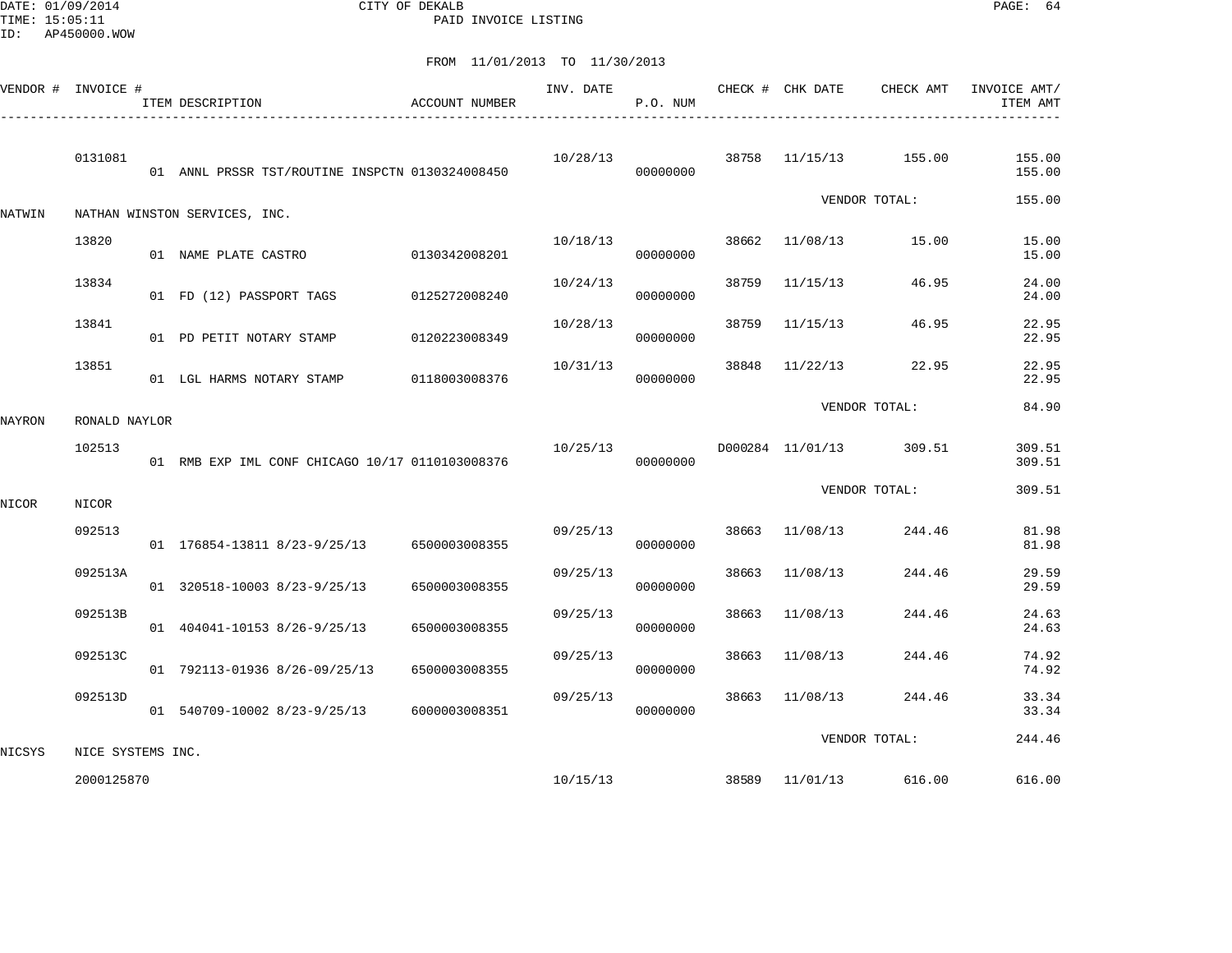DATE: 01/09/2014 CITY OF DEKALB PAGE: 65 PAID INVOICE LISTING

|         | VENDOR # INVOICE # | ITEM DESCRIPTION<br>------------------------------                                                                   | ACCOUNT NUMBER                                                   | INV. DATE | P.O. NUM                                     |       | CHECK # CHK DATE | CHECK AMT     | INVOICE AMT/<br>ITEM AMT                         |
|---------|--------------------|----------------------------------------------------------------------------------------------------------------------|------------------------------------------------------------------|-----------|----------------------------------------------|-------|------------------|---------------|--------------------------------------------------|
|         | 2000125870         | 01 PD HP 300 GB HARD DRIVE                                                                                           | 0100000002715                                                    | 10/15/13  | 00000000                                     | 38589 | 11/01/13         | 616.00        | 616.00<br>616.00                                 |
| NIGUT   |                    | NORTHERN ILLINOIS GUTTER                                                                                             |                                                                  |           |                                              |       |                  | VENDOR TOTAL: | 616.00                                           |
|         | IDIS5620595        | 01 CDBG REHAB 921 S 1ST #8506 1900006508624                                                                          |                                                                  | 10/23/13  | 00000000                                     | 38590 | 11/01/13         | 450.00        | 450.00<br>450.00                                 |
| NIUGRAN |                    | NORTHERN ILLINOIS UNIVERSITY                                                                                         |                                                                  |           |                                              |       |                  | VENDOR TOTAL: | 450.00                                           |
|         | PR3910             | 01 PW J.HEYN 9/16-10/15/13<br>02 PW J.HEYN 9/16-10/15/13<br>03 PW J.HEYN 9/16-10/15/13<br>04 PW J.HEYN 9/16-10/15/13 | 0130313008399<br>0130343008399<br>0900003008399<br>0115164008450 | 10/24/13  | 00000000<br>00000000<br>00000000<br>00000000 |       | 38664 11/08/13   | 1,151.04      | 1,151.04<br>287.76<br>287.76<br>287.76<br>287.76 |
| NIWAT   |                    | NORTHERN ILLINOIS WATER WORKS                                                                                        |                                                                  |           |                                              |       |                  | VENDOR TOTAL: | 1,151.04                                         |
|         | 35672              | 01 RAD/ANNX WTR SRVC 9/27/13                                                                                         | 0130324008450                                                    | 09/27/13  | 00000000                                     | 38760 | 11/15/13         | 353.50        | 47.75<br>47.75                                   |
|         | 35673              | 01 FIN WTR 9/27/13                                                                                                   | 0115192008204                                                    | 09/27/13  | 00000000                                     | 38760 | 11/15/13         | 353.50        | 19.00<br>19.00                                   |
|         | 35719              | 01 RAD/ANNX WTR SRVC 10/04/13                                                                                        | 0130324008450                                                    | 10/04/13  | 00000000                                     | 38760 | 11/15/13         | 353.50        | 47.75<br>47.75                                   |
|         | 35764              | 01 RAD/ANNX WTR SRVC 10/11/13                                                                                        | 0130324008450                                                    | 10/11/13  | 00000000                                     | 38760 | 11/15/13         | 353.50        | 65.25<br>65.25                                   |
|         | 35765              | 01 FIN WTR 10/11/13                                                                                                  | 0115192008204                                                    | 10/11/13  | 00000000                                     | 38760 | 11/15/13         | 353.50        | 13.25<br>13.25                                   |
|         | 35808              | 01 RAD/ANNX WTR SRVC 10/18/13                                                                                        | 0130324008450                                                    | 10/18/13  | 00000000                                     | 38760 | 11/15/13         | 353.50        | 76.25<br>76.25                                   |
|         | 35842              | 01 RAD/ANNX WTR SRVC 10/25/13                                                                                        | 0130324008450                                                    | 10/25/13  | 00000000                                     | 38760 | 11/15/13         | 353.50        | 36.25<br>36.25                                   |
|         | 35843              | 01 FIN WTR 10/25/13                                                                                                  | 0115192008204                                                    | 10/25/13  | 00000000                                     | 38760 | 11/15/13         | 353.50        | 19.00<br>19.00                                   |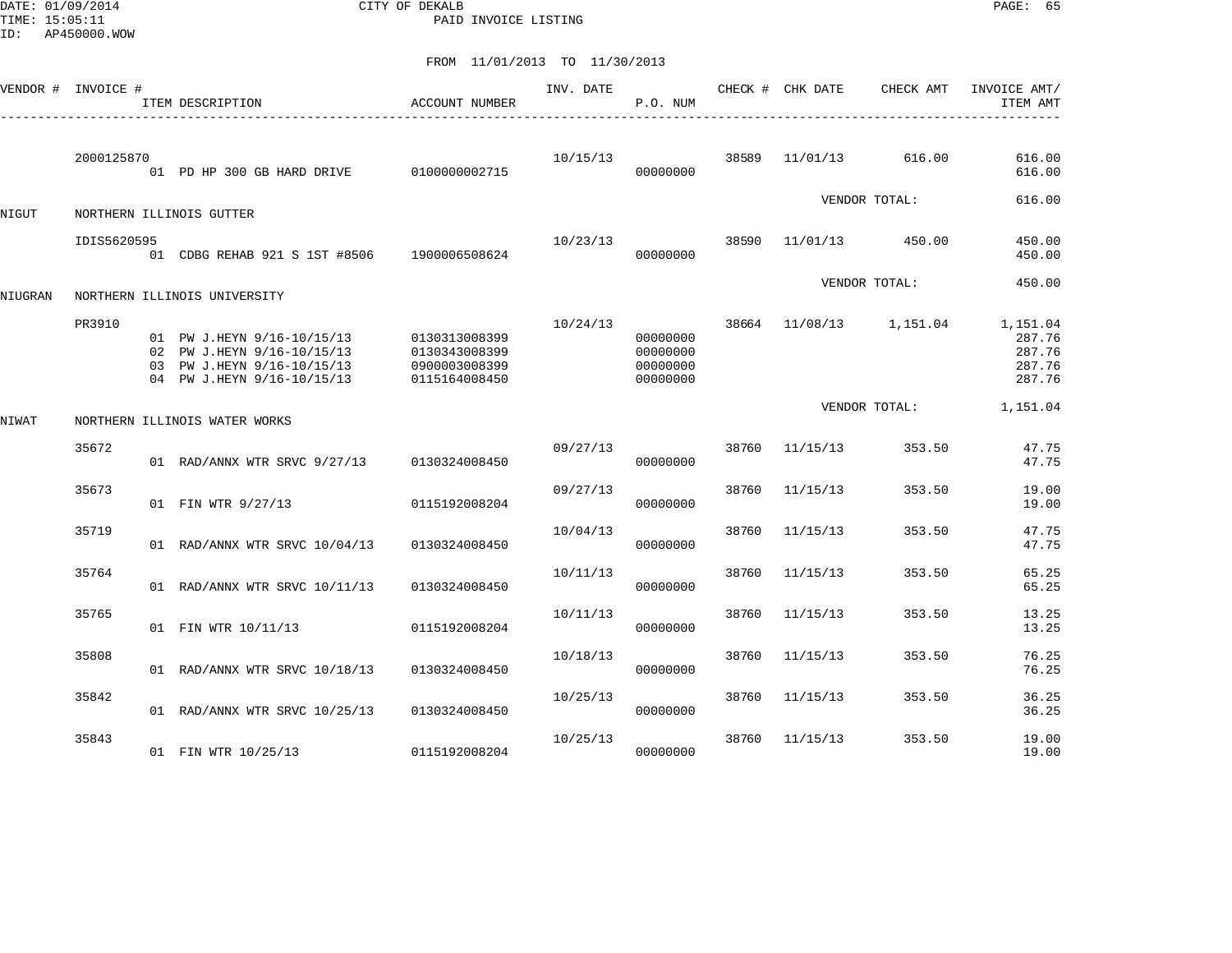DATE: 01/09/2014 CITY OF DEKALB PAGE: 66 PAID INVOICE LISTING

|        | VENDOR # INVOICE # | ITEM DESCRIPTION                                                                 | ACCOUNT NUMBER                                                   | INV. DATE | P.O. NUM                                     |       | CHECK # CHK DATE | CHECK AMT               | INVOICE AMT/<br>ITEM AMT                 |
|--------|--------------------|----------------------------------------------------------------------------------|------------------------------------------------------------------|-----------|----------------------------------------------|-------|------------------|-------------------------|------------------------------------------|
|        | 35909              | 01 (3) WTR COOLER RENTALS 0130324008450                                          |                                                                  | 10/29/13  | 00000000                                     | 38760 | 11/15/13         | 353.50                  | 21.00<br>21.00                           |
|        | 35910              | 01 FIN WTR COOLER RENTAL 0115192008204                                           |                                                                  | 10/29/13  | 00000000                                     | 38760 | 11/15/13         | 353.50                  | 8.00<br>8.00                             |
| NORCON |                    | NORTHERN CONTRACTING, INC.                                                       |                                                                  |           |                                              |       |                  | VENDOR TOTAL:           | 353.50                                   |
|        | 5010               | 01 ARPT TIE DOWN RPLCMNT LABOR<br>02 ARPT TIE DOWN RPLCMNT JCKHMMR 6500006508638 | 6500006508638                                                    | 10/17/13  | 00000000<br>00000000                         |       |                  | 38665 11/08/13 3,380.00 | 3,380.00<br>3,080.00<br>300.00           |
| OFFDEP | OFFICE DEPOT INC   |                                                                                  |                                                                  |           |                                              |       |                  | VENDOR TOTAL:           | 3,380.00                                 |
|        | 676451786001       | 01 COM DEV CHAIR B&T/ FRT 0130342008204                                          |                                                                  | 10/02/13  | 00000000                                     | 38666 | 11/08/13         | 419.98                  | 419.98<br>419.98                         |
|        | 679085365001       | 01 ARPT OFFICE SUPPLIES<br>02 PW OFFICE SUPPLIES                                 | 6500002008204<br>0130312008204                                   | 10/17/13  | 00000000<br>00000000                         |       | 38761 11/15/13   | 163.41                  | 62.92<br>30.60<br>32.32                  |
|        | 679255932001       | 01 PW CALENDAR<br>02 CD CALENDAR<br>03 CC CALENDAR<br>04 PLNNG CALENDAR          | 1800003008376<br>0130312008204<br>0130352008204<br>0130342008204 | 10/18/13  | 00000000<br>00000000<br>00000000<br>00000000 |       | 38761 11/15/13   | 163.41                  | 50.41<br>6.79<br>14.19<br>16.99<br>12.44 |
|        | 679457414001       | 01 PW OFFICE SUPPLIES                                                            | 0130312008204                                                    | 10/20/13  | 00000000                                     |       | 38761 11/15/13   | 163.41                  | 16.98<br>16.98                           |
|        | 679457530001       | 01 PW OFFICE SUPPLIES<br>02 PW OFFICE SUPPLIES                                   | 0130352008204<br>0130312008204                                   | 10/21/13  | 00000000<br>00000000                         | 38761 | 11/15/13         | 163.41                  | 33.10<br>17.84<br>15.26                  |
|        | 680761332001       | 01 PD (4) BXS CLASP ENVLPS                                                       | 0120212008204                                                    | 10/30/13  | 00000000                                     | 38849 | 11/22/13         | 80.58                   | 19.64<br>19.64                           |
|        | 680761376001       | 01 PD (12)MEMO BOOKS                                                             | 0120212008204                                                    | 10/30/13  | 00000000                                     | 38849 | 11/22/13         | 80.58                   | 15.00<br>15.00                           |
|        | 681066838001       | 01 PD DVD+R                                                                      | 0120212008243                                                    | 11/01/13  | 00000000                                     | 38849 | 11/22/13         | 80.58                   | 36.95<br>36.95                           |
|        | 681066854001       |                                                                                  |                                                                  | 11/01/13  |                                              | 38849 | 11/22/13         | 80.58                   | 8.99                                     |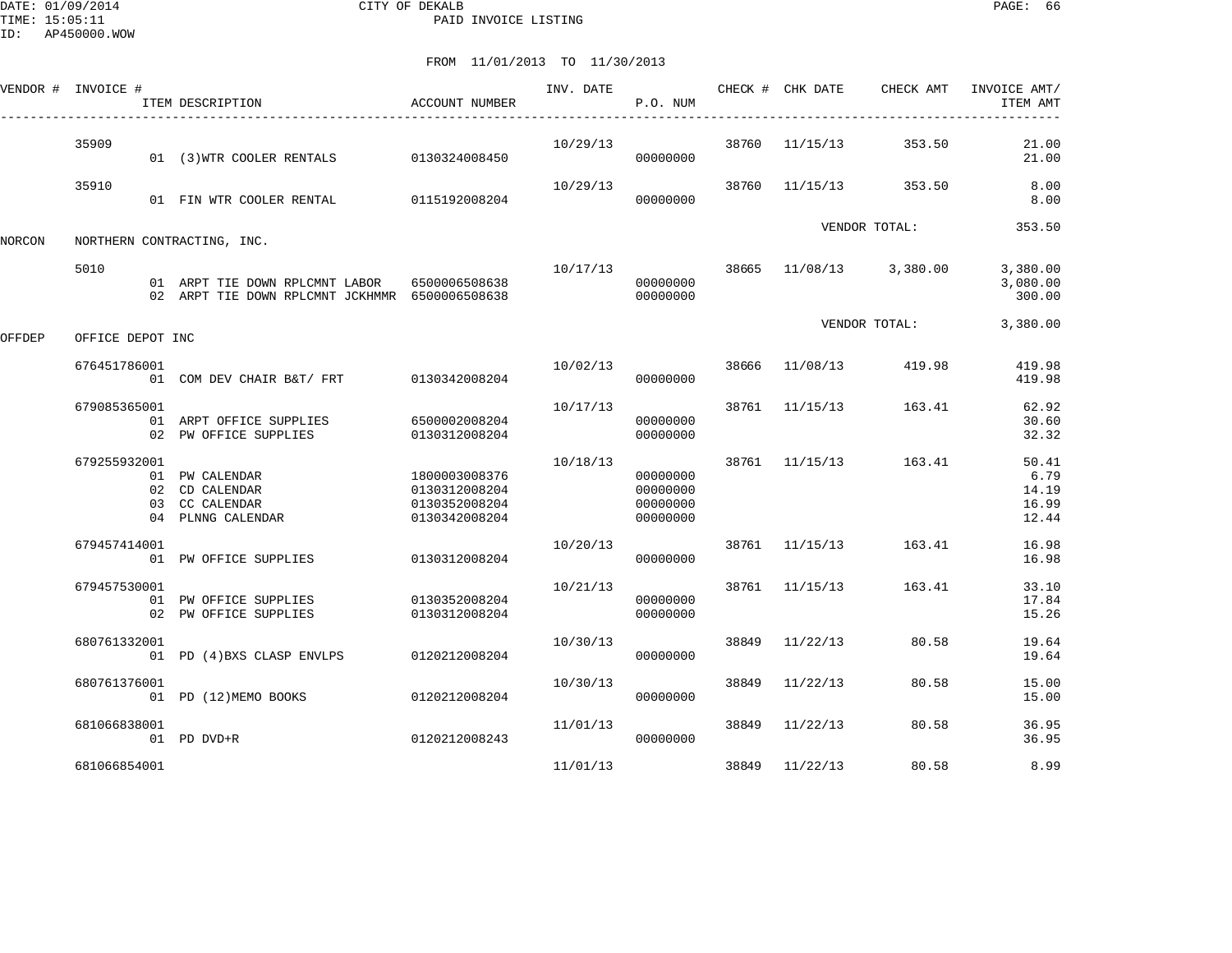DATE: 01/09/2014 CITY OF DEKALB PAGE: 67 PAID INVOICE LISTING

|         | VENDOR # INVOICE # | ITEM DESCRIPTION                            | <b>ACCOUNT NUMBER</b> | INV. DATE | P.O. NUM |       | CHECK # CHK DATE | CHECK AMT                            | INVOICE AMT/<br>ITEM AMT |
|---------|--------------------|---------------------------------------------|-----------------------|-----------|----------|-------|------------------|--------------------------------------|--------------------------|
|         | 681066854001       | 01 PD OFFICE SUPPLIES 0120212008243         |                       | 11/01/13  | 00000000 |       |                  | 38849 11/22/13 80.58                 | 8.99<br>8.99             |
| OFFDEP2 | OFFICE DEPOT, INC. |                                             |                       |           |          |       |                  | VENDOR TOTAL:                        | 663.97                   |
|         | 679027006001       | 01 FD OFFICE SUPPLIES                       | 0125262008204         | 10/17/13  | 00000000 |       | 38762 11/15/13   | 67.39                                | 67.39<br>67.39           |
|         | 680850428001       | 01 FD OFFICE SUPPLIES                       | 0125262008204         | 10/31/13  | 00000000 | 38919 | 11/29/13         | 173.62                               | 50.60<br>50.60           |
|         | 682103164001       | 01 FD OFFICE SUPPLIES                       | 0125262008204         | 11/08/13  | 00000000 | 38919 | 11/29/13         | 173.62                               | 123.02<br>123.02         |
| OFFTEA  |                    | ROBERT HALF INTERNATIONAL INC               |                       |           |          |       |                  | VENDOR TOTAL:                        | 241.01                   |
|         | 39018727           | 01 FIN M BALOGH 10/18/13                    | 0115191008103         | 10/24/13  | 00000000 |       | 38591 11/01/13   | 751.07                               | 751.07<br>751.07         |
|         | 39050959           | 01 FIN M BALOGH 10/25/13                    | 0115191008103         | 10/29/13  | 00000000 | 38667 | 11/08/13         | 840.75                               | 840.75<br>840.75         |
|         | 39111191           | 01 FIN M BALOGH 11/01/13                    | 0115191008103         | 11/06/13  | 00000000 | 38763 | 11/15/13         | 830.44                               | 830.44<br>830.44         |
|         | 39158188           | 01 FIN M BALOGH 11/8/13                     | 0115191008103         | 11/13/13  | 00000000 | 38850 | 11/22/13         | 808.02                               | 808.02<br>808.02         |
|         | 39206705           | 01 FIN M BALOGH 11/15/13 0115191008103      |                       | 11/25/13  | 00000000 | 38920 | 11/29/13         | 672.60                               | 672.60<br>672.60         |
| OLEMON  | MONICA O'LEARY     |                                             |                       |           |          |       |                  | VENDOR TOTAL:                        | 3,902.88                 |
|         | 102513             | 01 RMB IML CONF CHICAGO 10/17 0110103008376 |                       | 10/25/13  | 00000000 |       |                  | D000285 11/01/13 76.67               | 76.67<br>76.67           |
| OZIILL  |                    | OZINGA ILLINOIS RMC, INC.                   |                       |           |          |       |                  | VENDOR TOTAL:                        | 76.67                    |
|         | 368746             | 01 STR HOLLY ST & IL 38 MATL 0130332008233  |                       |           | 00000000 |       |                  | $10/02/13$ 38668 $11/08/13$ 4,102.00 | 465.00<br>465.00         |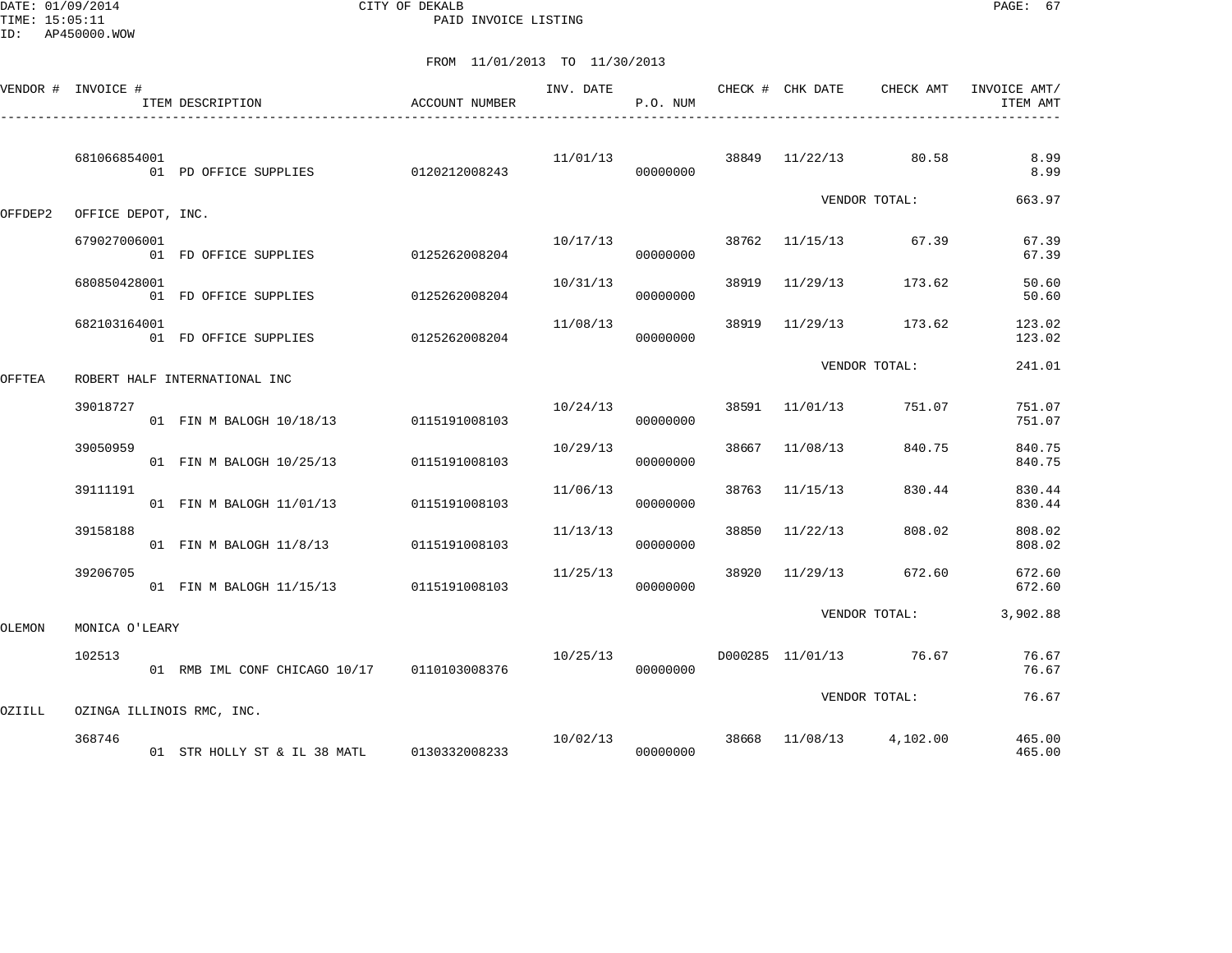DATE: 01/09/2014 CITY OF DEKALB PAGE: 68 PAID INVOICE LISTING

|        | VENDOR # INVOICE # | ITEM DESCRIPTION                                          | ACCOUNT NUMBER                 | INV. DATE | P.O. NUM             |       | CHECK # CHK DATE | CHECK AMT                | INVOICE AMT/<br>ITEM AMT |
|--------|--------------------|-----------------------------------------------------------|--------------------------------|-----------|----------------------|-------|------------------|--------------------------|--------------------------|
|        | 370182             | 01 WTR HAISH & GAYLE MATL                                 | 6000002008228                  | 10/08/13  | 00000000             | 38668 | 11/08/13         | 4,102.00                 | 629.00<br>629.00         |
|        | 371930             | 01 WTR 2977 WEDGEWOOD MATL                                | 6000002008228                  | 10/11/13  | 00000000             | 38668 | 11/08/13         | 4,102.00                 | 650.00<br>650.00         |
|        | 373310             | 01 STR 1316 MARKET PAD/A FRAME 0130332008231              |                                | 10/18/13  | 00000000             | 38668 | 11/08/13         | 4,102.00                 | 2,358.00<br>2,358.00     |
| PALIN  | PALINTEST          |                                                           |                                |           |                      |       |                  | VENDOR TOTAL:            | 4,102.00                 |
|        | 0018238IN          | 01 WTR (4) SE-1W ELCTRD PCK/FRT 6000002008244             |                                | 10/30/13  | 00000000             | 38851 | 11/22/13         | 316.84                   | 316.84<br>316.84         |
| PARINS |                    | PARDRIDGE INSURANCE, INC.                                 |                                |           |                      |       |                  | VENDOR TOTAL:            | 316.84                   |
|        | 12442              | 01 LGL HARMS NOTARY RNWL<br>02 LGL HARMS STATE FILING FEE | 0118003008376<br>0118003008376 | 09/24/13  | 00000000<br>00000000 |       |                  | 38592 11/01/13 40.00     | 40.00<br>30.00<br>10.00  |
|        | 12469              | 01 EMPLY DHNSTY BND                                       | 7200004008471                  | 10/15/13  | 00000000             | 38852 | 11/22/13         | 3,291.00                 | 3,291.00<br>3,291.00     |
| PARMFG |                    | PARTNERS MFG GROUP, INC.                                  |                                |           |                      |       |                  | VENDOR TOTAL:            | 3,331.00                 |
|        | 20133820           | 01 STR JOHN DEERE CURB RNNR                               | 5355006008540                  | 10/11/13  | 00000000             |       |                  | 38764 11/15/13 26,300.00 | 26,300.00<br>26,300.00   |
| PATINC | PATLIN, INC.       |                                                           |                                |           |                      |       |                  | VENDOR TOTAL:            | 26,300.00                |
|        | 35791              | 01 ARPT SHOP SUPPLIES                                     | 6500002008226                  | 09/11/13  | 00000000             | 38765 | 11/15/13         | 168.90                   | 168.90<br>168.90         |
|        | 36194              | 01 STR (6) MRO HI-SOLID STN BLK 0130332008226             |                                | 10/11/13  | 00000000             | 38669 | 11/08/13         | 147.50                   | 41.94<br>41.94           |
|        | 36195              | 01 STR SHOP NUTS/WSHRS/HHCS 0130332008226                 |                                | 10/11/13  | 00000000             | 38669 | 11/08/13         | 147.50                   | 105.56<br>105.56         |
| PDCLAB |                    | PDC LABORATORIES, INC.                                    |                                |           |                      |       |                  | VENDOR TOTAL:            | 316.40                   |
|        | 753157             |                                                           |                                | 10/15/13  |                      |       |                  | 38670 11/08/13 143.10    | 143.10                   |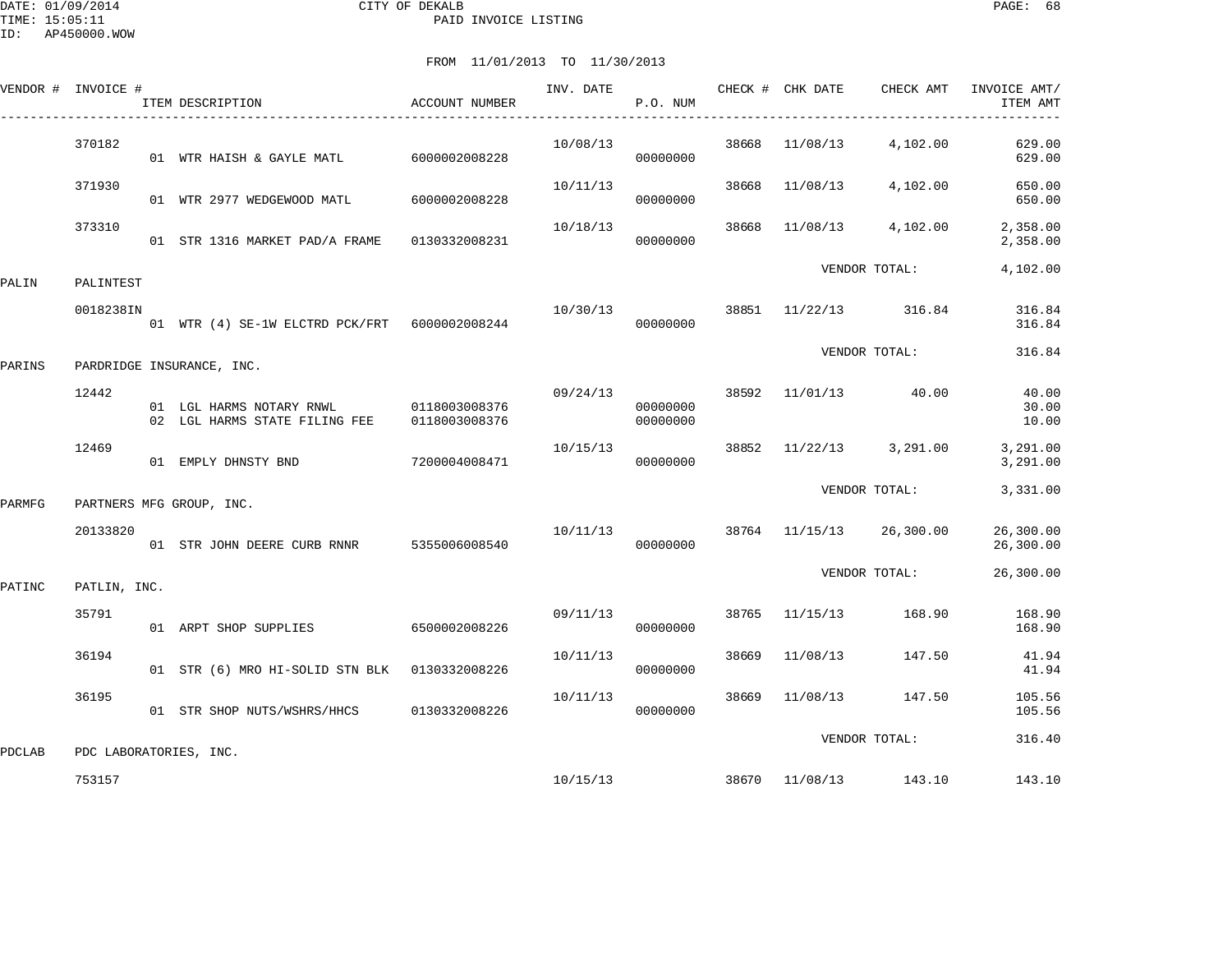DATE: 01/09/2014 CITY OF DEKALB PAGE: 69 PAID INVOICE LISTING

|        | VENDOR # INVOICE # | ITEM DESCRIPTION<br>______________________________ | <b>ACCOUNT NUMBER</b> | INV. DATE | P.O. NUM |       | CHECK # CHK DATE | CHECK AMT     | INVOICE AMT/<br>ITEM AMT |
|--------|--------------------|----------------------------------------------------|-----------------------|-----------|----------|-------|------------------|---------------|--------------------------|
|        | 753157             | 01 WTR (5) TESTS                                   | 6000003008356         | 10/15/13  | 00000000 | 38670 | 11/08/13         | 143.10        | 143.10<br>143.10         |
| PEETRA |                    | PEEK TRAFFIC CORPORATION                           |                       |           |          |       |                  | VENDOR TOTAL: | 143.10                   |
|        | 94452              | 01 STR 820A/FRT                                    | 0130333008318         | 10/09/13  | 00000000 |       | 38593 11/01/13   | 928.52        | 928.52<br>928.52         |
| PFPET  |                    | P.F. PETTIBONE & COMPANY                           |                       |           |          |       |                  | VENDOR TOTAL: | 928.52                   |
|        | 28783              | 01 PD (13)CAPS/(11)WNTRCPS/FRT                     | 0100000002715         | 10/10/13  | 00000000 | 38594 | 11/01/13         | 912.60        | 350.75<br>350.75         |
|        | 28853              | 01 PD TOW RCPT FORMS/FRT                           | 0100000002715         | 10/17/13  | 00000000 | 38594 | 11/01/13         | 912.60        | 561.85<br>561.85         |
| PISLAU | LAURA PISARCIK     |                                                    |                       |           |          |       |                  | VENDOR TOTAL: | 912.60                   |
|        | 112213             | 01 2013 WELLNESS                                   | 7100004008476         | 11/22/13  | 00000000 |       | D000322 11/29/13 | 42.95         | 42.95<br>42.95           |
| PITBOW |                    | PITNEY BOWES POSTAGE BY PHONE                      |                       |           |          |       |                  | VENDOR TOTAL: | 42.95                    |
|        | 101313             | 01 MAIL MACHINE POSTAGE                            | 0135003008305         | 10/13/13  | 00000000 | 38595 | 11/01/13         | 2,000.00      | 2,000.00<br>2,000.00     |
|        | 102913             | 01 MAIL MACHINE POSTAGE                            | 0135003008305         | 10/29/13  | 00000000 | 38921 | 11/29/13         | 2,000.00      | 2,000.00<br>2,000.00     |
| PITNEY | PITNEY BOWES INC   |                                                    |                       |           |          |       |                  | VENDOR TOTAL: | 4,000.00                 |
|        | 7541049NV13        | 01 MAIL MACHINE RENTAL NOV '13                     | 0135003008310         | 11/13/13  | 00000000 | 38922 | 11/29/13         | 262.00        | 262.00<br>262.00         |
| PITREA | PITSLEY REALTY     |                                                    |                       |           |          |       |                  | VENDOR TOTAL: | 262.00                   |
|        | 3033               | 01 GRFFT ABTMNT 231 S 9TH 0130353008347            |                       | 10/29/13  | 00000000 |       | 38766 11/15/13   | 500.00        | 500.00<br>500.00         |
|        |                    |                                                    |                       |           |          |       |                  | VENDOR TOTAL: | 500.00                   |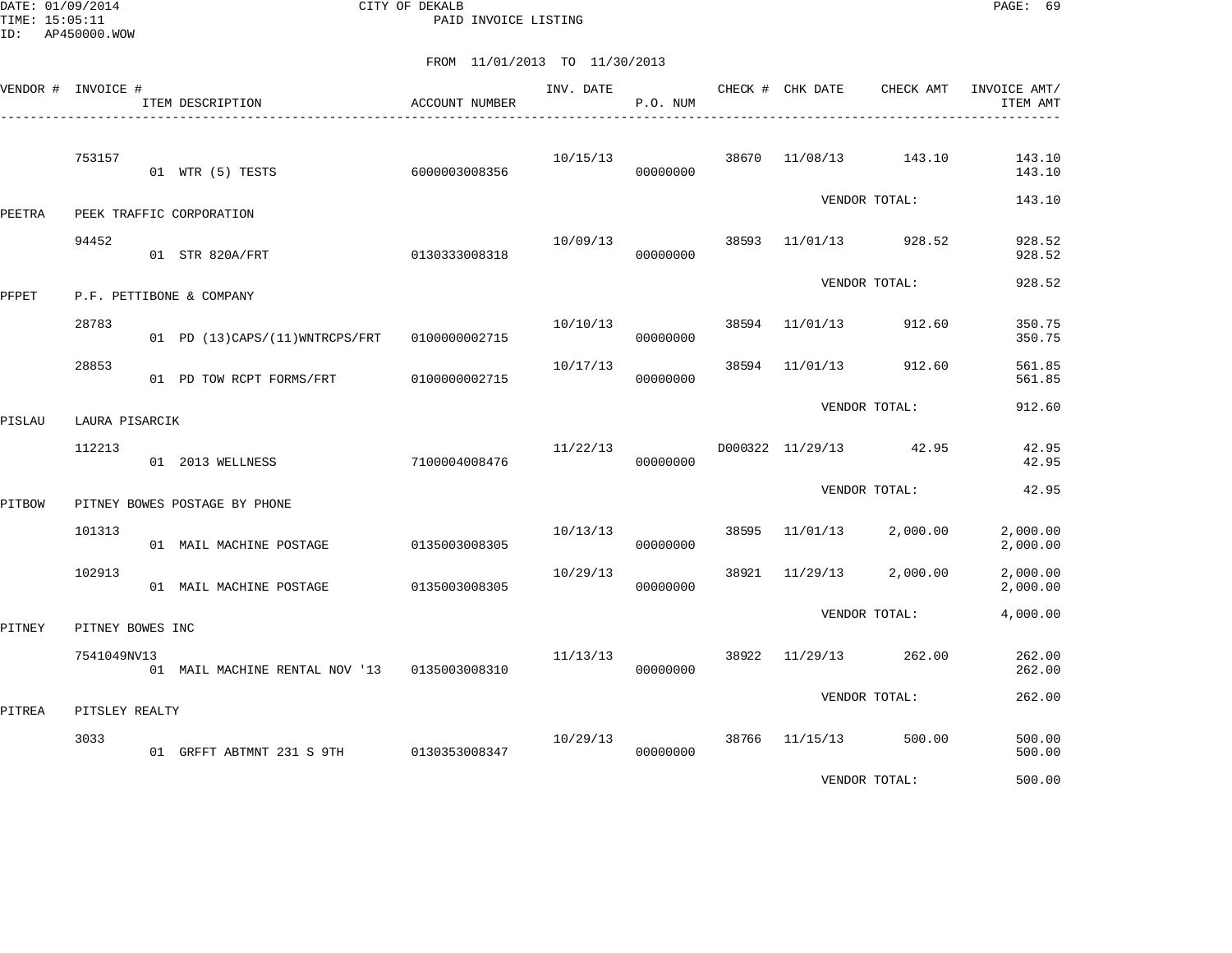DATE: 01/09/2014 CITY OF DEKALB PAGE: 70 PAID INVOICE LISTING

|               | VENDOR # INVOICE # | ITEM DESCRIPTION                                         | ACCOUNT NUMBER                 | INV. DATE | P.O. NUM             |       | CHECK # CHK DATE | CHECK AMT           | INVOICE AMT/<br>ITEM AMT      |
|---------------|--------------------|----------------------------------------------------------|--------------------------------|-----------|----------------------|-------|------------------|---------------------|-------------------------------|
| PLATT         | PLATT              |                                                          |                                |           |                      |       |                  |                     |                               |
|               | 108477             | 01 FD WIRE                                               | 0125273008310                  | 10/20/13  | 00000000             | 38767 | 11/15/13         | 92.36               | 92.36<br>92.36                |
| <b>PLUPES</b> |                    | PLUNKETT'S PEST CONTROL                                  |                                |           |                      |       |                  | VENDOR TOTAL:       | 92.36                         |
|               | 3940907            | 01 CTYHLL/ANNX/SC PEST CNTRL NOV 0130324008450           |                                | 10/23/13  | 00000000             | 38853 | 11/22/13         | 499.00              | 100.00<br>100.00              |
|               | 3940908            | 01 APRT PEST CNTRL NOV '13                               | 6500004008450                  | 10/28/13  | 00000000             | 38853 | 11/22/13         | 499.00              | 40.00<br>40.00                |
|               | 394100             | 01 ARPT PEST CNTRL FBO NOV '13                           | 6500004008450                  | 10/28/13  | 00000000             | 38853 | 11/22/13         | 499.00              | 50.00<br>50.00                |
|               | 3979076            | 01 PD PEST CNTRL NOV '13                                 | 0130324008450                  | 10/11/13  | 00000000             | 38853 | 11/22/13         | 499.00              | 309.00<br>309.00              |
| POMPS         |                    | POMP'S TIRE SERVICE INC                                  |                                |           |                      |       |                  | VENDOR TOTAL:       | 499.00                        |
|               | 280018715          | 01 STR (2) TIRES/MNT/DSMNT<br>02 STR (2) TIRES/MNT/DSMNT | 0130332008226<br>0130333008315 | 10/15/13  | 00000000<br>00000000 | 38768 |                  | $11/15/13$ 1,180.20 | 1,180.20<br>1,092.20<br>88.00 |
| QUICOR        | QUILL CORPORATION  |                                                          |                                |           |                      |       |                  | VENDOR TOTAL:       | 1,180.20                      |
|               | 6347965            | 01 CM ENVELOPES                                          | 0118002008204                  | 10/11/13  | 00000000             | 38671 | 11/08/13         | 134.24              | 17.35<br>17.35                |
|               | 6351654            | 01 CM OFFICE SUPPLIES                                    | 0118002008204                  | 10/11/13  | 00000000             | 38671 | 11/08/13         | 134.24              | 60.90<br>60.90                |
|               | 6533977            | 01 CM QCKSTRP BROWN                                      | 0118002008204                  | 10/18/13  | 00000000             | 38671 | 11/08/13         | 134.24              | 55.99<br>55.99                |
|               | 6795446            | 01 CC (3) STENO BOOKS                                    | 0115152008204                  | 10/29/13  | 00000000             | 38769 | 11/15/13         | 38.97               | 38.97<br>38.97                |
| RALCAR        |                    | RALPH'S CARWASH & DETAIL                                 |                                |           |                      |       |                  | VENDOR TOTAL:       | 173.21                        |
|               | 101613             |                                                          |                                | 10/16/13  |                      |       | 38672 11/08/13   | 48.50               | 17.00                         |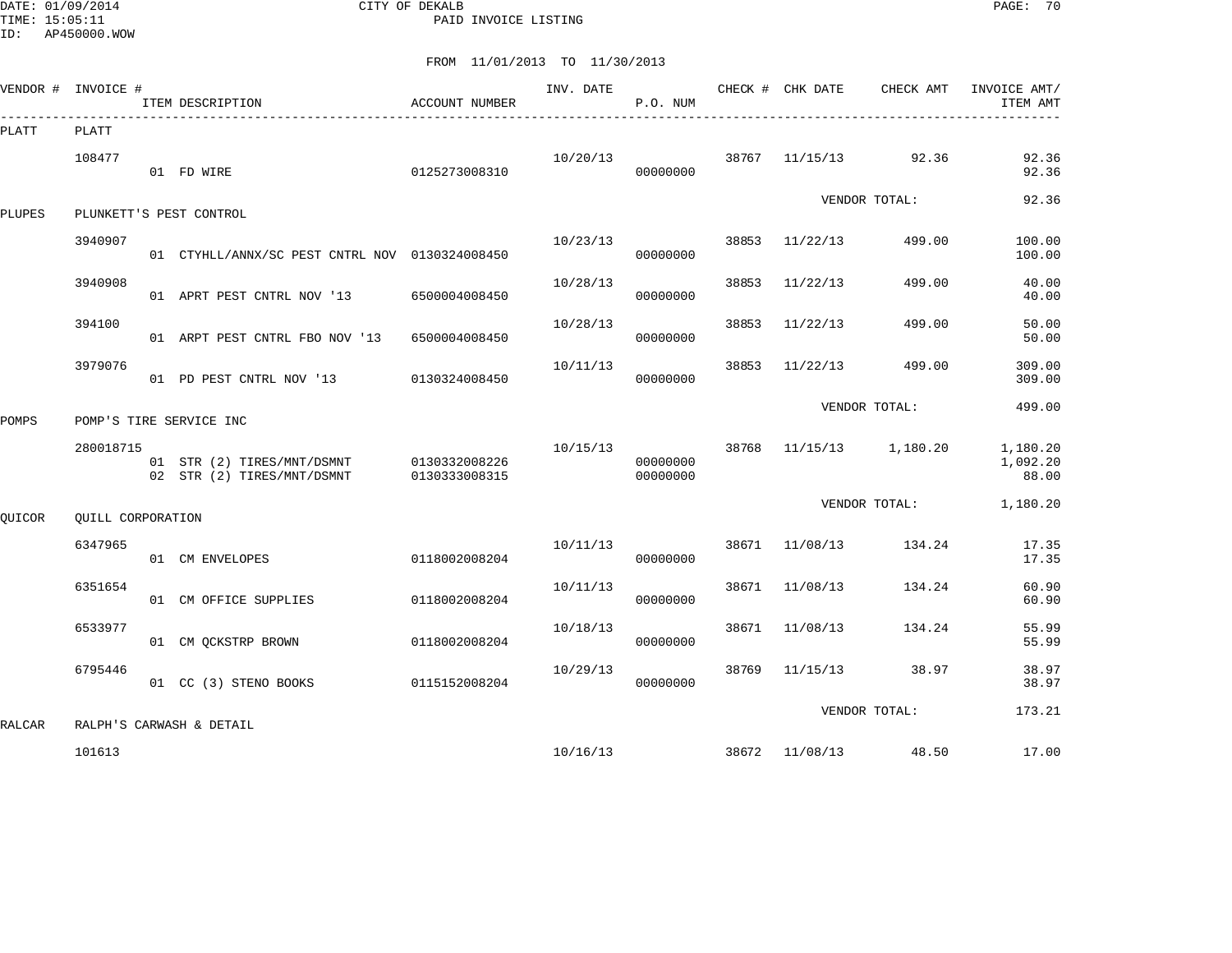DATE: 01/09/2014 CITY OF DEKALB PAGE: 71 PAID INVOICE LISTING

ID: AP450000.WOW

|        | VENDOR # INVOICE #                | ITEM DESCRIPTION     |                           | ACCOUNT NUMBER | INV. DATE | P.O. NUM |       | CHECK # CHK DATE | CHECK AMT             | INVOICE AMT/<br>ITEM AMT |
|--------|-----------------------------------|----------------------|---------------------------|----------------|-----------|----------|-------|------------------|-----------------------|--------------------------|
|        | 101613                            |                      | 01 PW CLN BRRWD PD302     | 0120222008226  | 10/16/13  | 00000000 |       | 38672 11/08/13   | 48.50                 | 17.00<br>17.00           |
|        | 102513                            | 01 PD PD336 CARWASH  |                           | 0120223008315  | 10/25/13  | 00000000 | 38672 | 11/08/13         | 48.50                 | 3.50<br>3.50             |
|        | 102513A                           | 01 PD PD337 CARWASH  |                           | 0120223008315  | 10/25/13  | 00000000 | 38672 | 11/08/13         | 48.50                 | 3.50<br>3.50             |
|        | 102513B                           | 01 PD PD338 CARWASH  |                           | 0120223008315  | 10/25/13  | 00000000 | 38672 | 11/08/13         | 48.50                 | 3.50<br>3.50             |
|        | 102513C                           | 01 PD PD311 CARWASH  |                           | 0120223008315  | 10/25/13  | 00000000 | 38672 | 11/08/13         | 48.50                 | 3.50<br>3.50             |
|        | 102513E                           | 01 PD PD333 CARWASH  |                           | 0120223008315  | 10/25/13  | 00000000 | 38672 | 11/08/13         | 48.50                 | 3.50<br>3.50             |
|        | 102513F                           | 01 PD PD334 CARWASH  |                           | 0120223008315  | 10/25/13  | 00000000 | 38672 | 11/08/13         | 48.50                 | 3.50<br>3.50             |
|        | 102513G                           | 01 PD PD332 CARWASH  |                           | 0120223008315  | 10/25/13  | 00000000 | 38672 | 11/08/13         | 48.50                 | 3.50<br>3.50             |
|        | 102513H                           | 01 PD PD331 CARWASH  |                           | 0120223008315  | 10/25/13  | 00000000 | 38672 | 11/08/13         | 48.50                 | 3.50<br>3.50             |
|        | 102513I                           | 01 PD PD339 CARWASH  |                           | 0120223008315  | 10/25/13  | 00000000 | 38672 | 11/08/13         | 48.50                 | 3.50<br>3.50             |
|        | 256                               | 01 PD PD311 CAR WASH |                           | 0120223008315  | 11/07/13  | 00000000 | 38923 |                  | $11/29/13$ 3.50       | 3.50<br>3.50             |
| RAYDOO | RAYNOR DOOR AUTHORITY             |                      |                           |                |           |          |       |                  | VENDOR TOTAL:         | 52.00                    |
|        | 101327                            |                      | 01 FD S2 RLLRS TRCK LABOR | 0125273008348  | 10/21/13  | 00000000 |       |                  | 38924 11/29/13 125.00 | 125.00<br>125.00         |
|        | RAYOHERR RAY O'HERRON COMPANY INC |                      |                           |                |           |          |       |                  | VENDOR TOTAL:         | 125.00                   |
|        | 1331459IN                         | 01 PD AMMO           |                           | 0120222008242  | 10/15/13  | 00000000 |       | 38673 11/08/13   | 3,584.01              | 435.00<br>435.00         |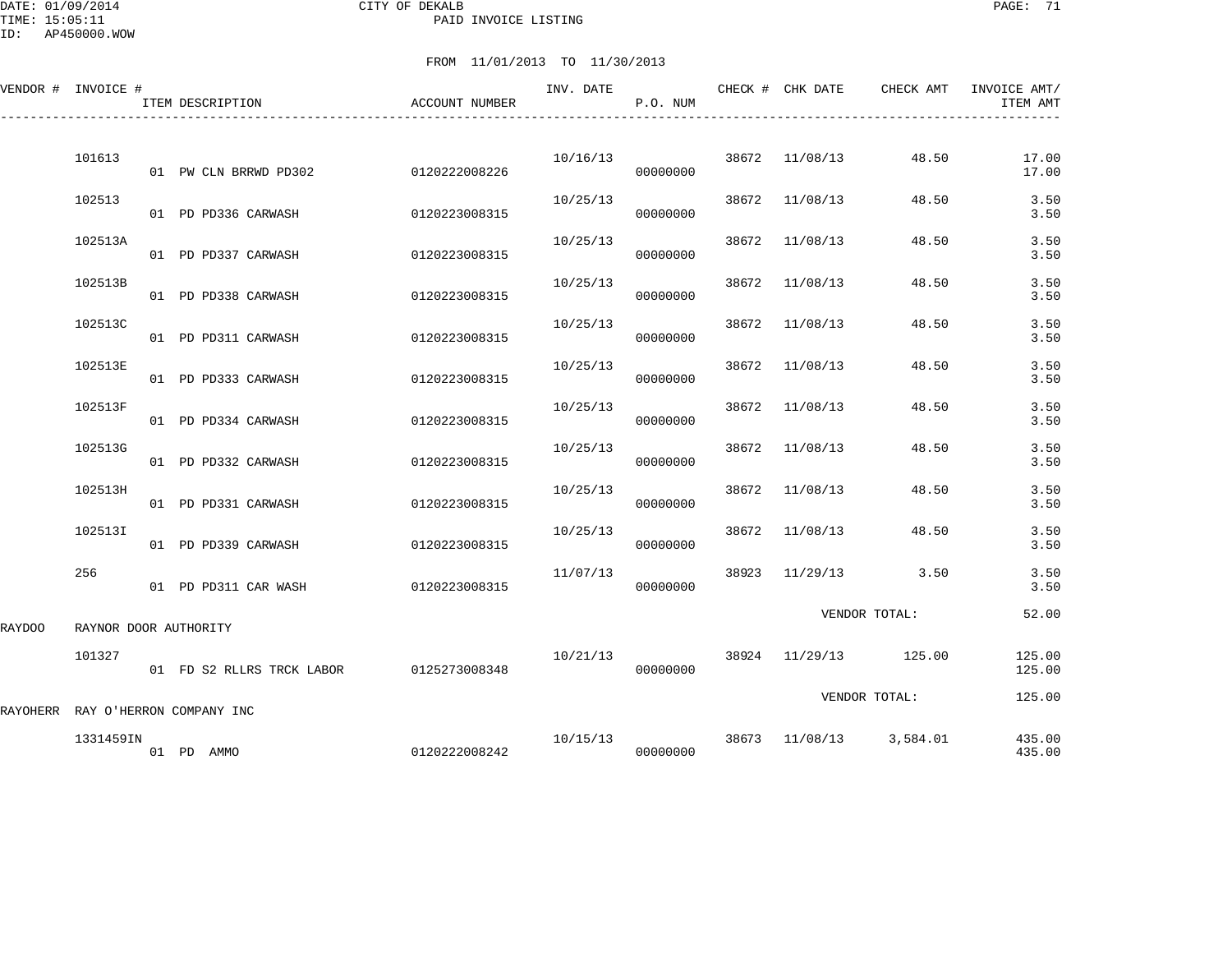DATE: 01/09/2014 CITY OF DEKALB PAGE: 72 PAID INVOICE LISTING

ID: AP450000.WOW

|        | VENDOR # INVOICE # |  | ITEM DESCRIPTION                                | ACCOUNT NUMBER | INV. DATE | P.O. NUM |               | CHECK # CHK DATE | CHECK AMT               | INVOICE AMT/<br>ITEM AMT |
|--------|--------------------|--|-------------------------------------------------|----------------|-----------|----------|---------------|------------------|-------------------------|--------------------------|
|        | 1331878CM          |  | 01 PD G WELLS CRDT #1329367IN                   | 0100000002715  | 10/18/13  | 00000000 |               | 38770 11/15/13   | 4,850.95                | $-758.35$<br>$-758.35$   |
|        | 1331879IN          |  | 01 PD WELLS UNIFORM SUPPLIES                    | 0100000002715  | 10/18/13  | 00000000 | 38770         | 11/15/13         | 4,850.95                | 678.35<br>678.35         |
|        | 1332019IN          |  | 01 PD (2) AMMO                                  | 0100000002730  | 10/21/13  | 00000000 | 38673         | 11/08/13         | 3,584.01                | 900.00<br>900.00         |
|        | 1332020IN          |  | 01 PD (3) AMMO                                  | 0100000002730  | 10/21/13  | 00000000 | 38673         | 11/08/13         | 3,584.01                | 1,350.00<br>1,350.00     |
|        | 1332078IN          |  | 01 PD (23) RAPID DPLYMNT PACK/FRT 0120222008242 |                | 10/21/13  | 00000000 | 38673         | 11/08/13         | 3,584.01                | 361.92<br>361.92         |
|        | 1332176IN          |  | 01 PD G. WELLS UNIFORMS/FRT                     | 0120232008270  | 10/22/13  | 00000000 | 38673         | 11/08/13         | 3,584.01                | 521.85<br>521.85         |
|        | 1332535IN          |  | 01 PD WEESE KEY CLIP/FRT 0100000002730          |                | 10/24/13  | 00000000 | 38673         | 11/08/13         | 3,584.01                | 15.24<br>15.24           |
|        | 1333011IN          |  | 01 PD (3) GLOCK 17T GEN3 9MM/FRT 0100000002715  |                | 10/29/13  | 00000000 | 38770         | 11/15/13         | 4,850.95                | 1,547.34<br>1,547.34     |
|        | 1333169IN          |  | 01 PD (10) BLK WLLTS                            | 0120222008270  | 10/30/13  | 00000000 | 38770         | 11/15/13         | 4,850.95                | 303.61<br>303.61         |
|        | 1333469IN          |  | 01 PD (15) AMMO                                 | 0100000002715  | 10/31/13  | 00000000 | 38770         | 11/15/13         | 4,850.95                | 1,155.00<br>1,155.00     |
|        | 1333470IN          |  | 01 PD (7) AMMO                                  | 0100000002715  | 10/31/13  | 00000000 | 38770         | 11/15/13         | 4,850.95                | 1,925.00<br>1,925.00     |
|        | 1333526IN          |  | 01 PD (15) RPD DPLYMNT PCK 0100000002730        |                | 11/01/13  | 00000000 | 38854         | 11/22/13         | 818.74                  | 659.85<br>659.85         |
|        | 1333528IN          |  | 01 PD HOADLEY UNIFORM SPPLYS/FRT 0120212008270  |                | 11/01/13  | 00000000 | 38854         | 11/22/13         | 818.74                  | 158.89<br>158.89         |
| REYJOH | JOHN REY           |  |                                                 |                |           |          | VENDOR TOTAL: |                  | 9,253.70                |                          |
|        | 102513             |  | 01 RMB IML CONF EXP 10/17/13 0110103008376      |                | 10/25/13  | 00000000 |               |                  | D000286 11/01/13 745.47 | 745.47<br>745.47         |
|        |                    |  |                                                 |                |           |          |               |                  | VENDOR TOTAL:           | 745.47                   |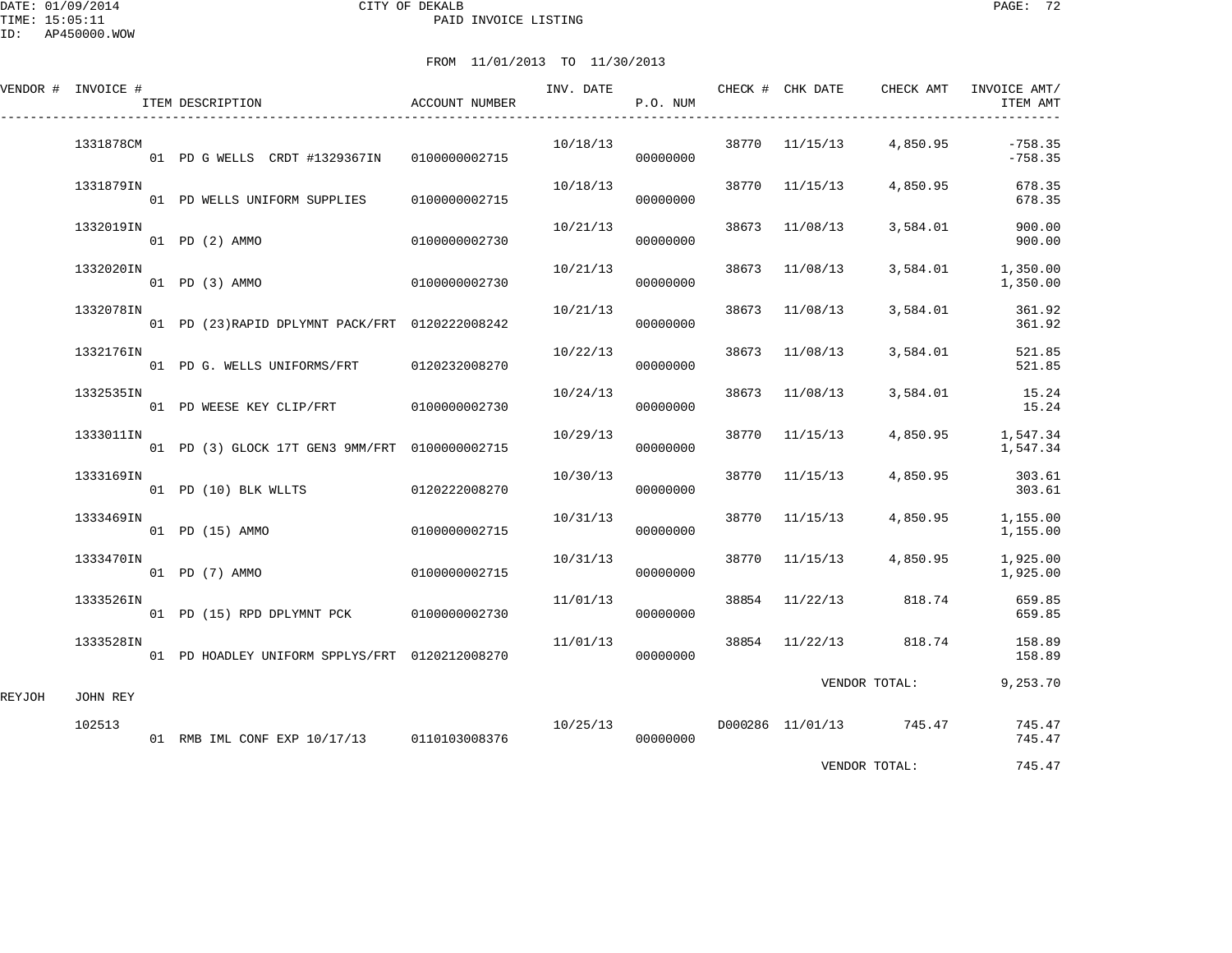DATE: 01/09/2014 CITY OF DEKALB PAGE: 73 PAID INVOICE LISTING

| VENDOR # INVOICE # |                    | ITEM DESCRIPTION                                                               | ACCOUNT NUMBER                                  | INV. DATE | P.O. NUM                         |       | CHECK # CHK DATE | CHECK AMT     | INVOICE AMT/<br>ITEM AMT         |
|--------------------|--------------------|--------------------------------------------------------------------------------|-------------------------------------------------|-----------|----------------------------------|-------|------------------|---------------|----------------------------------|
| RJBOW              |                    | R.J. BOWERS DISTRIBUTORS, INC.                                                 |                                                 |           |                                  |       |                  |               |                                  |
|                    | 274166             | 01 ARPT AP50 36" VENT                                                          | 6500003008310                                   | 10/07/13  | 00000000                         | 38596 | 11/01/13         | 38.64         | 38.64<br>38.64                   |
| RKDIX              | R.K. DIXON         |                                                                                |                                                 |           |                                  |       |                  | VENDOR TOTAL: | 38.64                            |
|                    | 964395             | 01 FD CYPR OVRG 7/30-10/29/13 0135002008202                                    |                                                 | 10/31/13  | 00000000                         | 38925 | 11/29/13         | 42.50         | 42.50<br>42.50                   |
| ROMAND             | ANDREW ROMANO      |                                                                                |                                                 |           |                                  |       |                  | VENDOR TOTAL: | 42.50                            |
|                    | 112213             | 01 RMB HAZMAT TRNG 11/4-11/8/13 0125273008376                                  |                                                 | 11/22/13  | 00000000                         |       | D000323 11/29/13 | 65.09         | 65.09<br>65.09                   |
| RONIND             |                    | RONCO INDUSTRIAL SUPPLY CO.                                                    |                                                 |           |                                  |       |                  | VENDOR TOTAL: | 65.09                            |
|                    | 121543301          | 01 ARPT BATTERIES<br>02 ARPT BATTERIES<br>03 PW BATTERIES                      | 6500002008226<br>6500002008219<br>0130312008204 | 10/22/13  | 00000000<br>00000000<br>00000000 | 38771 | 11/15/13         | 107.18        | 107.18<br>14.26<br>4.27<br>88.65 |
| RPMRES             | RPM RESTORATIONS   |                                                                                |                                                 |           |                                  |       |                  | VENDOR TOTAL: | 107.18                           |
|                    | 102013             | 01 PD PD300 RPR/PRIME/PAINT                                                    | 0100000002715                                   | 10/20/13  | 00000000                         | 38597 | 11/01/13         | 700.00        | 700.00<br>700.00                 |
| SABTAN             | TANNER SABIN       |                                                                                |                                                 |           |                                  |       |                  | VENDOR TOTAL: | 700.00                           |
|                    | 110813             | 01 RMB CDL LICENSE                                                             | 0130333008385                                   | 11/08/13  | 00000000                         |       | D000295 11/15/13 | 30.00         | 30.00<br>30.00                   |
| SAUMFG             | SAUBER MFG, CO.    |                                                                                |                                                 |           |                                  |       |                  | VENDOR TOTAL: | 30.00                            |
|                    | PSI160968          | 01 STR P10 12VDC PWR CNTRCTR LBR 0130333008315<br>02 STR P10 PWR CNTRCTR PARTS | 0130332008226                                   | 10/05/13  | 00000000<br>00000000             | 38598 | 11/01/13         | 88.75         | 88.75<br>39.50<br>49.25          |
| <b>SCHELEC</b>     | SCHNEIDER ELECTRIC |                                                                                |                                                 |           |                                  |       |                  | VENDOR TOTAL: | 88.75                            |
|                    | 4129083            |                                                                                |                                                 | 10/04/13  |                                  | 38599 | 11/01/13         | 3,120.00      | 3,120.00                         |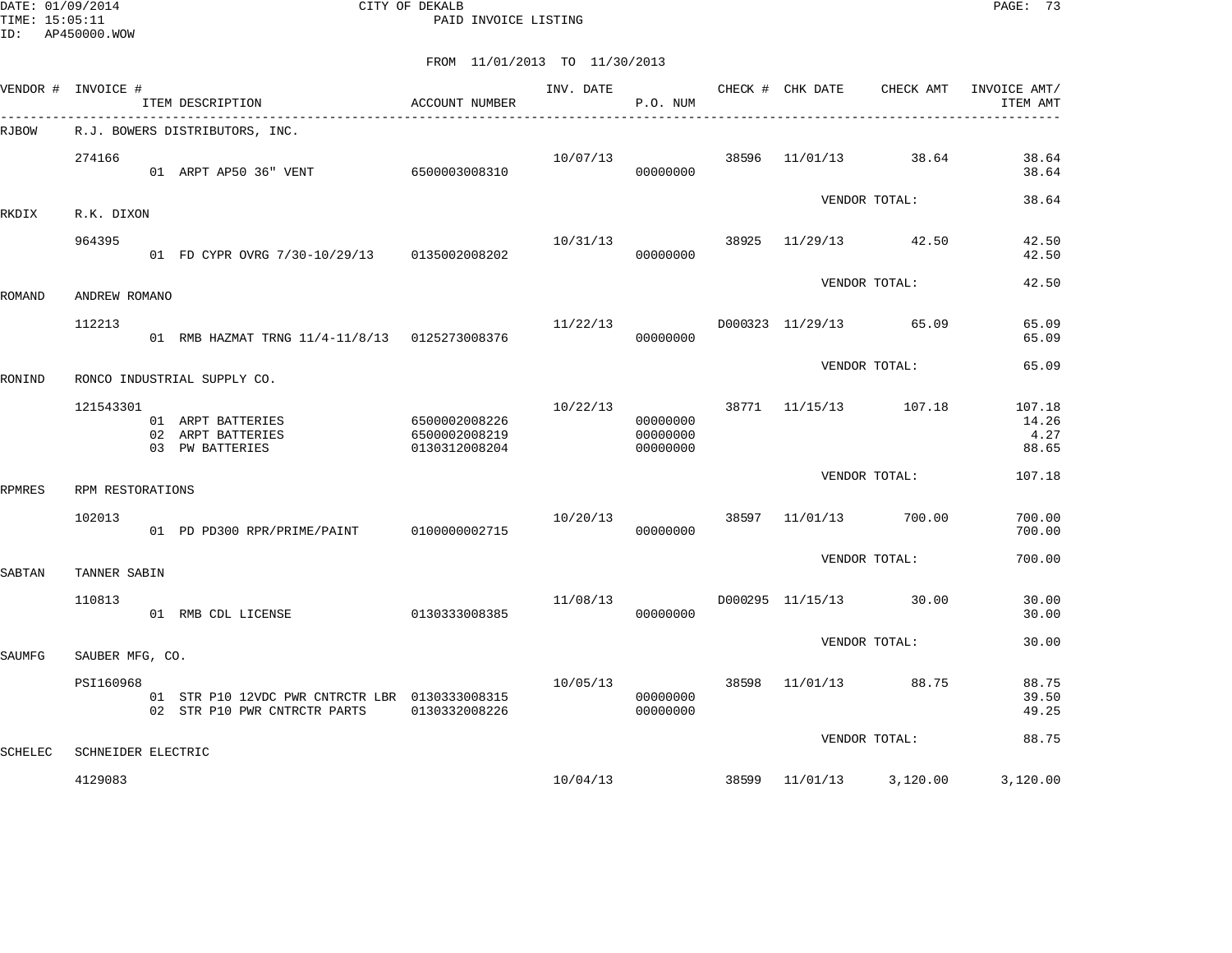DATE: 01/09/2014 CITY OF DEKALB PAGE: 74 PAID INVOICE LISTING

|               | VENDOR # INVOICE #    | ACCOUNT NUMBER<br>ITEM DESCRIPTION                                                                                                                                 |                                | INV. DATE | P.O. NUM                                     |       | CHECK # CHK DATE | CHECK AMT               | INVOICE AMT/<br>ITEM AMT                         |
|---------------|-----------------------|--------------------------------------------------------------------------------------------------------------------------------------------------------------------|--------------------------------|-----------|----------------------------------------------|-------|------------------|-------------------------|--------------------------------------------------|
|               | 4129083               | 01 STR SSI-WS 10/1/13-09/30/14 0130333008387                                                                                                                       |                                | 10/04/13  | 00000000                                     | 38599 | 11/01/13         | 3,120.00                | 3,120.00<br>3,120.00                             |
| <b>SECCLE</b> |                       | SECURE CLEAN BUILDING SERVICES                                                                                                                                     |                                |           |                                              |       |                  | VENDOR TOTAL:           | 3,120.00                                         |
|               | 10215                 | 01 ARPT JANITORIAL SRVCS NOV '13 6500004008450                                                                                                                     |                                | 11/01/13  | 00000000                                     | 38772 |                  | 11/15/13 167.00         | 167.00<br>167.00                                 |
| SELPLU        | SELDAL PLUMBING       |                                                                                                                                                                    |                                |           |                                              |       |                  | VENDOR TOTAL:           | 167.00                                           |
|               | 2404                  | 01 WTR (8) BACKFLOW ANNL TSTNG 6000003008311<br>02 STR (4) BACKFLOW ANNL TSTNG<br>03 CTYHLL (3) BACKFLOW ANNL TSTNG 0130323008311<br>04 SC (2) BACKFLOW ANNL TSTNG | 0130333008311<br>0130323008311 | 10/31/13  | 00000000<br>00000000<br>00000000<br>00000000 | 38926 |                  | 11/29/13 1,700.00       | 1,700.00<br>800.00<br>400.00<br>300.00<br>200.00 |
| <b>SENTEC</b> | SENSIT TECHNOLOGIES   |                                                                                                                                                                    |                                |           |                                              |       |                  | VENDOR TOTAL:           | 1,700.00                                         |
|               | 0187004IN             | 01 FD CALBTL 2.5 CH4 0125273008310                                                                                                                                 |                                | 10/09/13  | 00000000                                     |       | 38600 11/01/13   | 89.47                   | 89.47<br>89.47                                   |
|               | 0187588IN             | 01 FD (2) CALBTL/RGLTR/FRT 0125272008240                                                                                                                           |                                | 10/23/13  | 00000000                                     | 38773 | 11/15/13         | 237.88                  | 237.88<br>237.88                                 |
| <b>SES</b>    | SES                   |                                                                                                                                                                    |                                |           |                                              |       |                  | VENDOR TOTAL:           | 327.35                                           |
|               | 17686                 | 01 WTR 3 PHASE BOOSTER PMP/FRT                                                                                                                                     | 6000002008232                  | 10/24/13  | 00000000                                     | 38601 |                  | 11/01/13 1,545.63       | 1,394.00<br>1,394.00                             |
|               | 17720                 | 01 WTR CHLORINE 24HR TUBE/FRT                                                                                                                                      | 6000002008232                  | 10/16/13  | 00000000                                     | 38601 | 11/01/13         | 1,545.63                | 151.63<br>151.63                                 |
| <b>SHAARC</b> | SHARP ARCHITECTS INC. |                                                                                                                                                                    |                                |           |                                              |       |                  | VENDOR TOTAL:           | 1,545.63                                         |
|               | 130604                | 01 FD S2 PRJCT PRO SRVCS 5145006508624                                                                                                                             |                                | 09/13/13  | 00000000                                     |       |                  | 38674 11/08/13 1,326.18 | 1,326.18<br>1,326.18                             |
| <b>SHASUB</b> |                       | SHAW SUBURBAN MEDIA GROUP                                                                                                                                          |                                |           |                                              |       |                  | VENDOR TOTAL:           | 1,326.18                                         |
|               | 1013100255710         |                                                                                                                                                                    |                                | 10/31/13  |                                              |       |                  | 38855 11/22/13 474.26   | 327.19                                           |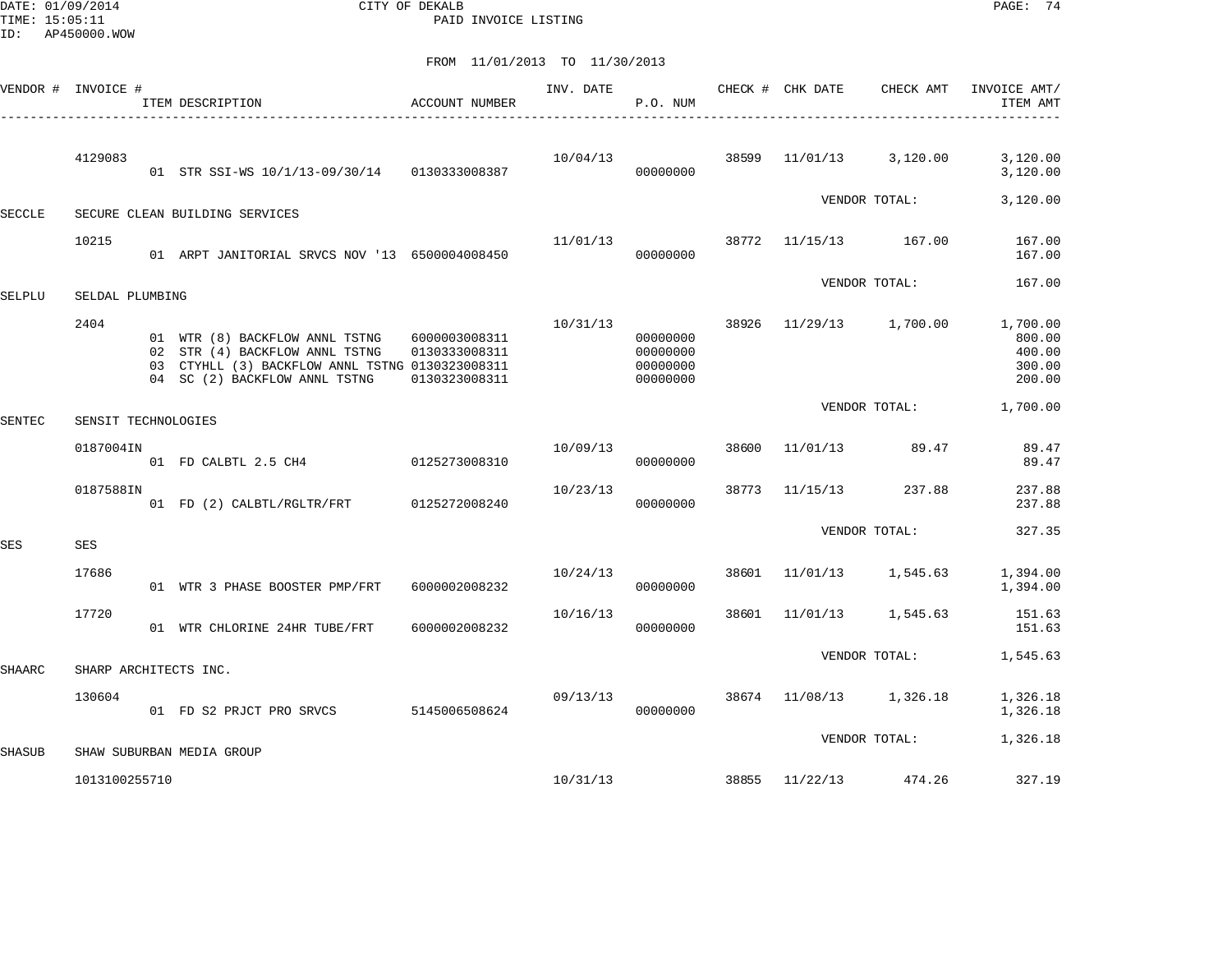DATE: 01/09/2014 CITY OF DEKALB PAGE: 75 PAID INVOICE LISTING

|        | VENDOR # INVOICE # | ACCOUNT NUMBER<br>ITEM DESCRIPTION                                                                | INV. DATE                            | P.O. NUM             | CHECK # CHK DATE        | CHECK AMT             | INVOICE AMT/<br>ITEM AMT |
|--------|--------------------|---------------------------------------------------------------------------------------------------|--------------------------------------|----------------------|-------------------------|-----------------------|--------------------------|
|        | 1013100255710      | 01 PW PUB NOT LNCLN INDRL PRK 0118003008366                                                       | 10/31/13                             | 00000000             | 38855 11/22/13 474.26   |                       | 327.19<br>327.19         |
|        | 1013100280410      | 01 PLN 10/24/13 LGL NOT GLDDN STN 0130343008366<br>02 PLN 10/30/13 LGL NOT LVLLS TR 0130343008366 | 10/31/13                             | 00000000<br>00000000 |                         | 38855 11/22/13 474.26 | 147.07<br>61.41<br>85.66 |
| SHEWIL |                    | THE SHERWIN WILLIAMS CO.                                                                          |                                      |                      |                         | VENDOR TOTAL:         | 474.26                   |
|        | 66893              | 01 STR (2) GAL PAINT/(2) H&C SHRKGP 0130322008219                                                 | $10/10/13$ 38675 $11/08/13$ 162.86   | 00000000             |                         |                       | 162.86<br>162.86         |
| SIDHAR | HARLAN SIDDALL     |                                                                                                   |                                      |                      |                         | VENDOR TOTAL:         | 162.86                   |
|        | 110113             | 01 FD RMB EXP STRCTRL CLLSP OPS 0125273008376                                                     | 11/01/13                             | 00000000             | D000293 11/08/13 150.99 |                       | 150.99<br>150.99         |
| SLWEBB |                    | S.L. WEBB ELECTRIC, INC.                                                                          |                                      |                      |                         | VENDOR TOTAL:         | 150.99                   |
|        | 4437               | 01 ELCTRL INSPCTNS OCT '13 0130353008399                                                          | $11/01/13$ 38774 $11/15/13$ 2,400.00 | 00000000             |                         |                       | 2,400.00<br>2,400.00     |
| SMIAMU | SMITH AMUNDSEN     |                                                                                                   |                                      |                      |                         | VENDOR TOTAL:         | 2,400.00                 |
|        | 424354             | 01 PRO LGL FEES 13 L 48 7-9/13 7200004008472                                                      | 10/23/13                             | 00000000             | 38856 11/22/13 3,156.76 |                       | 3,156.76<br>3,156.76     |
| SMIJAM | <b>JAMIE SMIRZ</b> |                                                                                                   |                                      |                      |                         | VENDOR TOTAL:         | 3,156.76                 |
|        | 110813             | 01 PW RMB EXP TRNG 10/29-10/30 1800003008376                                                      | 11/08/13                             | 00000000             | D000296 11/15/13 43.24  |                       | 43.24<br>43.24           |
|        | 110813A            | 01 PW RMB MILEGE TRNG 10/22-30/13 1800003008376                                                   | 11/08/13                             | 00000000             | D000296 11/15/13        | 267.81                | 267.81<br>267.81         |
|        | 110813B            | 01 PW RMB MILEAGE TRNG BLMNGTN 1800003008376                                                      | 11/08/13                             | 00000000             | D000296 11/15/13        | 280.24                | 280.24<br>280.24         |
|        |                    |                                                                                                   |                                      |                      |                         | VENDOR TOTAL:         | 591.29                   |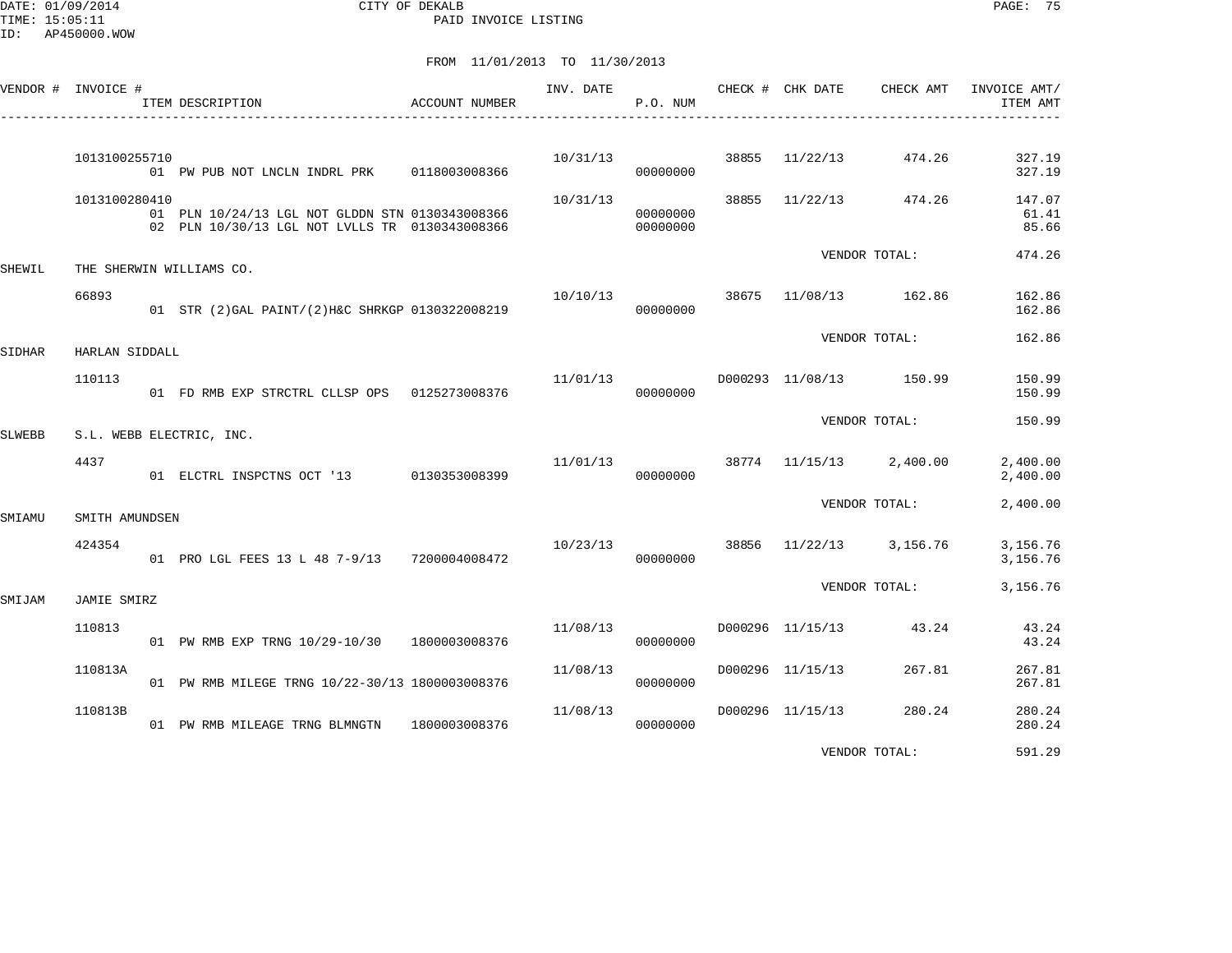| VENDOR # INVOICE # |                     | ITEM DESCRIPTION                                | ACCOUNT NUMBER | INV. DATE | P.O. NUM |       | CHECK # CHK DATE | CHECK AMT             | INVOICE AMT/<br>ITEM AMT |
|--------------------|---------------------|-------------------------------------------------|----------------|-----------|----------|-------|------------------|-----------------------|--------------------------|
| SOAS               | SOAS                |                                                 |                |           |          |       |                  |                       |                          |
|                    | 490                 | 01 FD (2) SHIRTS W/LOGO                         | 0125272008270  | 10/15/13  | 00000000 |       | 38775 11/15/13   | 41.50                 | 41.50<br>41.50           |
|                    | 512                 | 01 FD (10) EMBRDRY JCKTS 2800002008270          |                | 11/05/13  | 00000000 | 38927 | 11/29/13         | 70.00                 | 70.00<br>70.00           |
| SOS                |                     | ILLINOIS SECRETARY OF STATE                     |                |           |          |       |                  | VENDOR TOTAL:         | 111.50                   |
|                    | 102513              | 01 PD TRANSFER PLATES #60415 0100000002710      |                | 10/25/13  | 00000000 |       |                  | 38602 11/01/13 25.00  | 25.00<br>25.00           |
| SPRINT             | SPRINT PCS          |                                                 |                |           |          |       |                  | VENDOR TOTAL:         | 25.00                    |
|                    | 621578810071        | 01 CDMA TELEMENTRY OCT '13 0125263008337        |                | 10/29/13  | 00000000 | 38928 |                  | $11/29/13$ 25.94      | 25.94<br>25.94           |
| <b>STAFIR</b>      | STATE FIRE MARSHALL |                                                 |                |           |          |       |                  | VENDOR TOTAL:         | 25.94                    |
|                    | 9502969             | 01 BOILERS/AIR TANKS INSPCTNS                   | 0130323008385  | 10/07/13  | 00000000 | 38603 | 11/01/13         | 280.00                | 280.00<br>280.00         |
| STASIG             | STANDARD SIGNS INC. |                                                 |                |           |          |       |                  | VENDOR TOTAL:         | 280.00                   |
|                    | 39224               | 01 ARPT XTL OUARTZ/BRDG RECT/DISC 6500002008218 |                | 10/10/13  | 00000000 |       |                  | 38604 11/01/13 162.19 | 162.19<br>162.19         |
| STEBUI             |                     | STETSON BUILDING PRODUCTS, INC                  |                |           |          |       |                  | VENDOR TOTAL:         | 162.19                   |
|                    | 115121900           | 01 STR (2) SPEEDCRETE GREENLINE   0130332008228 |                | 10/07/13  | 00000000 | 38605 |                  | 11/01/13 146.32       | 146.32<br>146.32         |
| STRMIL             |                     | STREICHER'S - MILWAUKEE                         |                |           |          |       |                  | VENDOR TOTAL:         | 146.32                   |
|                    | I1054157            | 01 PD OFFICER SUPPLIES/FRT 0100000002730        |                | 10/30/13  | 00000000 |       |                  | 38857 11/22/13 666.52 | 666.52<br>666.52         |
| <b>STRPLU</b>      |                     | STRYPES PLUS MORE INC.                          |                |           |          |       |                  | VENDOR TOTAL:         | 666.52                   |
|                    | 12213               |                                                 |                | 11/06/13  |          |       |                  | 38929 11/29/13 333.00 | 333.00                   |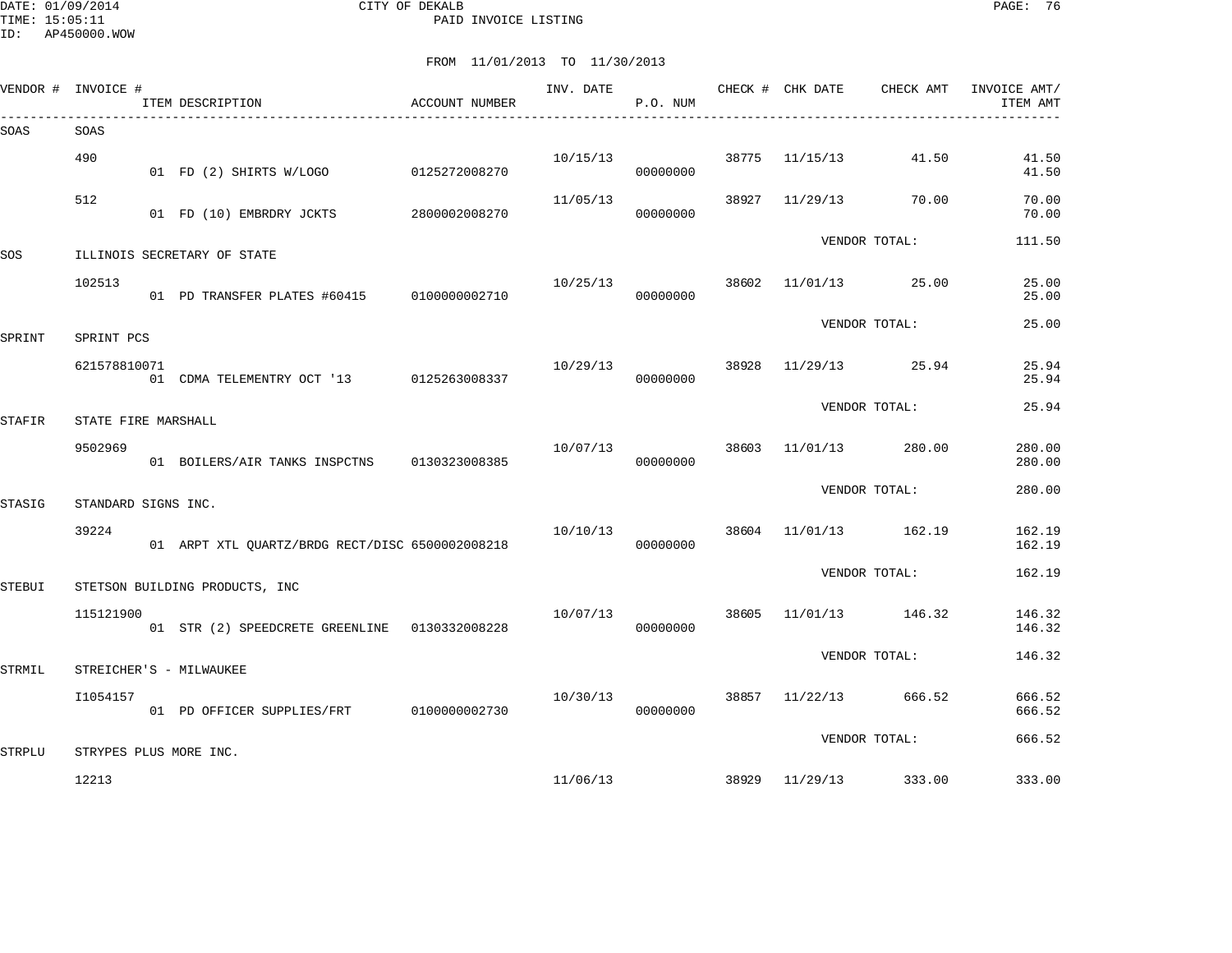DATE: 01/09/2014 CITY OF DEKALB PAGE: 77 PAID INVOICE LISTING

|               | VENDOR # INVOICE # | ITEM DESCRIPTION                                | ACCOUNT NUMBER | INV. DATE | P.O. NUM |       | CHECK # CHK DATE | CHECK AMT     | INVOICE AMT/<br>ITEM AMT     |
|---------------|--------------------|-------------------------------------------------|----------------|-----------|----------|-------|------------------|---------------|------------------------------|
|               | 12213              | 01 FD CHF1 INSTLL LOGO                          | 0125273008315  | 11/06/13  | 00000000 | 38929 | 11/29/13         | 333.00        | 333.00<br>333.00             |
| SUBLAB        |                    | SUBURBAN LABORATORIES, INC.                     |                |           |          |       |                  | VENDOR TOTAL: | 333.00                       |
|               | 32196              | 01 WTR (5) FLUORIDE/(4)DSNFCTNT 6000003008356   |                | 10/30/13  | 00000000 | 38858 | 11/22/13         | 355.00        | 355.00<br>355.00             |
| <b>SURTEC</b> | C.E.S. INC.        |                                                 |                |           |          |       |                  | VENDOR TOTAL: | 355.00                       |
|               | S33113             | 01 ENG ALLEY VAC PEARL/HAISH                    | 1300003008331  | 11/06/13  | 00000000 | 38776 | 11/15/13         | 150.00        | 150.00<br>150.00             |
| SWROOF        |                    | SW ROOFING & CONSTRUCTION, INC                  |                |           |          |       |                  | VENDOR TOTAL: | 150.00                       |
|               | 2908               | 01 WTR RE-ROOF/SFFT WELL HOUSE                  | 6000003008348  | 10/25/13  | 00000000 | 38676 | 11/08/13         | 16,145.00     | 16,145.00<br>16,145.00       |
| TARGET        | TARGET CORPORATION |                                                 |                |           |          |       |                  | VENDOR TOTAL: | 16,145.00                    |
|               | 111413             | 01 FY14 TIF REBATE YR 6 2012                    | 1400003008344  | 11/14/13  | 00000000 | 38859 | 11/22/13         | 140,089.76    | 140,089.76<br>140,089.76     |
| TBCNET        | TBC NET, INC.      |                                                 |                |           |          |       |                  | VENDOR TOTAL: | 140,089.76                   |
|               | CW29973            | 01 PD (2) CISCO 10GBASE                         | 5145006508626  | 10/22/13  | 00000000 | 38777 | 11/15/13         | 15,393.85     | 5,211.10<br>5,211.10         |
|               | CW29974            | 01 TIF2 CISCO MDL/10GBASE/FRT                   | 1400006508624  | 10/22/13  | 00000000 | 38777 | 11/15/13         | 15,393.85     | 4,246.60<br>4,246.60         |
|               | CW29975            | 01 PD DELL 2.0 SPEAKER SYSTEM/FRT 5145006508626 |                | 10/22/13  | 00000000 | 38777 | 11/15/13         | 15,393.85     | 2,147.95<br>2,147.95         |
|               | CW29976            | 01 PD (2) DELL SONIC WALLS/FRT                  | 5145006508626  | 10/22/13  | 00000000 | 38777 | 11/15/13         | 15,393.85     | 3,788.20<br>3,788.20         |
|               | CW30166            | 01 PD CRDT (7) DELL MONITORS                    | 5145006508626  | 11/13/13  | 00000000 | 38930 | 11/29/13         | 149.73        | $-1, 311.45$<br>$-1, 311.45$ |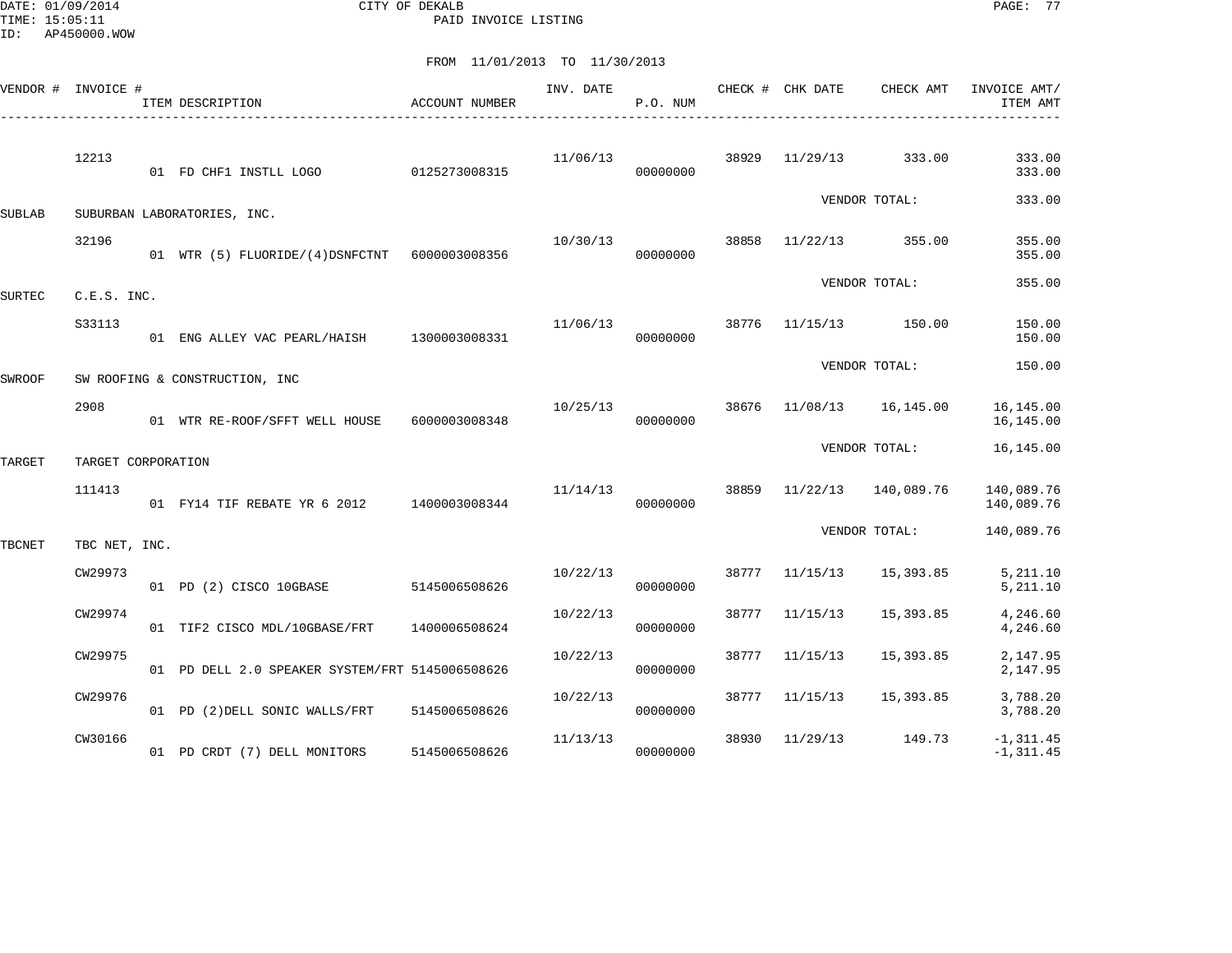DATE: 01/09/2014 CITY OF DEKALB PAGE: 78 PAID INVOICE LISTING

| VENDOR # INVOICE # |                      | ITEM DESCRIPTION<br>______________________                                                                                                         | ACCOUNT NUMBER | INV. DATE      | P.O. NUM                         |       | CHECK # CHK DATE | CHECK AMT                | INVOICE AMT/<br>ITEM AMT                           |
|--------------------|----------------------|----------------------------------------------------------------------------------------------------------------------------------------------------|----------------|----------------|----------------------------------|-------|------------------|--------------------------|----------------------------------------------------|
|                    | CW30167              | 01 PD (7) DELL LED LCD MONITORS 5145006508626                                                                                                      |                | 11/15/13       | 00000000                         |       | 38930 11/29/13   | 149.73                   | 1,461.18<br>1,461.18                               |
| TEXPET             | TEXOR PETROLEUM      |                                                                                                                                                    |                |                |                                  |       |                  | VENDOR TOTAL:            | 15,543.58                                          |
|                    | 420598541501         | 01 STR 7500USG ULTRA LOW DIESEL   0100000001520                                                                                                    |                | 10/29/13       | 00000000                         | 38860 |                  | 11/22/13 23,966.25       | 23,966.25<br>23,966.25                             |
| THEROO             |                      | THEISEN ROOFING & SIDING                                                                                                                           |                |                |                                  |       |                  | VENDOR TOTAL:            | 23,966.25                                          |
|                    | 110813               | 01 CTYHLL GARAGE ROOF 0130323008348                                                                                                                |                | 11/08/13       | 00000000                         |       |                  | 38931 11/29/13 3,863.00  | 3,863.00<br>3,863.00                               |
| THESIG             | THE SIGN SHOP/DEKALB |                                                                                                                                                    |                |                |                                  |       |                  | VENDOR TOTAL:            | 3,863.00                                           |
|                    | 21287                | 01 PD (2) IWATCH SIGNS                                                                                                                             | 0100000002730  | 11/12/13 38932 | 00000000                         |       | 11/29/13         | 260.00                   | 260.00<br>260.00                                   |
| THOELE             |                      | THORNE ELECTRIC, INC.                                                                                                                              |                |                |                                  |       |                  | VENDOR TOTAL:            | 260.00                                             |
|                    | 103113               | 01 POL ENTRNC CARROLL AVE SIGNAL 5040006508624<br>02 POL ENTRNC CARROLL AVE SIGNAL 5040006508626<br>03 POL ENTRNC CARROLL AVE SIGNAL 5145006508626 |                | 11/13/13       | 00000000<br>00000000<br>00000000 |       |                  | 38778 11/15/13 62,518.07 | 62,518.07<br>26, 299.61<br>11,833.36<br>24, 385.10 |
| TLOLLC             | TLO LLC              |                                                                                                                                                    |                |                |                                  |       |                  | VENDOR TOTAL:            | 62,518.07                                          |
|                    | 090113               | $01$ PD $8/1 - 8/31/13$                                                                                                                            | 0120242008243  | 11/13/13       | 00000000                         |       | 38779 11/15/13   | 110.00                   | 42.75<br>42.75                                     |
|                    | 100113               | $01$ PD $9/1-9/30/13$                                                                                                                              | 0120242008243  | 10/01/13       | 00000000                         | 38779 | 11/15/13         | 110.00                   | 41.00<br>41.00                                     |
|                    | 110113               | 01 PD 10/1-10/31/13                                                                                                                                | 0120242008243  | 11/01/13       | 00000000                         | 38779 | 11/15/13         | 110.00                   | 26.25<br>26.25                                     |
| TOWRIV             |                      | TOWNHOMES OF RIVERMIST                                                                                                                             |                |                |                                  |       |                  | VENDOR TOTAL:            | 110.00                                             |
|                    | 1315                 |                                                                                                                                                    |                |                | 10/21/13                         |       |                  | 38933 11/29/13 44.21     | 44.21                                              |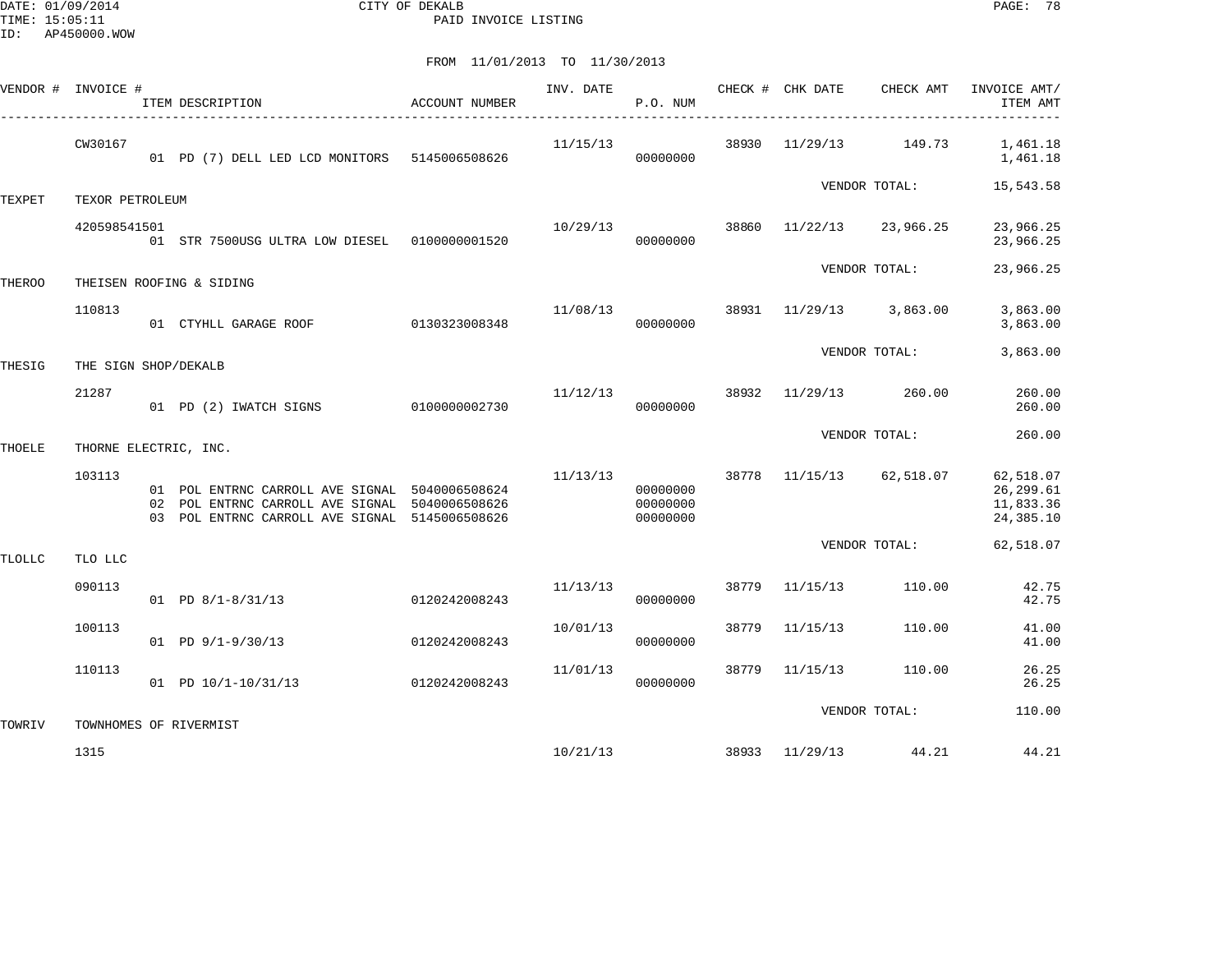DATE: 01/09/2014 CITY OF DEKALB PAGE: 79 PAID INVOICE LISTING

FROM 11/01/2013 TO 11/30/2013

|        | VENDOR # INVOICE #    | ACCOUNT NUMBER<br>ITEM DESCRIPTION                     |               | INV. DATE CHECK # CHK DATE | P.O. NUM             |       |                         |                      | CHECK AMT INVOICE AMT/<br>ITEM AMT |
|--------|-----------------------|--------------------------------------------------------|---------------|----------------------------|----------------------|-------|-------------------------|----------------------|------------------------------------|
|        | 1315                  | 01 WTR METER DEPOSIT FEE 6000000002880<br>02 WTR USAGE | 6000000063444 | 10/21/13                   | 00000000<br>00000000 |       |                         | 38933 11/29/13 44.21 | 44.21<br>200.00<br>$-155.79$       |
| TRAINS | TRAVELERS INSURANCE   |                                                        |               |                            |                      |       |                         | VENDOR TOTAL:        | 44.21                              |
|        | 000450374             | 01 CLM# EUG1229                                        | 7200004008472 | 10/31/13                   | 00000000             |       | 38861 11/22/13 1,763.80 |                      | 1,763.80<br>1,763.80               |
| TROINV | TROTSKY INVESTIGATIVE |                                                        |               |                            |                      |       |                         | VENDOR TOTAL:        | 1,763.80                           |
|        | PD1306                | 01 HR POLYGRAPH                                        | 0115173008333 | 10/24/13                   | 00000000             |       | 38677 11/08/13 130.00   |                      | 130.00<br>130.00                   |
|        | TRUGREEN TRUGREEN     |                                                        |               |                            |                      |       |                         | VENDOR TOTAL:        | 130.00                             |
|        | 13616888              | 01 ANNX LAWN SRVC 10/23/13 0130323008313               |               | 11/05/13 38678             | 00000000             |       | 11/08/13 738.00         |                      | 738.00<br>738.00                   |
| UNIDEN |                       | UNIFORM DEN EAST, INC.                                 |               |                            |                      |       |                         | VENDOR TOTAL:        | 738.00                             |
|        | 2698880               | 01 PD REESE CRDT UNIFORM 0120222008270                 |               | 06/19/13                   | 00000000             |       | 38862 11/22/13          | 523.38               | $-133.50$<br>$-133.50$             |
|        | 30037                 | 01 PD WOODRUFF LITE X PKG 0120222008270                |               | 06/18/13                   | 00000000             | 38862 | 11/22/13                | 523.38               | 620.00<br>620.00                   |
|        | 3006001               | 01 PD DENSBERGER (3) UNIFORM SHRT 0120222008270        |               | 08/30/13                   | 00000000             | 38862 | 11/22/13                | 523.38               | 127.33<br>127.33                   |
|        | 30098                 | 01 PD WINTERS ARMORSKIN/FRT 0120222008270              |               | 05/31/13                   | 00000000             | 38862 | 11/22/13                | 523.38               | 74.80<br>74.80                     |
|        | 3044380               | 01 PD CREDIT SHIPPING 0120222008270                    |               | 08/16/13                   | 00000000             | 38862 | 11/22/13                | 523.38               | $-205.00$<br>$-205.00$             |
|        | 31562                 | 01 PD CICCHETTI TRIFOLD WLLT/FRT 0120222008270         |               | 10/14/13                   | 00000000             | 38862 | 11/22/13                | 523.38               | 39.75<br>39.75                     |
|        |                       |                                                        |               |                            |                      |       |                         |                      |                                    |

VENDOR TOTAL: 523.38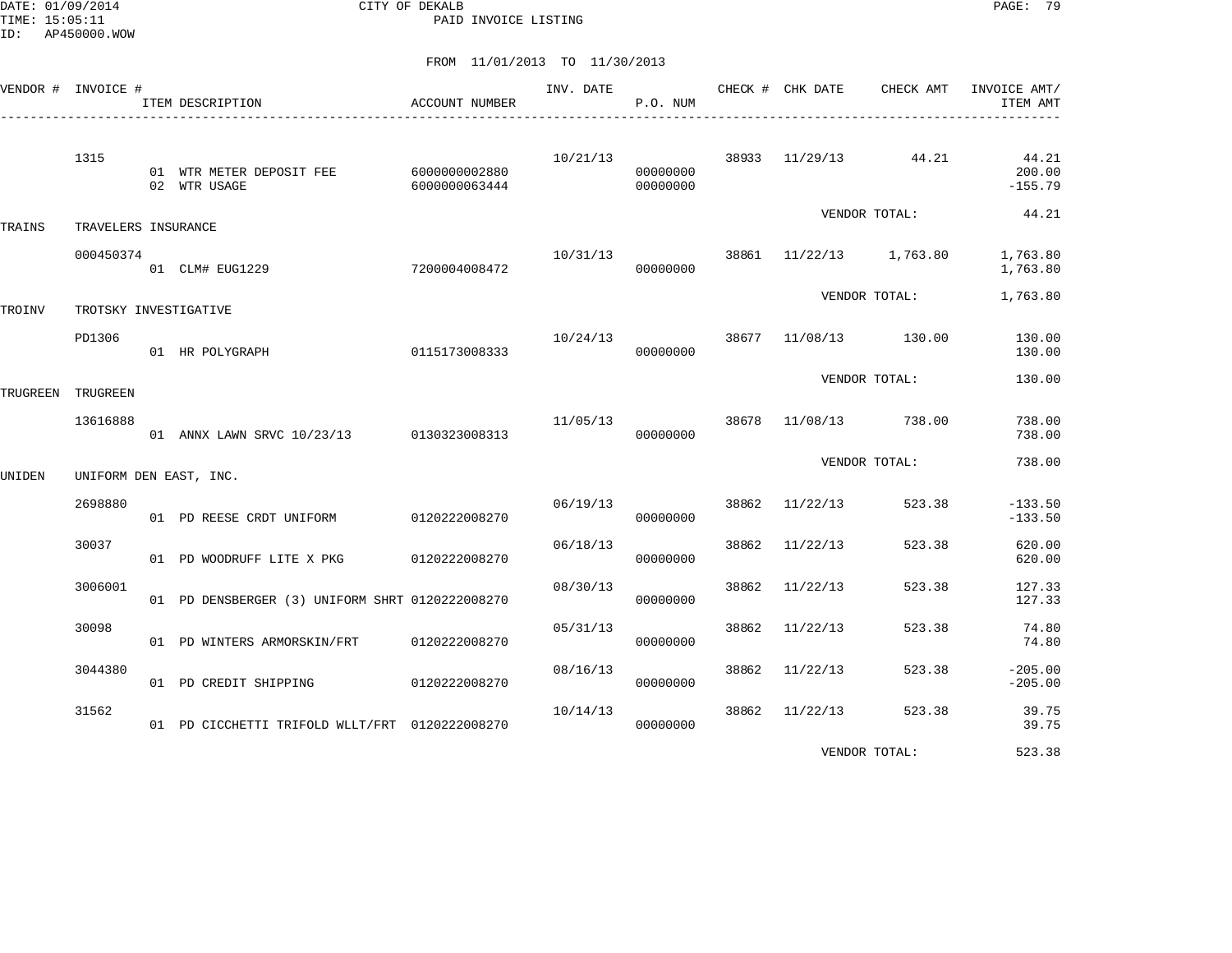DATE: 01/09/2014 CITY OF DEKALB PAGE: 80 PAID INVOICE LISTING

|        | VENDOR # INVOICE #     | ITEM DESCRIPTION                                                                                                           | ACCOUNT NUMBER                                                   | INV. DATE | P.O. NUM                                     |       | CHECK # CHK DATE | CHECK AMT     | INVOICE AMT/<br>ITEM AMT                   |
|--------|------------------------|----------------------------------------------------------------------------------------------------------------------------|------------------------------------------------------------------|-----------|----------------------------------------------|-------|------------------|---------------|--------------------------------------------|
| UNIREN | UNITED RENTALS         |                                                                                                                            |                                                                  |           |                                              |       |                  |               |                                            |
|        | 115111005001           | 01 STR (9) ORANGE FLAGS                                                                                                    | 0130332008231                                                    | 10/22/13  | 00000000                                     | 38780 | 11/15/13         | 35.78         | 35.78<br>35.78                             |
| UNISHE | UNIVERSITY SHELL, INC. |                                                                                                                            |                                                                  |           |                                              |       |                  | VENDOR TOTAL: | 35.78                                      |
|        | 48859                  | 01 PD FUEL                                                                                                                 | 0120212008245                                                    | 10/14/13  | 00000000                                     | 38863 | 11/22/13         | 185.38        | 69.47<br>69.47                             |
|        | 48897                  | 01 PD PD346 FUEL                                                                                                           | 0120212008245                                                    | 10/21/13  | 00000000                                     | 38863 | 11/22/13         | 185.38        | 72.44<br>72.44                             |
|        | 48934                  | 01 PD PD346 FUEL                                                                                                           | 0120212008245                                                    | 10/28/13  | 00000000                                     | 38863 | 11/22/13         | 185.38        | 43.47<br>43.47                             |
| UOFILL |                        | UNIVERSITY OF ILLINOIS-GAR                                                                                                 |                                                                  |           |                                              |       |                  | VENDOR TOTAL: | 185.38                                     |
|        | UPIN6966               | 01 PD DENSBERGER TRNG 9/30/13                                                                                              | 0120223008376                                                    | 10/18/13  | 00000000                                     | 38679 | 11/08/13         | 648.00        | 648.00<br>648.00                           |
| UPS    | UNITED PARCEL SERVICE  |                                                                                                                            |                                                                  |           |                                              |       |                  | VENDOR TOTAL: | 648.00                                     |
|        | 00007WX103413          | 01 STR SHPPNG SIEMENS 10/2<br>02 FD SHPPNG 10/4 & 10/10/13<br>03 WTR SHPPNG/CHRGS 10/7/13<br>04 PD SHPPNG NMS LABS 10/8/13 | 0130332008230<br>0125263008305<br>6000003008305<br>0120213008305 | 10/30/13  | 00000000<br>00000000<br>00000000<br>00000000 | 38606 | 11/01/13         | 150.15        | 150.15<br>7.16<br>14.68<br>19.44<br>108.87 |
|        | 00007WX103423          | 01 FD SHPPNG 10/16/13<br>02 WTR SHPPNG/CHRGS 10/14/13                                                                      | 0125263008305<br>6000003008305                                   | 10/19/13  | 00000000<br>00000000                         | 38680 | 11/08/13         | 49.16         | 49.16<br>20.83<br>28.33                    |
|        | 00007WX103433          | 01 STR SHPPNG 10/16/13 PEEK<br>02 PD SHPPNG 10/17/13 BTRY GIANT 0120213008305<br>03 WTR SHPPING CHRGS                      | 0130332008230<br>6000003008305                                   | 10/26/13  | 00000000<br>00000000<br>00000000             | 38864 | 11/22/13         | 159.00        | 43.59<br>26.80<br>6.79<br>10.00            |
|        | 00007WX103443          | 01 FD SHPPNG 10/21/13 QAL-TEK<br>02 WTR SHPPNG/SHPPNG CHRGS                                                                | 0125263008305<br>6000003008305                                   | 11/02/13  | 00000000<br>00000000                         |       | 38864 11/22/13   | 159.00        | 115.41<br>44.38<br>71.03                   |
|        | 00007WX103453          |                                                                                                                            |                                                                  | 11/09/13  |                                              |       | 38934 11/29/13   | 26.65         | 26.65                                      |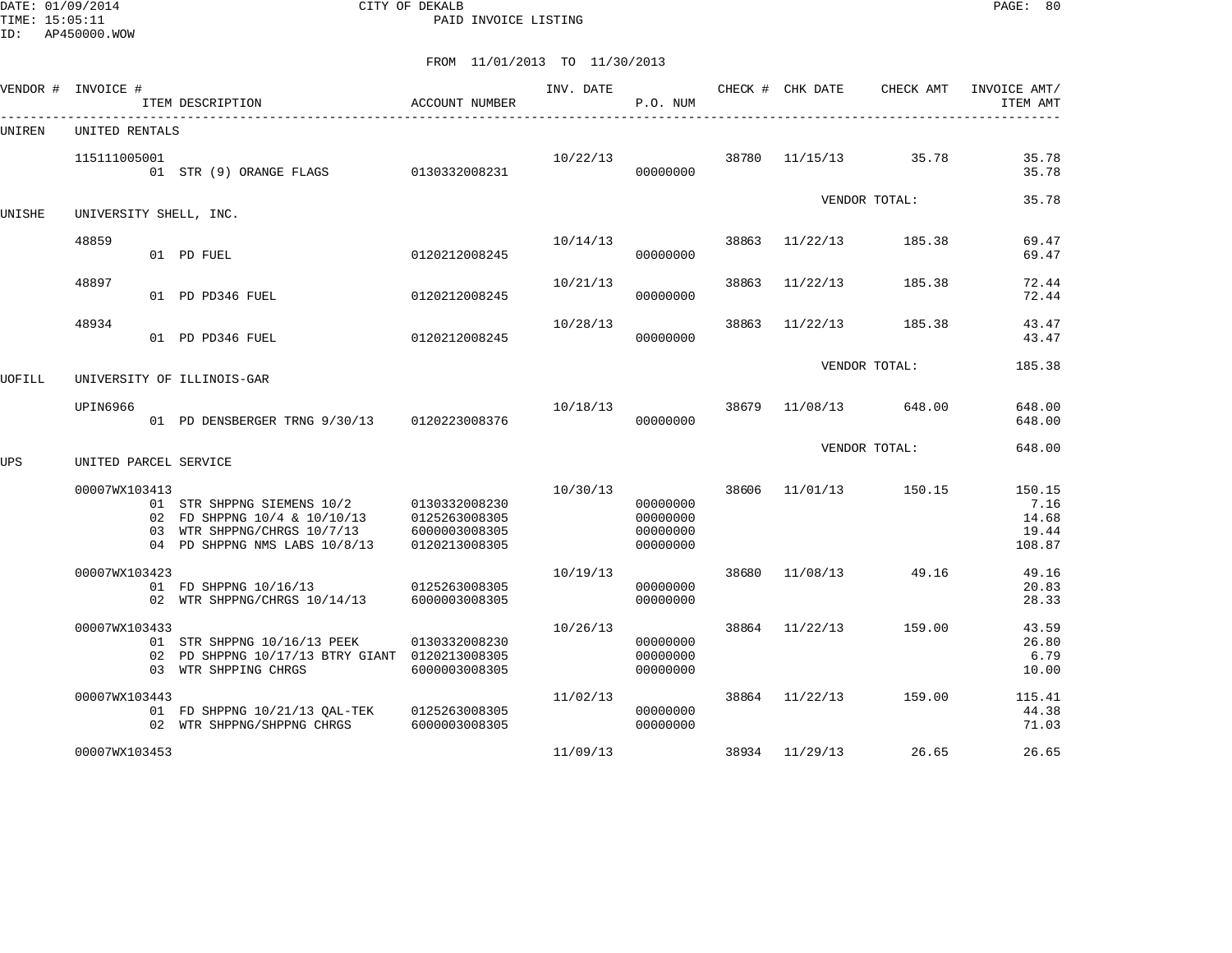DATE: 01/09/2014 CITY OF DEKALB PAGE: 81 PAID INVOICE LISTING

| VENDOR #      | INVOICE #     | ITEM DESCRIPTION                                       | ACCOUNT NUMBER                 | INV. DATE | P.O. NUM             |       | CHECK # CHK DATE | CHECK AMT     | INVOICE AMT/<br>ITEM AMT   |
|---------------|---------------|--------------------------------------------------------|--------------------------------|-----------|----------------------|-------|------------------|---------------|----------------------------|
|               | 00007WX103453 | 01 WTR SHPPNG/SRVC CHRGS 6000003008305                 |                                | 11/09/13  | 00000000             | 38934 | 11/29/13         | 26.65         | 26.65<br>26.65             |
| UPSLIG        | UPSTAGING     |                                                        |                                |           |                      |       |                  | VENDOR TOTAL: | 384.96                     |
|               | 72387         | 01 EGYPTN THTR CRPT/SKRTS 1300006508624                |                                | 09/25/13  | 00000000             | 38681 | 11/08/13         | 2,900.00      | 2,900.00<br>2,900.00       |
| USBANK        |               | U.S. BANK NATIONAL ASSOCIATION                         |                                |           |                      |       |                  | VENDOR TOTAL: | 2,900.00                   |
|               | 238450449     | 01 FD CPYR LSE 9/30-10/30/13 0135003008310             |                                | 10/06/13  | 00000000             | 38682 | 11/08/13         | 1,136.33      | 506.63<br>506.63           |
|               | 238649859     | 01 LGL/CC/STR/PD CPYR LSE 11/3/13 0135003008310        |                                | 10/10/13  | 00000000             | 38682 | 11/08/13         | 1,136.33      | 629.70<br>629.70           |
|               | 239347057     | 01 ANNX CPYR LSE 11/14/13                              | 0135003008310                  | 10/21/13  | 00000000             | 38935 | 11/29/13         | 975.85        | 463.62<br>463.62           |
|               | 239846116     | 01 ARPT CPYR LSE 11/20/13<br>02 ARPT CPYR LSE 10/20/13 | 6500006008597<br>6500006008597 | 10/27/13  | 00000000<br>00000000 | 38865 | 11/22/13         | 248.96        | 248.96<br>133.37<br>115.59 |
|               | 240585703     | 01 FD CPYR LSE 10/30-11/30/13                          | 0135003008310                  | 11/06/13  | 00000000             | 38935 | 11/29/13         | 975.85        | 512.23<br>512.23           |
| USPO          |               | UNITED STATES POST OFFICE                              |                                |           |                      |       |                  | VENDOR TOTAL: | 2,361.14                   |
|               | 112513        | 01 RMB PERMIT #166                                     | 6000003008305                  | 11/25/13  | 00000000             | 38936 | 11/29/13         | 5,000.00      | 5,000.00<br>5,000.00       |
| <b>USTREA</b> | U.S. TREASURY |                                                        |                                |           |                      |       |                  | VENDOR TOTAL: | 5,000.00                   |
|               | 6903          | 01 ARPT CARPET CLEANING                                | 6500004008450                  | 10/22/13  | 00000000             |       | 38781 11/15/13   | 282.00        | 282.00<br>282.00           |
| VAC           |               | VOLUNTARY ACTION CENTER                                |                                |           |                      |       |                  | VENDOR TOTAL: | 282.00                     |
|               | 102413        |                                                        |                                | 10/24/13  |                      |       | 38607 11/01/13   | 7,963.75      | 7,963.75                   |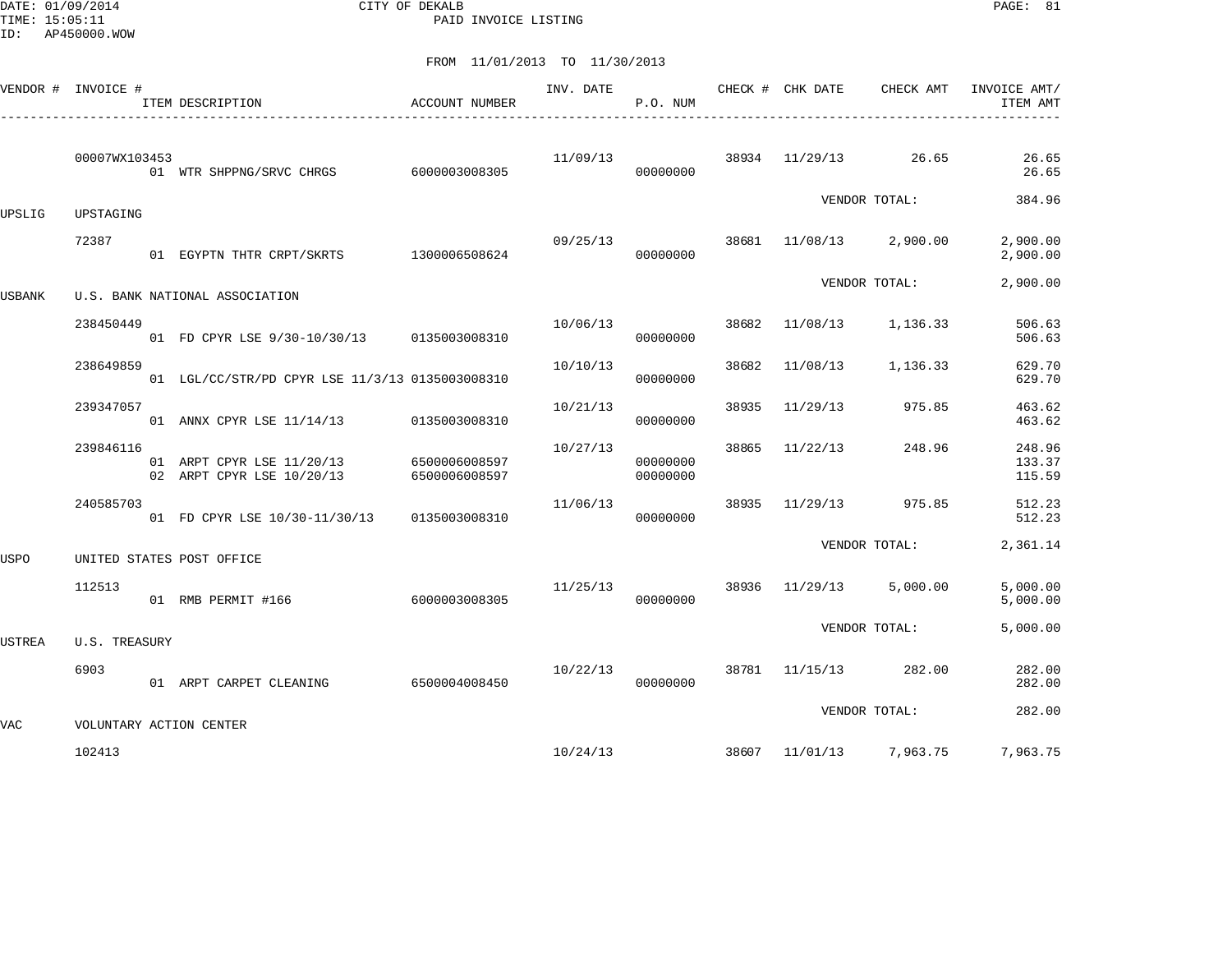|        | VENDOR # INVOICE #    |                                              | ITEM DESCRIPTION                                                                                                                  | ACCOUNT NUMBER                                                                                                                                        | INV. DATE | P.O. NUM                                                                                                 |       | CHECK # CHK DATE | CHECK AMT               | INVOICE AMT/<br>ITEM AMT                                                                       |
|--------|-----------------------|----------------------------------------------|-----------------------------------------------------------------------------------------------------------------------------------|-------------------------------------------------------------------------------------------------------------------------------------------------------|-----------|----------------------------------------------------------------------------------------------------------|-------|------------------|-------------------------|------------------------------------------------------------------------------------------------|
|        | 102413                |                                              |                                                                                                                                   |                                                                                                                                                       | 10/24/13  |                                                                                                          | 38607 | 11/01/13         | 7,963.75                | 7,963.75                                                                                       |
|        |                       |                                              | 01 FY13 HMN SRVCS FNDG 4 QTR                                                                                                      | 0110103008307                                                                                                                                         |           | 00000000                                                                                                 |       |                  |                         | 7,963.75                                                                                       |
|        | 102413A               |                                              | 01 FY14 HMN SRVCS FNDG 1ST QTR                                                                                                    | 0110103008307                                                                                                                                         | 10/24/13  | 00000000                                                                                                 | 38608 | 11/01/13         | 7,963.75                | 7,963.75<br>7,963.75                                                                           |
|        | 140851                |                                              | 01 TRANSIT TRIPS 7/1-7/31/13                                                                                                      | 0900003008399                                                                                                                                         | 08/27/13  | 00000000                                                                                                 | 38937 | 11/29/13         | 245,076.97              | 245,076.97<br>245,076.97                                                                       |
|        | 140945                |                                              | 01 TRANSIT TRIPS 8/1-8/31/13                                                                                                      | 0900003008399                                                                                                                                         | 09/24/13  | 00000000                                                                                                 | 38938 | 11/29/13         | 233,542.24              | 233, 542. 24<br>233, 542. 24                                                                   |
|        | 141054                |                                              | 01 TRANSIT TRIPS 9/1-9/30/13                                                                                                      | 0900003008399                                                                                                                                         | 10/17/13  | 00000000                                                                                                 | 38939 | 11/29/13         | 239,671.54              | 239,671.54<br>239,671.54                                                                       |
| VALPLU |                       |                                              | VALENTINE PLUMBING & SEWER                                                                                                        |                                                                                                                                                       |           |                                                                                                          |       |                  | VENDOR TOTAL:           | 734, 218.25                                                                                    |
|        | 3169                  |                                              | 01 EGYPTN THTR PLMBNG RPRS                                                                                                        | 1300006508624                                                                                                                                         | 09/05/13  | 00000000                                                                                                 | 38683 | 11/08/13         | 959.30                  | 959.30<br>959.30                                                                               |
|        | IDIS5626498           |                                              | 01 FY14 CDBG REHAB 415 HARVEY                                                                                                     | 1900006508624                                                                                                                                         | 11/13/13  | 00000000                                                                                                 | 38866 | 11/22/13         | 4,280.00                | 4,280.00<br>4,280.00                                                                           |
| VERLON | VERIZON LONG DISTANCE |                                              |                                                                                                                                   |                                                                                                                                                       |           |                                                                                                          |       |                  | VENDOR TOTAL:           | 5,239.30                                                                                       |
|        | 110113                | 02<br>03<br>04<br>05<br>06<br>07<br>08<br>09 | 01 CITY CLERK<br>ADMIN SERVICES<br>POLICE<br>FIRE<br>PUBLIC WORKS<br>ACCOUNT LEVEL CHARGES<br>DIRECT DIAL USAGE<br>YSB<br>AIRPORT | 0112003008337<br>0115153008337<br>0120213008337<br>0125263008337<br>0130313008337<br>0135003008337<br>0135003008337<br>0135003008337<br>6500003008337 | 11/01/13  | 00000000<br>00000000<br>00000000<br>00000000<br>00000000<br>00000000<br>00000000<br>00000000<br>00000000 | 38867 | 11/22/13         | 447.68<br>VENDOR TOTAL: | 447.68<br>0.17<br>366.33<br>24.85<br>1.79<br>0.07<br>8.59<br>12.69<br>21.65<br>11.54<br>447.68 |
| VERWIR | VERIZON WIRELESS      |                                              |                                                                                                                                   |                                                                                                                                                       |           |                                                                                                          |       |                  |                         |                                                                                                |
|        | 9714404803            |                                              | 01 ADMIN<br>02 AIRPORT                                                                                                            | 0115153008337<br>6500003008337                                                                                                                        | 11/04/13  | 00000000<br>00000000                                                                                     | 38940 | 11/29/13         | 6,784.90                | 6,784.90<br>59.96<br>100.65                                                                    |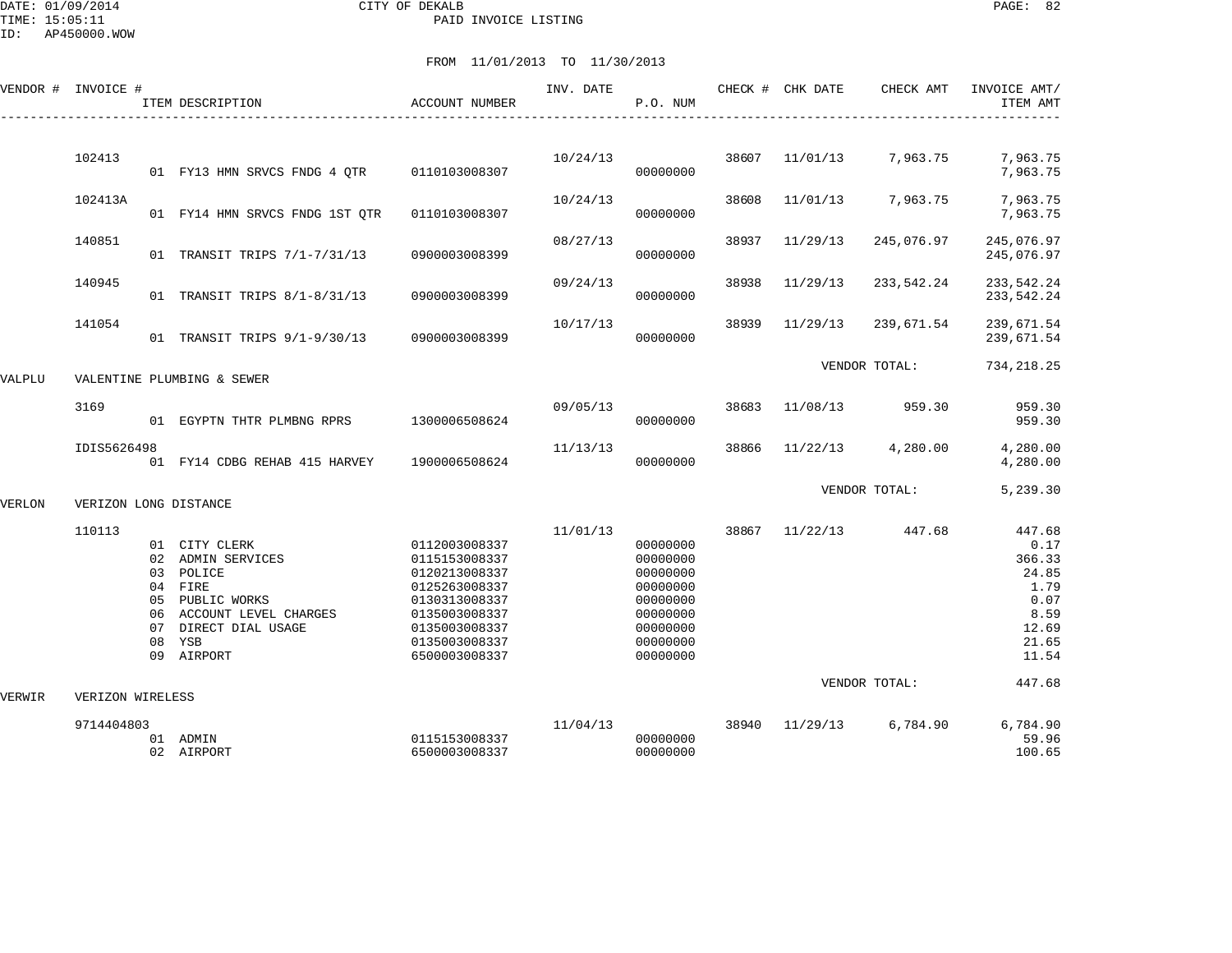|          | VENDOR # INVOICE #     |                            | ITEM DESCRIPTION                                                                                                                                                | ACCOUNT NUMBER                                                                                                                                                                                                                                              | INV. DATE | P.O. NUM                                                                                                                                                                         |       | CHECK # CHK DATE | CHECK AMT                 | INVOICE AMT/<br>ITEM AMT                                                                                                                                  |
|----------|------------------------|----------------------------|-----------------------------------------------------------------------------------------------------------------------------------------------------------------|-------------------------------------------------------------------------------------------------------------------------------------------------------------------------------------------------------------------------------------------------------------|-----------|----------------------------------------------------------------------------------------------------------------------------------------------------------------------------------|-------|------------------|---------------------------|-----------------------------------------------------------------------------------------------------------------------------------------------------------|
|          | 9714404803             | 09<br>11 PD<br>13 PW<br>15 | 03 BUILDING<br>04 DEVELOP SERVICES<br>05 ENG<br>06 FINANCE<br>07 FIRE<br>08 HR<br>IT<br>10 MAYOR<br>12 PLANNING<br>14 SPARE<br>STREET<br>16 WTR<br>17 EQUIPMENT | 0130353008337<br>0130353008337<br>0130353008337<br>0115153008337<br>0125263008337<br>0115153008337<br>0115163008337<br>0110103008337<br>0120213008337<br>0130343008337<br>0130313008337<br>0115163008337<br>0130313008337<br>6000003008337<br>0115166008580 | 11/04/13  | 00000000<br>00000000<br>00000000<br>00000000<br>00000000<br>00000000<br>00000000<br>00000000<br>00000000<br>00000000<br>00000000<br>00000000<br>00000000<br>00000000<br>00000000 |       | 38940 11/29/13   | 6,784.90                  | 6,784.90<br>94.13<br>94.13<br>60.19<br>59.96<br>1,130.61<br>59.96<br>267.29<br>59.96<br>2,987.46<br>119.92<br>59.96<br>6.10<br>655.44<br>551.93<br>417.25 |
| VIKCHE   |                        |                            | VIKING CHEMICAL COMPANY                                                                                                                                         |                                                                                                                                                                                                                                                             |           |                                                                                                                                                                                  |       |                  | VENDOR TOTAL:             | 6,784.90                                                                                                                                                  |
|          | 250035                 | 02<br>03<br>04             | 01 WTR (30) CHLORINE<br>WTR (30) DEPOSIT<br>WTR (29) DEPOSIT RETURNS<br>WTR CHRGS/DLVRY                                                                         | 6000002008250<br>6000002008250<br>6000002008250<br>6000002008250                                                                                                                                                                                            | 10/24/13  | 00000000<br>00000000<br>00000000<br>00000000                                                                                                                                     | 38782 | 11/15/13         | 3,156.95                  | 3,156.95<br>2,880.00<br>3,000.00<br>$-2,900.00$<br>176.95                                                                                                 |
| VOORHEES |                        |                            | VOORHEES ASSOCIATES, LLC                                                                                                                                        |                                                                                                                                                                                                                                                             |           |                                                                                                                                                                                  |       |                  | VENDOR TOTAL:             | 3,156.95                                                                                                                                                  |
|          | 102113                 |                            | 01 CITY MGR RECRUITMENT<br>02 CITY MGR EXP<br>03 CITY MGR ADVERTISING CHARGES 0135004008497                                                                     | 0135004008497<br>0135004008497                                                                                                                                                                                                                              | 10/21/13  | 00000000<br>00000000<br>00000000                                                                                                                                                 | 38868 | 11/22/13         | 5,578.94<br>VENDOR TOTAL: | 5,578.94<br>4,000.00<br>713.44<br>865.50<br>5,578.94                                                                                                      |
| WAGEXC   | WAGNER EXCAVATING, LLC |                            |                                                                                                                                                                 |                                                                                                                                                                                                                                                             |           |                                                                                                                                                                                  |       |                  |                           |                                                                                                                                                           |
|          | 18666                  |                            | 01 WTR 6" MN EXT FRNKLN/3RD                                                                                                                                     | 6000006508630                                                                                                                                                                                                                                               | 10/16/13  | 00000000                                                                                                                                                                         | 38684 | 11/08/13         | 6,582.70                  | 6,582.70<br>6,582.70                                                                                                                                      |
| WALMART  | WALMART COMMUNITY/GEMB |                            |                                                                                                                                                                 |                                                                                                                                                                                                                                                             |           |                                                                                                                                                                                  |       |                  | VENDOR TOTAL:             | 6,582.70                                                                                                                                                  |
|          | 00146                  |                            | 01 FF BLDG SUPPLIES                                                                                                                                             | 2800002008295                                                                                                                                                                                                                                               | 10/03/13  | 00000000                                                                                                                                                                         | 38685 | 11/08/13         | 1,118.73                  | 441.69<br>441.69                                                                                                                                          |
|          | 05119                  |                            |                                                                                                                                                                 |                                                                                                                                                                                                                                                             | 10/11/13  |                                                                                                                                                                                  | 38685 | 11/08/13         | 1,118.73                  | 66.78                                                                                                                                                     |
|          |                        |                            |                                                                                                                                                                 |                                                                                                                                                                                                                                                             |           |                                                                                                                                                                                  |       |                  |                           |                                                                                                                                                           |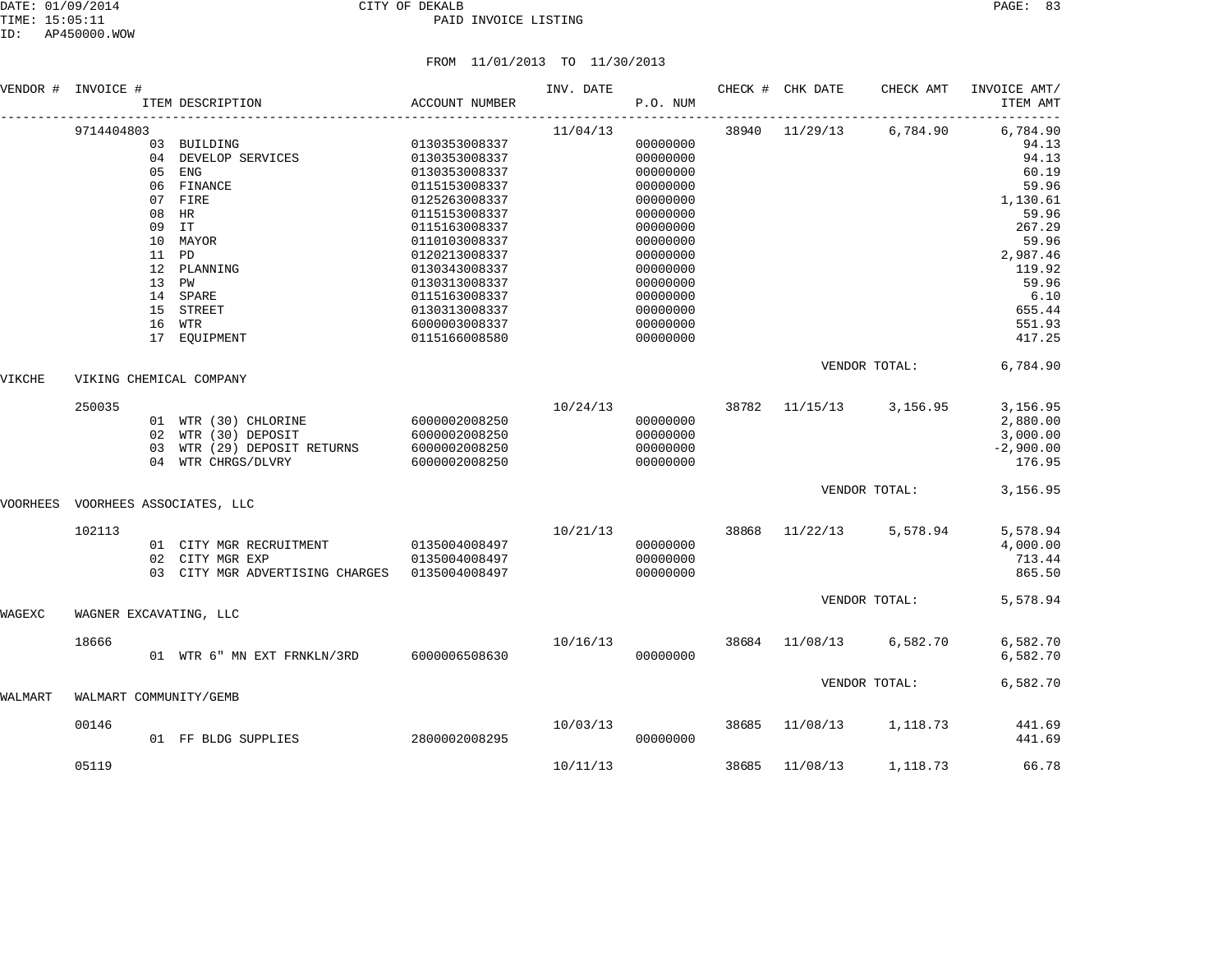DATE: 01/09/2014 CITY OF DEKALB PAGE: 84 PAID INVOICE LISTING

ID: AP450000.WOW

|        | VENDOR # INVOICE # | ITEM DESCRIPTION                        | ACCOUNT NUMBER | INV. DATE | P.O. NUM |       | CHECK # CHK DATE | CHECK AMT            | INVOICE AMT/<br>ITEM AMT |
|--------|--------------------|-----------------------------------------|----------------|-----------|----------|-------|------------------|----------------------|--------------------------|
|        |                    |                                         |                |           |          |       |                  |                      |                          |
|        | 05119              | 01 PD BLDG SUPPLIES                     | 0100000002715  | 10/11/13  | 00000000 | 38685 | 11/08/13         | 1,118.73             | 66.78<br>66.78           |
|        | 06842              | 01 PD INVSTGTV SUPPLIES                 | 0100000002750  | 09/27/13  | 00000000 | 38685 | 11/08/13         | 1,118.73             | 186.43<br>186.43         |
|        | 07187              | 01 PD BLDG SUPPLIES                     | 0120222008299  | 09/19/13  | 00000000 | 38685 | 11/08/13         | 1,118.73             | 189.42<br>189.42         |
|        | 08302              | 01 STR JANITORIAL SUPPLIES              | 0130332008219  | 09/27/13  | 00000000 | 38685 | 11/08/13         | 1,118.73             | 151.32<br>151.32         |
|        | 09368              | 01 WTR BLDG SUPPLIES                    | 6000002008219  | 09/30/13  | 00000000 | 38685 | 11/08/13         | 1,118.73             | 62.69<br>62.69           |
|        | 09656              | 01 PW BLDG SUPPLIES                     | 0130312008204  | 09/29/13  | 00000000 | 38685 | 11/08/13         | 1,118.73             | 20.40<br>20.40           |
| WASMAN | WASTE MANAGEMENT   |                                         |                |           |          |       |                  | VENDOR TOTAL:        | 1,118.73                 |
|        | 340390920114       | 01 SEPTEMBER 2013 SERVICE 0700003008346 |                | 11/01/13  | 00000000 | 38686 |                  | 11/08/13  149,891.00 | 149,891.00<br>149,891.00 |
| WASTE  | WASTE MANAGEMENT   |                                         |                |           |          |       |                  | VENDOR TOTAL:        | 149,891.00               |
|        | 330646420118       | 01 ROLL OFF OCT '13 SRVC                | 0700003008346  | 11/01/13  | 00000000 | 38783 |                  | 11/15/13 2,144.69    | 2,144.69<br>2,144.69     |
|        | 346762523543       | 01 OCT '13 SRVC                         | 0130333008313  | 11/01/13  | 00000000 | 38687 |                  | 11/08/13 122.27      | 122.27<br>122.27         |
| WATSON | WATSON             |                                         |                |           |          |       |                  | VENDOR TOTAL:        | 2,266.96                 |
|        | 000054834          | 01 PD T/C WRKSTTNS                      | 5045006508626  | 10/04/13  | 00000000 | 38688 | 11/08/13         | 4,940.65             | 4,940.65<br>4,940.65     |
|        | 000054834A         | 01 PD T/C WRKSTTN/MOVE/FRT              | 5145006508626  | 11/19/13  | 00000000 | 38869 | 11/22/13         | 21,637.85            | 21,637.85<br>21,637.85   |
| WENSIG | WENSCO SIGN SUPPLY |                                         |                |           |          |       |                  | VENDOR TOTAL:        | 26,578.50                |
|        | 1189930            |                                         |                | 10/09/13  |          |       | 38610 11/01/13   | 246.22               | 82.69                    |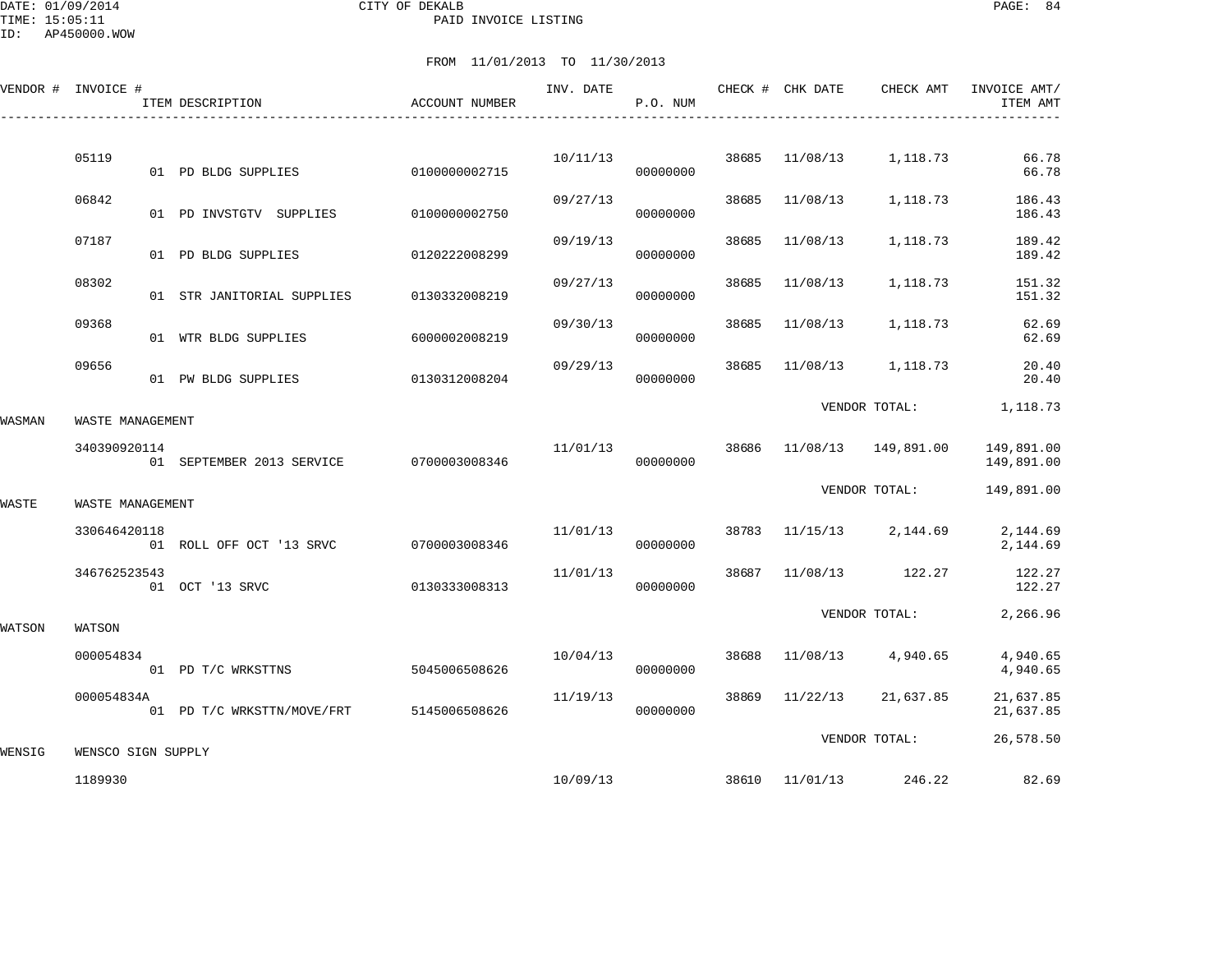DATE: 01/09/2014 CITY OF DEKALB PAGE: 85 PAID INVOICE LISTING

|        | VENDOR # INVOICE #   |  | ITEM DESCRIPTION                                | <b>ACCOUNT NUMBER</b> | INV. DATE | P.O. NUM |               | CHECK # CHK DATE | CHECK AMT             | INVOICE AMT/<br>ITEM AMT |
|--------|----------------------|--|-------------------------------------------------|-----------------------|-----------|----------|---------------|------------------|-----------------------|--------------------------|
|        | 1189930              |  | 01 STR GRN TRNSLCNT ARLON 0130332008231         |                       | 10/09/13  | 00000000 | 38610         | 11/01/13         | 246.22                | 82.69<br>82.69           |
|        | 1190539              |  | 01 STR (10) PLSTCSQG/GRN-GLD ARLN 0130332008231 |                       | 10/10/13  | 00000000 | 38610         | 11/01/13         | 246.22                | 163.53<br>163.53         |
|        | 1190986              |  | 01 STR RPD TAC GL APP FLUID 0130332008231       |                       | 10/11/13  | 00000000 | 38689         | 11/08/13         | 169.23                | 28.74<br>28.74           |
|        | 1190987              |  | 01 STR BLK PRMM ARLON                           | 0130332008231         | 10/11/13  | 00000000 | 38689         | 11/08/13         | 169.23                | 62.31<br>62.31           |
|        | 1190988              |  | 01 STR BLK PRMM FDC                             | 0130332008231         | 10/11/13  | 00000000 | 38689         | 11/08/13         | 169.23                | 78.18<br>78.18           |
| WESSID |                      |  | WEST SIDE TRACTOR SALES                         |                       |           |          | VENDOR TOTAL: | 415.45           |                       |                          |
|        | R47064               |  | 01 ARPT LAMP/FRT                                | 6500002008218         | 10/07/13  | 00000000 |               |                  | 38611 11/01/13 151.28 | 151.28<br>151.28         |
| WIDINT | WIDMER INTERIORS     |  |                                                 |                       |           |          |               | VENDOR TOTAL:    | 151.28                |                          |
|        | 313264               |  | 01 PD BOOKCASES/CONF ROOM/INSTLL 5045006508626  |                       | 10/09/13  | 00000000 | 38690         | 11/08/13         | 11,160.00             | 9,717.94<br>9,717.94     |
|        | 313385               |  | 01 PD CRM FREE HSNG OFFC                        | 0100000002715         | 10/17/13  | 00000000 | 38690         | 11/08/13         | 11,160.00             | 1,442.06<br>1,442.06     |
|        | 313687               |  | 01 PD (2) CHAIRS DC OFFICE 0100000002730        |                       | 11/13/13  | 00000000 | 38941         | 11/29/13         | 310.64                | 310.64<br>310.64         |
| WILBUR | WILLS, BURKE, KELSEY |  |                                                 |                       |           |          |               | VENDOR TOTAL:    |                       | 11,470.64                |
|        | 13345                |  | 01 MFT 040016700BR BTHNY RD BRDG 1000002008331  |                       | 10/16/13  | 00000000 |               |                  | 38691 11/08/13 456.24 | 456.24<br>456.24         |
| WILROB | ROBIN WILLIAMS       |  |                                                 |                       |           |          |               | VENDOR TOTAL:    |                       | 456.24                   |
|        | 111513               |  | 01 NOV '12-APR '13 REBATE PROGRAM 6000004008481 |                       | 11/15/13  | 00000000 |               |                  | 38870 11/22/13 70.80  | 70.80<br>70.80           |
|        |                      |  |                                                 |                       |           |          |               |                  | VENDOR TOTAL:         | 70.80                    |